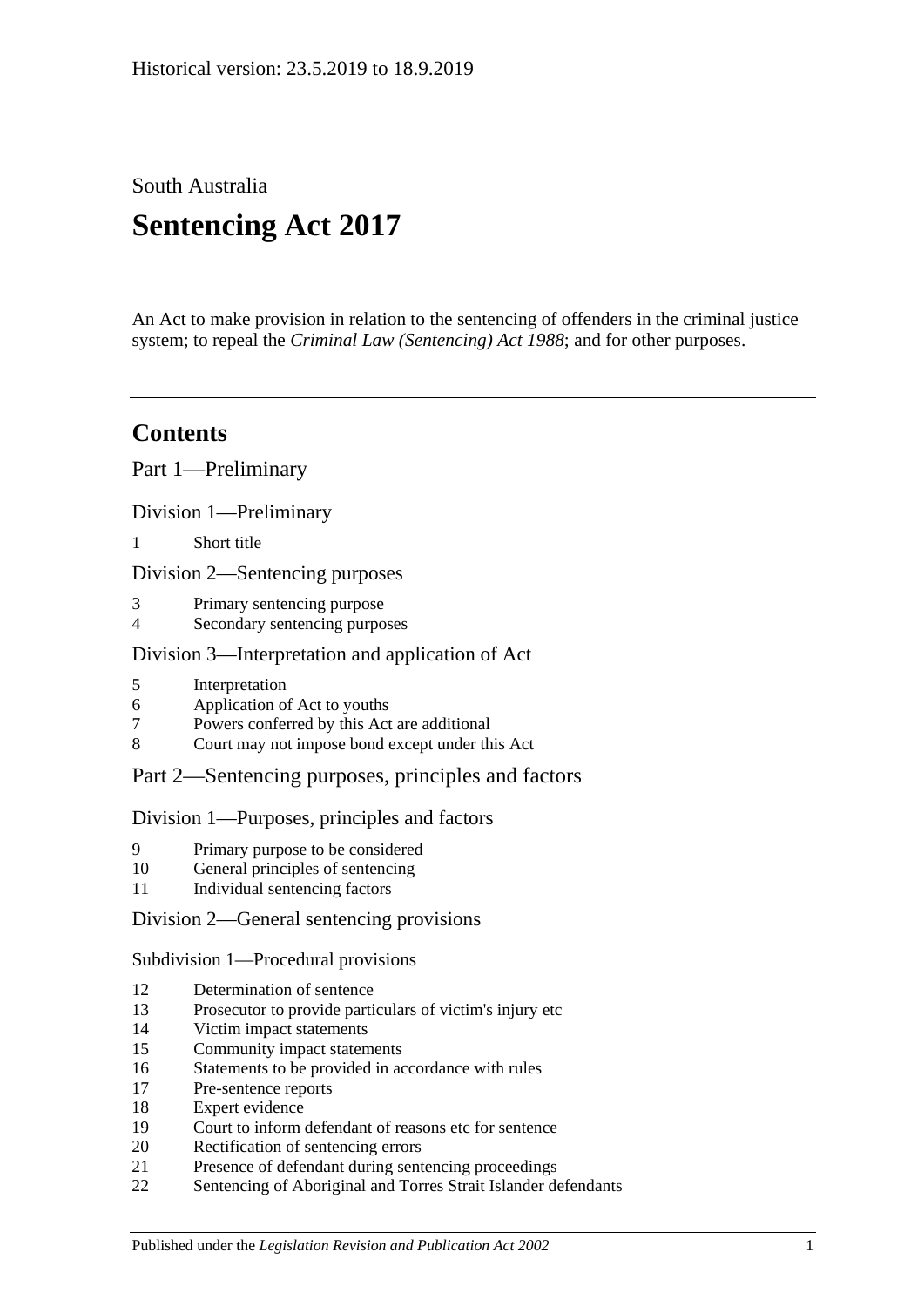#### Subdivision [2—General sentencing powers](#page-18-0)

- [Discharge without penalty](#page-18-1)
- [Imposition of penalty without conviction](#page-18-2)<br>25 Court may reduce add or substitute certain
- [Court may reduce, add or substitute certain penalties](#page-19-0)
- [Sentencing for multiple offences](#page-20-0)
- [Non-association or place restriction orders may be issued on sentence](#page-20-1)
- [Intervention orders may be issued on finding of guilt or sentencing](#page-21-0)
- [Deferral of sentence for rehabilitation and other purposes](#page-22-0)
- [Mental impairment](#page-23-0)

Subdivision [4—Sentencing reductions](#page-24-0)

- [Application of Subdivision](#page-24-1)
- [Reduction of sentences for cooperation etc with law enforcement agency](#page-25-0)
- [Reduction of sentences for cooperation with procedural requirements etc](#page-26-0)
- [Reduction of sentences for guilty plea in Magistrates Court etc](#page-26-1)
- [Reduction of sentences for guilty pleas in other cases](#page-28-0)
- [Application of sentencing reductions](#page-30-0)
- [Re-sentencing for failure to cooperate in accordance with undertaking under section](#page-30-1) 37
- [Re-sentencing for subsequent cooperation with law enforcement agency](#page-31-0)

Part [3—Custodial sentences](#page-32-0)

#### Division [1—Imprisonment](#page-32-1)

- [Commencement of sentences and non-parole periods](#page-32-2)
- [Cumulative sentences](#page-33-0)

#### Division [2—Non-parole periods](#page-33-1)

- [Application of Division to youths](#page-33-2)
- [Duty of court to fix or extend non-parole periods](#page-34-0)
- [Mandatory minimum non-parole periods and proportionality](#page-37-0)

#### Division [3—Serious firearm offenders](#page-37-1)

- [Interpretation](#page-37-2)<br>50 Serious firears
- [Serious firearm offenders](#page-39-0)
- [Sentence of imprisonment not to be suspended](#page-40-0)

#### Division [4—Serious repeat adult offenders and recidivist young offenders](#page-40-1)

- [Interpretation and application](#page-40-2)
- [Serious repeat offenders](#page-42-0)
- [Sentencing of serious repeat offenders](#page-43-0)
- [Declaration that youth is recidivist young offender](#page-43-1)

# Division [5—Offenders incapable of controlling, or unwilling to control, sexual](#page-44-0)  [instincts](#page-44-0)

- [Application of this Division](#page-44-1)
- [Offenders incapable of controlling, or unwilling to control, sexual instincts](#page-44-2)
- Discharge [of detention order under section](#page-47-0) 57
- [Release on licence](#page-48-0)
- [Appropriate board may direct person to surrender firearm etc](#page-51-0)
- [Court may obtain reports](#page-51-1)
- [Inquiries by medical practitioners](#page-51-2)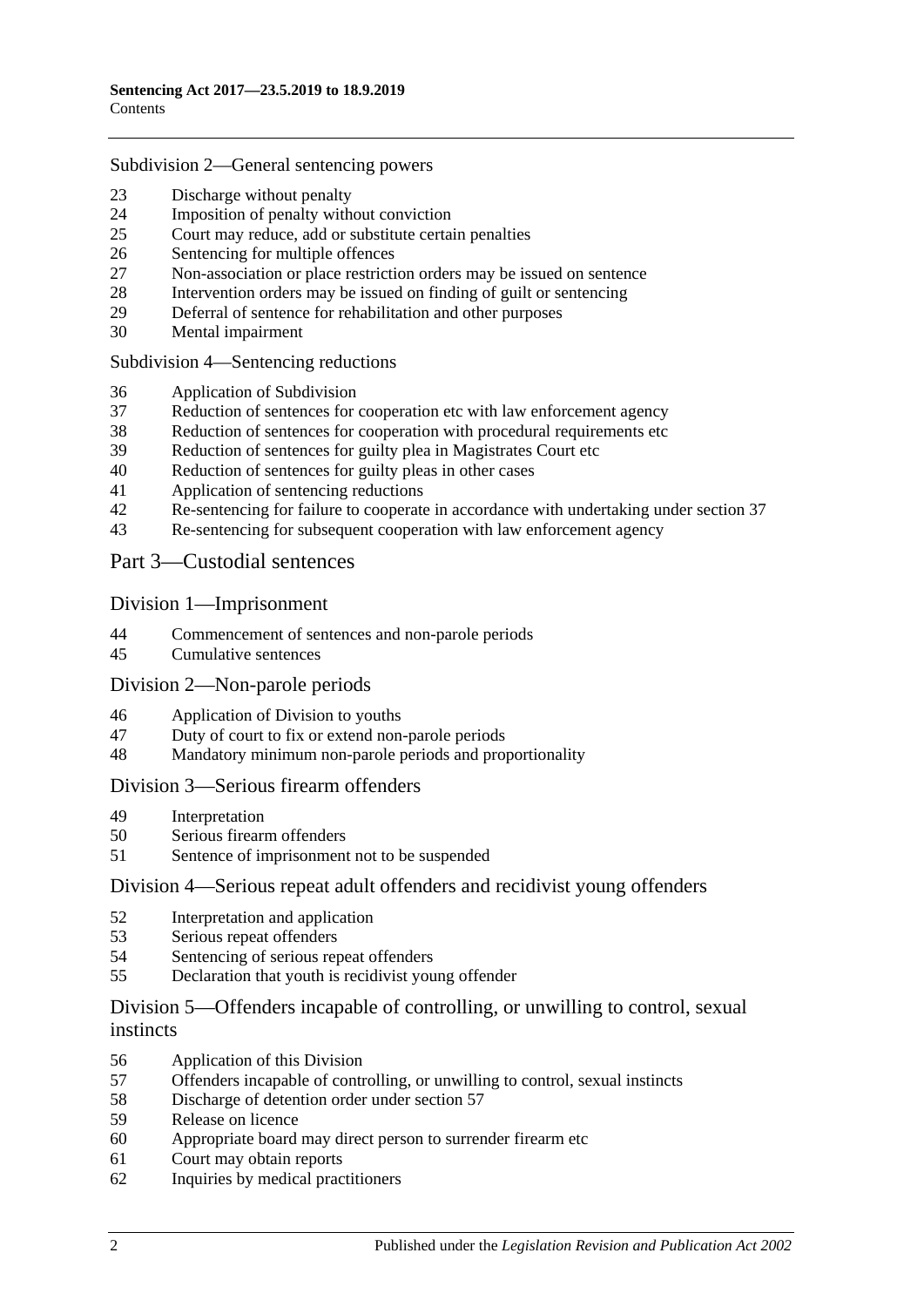- [Parties](#page-52-0)
- [Service on guardian](#page-52-1)
- [Appeals](#page-52-2)
- [Proclamations](#page-53-0)
- [Regulations](#page-53-1)

Division [6—Sentencing standards for offences involving paedophilia](#page-53-2)

[Sentencing standards for offences involving paedophilia](#page-53-3)

Division [7—Community based custodial sentences](#page-53-4)

Subdivision [1—Home detention](#page-53-5)

- [Purpose of home detention](#page-53-6)
- [Home detention not available for certain offences](#page-54-0)
- [Home detention orders](#page-54-1)
- [Conditions of home detention order](#page-59-0)
- [Orders that court may make on breach of condition of home detention order etc](#page-60-0)
- [Court to provide CE with copy of home detention order](#page-62-0)
- [CE must assign home detention officer](#page-62-1)
- [Powers of home detention officers](#page-63-0)
- [Apprehension and detention of person subject to home detention order without warrant](#page-63-1)
- [Offence to contravene or fail to comply with condition of home detention order](#page-63-2)

#### Subdivision [2—Intensive correction](#page-64-0)

- [Purpose of intensive correction order](#page-64-1)
- [Intensive correction not available for certain offences](#page-64-2)
- [Intensive correction orders](#page-64-3)
- [Conditions of intensive correction order](#page-68-0)
- [Orders that court may make on breach of condition of intensive correction order etc](#page-70-0)
- [Court to provide CE with copy of intensive correction order](#page-73-0)
- [CE must assign community corrections officer](#page-73-1)
- [Provisions relating to community service](#page-73-2)
- [Court to be notified if suitable community service placement not available](#page-74-0)
- [Community corrections officer to give reasonable directions](#page-74-1)
- [Power of Minister in relation to default in performance of community service](#page-75-0)
- [Apprehension and detention of person subject to intensive correction order without](#page-75-1)  [warrant](#page-75-1)
- [Offence to contravene or fail to comply with condition of intensive correction order](#page-75-2)

#### [Subdivision](#page-76-0) 3—General

[Court may direct person to surrender firearm etc](#page-76-1)

#### Division [8—Effect of imprisonment for contempt](#page-76-2)

[Effect of imprisonment for contempt](#page-76-3)

#### Part [4—Other community based sentences](#page-76-4)

#### Division [1—Purpose, interpretation and application](#page-76-5)

- [Purpose of Part](#page-76-6)
- [Interpretation and application of Part](#page-76-7)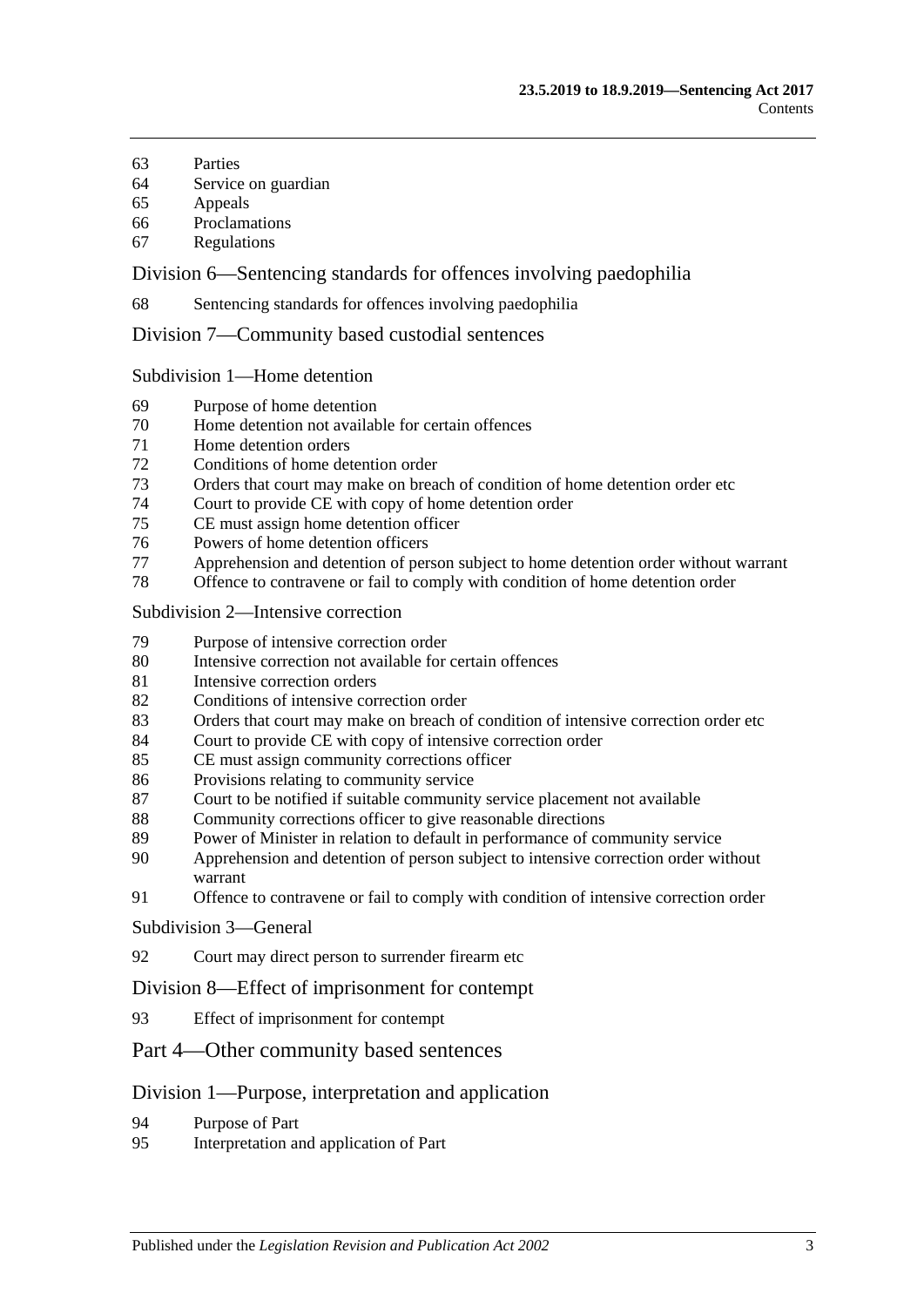Division [2—Bonds, community service and supervision in community](#page-77-0)

- [Suspension of imprisonment on defendant entering into bond](#page-77-1)<br>97 Discharge of other defendants on entering into good behaviour
- [Discharge of other defendants on entering into good behaviour bond](#page-82-0)
- [Conditions of bonds under this Act](#page-82-1)
- [Term of bond](#page-84-0)
- [Guarantors etc](#page-84-1)
- [Court may direct person to surrender firearm etc](#page-85-0)
- [Court to provide CE with copy of court order](#page-85-1)
- [Variation or discharge of bond](#page-85-2)
- [Court to be notified if suitable community service placement not available](#page-86-0)
- [Provisions relating to community service](#page-86-1)
- [Provisions relating to supervision in the community](#page-87-0)
- [CE must assign community corrections officer](#page-87-1)
- [Community corrections officer to give reasonable directions](#page-88-0)
- [Variation of community service order](#page-88-1)
- [Power of Minister to cancel unperformed hours of community service](#page-89-0)
- [Power of Minister in relation to default in performance of community service](#page-89-1)

Division [3—Enforcement of bonds, community service orders and other orders of a](#page-90-0)  [non-pecuniary nature](#page-90-0)

[Subdivision](#page-90-1) 1—Bonds

- [Non-compliance with bond](#page-90-2)
- [Orders that court may make on breach of bond](#page-91-0)

Subdivision [2—Community service orders and other orders of a non-pecuniary nature](#page-92-0)

- [Community service orders may be enforced by imprisonment](#page-92-1)
- [Other non-pecuniary orders may be enforced by imprisonment](#page-94-0)
- [Registrar may exercise jurisdiction under this Division](#page-94-1)
- [Detention in prison](#page-95-0)

#### Part [5—Financial penalties](#page-95-1)

- [Maximum fine if no other maximum provided](#page-95-2)
- [Order for payment of pecuniary sum not to be made in certain circumstances](#page-95-3)
- [Preference must be given to compensation for victims](#page-95-4)
- [Court not to fix time for payment of pecuniary sums](#page-96-0)

# Part [6—Restitution and compensation](#page-96-1)

#### Division [1—Restitution and compensation generally](#page-96-2)

- [Restitution of property](#page-96-3)
- [Compensation](#page-96-4)
- [Certificate for victims of identity theft](#page-97-0)

#### Division [2—Enforcement of restitution orders](#page-98-0)

[Non-compliance with order for restitution of property](#page-98-1)

# Part [7—Miscellaneous](#page-99-0)

- [Power of delegation—intervention program manager](#page-99-1)
- [Regulations](#page-99-2)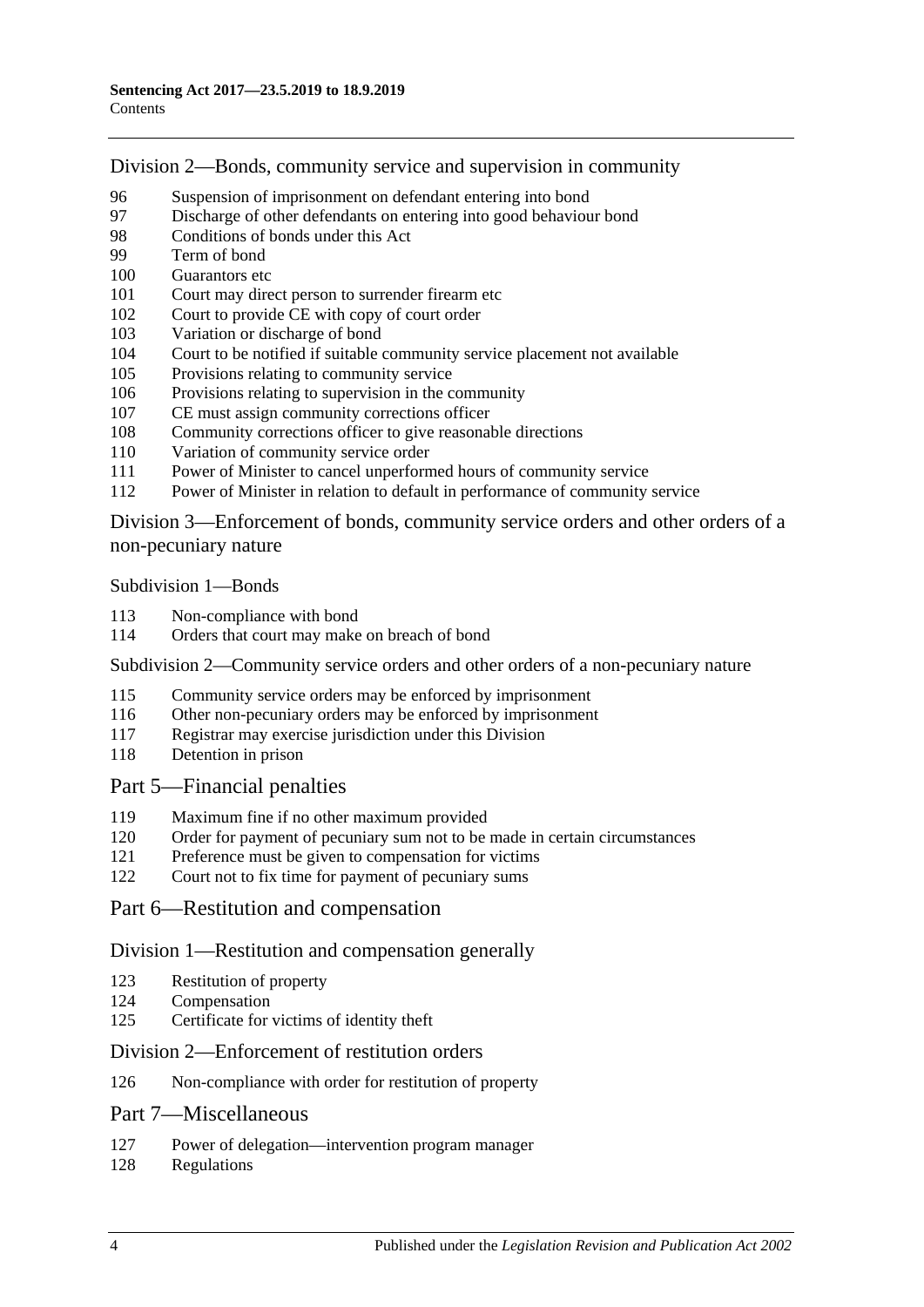Schedule [1—Repeal and transitional provisions](#page-100-0)

Part 1—Repeal of *Criminal Law (Sentencing) Act 1988*

1 [Repeal of Act](#page-100-1)

Part 2—Transitional provisions

2 [Transitional provisions](#page-100-2)

Part 3—Transitional provisions relating to *Sentencing (Release on Licence) Amendment Act 2018*

3 [Transitional provisions](#page-100-3)

[Schedule 2—Re-consideration of authorisations to release on licence under](#page-101-0)  [section 24 of repealed Act or section](#page-101-0) 59 of this Act

1 [Re-consideration of authorisations to release on licence under section 24 of repealed Act](#page-101-1)  or [section](#page-48-0) 59 [of this Act](#page-101-1)

[Legislative history](#page-104-0)

# <span id="page-4-0"></span>**The Parliament of South Australia enacts as follows:**

# **Part 1—Preliminary**

# <span id="page-4-1"></span>**Division 1—Preliminary**

# <span id="page-4-2"></span>**1—Short title**

This Act may be cited as the *Sentencing Act 2017*.

# <span id="page-4-3"></span>**Division 2—Sentencing purposes**

# <span id="page-4-4"></span>**3—Primary sentencing purpose**

The primary purpose for sentencing a defendant for an offence is to protect the safety of the community (whether as individuals or in general).

# <span id="page-4-6"></span><span id="page-4-5"></span>**4—Secondary sentencing purposes**

- (1) The secondary purposes for sentencing a defendant for an offence are as follows:
	- (a) to ensure that the defendant—
		- (i) is punished for the offending behaviour; and
		- (ii) is held accountable to the community for the offending behaviour;
	- (b) to publicly denounce the offending behaviour;
	- (c) to publicly recognise the harm done to the community and to any victim of the offending behaviour;
	- (d) to deter the defendant and others in the community from committing offences;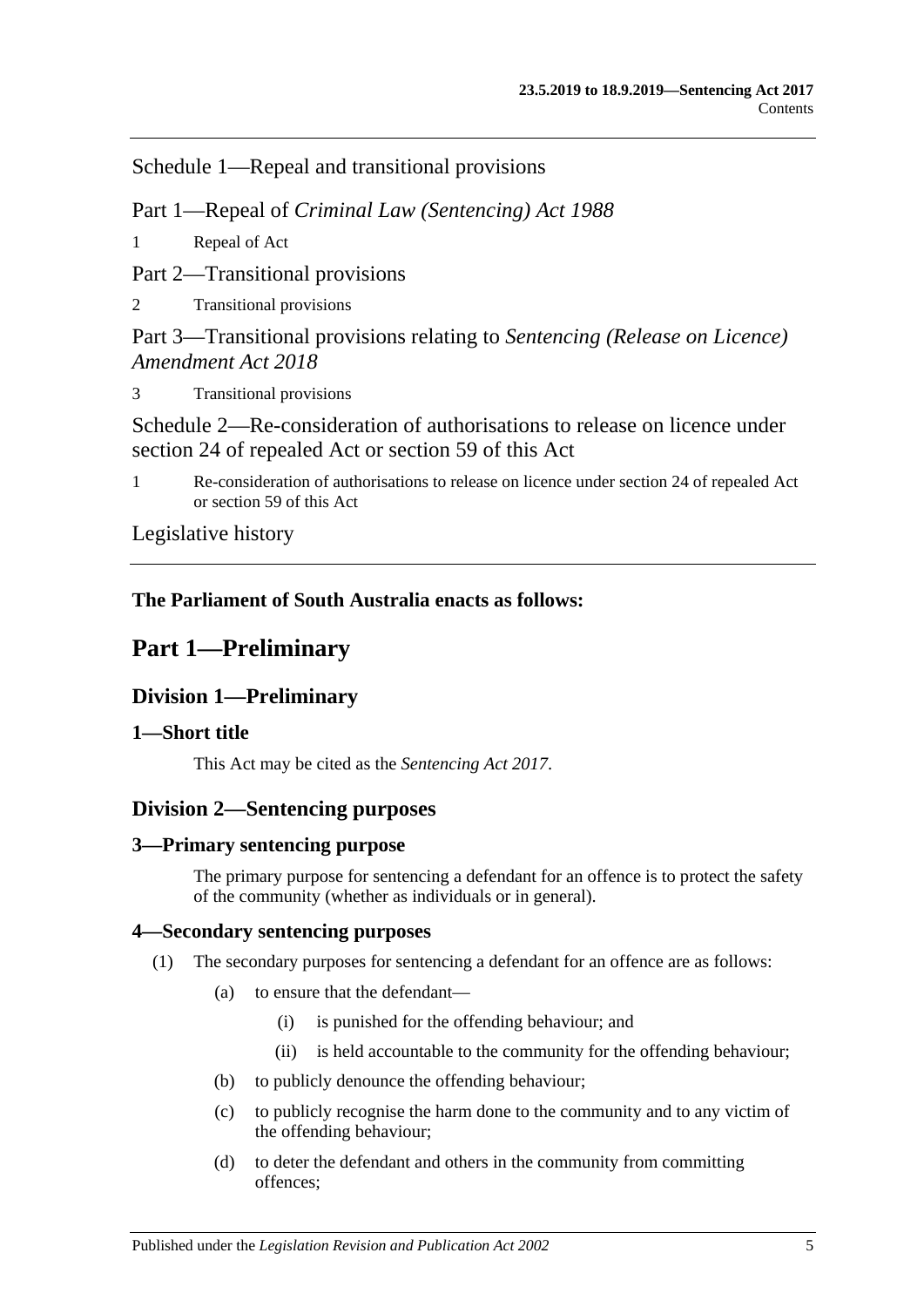- (e) to promote the rehabilitation of the defendant.
- (2) Nothing about the order in which the secondary purposes are listed in [subsection](#page-4-6) (1) implies that any 1 of those secondary purposes is to be given greater weight than any other secondary purpose.

# <span id="page-5-0"></span>**Division 3—Interpretation and application of Act**

# <span id="page-5-1"></span>**5—Interpretation**

(1) In this Act, unless the contrary intention appears—

*bond* means an agreement (not being a bail agreement) entered into pursuant to the sentence of a court under which the defendant undertakes to the Crown to comply with the conditions of the agreement (see Part [4 Division](#page-77-0) 2);

*CE* means the chief executive of the administrative unit of the Public Service that is responsible for assisting a Minister in the administration of the *[Correctional Services](http://www.legislation.sa.gov.au/index.aspx?action=legref&type=act&legtitle=Correctional%20Services%20Act%201982)  Act [1982](http://www.legislation.sa.gov.au/index.aspx?action=legref&type=act&legtitle=Correctional%20Services%20Act%201982)*;

*close personal relationship* means the relationship between 2 adult persons (whether or not related by family and irrespective of their sex or gender identity) who live together as a couple on a genuine domestic basis, but does not include—

- (a) the relationship between a legally married couple; or
- (b) a relationship where 1 of the persons provides the other with domestic support or personal care (or both) for fee or reward, or on behalf of some other person or an organisation of whatever kind;

**Note—**

Two persons may live together as a couple on a genuine domestic basis whether or not a sexual relationship exists, or has ever existed, between them.

*cognitive impairment* includes—

- (a) a developmental disability (including, for example, an intellectual disability, Down syndrome, cerebral palsy or an autistic spectrum disorder); and
- (b) an acquired disability as a result of illness or injury (including, for example, dementia, a traumatic brain injury or a neurological disorder); and
- (c) a mental illness;

*community based custodial sentence*—see Part [3 Division](#page-53-4) 7;

*community corrections officer* means an officer or employee of the administrative unit of the Public Service that is responsible for assisting a Minister in the administration of the *[Correctional Services Act](http://www.legislation.sa.gov.au/index.aspx?action=legref&type=act&legtitle=Correctional%20Services%20Act%201982) 1982* whose duties include the supervision of offenders in the community;

*conditional release* means conditional release from a training centre;

*consumption* of a drug includes—

- (a) injection of the drug (either by the person to whom the drug is administered or someone else); and
- (b) inhalation of the drug; and
- (c) any other means of introducing the drug into the body;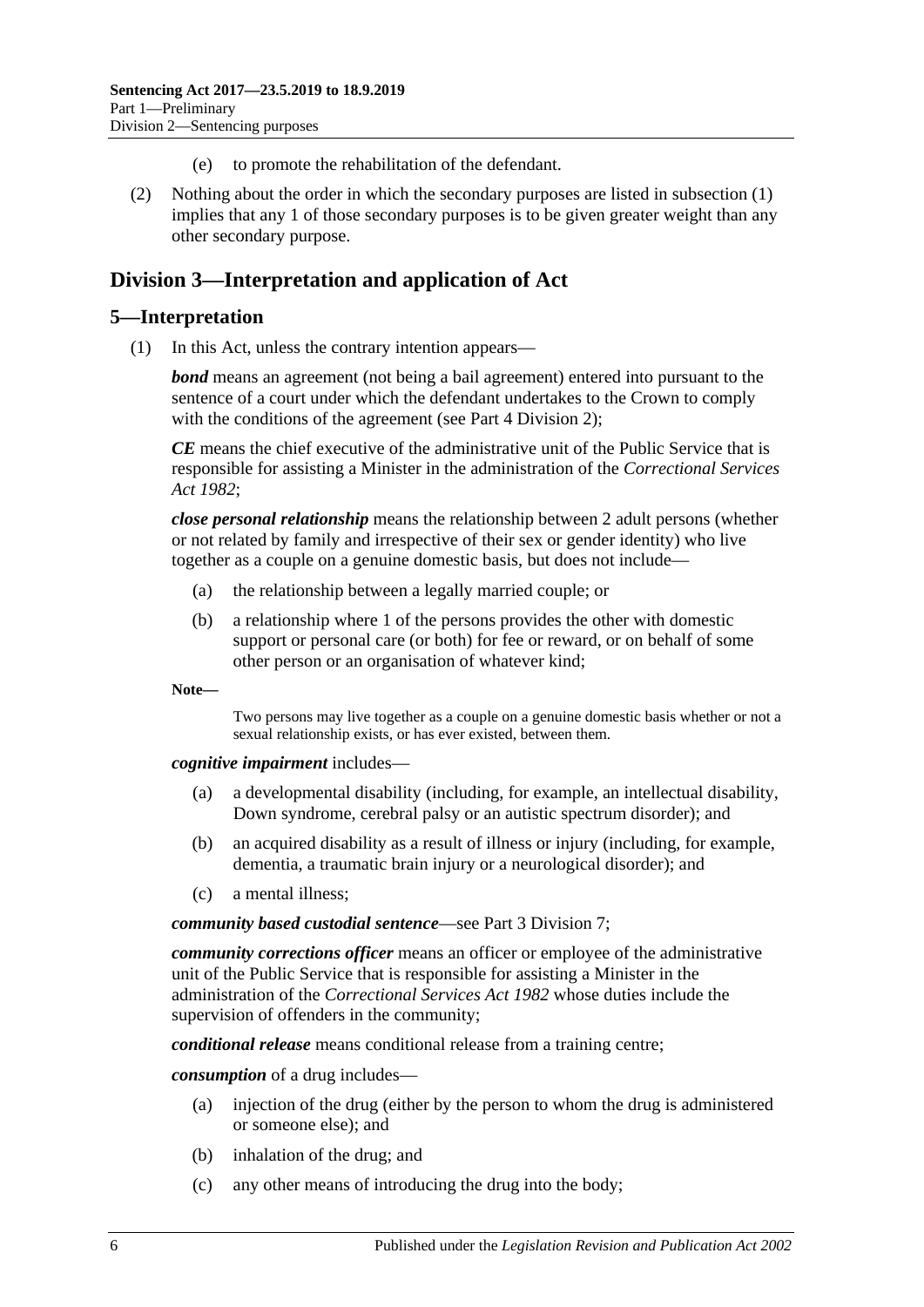#### *court*—

- (a) means a court of criminal jurisdiction; and
- (b) in relation to the exercise of powers under this Act with respect to the variation, revocation or enforcement of an order of a court or other related matters, means the court that made the order or a court of coordinate jurisdiction;

*domestic partner*—a person is the domestic partner of another if the person lives with the other in a close personal relationship;

*DPP* means the Director of Public Prosecutions:

*drug* means alcohol or any other substance that is capable (either alone or in combination with other substances) of influencing mental functioning;

*home detention officer* means a home detention officer appointed by the Minister for Correctional Services under Part 4 Division 6A of the *[Correctional Services Act](http://www.legislation.sa.gov.au/index.aspx?action=legref&type=act&legtitle=Correctional%20Services%20Act%201982) 1982*;

*home detention condition*—see [section](#page-59-0) 72;

*home detention order*—see [section](#page-54-1) 71;

*injury*, in relation to an offence, includes pregnancy, mental injury, shock, fear, grief, distress or embarrassment resulting from the offence;

*intensive correction condition*—see [section](#page-68-0) 82;

*intensive correction order*—see [section](#page-64-3) 81;

*intervention program* means a program that provides—

- (a) supervised treatment; or
- (b) supervised rehabilitation; or
- (c) supervised behaviour management; or
- (d) supervised access to support services; or
- (e) a combination of any 1 or more of the above,

designed to address behavioural problems (including problem gambling), substance abuse or cognitive impairment;

#### *intervention program manager* means—

- (a) for the purposes of [sections](#page-22-0) 29 and [30—](#page-23-0)a person employed by the South Australian Courts Administration Authority (including a delegate of such a person) to have general oversight of intervention programs referred to in those sections and to coordinate the implementation of relevant court orders under those sections; or
- (b) for the purposes of this Act (other than [sections](#page-22-0) 29 and [30\)](#page-23-0)—a person employed in the administrative unit of the Public Service that is responsible for assisting a Minister in the administration of the *[Correctional Services](http://www.legislation.sa.gov.au/index.aspx?action=legref&type=act&legtitle=Correctional%20Services%20Act%201982)  Act [1982](http://www.legislation.sa.gov.au/index.aspx?action=legref&type=act&legtitle=Correctional%20Services%20Act%201982)* (including a delegate of such a person) to have general oversight of intervention programs and coordinate the implementation of relevant court orders;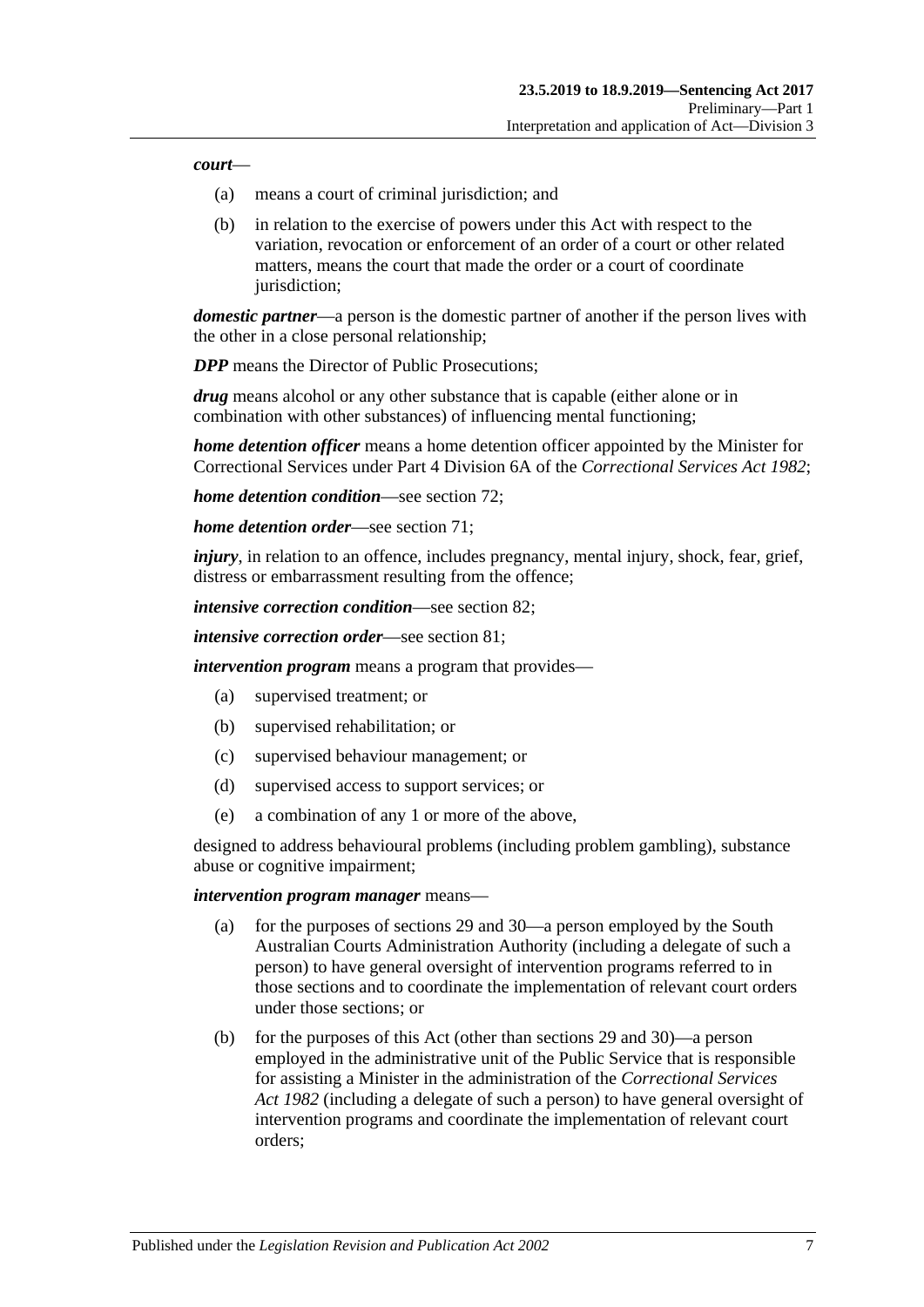*Minister for Correctional Services* means the Minister responsible for the administration of the *[Correctional Services Act](http://www.legislation.sa.gov.au/index.aspx?action=legref&type=act&legtitle=Correctional%20Services%20Act%201982) 1982*;

*Minister for Youth Justice* means the Minister responsible for the administration of the *[Youth Justice Administration Act](http://www.legislation.sa.gov.au/index.aspx?action=legref&type=act&legtitle=Youth%20Justice%20Administration%20Act%202016) 2016*;

*Parole Board* means the Parole Board of South Australia established under the *[Correctional Services Act](http://www.legislation.sa.gov.au/index.aspx?action=legref&type=act&legtitle=Correctional%20Services%20Act%201982) 1982*;

*pecuniary sum* means—

- (a) a fine; or
- (b) compensation; or
- (c) costs; or
- (d) a sum payable under a bond or to a guarantee ancillary to a bond; or
- (e) any other amount payable under an order or direction of a court,

and includes a VIC levy;

*primary purpose*—the primary purpose for sentencing a defendant for an offence is as set out in [section](#page-4-4) 3;

*prisoner*—a reference to a *prisoner* includes, where the context so requires, a reference to a person serving a sentence—

- (a) on home detention subject to a home detention order; or
- (b) in the community subject to an intensive correction order;

*probationer* means a defendant who has entered into a bond under [Part](#page-76-4) 4;

*probative court* means—

- (a) in the case of a bond entered into pursuant to an order of an appellate court on an appeal against sentence—the court that imposed that sentence; or
- (b) in any other case—the court that made the order pursuant to which the defendant entered into the bond;

*recreational use* of a drug—consumption of a drug is to be regarded as recreational use of the drug unless—

- (a) the drug is administered against the will, or without the knowledge, of the person who consumes it; or
- (b) the consumption occurs accidentally; or
- (c) the person who consumes the drug does so under duress, or as a result of fraud or reasonable mistake; or
- (d) the consumption is therapeutic;

*residence* includes, if the defendant is an Aboriginal or Torres Strait Islander person, any place specified by the court as the person's residence;

*secondary purposes*—the secondary purposes for sentencing a defendant for an offence are as set out in [section](#page-4-5) 4;

*self-induced*—see [subsections \(2\)](#page-8-0) and [\(3\);](#page-8-1)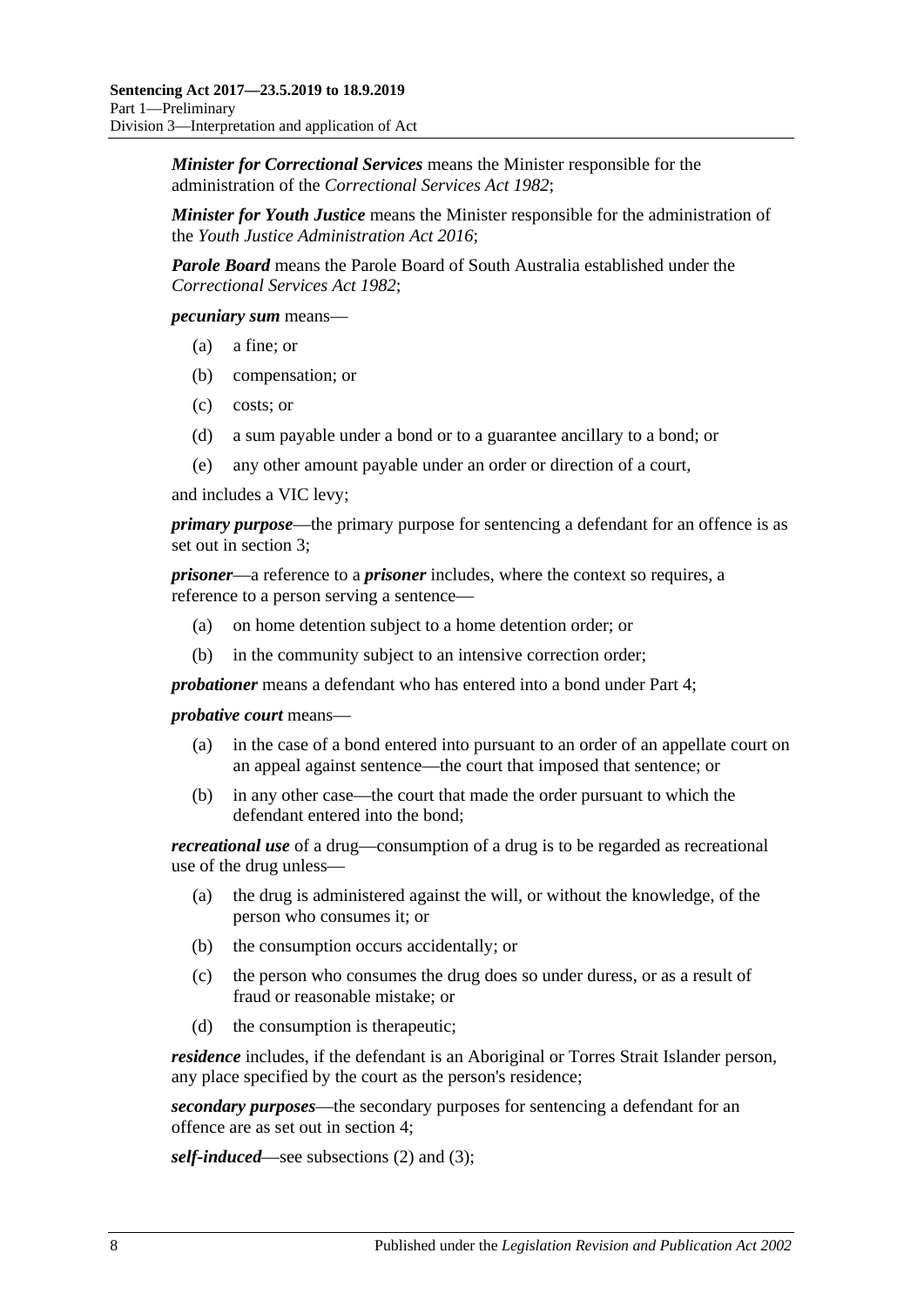*sentence* means—

- (a) the imposition of a penalty; or
- (b) the decision of a court to offer a defendant an opportunity to enter into a bond; or
- (c) the fixing, extending or negating of a non-parole period; or
- (d) the making of any other order or direction affecting penalty, including the decision of a court to discharge a defendant—
	- (i) without imposing a penalty; or
	- (ii) without recording a conviction;

*sentence of indeterminate duration* means detention in custody until further order (and see Part [3 Division](#page-44-0) 5);

*spouse*—a person is the spouse of another if they are legally married;

*therapeutic*—the consumption of a drug is to be regarded as therapeutic if—

- (a) the drug is prescribed by, and consumed in accordance with the directions of, a medical practitioner; or
- (b) the drug—
	- (i) is a drug of a kind available, without prescription, from registered pharmacists; and
	- (ii) is consumed for a purpose recommended by the manufacturer and in accordance with the manufacturer's instructions;

*VIC levy* means a levy imposed under the *[Victims of Crime Act](http://www.legislation.sa.gov.au/index.aspx?action=legref&type=act&legtitle=Victims%20of%20Crime%20Act%202001) 2001* or a corresponding previous law;

*working day* means any day other than a Saturday, Sunday or public holiday;

*youth* has the same meaning as in the *[Young Offenders Act](http://www.legislation.sa.gov.au/index.aspx?action=legref&type=act&legtitle=Young%20Offenders%20Act%201993) 1993*;

*Youth Court* means the *Youth Court of South Australia*.

- <span id="page-8-0"></span>(2) Intoxication resulting from the recreational use of a drug is to be regarded as self-induced.
- <span id="page-8-1"></span>(3) If a person becomes intoxicated as a result of the combined effect of the therapeutic consumption of a drug and the recreational use of the same or another drug, the intoxication is to be regarded as self-induced even though in part attributable to therapeutic consumption.
- (4) For the purposes of this Act—
	- (a) a VIC levy imposed on a person will be taken to have been imposed by order of the court that found the person guilty of the offence that gave rise to the levy; and
	- (b) a person who pleads guilty to a charge of an offence will be taken to have been found guilty of the offence unless—
		- (i) the plea is subsequently withdrawn; or
		- (ii) the person is adjudged incompetent to have made the plea.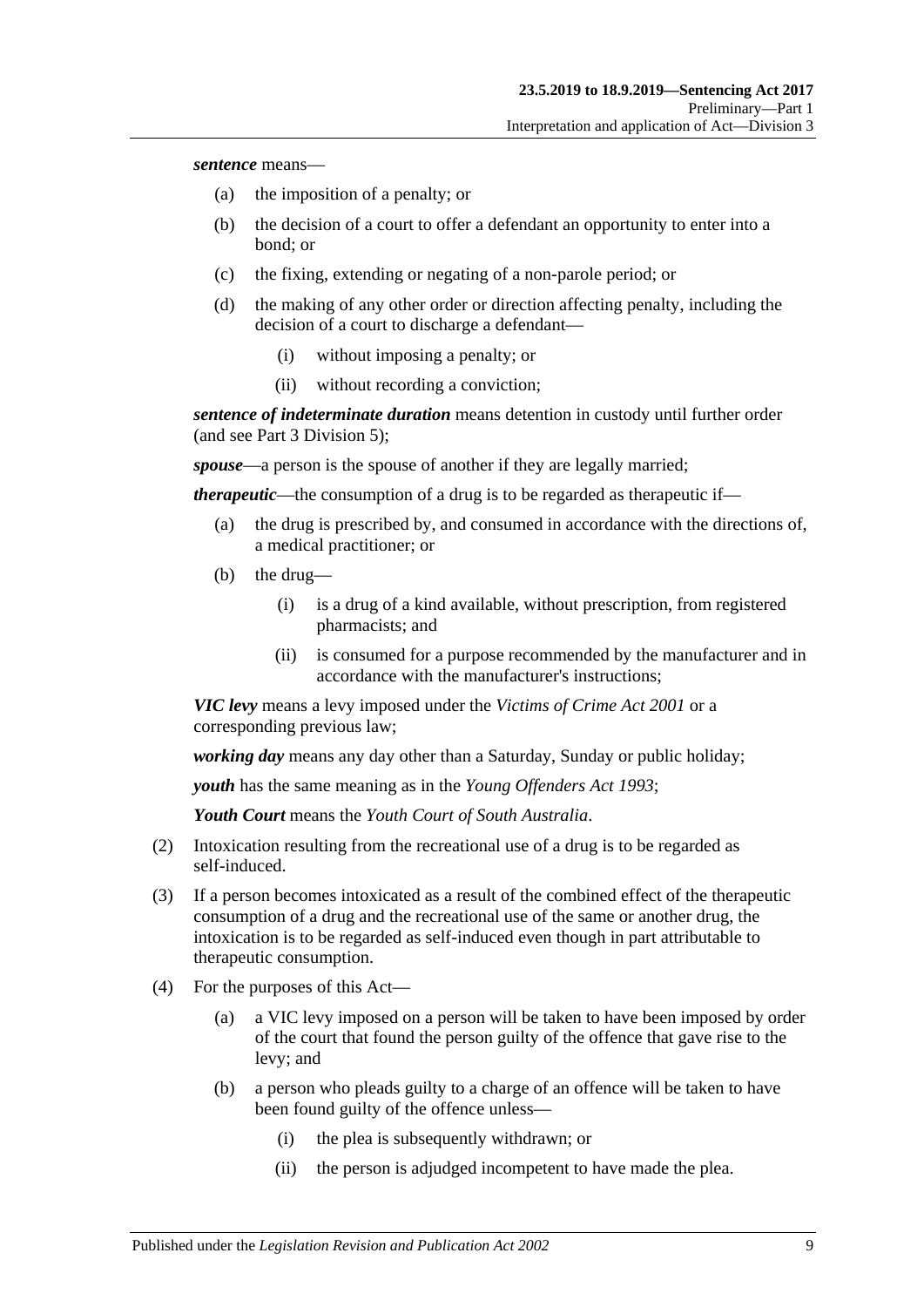# <span id="page-9-0"></span>**6—Application of Act to youths**

- (1) Subject to a provision of this Act to the contrary, this Act applies in relation to the sentencing of a youth and the enforcement of a sentence against a youth.
- (2) However, in the event of conflict between a provision of this Act and a provision of the *[Young Offenders Act](http://www.legislation.sa.gov.au/index.aspx?action=legref&type=act&legtitle=Young%20Offenders%20Act%201993) 1993* or the *[Youth Court Act](http://www.legislation.sa.gov.au/index.aspx?action=legref&type=act&legtitle=Youth%20Court%20Act%201993) 1993*, the latter provision prevails to the extent of that conflict.
- (3) In applying a provision of this Act to a youth who is being or has been dealt with as a youth (and not as an adult)—
	- (a) a reference to imprisonment is to be read as a reference to detention; and
	- (b) a reference to a warrant of commitment is to be read as an order for detention; and
	- (c) a reference to a prison is to be read as a reference to a training centre; and
	- (d) a reference to the CE is to be read as a reference to the chief executive of the administrative unit of the Public Service that is responsible for assisting a Minister in the administration of the *[Youth Justice Administration Act](http://www.legislation.sa.gov.au/index.aspx?action=legref&type=act&legtitle=Youth%20Justice%20Administration%20Act%202016) 2016*; and
	- (e) a reference to a community corrections officer is to be read as a reference to a community youth justice officer under the *[Youth Justice Administration](http://www.legislation.sa.gov.au/index.aspx?action=legref&type=act&legtitle=Youth%20Justice%20Administration%20Act%202016)  Act [2016](http://www.legislation.sa.gov.au/index.aspx?action=legref&type=act&legtitle=Youth%20Justice%20Administration%20Act%202016)*; and
	- (f) a reference to a bond, or to entering into a bond, is to be read as a reference to an order under section 26 of the *[Young Offenders Act](http://www.legislation.sa.gov.au/index.aspx?action=legref&type=act&legtitle=Young%20Offenders%20Act%201993) 1993*, or to becoming subject to such an order; and
	- (g) a reference to a probationer is to be read as a reference to a youth the subject of such an order; and
	- (h) a reference to the Minister for Correctional Services is to be read as a reference to the Minister for Youth Justice.

# <span id="page-9-1"></span>**7—Powers conferred by this Act are additional**

- (1) Subject to this Act, the powers conferred on a court by this Act are in addition to, and do not derogate from, the powers conferred by another Act or law to impose a penalty on, or make an order or give a direction in relation to, a person found guilty of an offence.
- (2) Nothing in this Act affects the powers of a court to punish a person for contempt of that court.

#### <span id="page-9-2"></span>**8—Court may not impose bond except under this Act**

Despite any other Act or law to the contrary, a defendant may not enter into a bond except under this Act.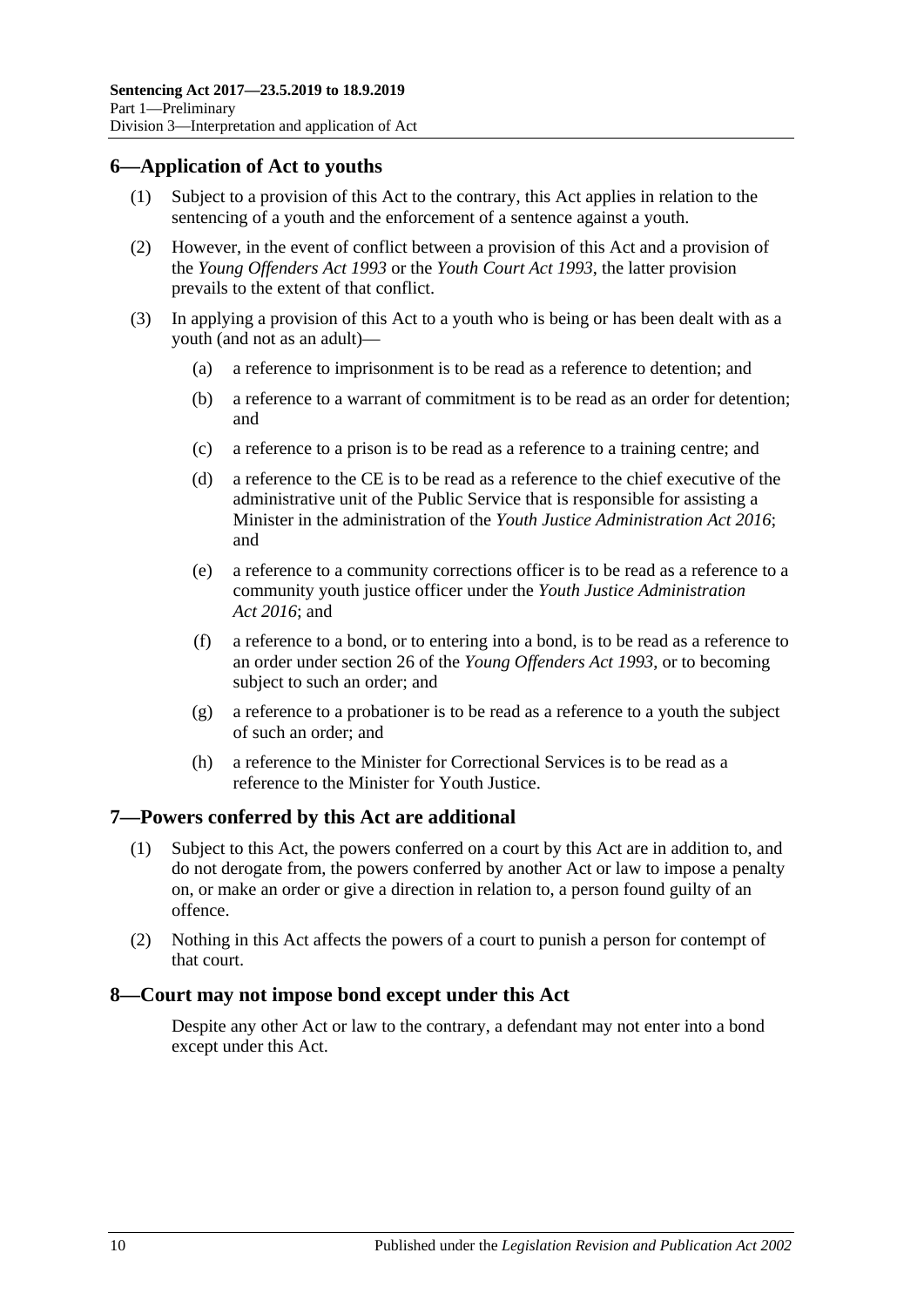# <span id="page-10-0"></span>**Part 2—Sentencing purposes, principles and factors**

# <span id="page-10-1"></span>**Division 1—Purposes, principles and factors**

# <span id="page-10-2"></span>**9—Primary purpose to be considered**

For the avoidance of doubt, the primary purpose for sentencing a defendant for an offence must be the paramount consideration when a court is determining and imposing the sentence.

# <span id="page-10-3"></span>**10—General principles of sentencing**

- (1) Subject to this Act or any other Act, in determining a sentence for an offence, a court must apply (although not to the exclusion of any other relevant principle) the common law concepts reflected in the following principles:
	- (a) proportionality;
	- (b) parity;
	- (c) totality;
	- (d) the rule that a defendant may not be sentenced on the basis of having committed an offence in respect of which the defendant was not convicted.
- (2) Subject to this Act or any other Act, a court must not impose a sentence of imprisonment on a defendant unless the court decides that—
	- (a) the seriousness of the offence is such that the only penalty that can be justified is imprisonment; or
	- (b) it is required for the purpose of protecting the safety of the community (whether as individuals or in general).

# <span id="page-10-5"></span><span id="page-10-4"></span>**11—Individual sentencing factors**

- <span id="page-10-6"></span>(1) In determining a sentence for an offence, a court must take into account such of the factors as are known to the court that relate to the following matters as may be relevant:
	- (a) the nature, circumstances and seriousness of the offence;
	- (b) the personal circumstances and vulnerability of any victim of the offence whether because of the victim's age, occupation, relationship to the defendant, disability or otherwise;
	- (c) the extent of any injury, emotional harm, loss or damage resulting from the offence or any significant risk or danger created by the offence, including any risk to national security;
	- (d) the defendant's character, general background and offending history;
	- (e) the likelihood of the defendant re-offending;
	- (f) the defendant's age, and physical and mental condition (including any cognitive impairment);
	- (g) the extent of the defendant's remorse for the offence, having regard in particular as to whether—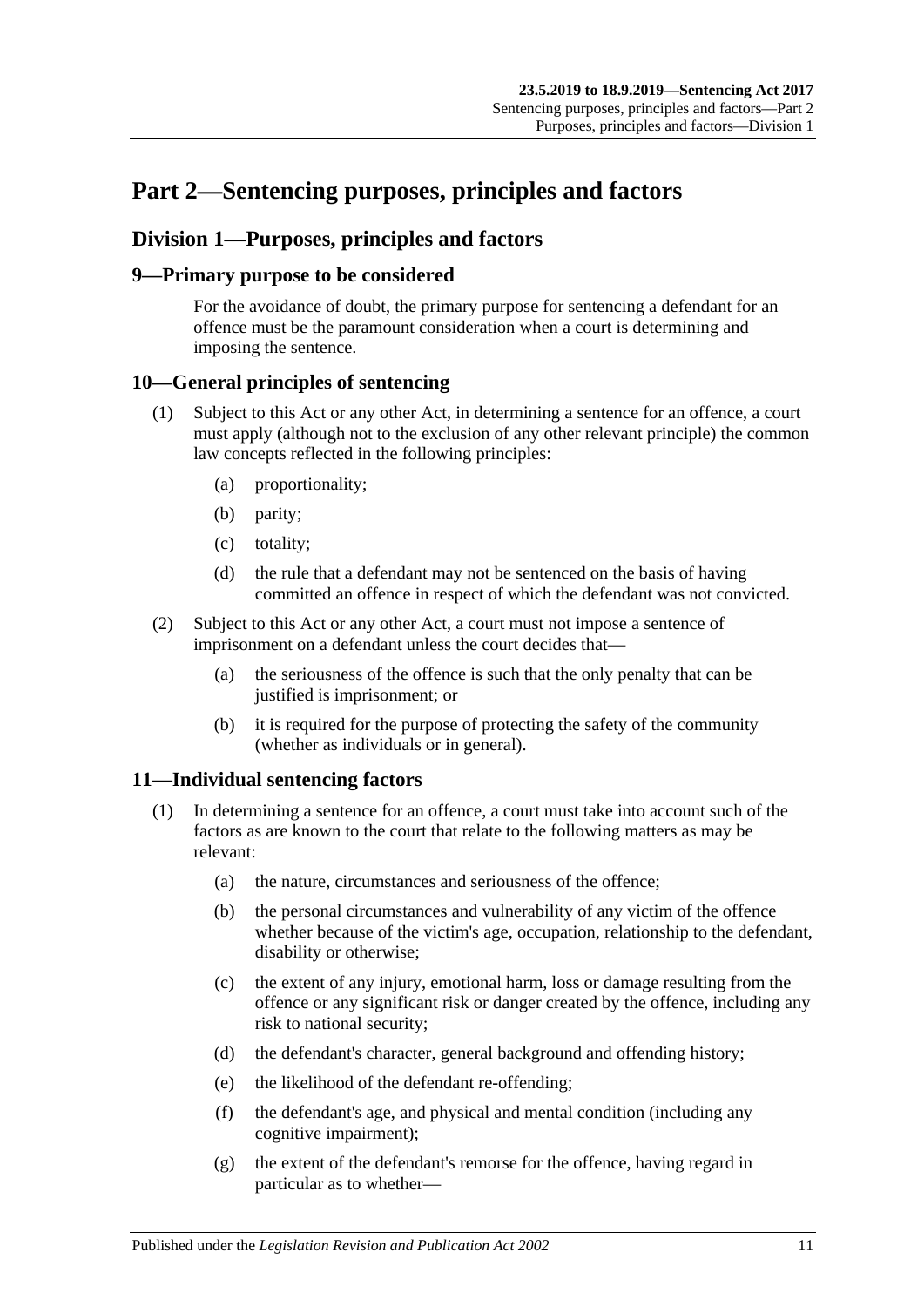- (i) the defendant has provided evidence that the defendant has accepted responsibility for the defendant's actions; and
- (ii) the defendant has acknowledged any injury, loss or damage caused by the defendant's actions, or voluntarily made reparation for any such injury, loss or damage, or both;
- (h) the defendant's prospects of rehabilitation.
- (2) The matters referred to in [subsection](#page-10-5) (1) are in addition to any other matter the court is required or permitted to take into account under this Act or any other Act or law.
- (3) The court must not have regard to any of the factors in sentencing if it would be contrary to an Act or law to do so (and the fact that any such factor is relevant and known to the court does not require the court to increase or reduce the sentence for the offence).
- (4) A court must determine the sentence for an offence without regard to—
	- (a) the fact that this Act or another Act prescribes a mandatory minimum non-parole period in respect of the offence; or
	- (b) any consequences that may arise under the *[Child Sex Offenders Registration](http://www.legislation.sa.gov.au/index.aspx?action=legref&type=act&legtitle=Child%20Sex%20Offenders%20Registration%20Act%202006)  Act [2006](http://www.legislation.sa.gov.au/index.aspx?action=legref&type=act&legtitle=Child%20Sex%20Offenders%20Registration%20Act%202006)*; or
	- (c) the good character or lack of previous convictions of the defendant if—
		- (i) the offence is a class 1 or class 2 offence within the meaning of the *[Child Sex Offenders Registration Act](http://www.legislation.sa.gov.au/index.aspx?action=legref&type=act&legtitle=Child%20Sex%20Offenders%20Registration%20Act%202006) 2006*; and
		- (ii) the court is satisfied that the defendant's alleged good character or lack of previous convictions was of assistance to the defendant in the commission of the offence.
- (5) For the purposes of [subsection](#page-10-6)  $(1)(a)$ , the court must only have regard to the matters personal to the defendant that the court is satisfied are causally connected with, or have materially contributed to, the commission of the offence, including (for example) the defendant's motivation in committing the offence and the degree to which the defendant participated in its commission.
- (6) If a defendant has participated in an intervention program, a court may treat the defendant's participation in the program, and the defendant's achievements in the program, as relevant to sentence.
- (7) However, the fact that a defendant—
	- (a) has not participated in, or has not had the opportunity to participate in, an intervention program; or
	- (b) has performed badly in, or has failed to make satisfactory progress in, such a program,

is not relevant to sentence.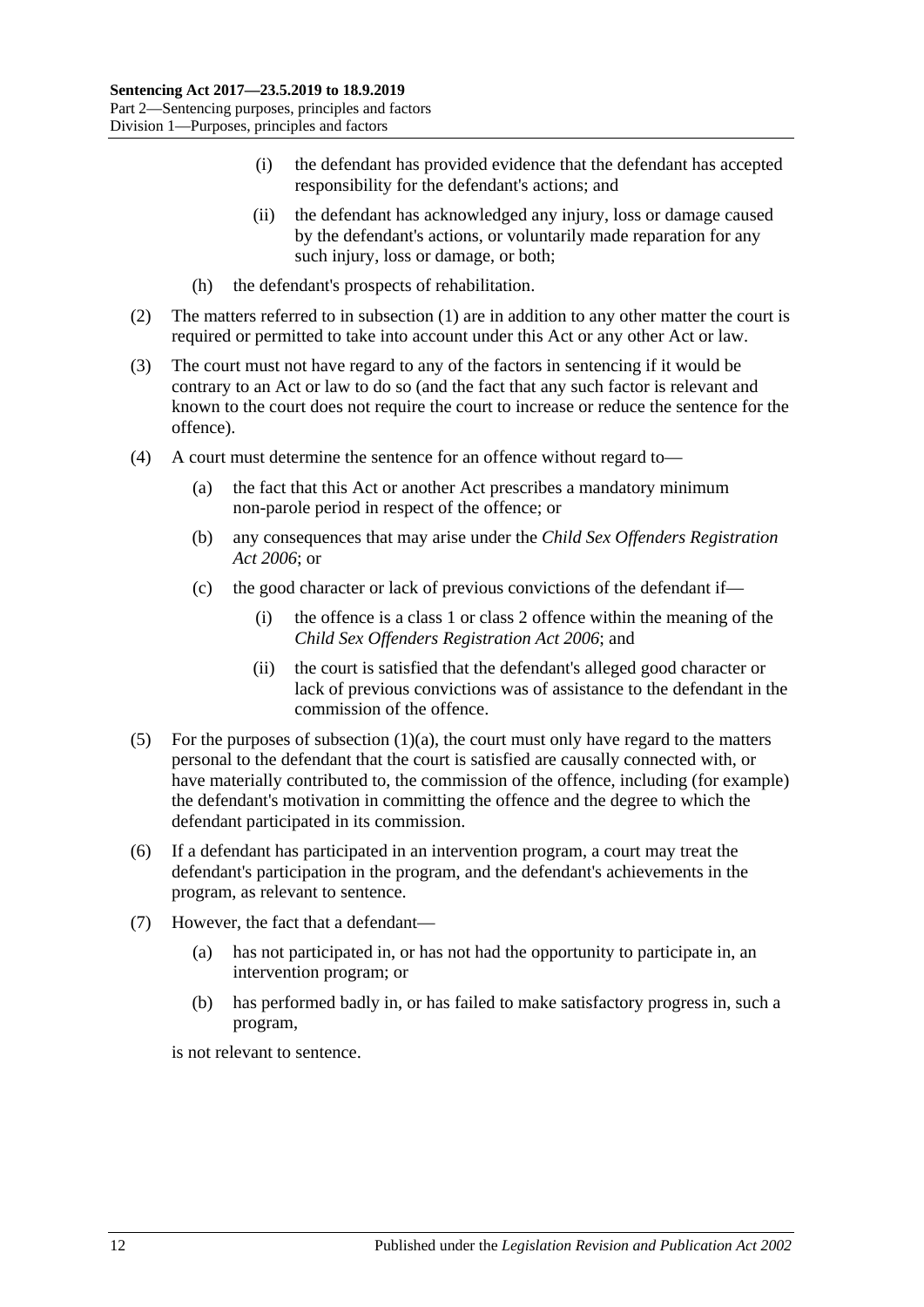# <span id="page-12-1"></span><span id="page-12-0"></span>**Division 2—General sentencing provisions**

# **Subdivision 1—Procedural provisions**

# <span id="page-12-2"></span>**12—Determination of sentence**

For the purpose of determining sentence, a court—

- (a) is not bound by the rules of evidence; and
- (b) may inform itself on matters relevant to the determination as it thinks fit; and
- (c) must act according to equity, good conscience and the substantial merits of the case without regard to technicalities and legal forms.

### <span id="page-12-3"></span>**13—Prosecutor to provide particulars of victim's injury etc**

- (1) Subject to [subsection](#page-12-5) (2), the prosecutor must, for the purpose of assisting a court to determine sentence for an offence, provide the court with particulars (that are reasonably ascertainable and not already before the court in evidence or a pre-sentence report) of—
	- (a) injury, loss or damage resulting from the offence; and
	- (b) injury, loss or damage resulting from—
		- (i) any other offence that is to be taken into account specifically in the determination of sentence; or
		- (ii) a course of conduct consisting of a series of criminal acts of the same or a similar character of which the offence for which sentence is to be imposed forms part.
- <span id="page-12-5"></span>(2) The prosecutor may refrain from providing the court with particulars of injury, loss or damage suffered by a person if the person has expressed a wish to that effect to the prosecutor.
- (3) If the offence is not an offence in relation to which a victim impact statement may be provided in accordance with [section](#page-12-4) 14, the court must still allow particulars provided under this section to include a victim impact statement unless the court determines that it would not be appropriate in the circumstances of the case (and the other provisions of this Division relating to victim impact statements apply to such a statement as if it were provided under [section](#page-12-4) 14).
- (4) The validity of a sentence is not affected by non-compliance or insufficient compliance with this section.

# <span id="page-12-4"></span>**14—Victim impact statements**

- (1) A person who has suffered injury, loss or damage resulting from an indictable offence or a prescribed summary offence committed by another may provide the sentencing court with a written personal statement (a *victim impact statement*) about the impact of that injury, loss or damage on the person and the person's family.
- (2) Before determining sentence for the offence, the court may, if the person so requested when providing the statement—
	- (a) allow the person an opportunity to read the statement aloud to the court; or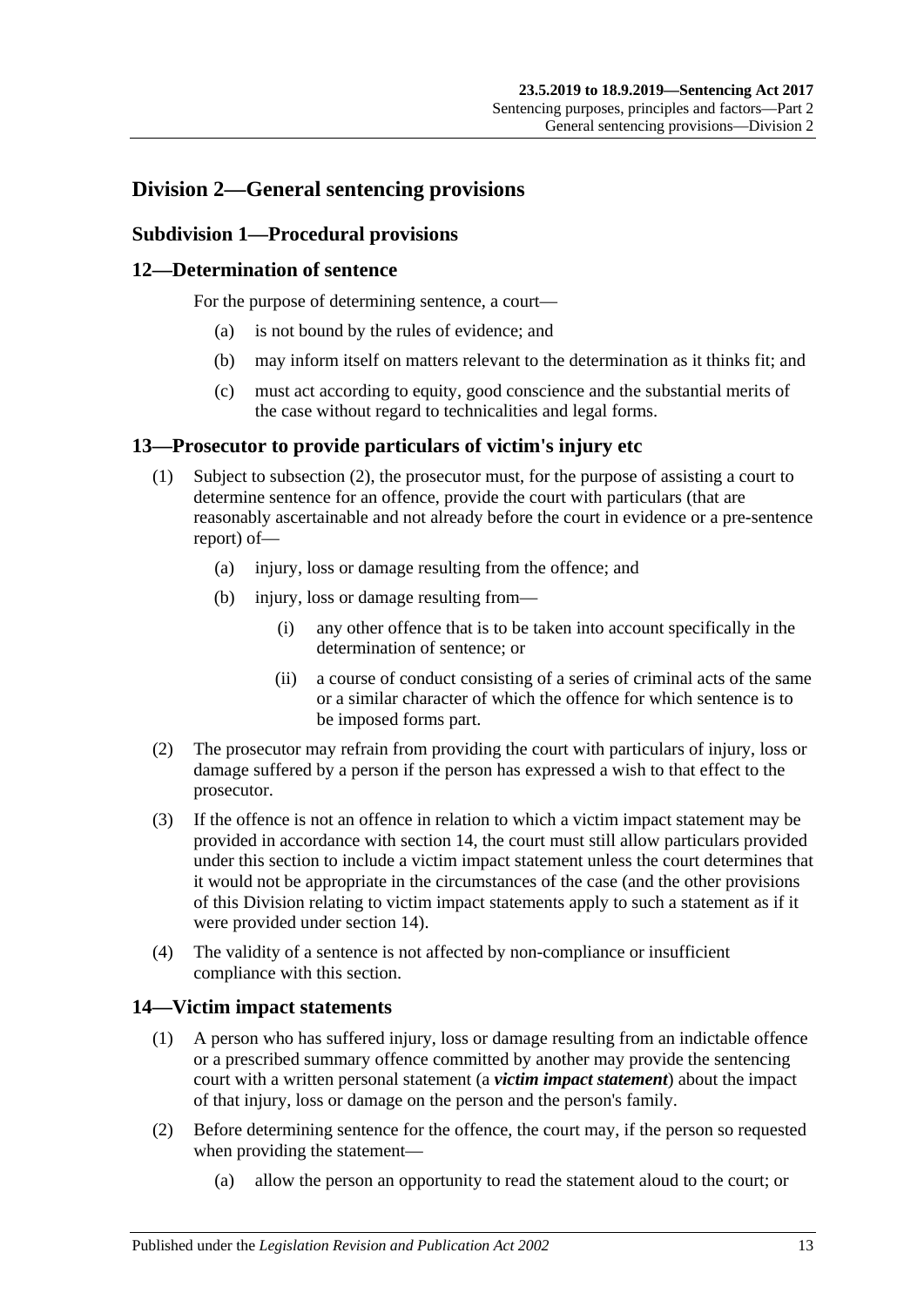- (b) cause the statement to be read aloud to the court; or
- (c) give consideration to the statement without the statement being read aloud to the court.
- (3) If the court considers there is good reason to do so, it may, in order to assist a person who wishes to read aloud a victim impact statement to the court—
	- (a) allow an audio visual record or audio record of the person reading the statement to be played to the court; or
	- (b) exercise any other powers that it has with regard to a vulnerable witness.
- <span id="page-13-1"></span>(4) Subject to [subsection](#page-13-0) (5) (but despite any other provision of this Act), the court must, if the person so requested when providing the statement, ensure that—
	- (a) the defendant; or
	- (b) if the defendant is a body corporate, a director or some other representative of the body corporate satisfactory to the court,

is present when the statement is read aloud to the court.

- <span id="page-13-0"></span>(5) [Subsection](#page-13-1) (4) does not apply if the court is satisfied that special reasons exist which make it inappropriate for the defendant or other person to be present, or that the presence of the defendant or other person may cause a disturbance or a threat to public order and safety (however, in such a case, the court must ensure that the defendant or other person is present by means of an audio visual link or audio link, if such facilities are reasonably available to the court, or that arrangements are otherwise made for an audio visual record of the statement to be made and played to the defendant or other person).
- (6) The validity of a sentence is not affected by non-compliance or insufficient compliance with this section.
- (7) In this section—

#### *prescribed summary offence* means—

- (a) a summary offence that results in the death of a victim or a victim suffering total incapacity; or
- (b) a summary offence (other than a summary offence of assault) that results in a victim suffering serious harm;

#### *serious harm* means—

- (a) harm that endangers a person's life; or
- (b) harm that consists of loss of, or serious and protracted impairment of, a part of the body or a physical or mental function; or
- (c) harm that consists of serious disfigurement;

*total incapacity*—a victim suffers total incapacity if the victim is permanently physically or mentally incapable of independent function.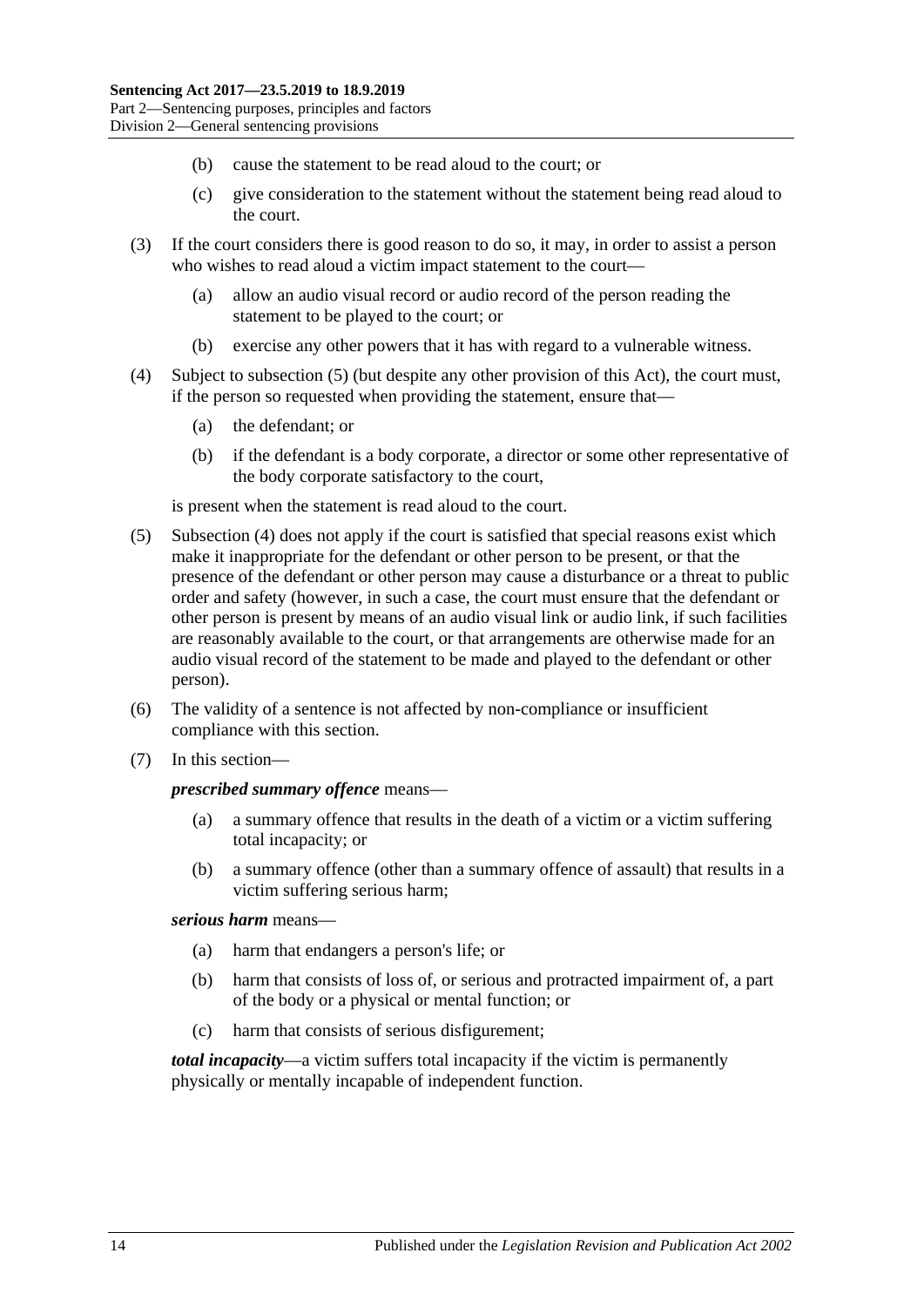### <span id="page-14-0"></span>**15—Community impact statements**

- (1) Any person may make a submission to the Commissioner for Victims' Rights for the purpose of assisting the Commissioner to compile information which may be included in a statement under this section.
- (2) In proceedings to determine sentence for an offence, the prosecutor or the Commissioner for Victims' Rights may, if they think fit, provide the sentencing court with—
	- (a) a written statement about the effect of the offence, or of offences of the same kind, on people living or working in the location in which the offence was committed (a *neighbourhood impact statement*); or
	- (b) a written statement about the effect of the offence, or of offences of the same kind, on the community generally or on any particular sections of the community (a *social impact statement*).
- (3) Before determining sentence for the offence, the court will cause the statement to be read aloud to the court by the prosecutor, or such other person as the court thinks fit, unless the court determines that it is inappropriate or would be unduly time consuming for the statement to be so read.
- (4) The validity of a sentence is not affected by non-compliance or insufficient compliance with this section.

#### <span id="page-14-1"></span>**16—Statements to be provided in accordance with rules**

- (1) A statement to be provided to a court under [section](#page-12-4) 14 or [15](#page-14-0) must comply with and be provided in accordance with rules of court.
- (2) Nothing prevents a statement to be provided to a court under [section](#page-12-4) 14 or [15](#page-14-0) from containing recommendations relating to the sentence to be determined by the court.
- (3) A copy of a statement to be provided to a court under [section](#page-12-4) 14 or [15](#page-14-0) must be made available for inspection by the defendant or the defendant's counsel in accordance with rules of court and the defendant is entitled to make submissions to the court in relation to the statement.

#### <span id="page-14-2"></span>**17—Pre-sentence reports**

- (1) A court may, if of the opinion that it would assist in determining sentence, order the preparation of a pre-sentence report on any or all of the following matters:
	- (a) the physical or mental condition of the defendant;
	- (b) the personal circumstances and history of the defendant;
	- (c) any other matter that would assist the court in determining sentence.
- (2) However, the court should not order the preparation of a pre-sentence report—
	- (a) if the information sought by the court cannot be provided within a reasonable time; or
	- (b) if the penalty to be imposed is a mandatory penalty for which no other penalty can be substituted and a non-parole period is not in question.
- (3) A pre-sentence report may be given orally or in writing.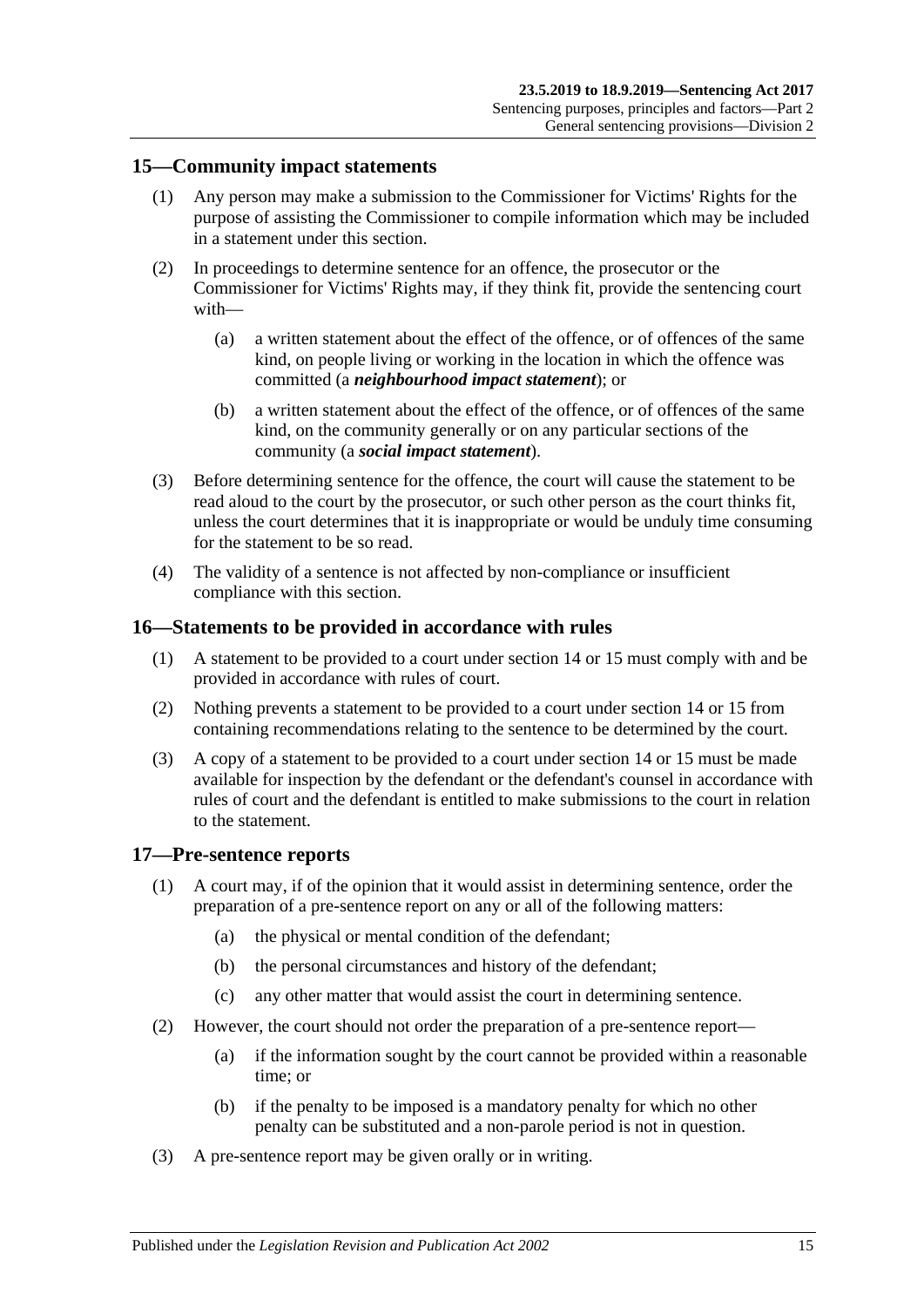- (4) A copy of every written pre-sentence report received by a court must be provided to the prosecutor and to the defendant or the defendant's counsel.
- (5) The person by whom a pre-sentence report is given is liable to be examined or cross-examined on any of the matters contained in the report and, in the case of a written report, must appear before the court for that purpose if requested to do so.
- (6) If a statement of fact or opinion in a pre-sentence report is challenged by the prosecutor or the defendant, the court must disregard the fact or opinion unless it is substantiated on oath.

### <span id="page-15-0"></span>**18—Expert evidence**

- (1) If a defendant is to be sentenced for an indictable offence and expert evidence is to be presented to the court by the defendant or the defendant's counsel, written notice of intention to introduce the evidence must be given to the DPP—
	- (a) at least 28 days before the date appointed for submissions on sentence; or
	- (b) if the evidence does not become available to the defence until later—as soon as practicable after it becomes available to the defence.
- (2) The notice must—
	- (a) set out the name and qualifications of the expert; and
	- (b) describe the general nature of the evidence and what it tends to establish.
- (3) The court may, on application by a defendant, exempt the defendant from the obligation imposed by this section.
- <span id="page-15-1"></span>(4) If the defence proposes to introduce expert psychiatric evidence or other expert medical evidence relevant to the defendant's mental state or medical condition at the time of an alleged offence, the court may, on application by the prosecutor, require the defendant to submit, at the prosecutor's expense, to an examination by an independent expert approved by the court.
- (5) If a defendant fails to comply with a requirement of or under this section, the evidence will not be admitted without the court's permission (but the court cannot allow the admission of evidence if the defendant fails to submit to an examination by an independent expert under [subsection](#page-15-1) (4)).
- <span id="page-15-2"></span>(6) If the DPP receives notice under this section of an intention to introduce expert evidence less than 28 days before the day appointed for submissions on sentence, the court may, on application by the prosecutor, adjourn the sentencing to allow the prosecution a reasonable opportunity to obtain expert advice on the proposed evidence.
- (7) The court should grant an application for an adjournment under [subsection](#page-15-2) (6) unless there are good reasons to the contrary.
- (8) The court may, on application by the prosecution, require the defendant to provide to the prosecution a copy of any report obtained by the defendant from a person proposed to be called to give expert evidence at the sentencing.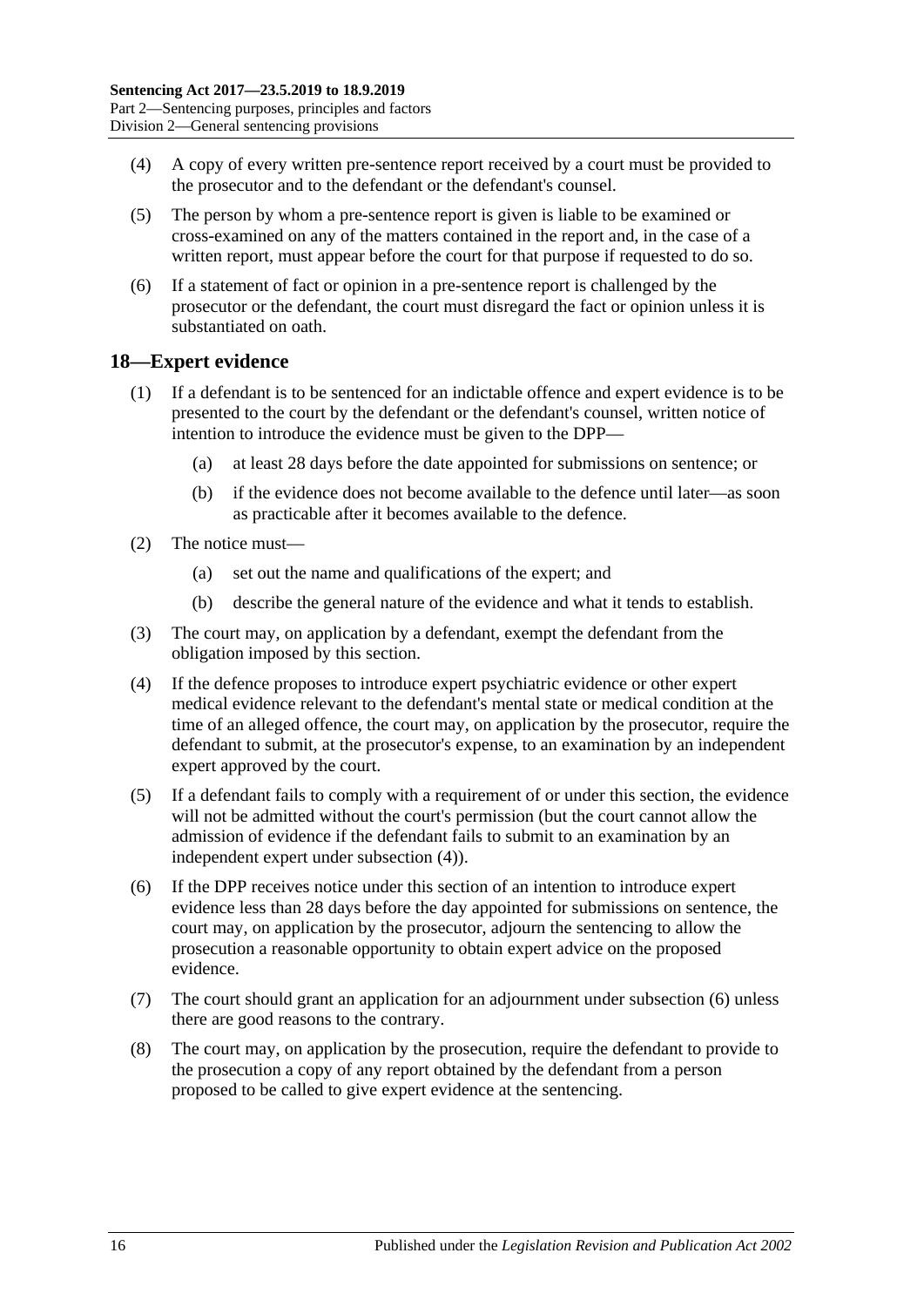## <span id="page-16-3"></span><span id="page-16-0"></span>**19—Court to inform defendant of reasons etc for sentence**

- (1) A court must, on sentencing a defendant who is present in court (whether in person or by audio visual link or audio link) for an offence or offences, state the sentence that it is imposing for the offence or offences and its reasons for imposing that sentence, including (for example) any reason why a sentence that would otherwise have been imposed for the offence or offences has been reduced.
- (2) Nothing in [subsection](#page-16-3) (1) requires a court to state any information that relates to a person's cooperation, or undertaking to cooperate, with a law enforcement agency.
- (3) The validity of a sentence is not affected by non-compliance or insufficient compliance with this section.

### <span id="page-16-1"></span>**20—Rectification of sentencing errors**

- (1) A court that imposes, or purports to impose, a sentence on a defendant, or a court of coordinate jurisdiction, may, on its own initiative or on application by the DPP or the defendant, make such orders as the court is satisfied are required to rectify an error of a technical nature made by the sentencing court in imposing, or purporting to impose, the sentence, or to supply a deficiency or remove an ambiguity in the sentencing order.
- (2) The DPP and the defendant are both parties to proceedings under this section.

### <span id="page-16-2"></span>**21—Presence of defendant during sentencing proceedings**

- (1) Subject to the exceptions set out in [subsection](#page-16-4) (2), a defendant who is to be sentenced for an indictable offence must be present when the sentence is imposed and throughout all proceedings relevant to the determination of sentence.
- <span id="page-16-4"></span>(2) The following exceptions apply:
	- (a) the defendant may, with the court's consent, be absent during the whole or part of the proceedings;
	- (b) if a defendant is in custody prior to sentence and facilities exist for dealing with proceedings by means of an audio visual link or audio link, the court may, if of the opinion that it is appropriate in the circumstances to do so, deal with the proceedings by audio visual link or audio link without requiring the personal attendance of the defendant;
	- (c) the court may exclude the defendant from the courtroom if satisfied that the exclusion is necessary in the interests of safety or for the orderly conduct of the proceedings (however, if such an exclusion is made, the court should (if practicable) make arrangements to enable the defendant to see and hear the proceedings by audio visual link).
- (3) If the defendant is a body corporate, the requirement is satisfied by the presence of a director or some other representative of the body corporate satisfactory to the court (but, in that case, either the prosecutor or the court may waive the requirement).
- (4) A court may make any order necessary to secure compliance with this section and, if necessary, issue a warrant to have the defendant (or, if the defendant is a body corporate, a director or other representative of the defendant) arrested and brought before the court.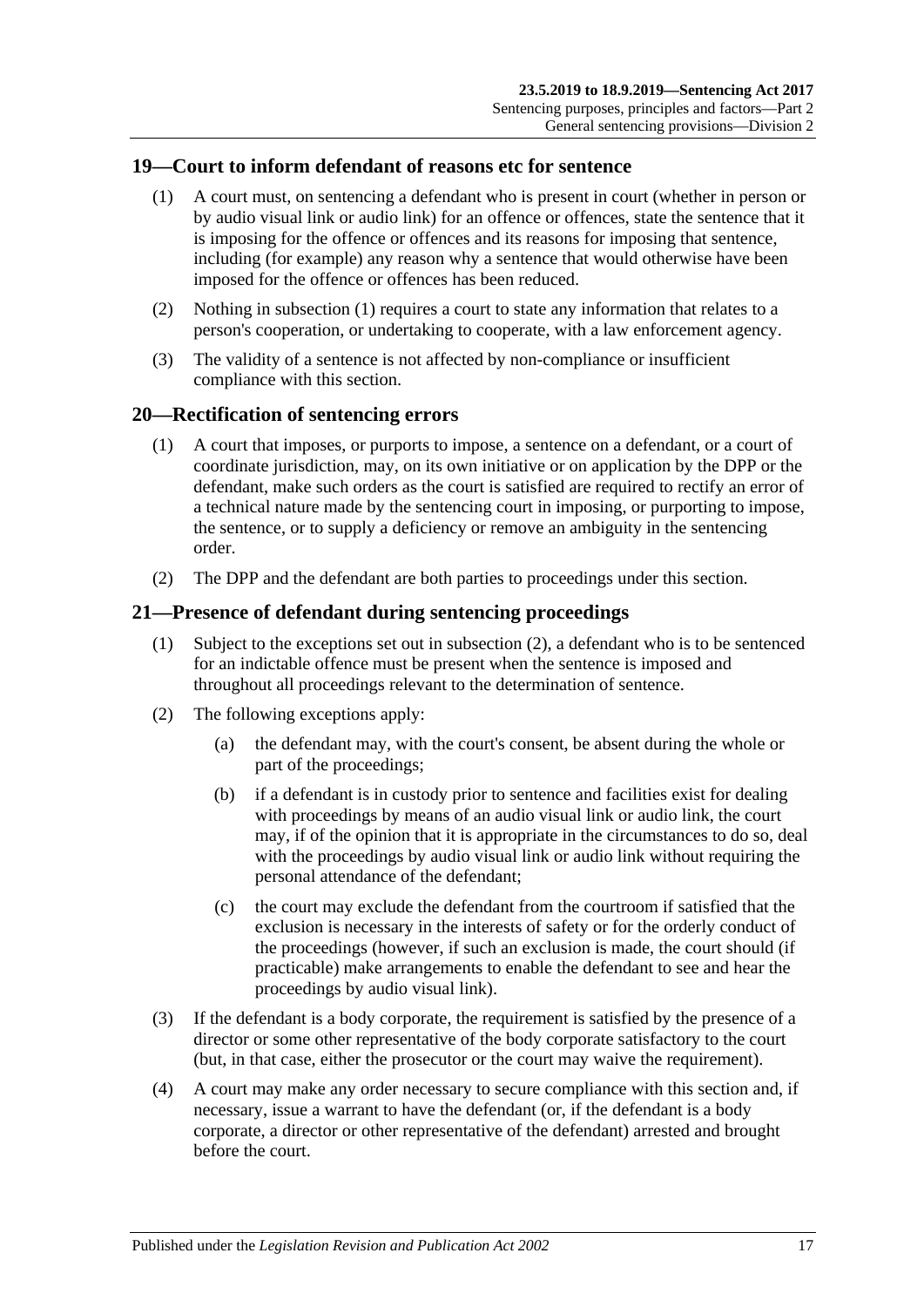- (5) This section—
	- (a) does not prevent the passing of sentence in the absence of the defendant in a case where the defendant cannot be found; and
	- (b) does not invalidate a sentence passed in the absence of the defendant.

# <span id="page-17-1"></span><span id="page-17-0"></span>**22—Sentencing of Aboriginal and Torres Strait Islander defendants**

- (1) Before sentencing an Aboriginal or Torres Strait Islander defendant, the court may, with the defendant's consent, and with the assistance of an Aboriginal and Torres Strait Islander Justice Officer—
	- (a) convene a sentencing conference; and
	- (b) take into consideration views expressed at the conference.
- (2) Nothing in [subsection](#page-17-1) (1) is to be taken to require the court to convene a sentencing conference if the court, after taking into account all relevant sentencing purposes, principles and factors, determines not to convene a sentencing conference.
- (3) A sentencing conference must comprise—
	- (a) the defendant and, if the defendant is a child, the defendant's parent or guardian; and
	- (b) the defendant's legal representative (if any); and
	- (c) the prosecutor; and
	- (d) if the victim chooses to be present at the conference—the victim and, if the victim so desires, a person of the victim's choice to provide assistance and support; and
	- (e) if the victim is a child—the victim's parent or guardian.
- (4) A sentencing conference may also include (if the court thinks the person may contribute usefully to the sentencing process) 1 or more of the following:
	- (a) a person regarded by the defendant, and accepted within the defendant's Aboriginal or Torres Strait Islander community, as an Aboriginal or Torres Strait Islander elder;
	- (b) a person accepted by the defendant's Aboriginal or Torres Strait Islander community as a person qualified to provide cultural advice relevant to sentencing of the defendant;
	- (c) a member of the defendant's family;
	- (d) a person who has provided support or counselling to the defendant;
	- (e) any other person.
- (5) A person will be taken to be an Aboriginal or Torres Strait Islander person for the purposes of this section if—
	- (a) the person is descended from an Aboriginal or Torres Strait Islander; and
	- (b) the person regards themself as an Aboriginal or Torres Strait Islander or, if the person is a young child, at least 1 of the parents regards the child as an Aboriginal or Torres Strait Islander; and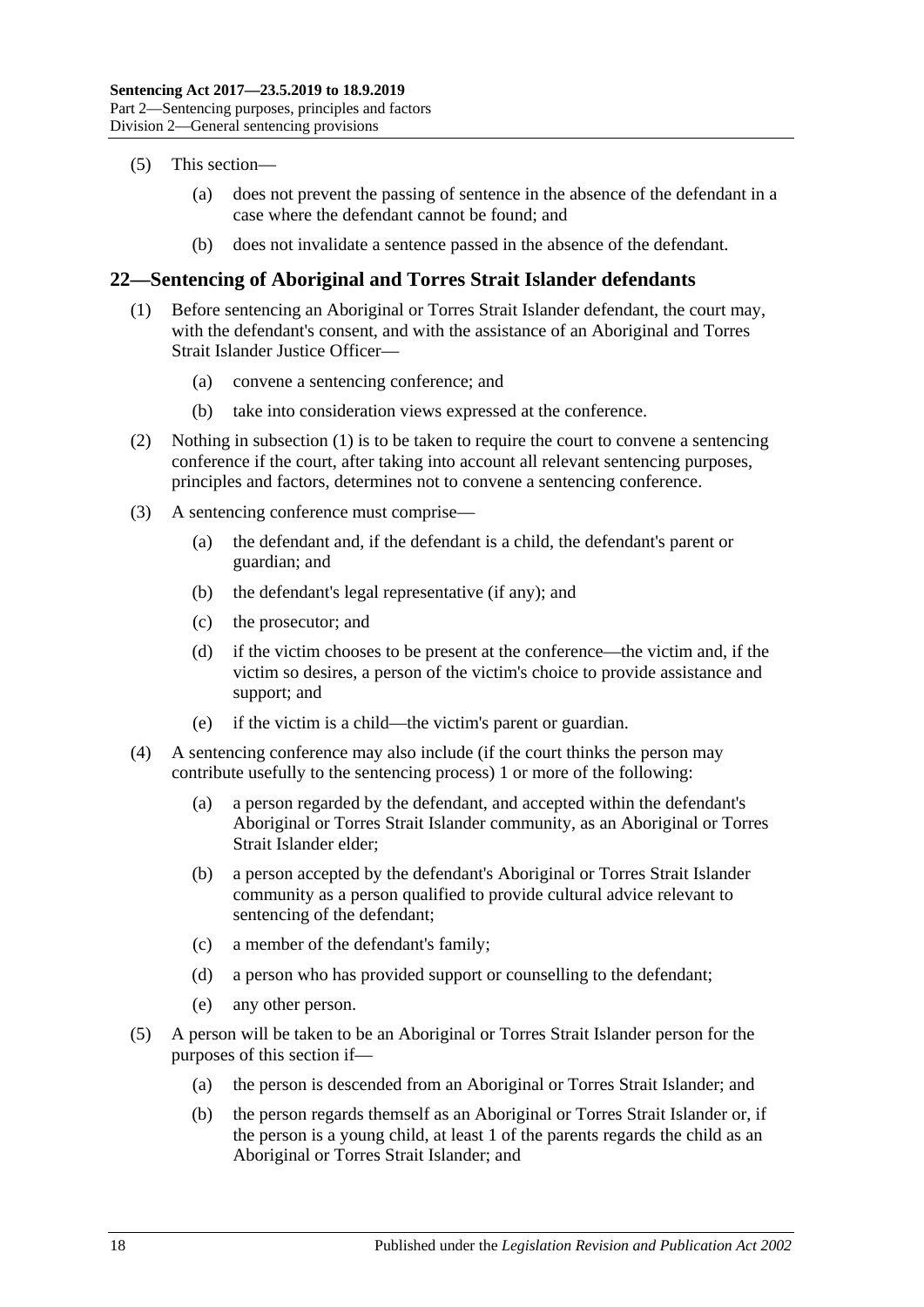- (c) the person is accepted as an Aboriginal or Torres Strait Islander by an Aboriginal or Torres Strait Islander community.
- (6) In this section—

*Aboriginal and Torres Strait Islander Justice Officer* means a person employed by the South Australian Courts Administration Authority whose duties include—

- (a) assisting the court in sentencing Aboriginal or Torres Strait Islander persons by providing advice on Aboriginal or Torres Strait Islander society and culture; and
- (b) assisting the court to convene sentencing conferences under this section; and
- (c) assisting Aboriginal or Torres Strait Islander persons to understand court procedures and sentencing options and to comply with court orders;

#### *family* includes—

- (a) the defendant's spouse or domestic partner; and
- (b) any person to whom the defendant is related by blood; and
- (c) any person who is, or has been, a member of the defendant's household; and
- (d) any person held to be related to the defendant according to Aboriginal or Torres Strait Islander kinship rules and observances.

#### <span id="page-18-0"></span>**Subdivision 2—General sentencing powers**

#### <span id="page-18-1"></span>**23—Discharge without penalty**

- (1) If a court finds a person guilty of an offence but finds the offence so trifling that it is inappropriate to impose a penalty, the court may—
	- (a) without recording a conviction—dismiss the charge; or
	- (b) on recording a conviction—discharge the defendant without penalty.
- (2) If a court finds a person guilty of an offence and—
	- (a) the defendant has spent time in custody in respect of the offence; and
	- (b) the court is satisfied there is good reason not to impose any further penalty on the defendant,

the court may—

- (c) without recording a conviction—dismiss the charge; or
- (d) on recording a conviction—discharge the defendant without further penalty.
- (3) A court may exercise the powers conferred by this section despite any minimum penalty fixed by an Act or statutory instrument.

#### <span id="page-18-2"></span>**24—Imposition of penalty without conviction**

If a court finds a person guilty of an offence for which it proposes to impose a fine, a sentence of community service, or both, and the court is of the opinion—

- (a) that the defendant is unlikely to commit such an offence again; and
- (b) that, having regard to—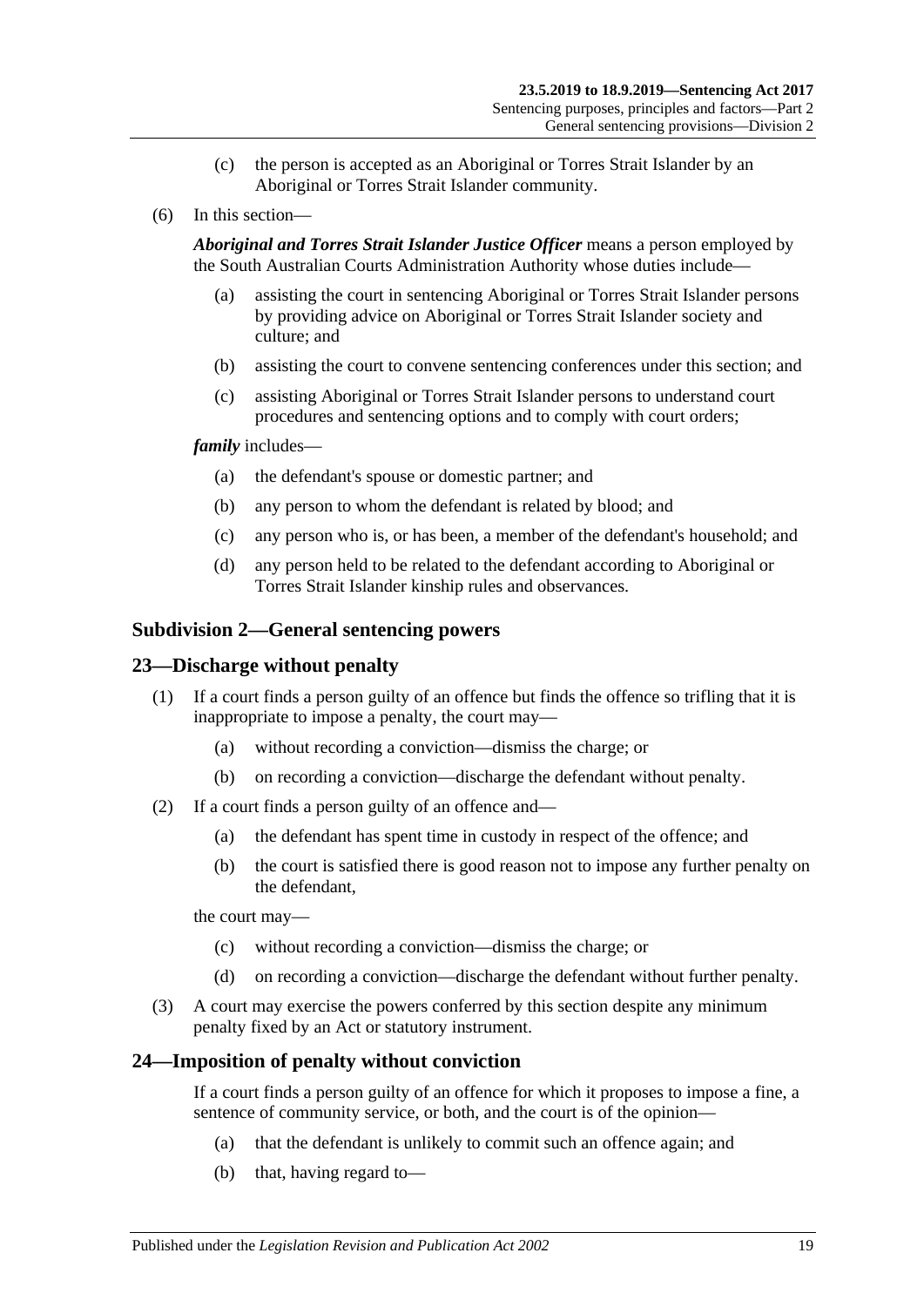- (i) the character, antecedents, age, or physical or mental condition, of the defendant; or
- (ii) the fact that the offence was trifling; or
- (iii) any other extenuating circumstances,

good reason exists for not recording a conviction,

the court may impose the penalty without recording a conviction.

#### <span id="page-19-0"></span>**25—Court may reduce, add or substitute certain penalties**

- (1) Subject to this Act or any other Act that prohibits the substitution or mitigation of a penalty prescribed under the Act, if, on convicting a defendant or finding a defendant guilty of an offence and after having regard to—
	- (a) the character, antecedents, age, or physical or mental condition, of the defendant; or
	- (b) the fact that the offence was trifling; or
	- (c) any other extenuating circumstances,

the court thinks that good reason exists for reducing the penalty below the minimum, the court may so reduce the penalty.

- <span id="page-19-1"></span>(2) Subject to this Act or any other Act that prohibits the substitution or mitigation of a penalty prescribed under the Act, if, on convicting a defendant or finding a defendant guilty of an offence, the court thinks that good reason exists for departing from the penalty provided for the offence under the Act, the court may—
	- (a) impose another type of sentence for the sentence prescribed under the Act for the offence; or
	- (b) impose more than 1 type of sentence as the court thinks appropriate in the circumstances.
- (3) For the purposes of [subsection](#page-19-1) (2)—
	- (a) if the Act prescribes a sentence of imprisonment only for the offence, the court may instead impose—
		- (i) a sentence of imprisonment (including a community based custodial sentence or a suspended sentence); or
		- (ii) a fine; or
		- (iii) a sentence of community service; or
		- (iv) both a fine and a sentence of community service; or
	- (b) if the Act prescribes a sentence of both imprisonment and a fine for the offence, the court may instead impose—
		- (i) a sentence of imprisonment (including a community based custodial sentence or a suspended sentence) only; or
		- (ii) a fine only; or
		- (iii) a sentence of community service; or
		- (iv) both a fine and a sentence of community service; or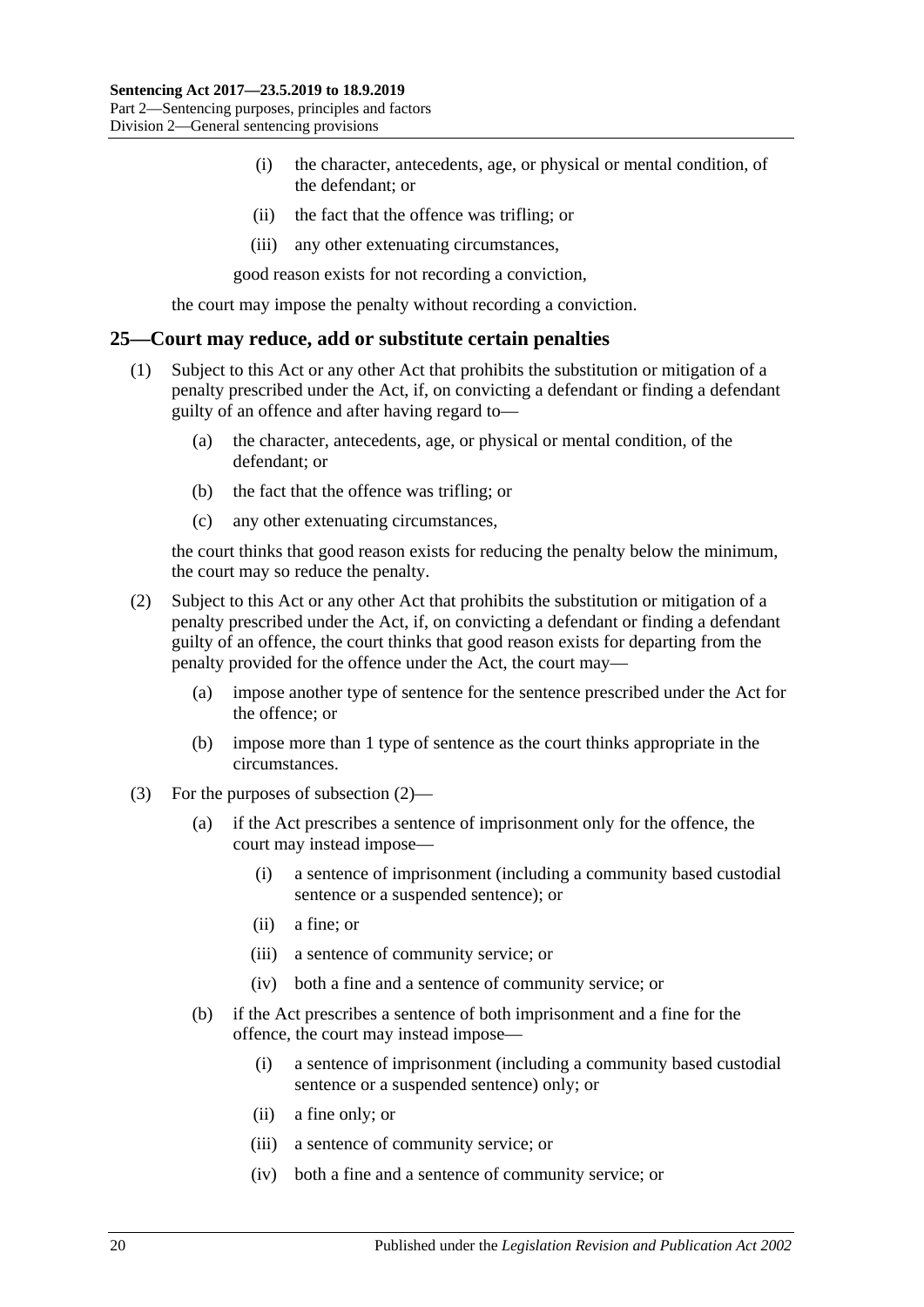- (c) if the Act prescribes a sentence of imprisonment or a fine in the alternative for the offence, the court may instead impose—
	- (i) a sentence of community service; or
	- (ii) both a fine and a sentence of community service; or
- (d) if the Act prescribes a fine only for the offence, the court may instead impose a sentence of community service.
- (4) In this section—

*Act* includes a statutory instrument;

*community based custodial sentence* means—

- (a) a sentence on home detention under a home detention order; or
- (b) a sentence to be served in the community while subject to intensive correction under an intensive correction order;

*suspended sentence* means a sentence of imprisonment that is suspended on condition that the defendant enter into a bond under Part [4 Division](#page-77-0) 2.

# <span id="page-20-2"></span><span id="page-20-0"></span>**26—Sentencing for multiple offences**

- (1) If a person is to be sentenced by a court for a number of offences, the court may sentence the person to the 1 penalty for all or some of those offences, but the sentence cannot exceed the total of the maximum penalties that could be imposed in respect of each of the offences to which the sentence relates.
- (2) However, if any of the offences for which the person is being sentenced is a prescribed designated offence, [subsection](#page-20-2) (1) does not apply to the sentencing of the person for that offence (but nothing in this subsection affects the operation of [subsection](#page-20-2) (1) in respect of the other offences).
- (3) In this section—

*prescribed designated offence* has the same meaning as in [section](#page-77-1) 96.

# <span id="page-20-1"></span>**27—Non-association or place restriction orders may be issued on sentence**

- (1) A court may, on sentencing a person for a prescribed offence, exercise the powers of the Magistrates Court to issue against the defendant a non-association order or a place restriction order under the *[Criminal Procedure Act](http://www.legislation.sa.gov.au/index.aspx?action=legref&type=act&legtitle=Criminal%20Procedure%20Act%201921) 1921* as if a complaint had been made under that Act against the defendant in relation to that conviction (and if the person is already subject to such an order, the court may vary or revoke that order as if an application for variation or revocation of the order had been made under that Act, regardless of whether the order was made by it or by some other court).
- (2) A non-association order or a place restriction order issued or varied under this section on sentencing a person for a prescribed offence—
	- (a) has effect as such an order under the *[Criminal Procedure Act](http://www.legislation.sa.gov.au/index.aspx?action=legref&type=act&legtitle=Criminal%20Procedure%20Act%201921) 1921*; and
	- (b) is not a sentence for the purposes of this Act but may be taken into account in determining the sentence for the prescribed offence.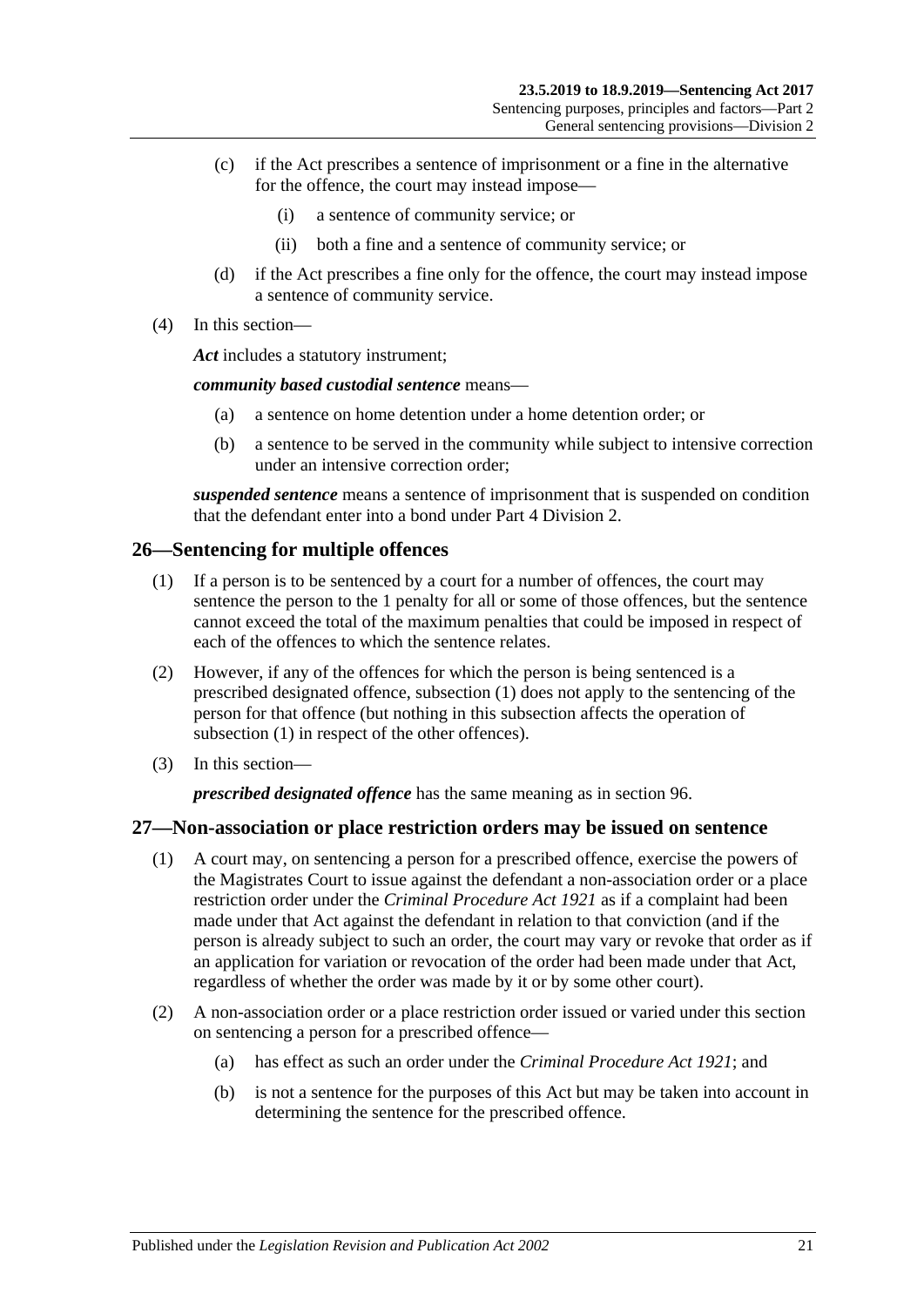(3) In this section—

*prescribed offence* has the same meaning as in Part 4 Division 5 of the *[Criminal](http://www.legislation.sa.gov.au/index.aspx?action=legref&type=act&legtitle=Criminal%20Procedure%20Act%201921)  [Procedure Act](http://www.legislation.sa.gov.au/index.aspx?action=legref&type=act&legtitle=Criminal%20Procedure%20Act%201921) 1921*.

#### <span id="page-21-0"></span>**28—Intervention orders may be issued on finding of guilt or sentencing**

- (1) A court may, on finding a person guilty of an offence or on sentencing a person for an offence, exercise the powers of the Magistrates Court to issue against the defendant a restraining order under the *[Criminal Procedure Act](http://www.legislation.sa.gov.au/index.aspx?action=legref&type=act&legtitle=Criminal%20Procedure%20Act%201921) 1921* or an intervention order under the *[Intervention Orders \(Prevention of Abuse\) Act](http://www.legislation.sa.gov.au/index.aspx?action=legref&type=act&legtitle=Intervention%20Orders%20(Prevention%20of%20Abuse)%20Act%202009) 2009* as if an application had been made under the relevant Act against the defendant in relation to the matters alleged in the proceedings for the offence.
- (2) Before issuing an order under this section, the court must consider whether, if the whereabouts of the person for whose benefit the order would be issued are not known to the defendant, the issuing of the order would be counterproductive.
- (3) If a court, in accordance with this section, determines to exercise the powers of the Magistrates Court to issue a restraining order under section 99AAC of the *[Criminal](http://www.legislation.sa.gov.au/index.aspx?action=legref&type=act&legtitle=Criminal%20Procedure%20Act%201921)  [Procedure Act](http://www.legislation.sa.gov.au/index.aspx?action=legref&type=act&legtitle=Criminal%20Procedure%20Act%201921) 1921*, section 99KA of that Act applies to proceedings relating to the restraining order as if—
	- (a) the court were the Magistrates Court; and
	- (b) the proceedings were child protection restraining order proceedings within the meaning of that section.
- (4) An order issued under this section—
	- (a) has effect—
		- (i) as a restraining order under the *[Criminal Procedure Act](http://www.legislation.sa.gov.au/index.aspx?action=legref&type=act&legtitle=Criminal%20Procedure%20Act%201921) 1921*; or
		- (ii) as a final intervention order issued by the court under the *[Intervention Orders \(Prevention of Abuse\) Act](http://www.legislation.sa.gov.au/index.aspx?action=legref&type=act&legtitle=Intervention%20Orders%20(Prevention%20of%20Abuse)%20Act%202009) 2009*,

as the case may require; and

- (b) is not a sentence for the purposes of this Act.
- (5) A court must, on finding a person guilty of a sexual offence or on sentencing a person for a sexual offence—
	- (a) consider whether or not an order should be issued under this section; and
	- (b) if the court determines that an order should not be issued under this section—give reasons for that determination (and the determination is subject to appeal as if it were an order of the court made on sentence).
- (6) In this section—

*sexual offence* means—

- (a) rape; or
- (b) compelled sexual manipulation; or
- (c) indecent assault; or
- (d) any offence involving unlawful sexual intercourse or an act of gross indecency; or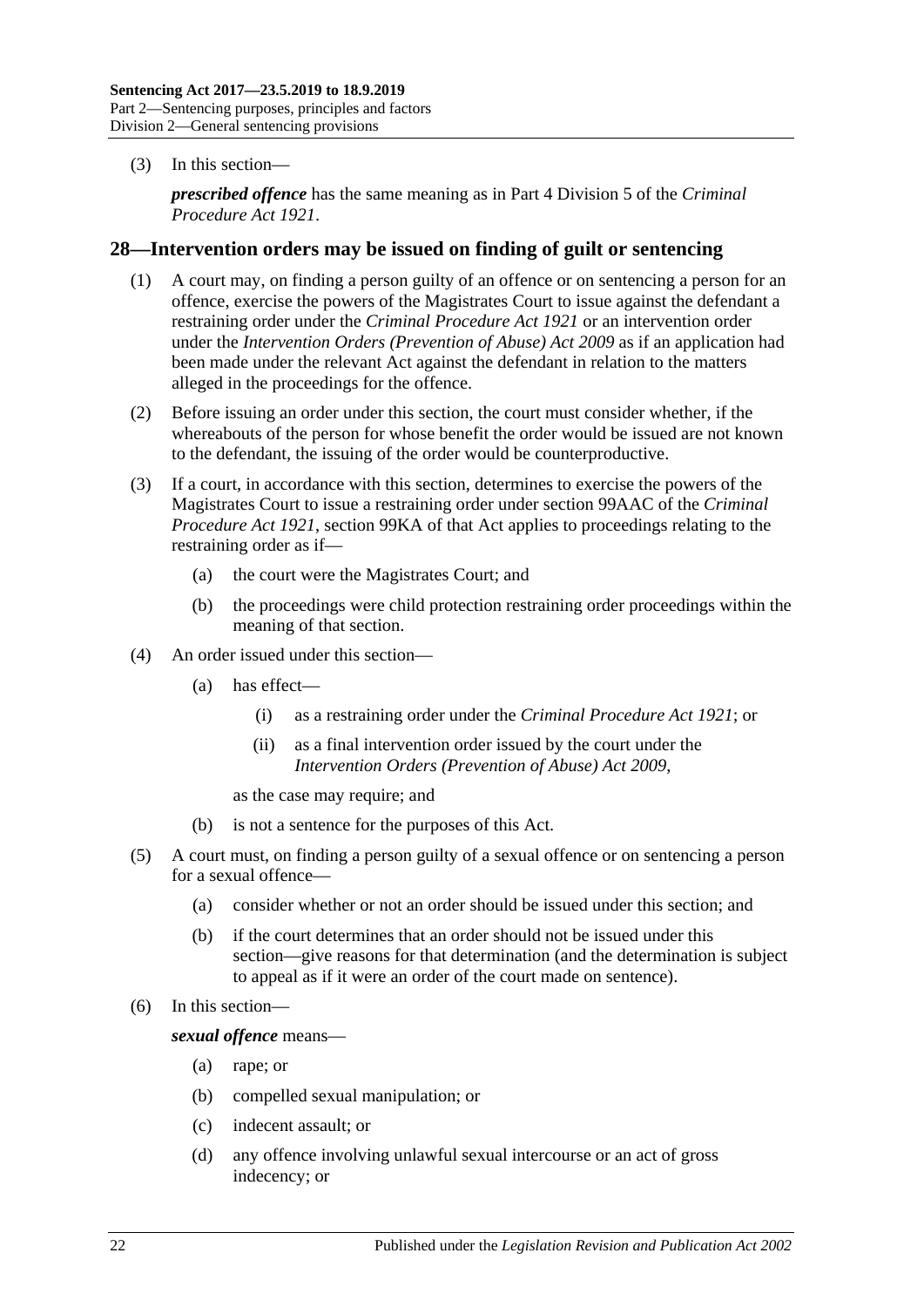- (e) incest; or
- (f) any offence involving sexual exploitation or abuse of a child, or exploitation of a child as an object of prurient interest; or
- (g) an offence of sexual exploitation of a person with a cognitive impairment under section 51 of the *[Criminal Law Consolidation Act](http://www.legislation.sa.gov.au/index.aspx?action=legref&type=act&legtitle=Criminal%20Law%20Consolidation%20Act%201935) 1935*; or
- (h) an attempt to commit, or assault with intent to commit, any of the offences referred to in a preceding paragraph.

### <span id="page-22-0"></span>**29—Deferral of sentence for rehabilitation and other purposes**

- (1) A court may, on finding a person guilty of an offence (whether or not it proceeds to conviction), make an order adjourning proceedings to a specified date, and granting bail to the defendant in accordance with the *[Bail Act](http://www.legislation.sa.gov.au/index.aspx?action=legref&type=act&legtitle=Bail%20Act%201985) 1985*—
	- (a) for the purpose of assessing the defendant's capacity and prospects for rehabilitation; or
	- (b) for the purpose of allowing the defendant to demonstrate that rehabilitation has taken place; or
	- (c) for the purpose of assessing the defendant's eligibility for participation in an intervention program; or
	- (d) for the purpose of allowing the defendant to participate in an intervention program; or
	- (e) for any other purpose the court considers appropriate in the circumstances.
- (2) As a general rule, proceedings may not be adjourned under this section (whether by a single adjournment or a series of adjournments) for more than 12 months from the date of the finding of guilt (the *usual maximum*).
- (3) A court may adjourn proceedings for a period exceeding the usual maximum if the defendant is, or will be, participating in an intervention program and the court is satisfied that—
	- (a) the defendant has, by participating in, or agreeing to participate in, the intervention program, demonstrated a commitment to addressing the problems out of which the defendant's offending arose; and
	- (b) if the proceedings were not adjourned for such a period—
		- (i) the defendant would be prevented from completing, or participating in, the intervention program; and
		- (ii) the defendant's rehabilitation would be prejudiced.
- (4) In considering whether to adjourn proceedings for a period exceeding the usual maximum, a court is not bound by the rules of evidence and may (in particular) inform itself on the basis of a written or oral report from a person who may be in a position to provide relevant information.
- (5) A person who provides information to the court by way of a written or oral report is liable to be cross-examined on any of the matters contained in the report.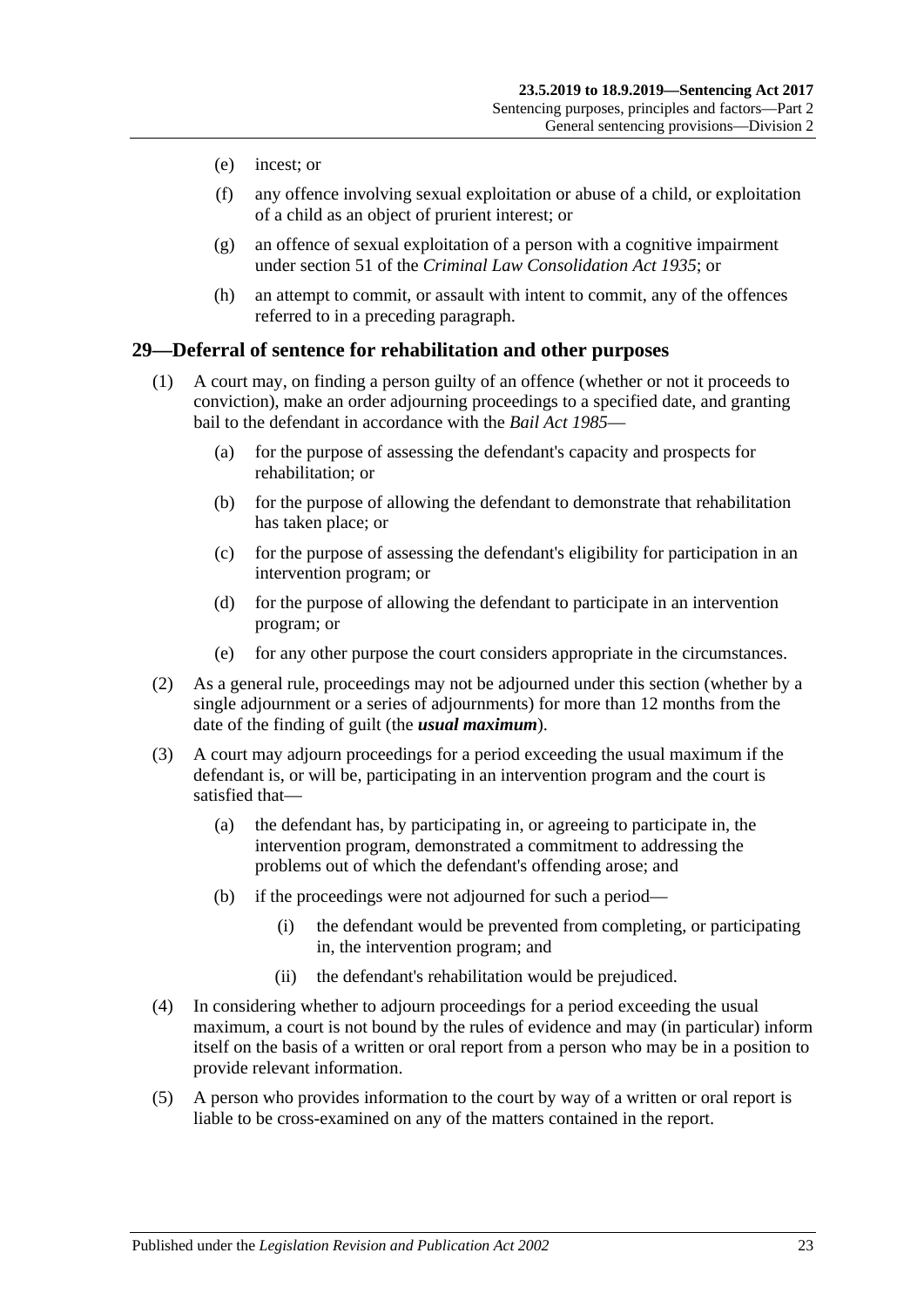- (6) If a statement of fact or opinion in a report is challenged by the prosecutor or the defendant, the court must disregard the fact or opinion unless it is substantiated on oath.
- (7) This section does not limit any power that a court has, apart from this section, to adjourn proceedings or to grant bail in relation to any period of adjournment.

## <span id="page-23-0"></span>**30—Mental impairment**

- (1) A court that finds a defendant guilty of a summary or minor indictable offence may release the defendant without conviction or penalty if satisfied—
	- (a) that the defendant—
		- (i) suffers from a mental impairment that explains and extenuates, at least to some extent, the conduct that forms the subject matter of the offence; and
		- (ii) has completed, or is participating to a satisfactory extent in, a suitable intervention program; and
		- (iii) recognises that the defendant suffers from the mental impairment and is making a conscientious attempt to overcome behavioural problems associated with it; and
	- (b) that the release of the defendant under this subsection would not involve an unacceptable risk to the safety of a particular person or the community.
- <span id="page-23-1"></span>(2) A court may, at any time before a charge of a summary or minor indictable offence has been finally determined, dismiss the charge if satisfied—
	- (a) that the defendant—
		- (i) suffers from a mental impairment that explains and extenuates, at least to some extent, the conduct that forms the subject matter of the offence; and
		- (ii) has completed, or participated to a satisfactory extent in, a suitable intervention program; and
		- (iii) recognises that the defendant suffers from the mental impairment and is making a conscientious attempt to overcome behavioural problems associated with it; and
	- (b) that dismissal of the charge under this subsection would not involve an unacceptable risk to the safety of a particular person or the community; and
	- (c) that the court would not, if a finding of guilt were made, make an order requiring the defendant to pay compensation for injury, loss or damage resulting from the offence.
- <span id="page-23-2"></span>(3) If the defendant is participating in, but has not completed, an intervention program, the court may, instead of dismissing the charge under [subsection](#page-23-1) (2), release the defendant on an undertaking—
	- (a) to complete the intervention program; and
	- (b) to appear before the court for determination of the charge—
		- (i) after the defendant has completed the intervention program; or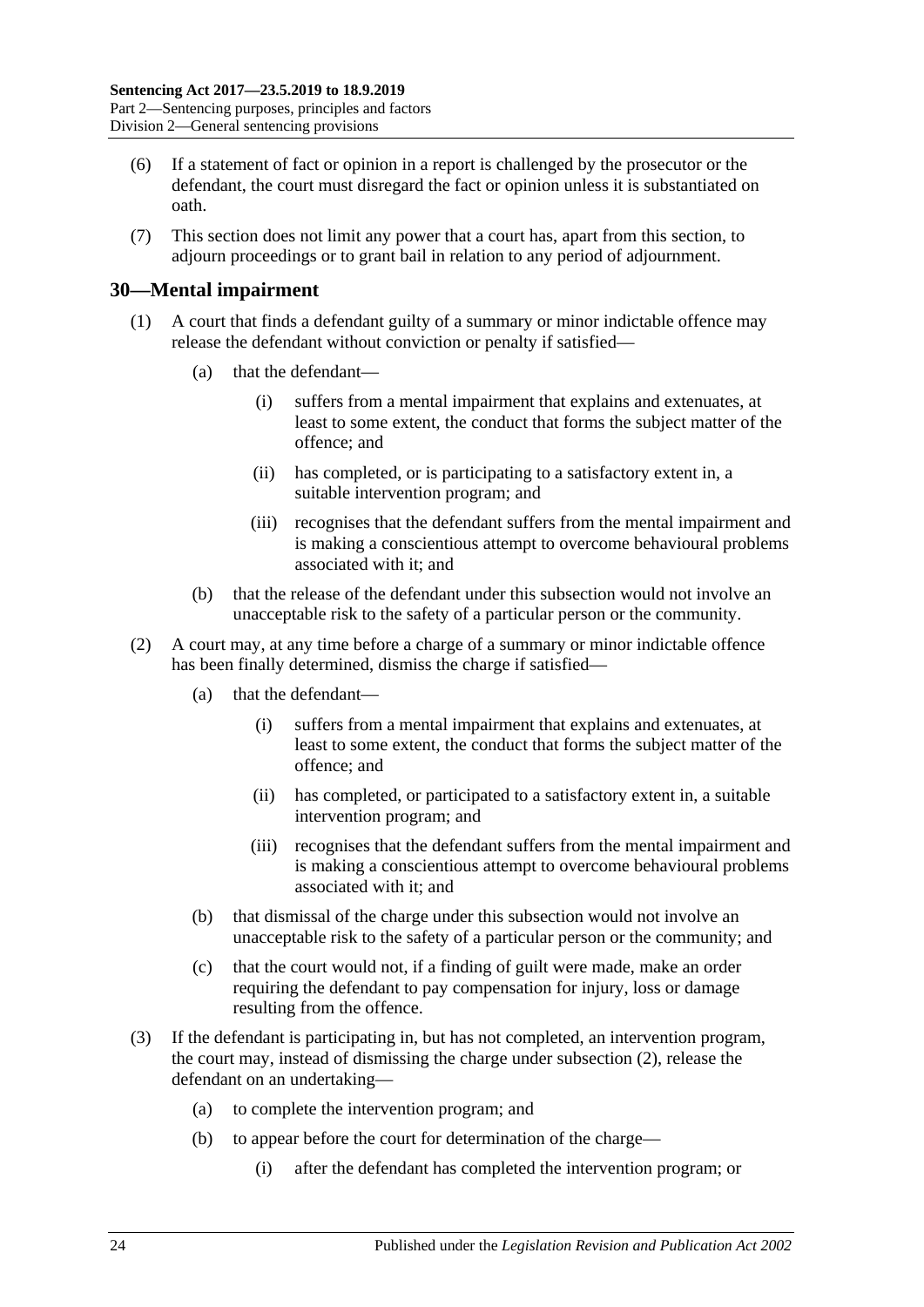- (ii) if the defendant fails to complete the intervention program.
- (4) In deciding whether to exercise its powers under this section, the court—
	- (a) may act on the basis of information that it considers reliable without regard to the rules of evidence; and
	- (b) should, if proposing to dismiss a charge under [subsection](#page-23-1) (2) or release a defendant on an undertaking under [subsection](#page-23-2) (3), consider any information about the interests of possible victims that is before it (but is not obliged to inform itself on the matter).
- (5) In this section—

*court* means—

- (a) the Magistrates Court; or
- (b) the Youth Court; or
- (c) any other court authorised by regulation to exercise the powers conferred by this section;

*mental impairment* means an impaired intellectual or mental function resulting from a mental illness, an intellectual disability, a personality disorder, or a brain injury or neurological disorder (including dementia);

*suitable intervention program*, in respect of a defendant, means an intervention program that, in the opinion of the court, provides—

- (a) supervised treatment; or
- (b) supervised rehabilitation; or
- (c) supervised behaviour management; or
- (d) supervised access to support services; or
- (e) a combination of any 1 or more of the above,

that is suited to address the particular behavioural problems of the defendant relating to the defendant's mental impairment.

#### <span id="page-24-0"></span>**Subdivision 4—Sentencing reductions**

#### <span id="page-24-1"></span>**36—Application of Subdivision**

Except where the contrary intention expressly appears, this Subdivision is in addition to, and does not derogate from, a provision of this Act or any other Act—

- (a) that expressly prohibits the reduction, mitigation or substitution of penalties or sentences; or
- (b) that limits or otherwise makes special provision in relation to the way a penalty or sentence for a particular offence under that Act may be imposed.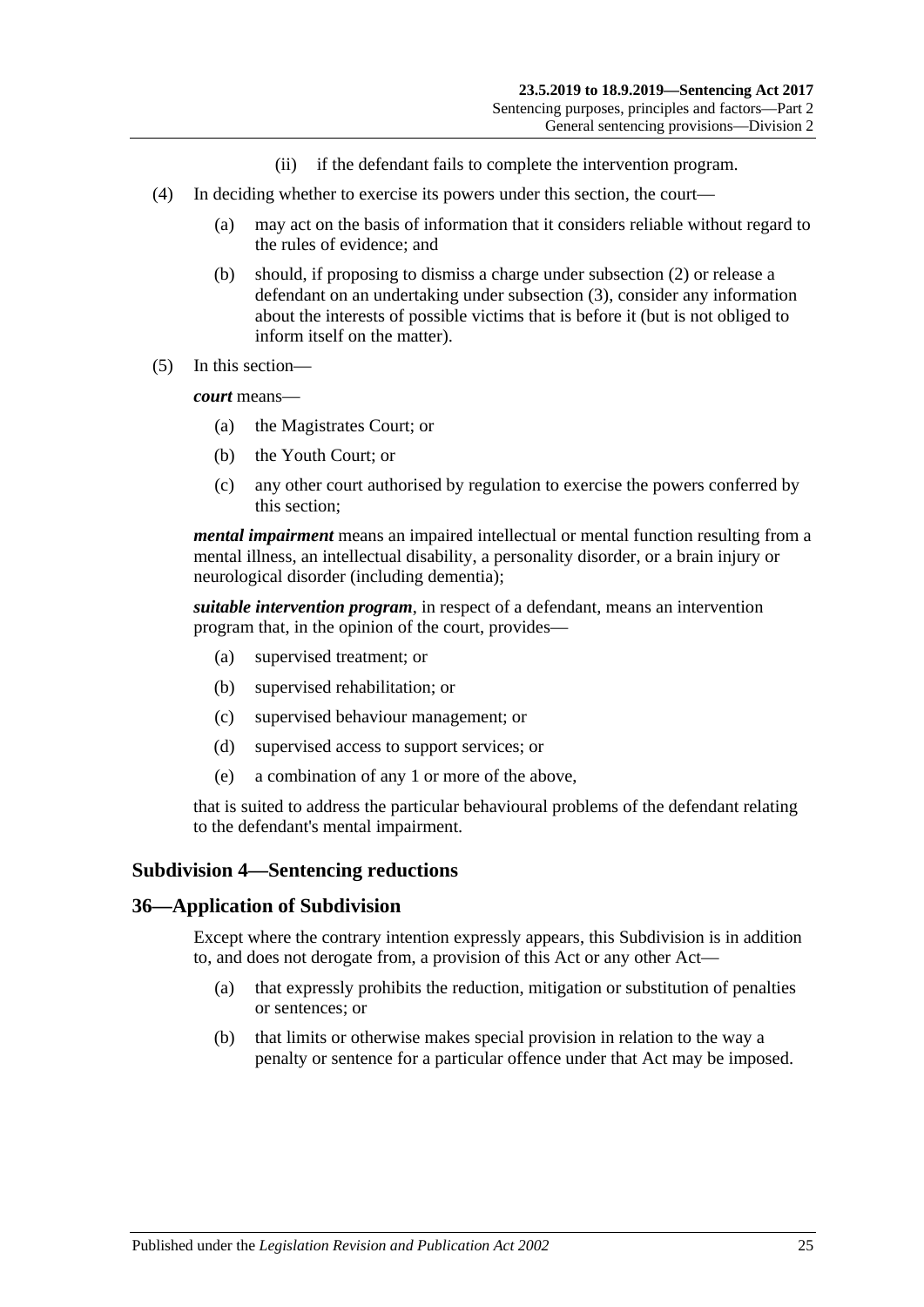## <span id="page-25-1"></span><span id="page-25-0"></span>**37—Reduction of sentences for cooperation etc with law enforcement agency**

- (1) A court may declare a defendant to be a defendant to whom this section applies if the court is satisfied that the defendant has cooperated or undertaken to cooperate with a law enforcement agency and the cooperation—
	- (a) relates directly to combating serious and organised criminal activity; and
	- (b) is provided in exceptional circumstances; and
	- (c) contributes significantly to the public interest.
- (2) In determining sentence for an offence or offences to which a defendant has pleaded guilty or in respect of which a defendant has been found guilty, the court may, if the defendant is the subject of a declaration under [subsection](#page-25-1) (1), reduce the sentence that it would otherwise have imposed by such percentage as the court thinks appropriate in the circumstances.
- (3) In determining the percentage by which a sentence is to be reduced under this section, the court must have regard to such of the following as may be relevant:
	- (a) if the defendant has pleaded guilty to the offence or offences—that fact and the circumstances of the plea;
	- (b) the nature and extent of the defendant's cooperation or undertaking;
	- (c) the timeliness of the cooperation or undertaking;
	- (d) the truthfulness, completeness and reliability of any information or evidence provided by the defendant;
	- (e) the evaluation (if any) by the authorities of the significance and usefulness of the defendant's cooperation or undertaking;
	- (f) any benefit that the defendant has gained or is likely to gain by reason of the cooperation or undertaking;
	- (g) the degree to which the safety of the defendant (or some other person) has been put at risk of violent retribution as a result of the defendant's cooperation or undertaking;
	- (h) whether the cooperation or undertaking concerns an offence for which the defendant is being sentenced or some other offence, whether related or unrelated (and, if related, whether the offence forms part of a criminal enterprise);
	- (i) whether, as a consequence of the defendant's cooperation or undertaking, the defendant would be likely to suffer violent retribution while serving any term of imprisonment, or be compelled to serve any such term in particularly severe conditions;
	- (j) the nature of any steps that would be likely to be necessary to protect the defendant on release from prison;
	- (k) the likelihood that the defendant will commit further offences,

and may have regard to any other factor or principle the court thinks relevant.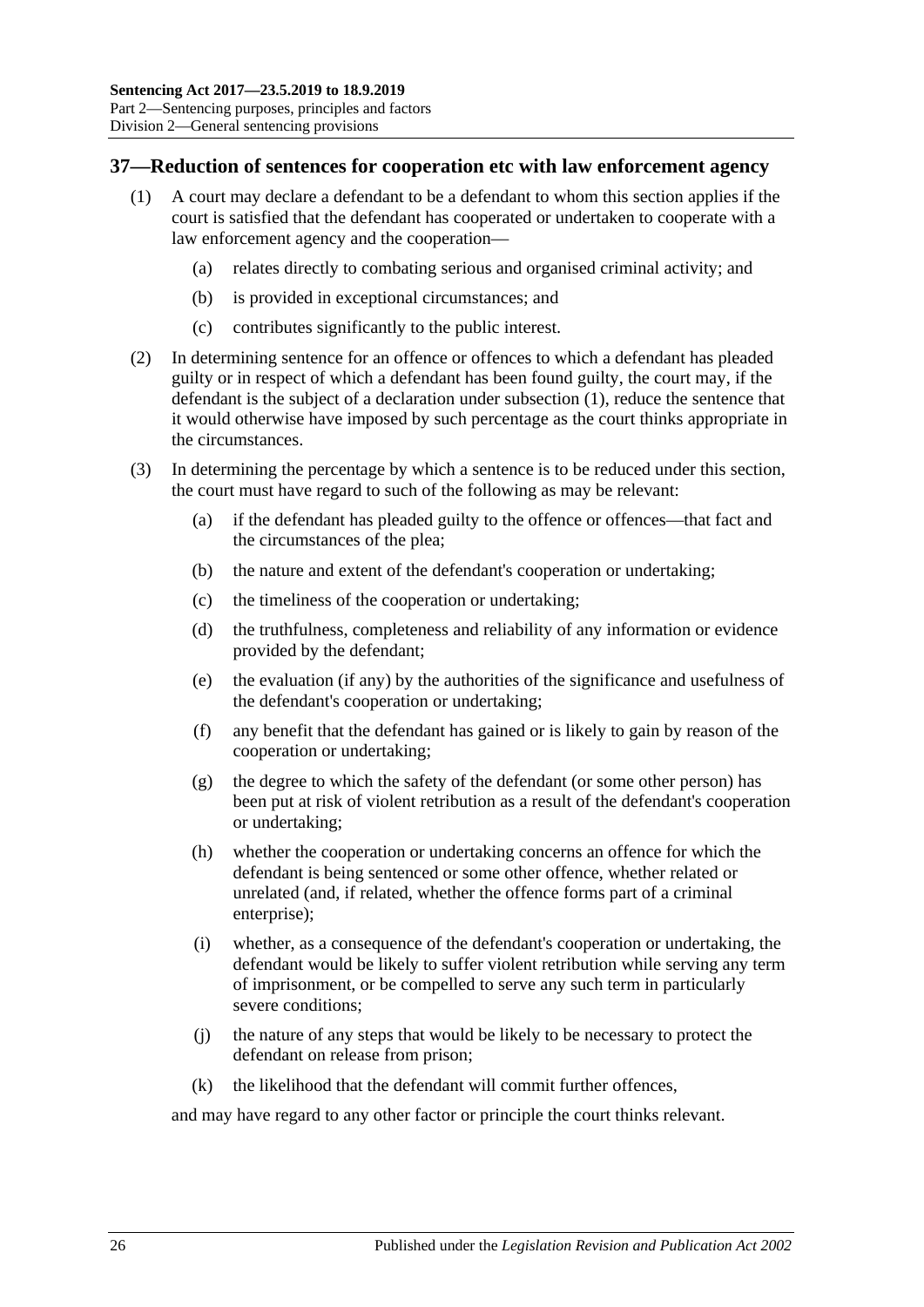(4) In this section—

*serious and organised criminal activity* includes any activity that may constitute a serious and organised crime offence within the meaning of the *[Criminal Law](http://www.legislation.sa.gov.au/index.aspx?action=legref&type=act&legtitle=Criminal%20Law%20Consolidation%20Act%201935)  [Consolidation Act](http://www.legislation.sa.gov.au/index.aspx?action=legref&type=act&legtitle=Criminal%20Law%20Consolidation%20Act%201935) 1935*.

## <span id="page-26-0"></span>**38—Reduction of sentences for cooperation with procedural requirements etc**

- (1) If a defendant has not pleaded guilty to an indictable offence but the sentencing court is satisfied that the defendant complied with all statutory or court ordered requirements relating to pre-trial disclosure and procedures and has otherwise conducted the case in a cooperative and expeditious manner, the sentencing court may reduce the sentence that it would otherwise have imposed by up to 10%.
- (2) In determining the percentage by which a sentence for an offence is to be reduced in accordance with this section, the court must have regard to—
	- (a) the impact of the proceedings on any victim of the offence; and
	- (b) the utilitarian benefit to the community of the defendant's conduct in relation to the proceedings,

and may have regard to any factor or principle the court thinks relevant.

#### <span id="page-26-3"></span><span id="page-26-1"></span>**39—Reduction of sentences for guilty plea in Magistrates Court etc**

- (1) This section applies—
	- (a) if the offence is a summary offence; or
	- (b) if the sentencing court is sentencing in relation to a minor indictable offence that has been tried in the same way as a summary offence; or
	- (c) in any other circumstances prescribed by the regulations.
- <span id="page-26-2"></span>(2) Subject to this section, if a defendant has pleaded guilty to an offence or offences—
	- (a) not more than 4 weeks after the defendant's first court appearance in relation to the relevant offence or offences—the sentencing court may reduce the sentence that it would otherwise have imposed by up to 40%;
	- (b) more than 4 weeks after the defendant's first court appearance in relation to the relevant offence or offences but—
		- (i) if a date has been set for a trial for the offence or offences—not less than 4 weeks before that day; or
		- (ii) in any other case—before the commencement of the trial for the offence or offences,

the sentencing court may reduce the sentence that it would otherwise have imposed by up to 30%;

(c) less than 4 weeks before the day set for trial for the offence or offences, and if the defendant satisfies the sentencing court that the defendant could not reasonably have pleaded guilty at an earlier stage in the proceedings because of circumstances outside of the defendant's control—the sentencing court may reduce the sentence that it would otherwise have imposed by up to 30%;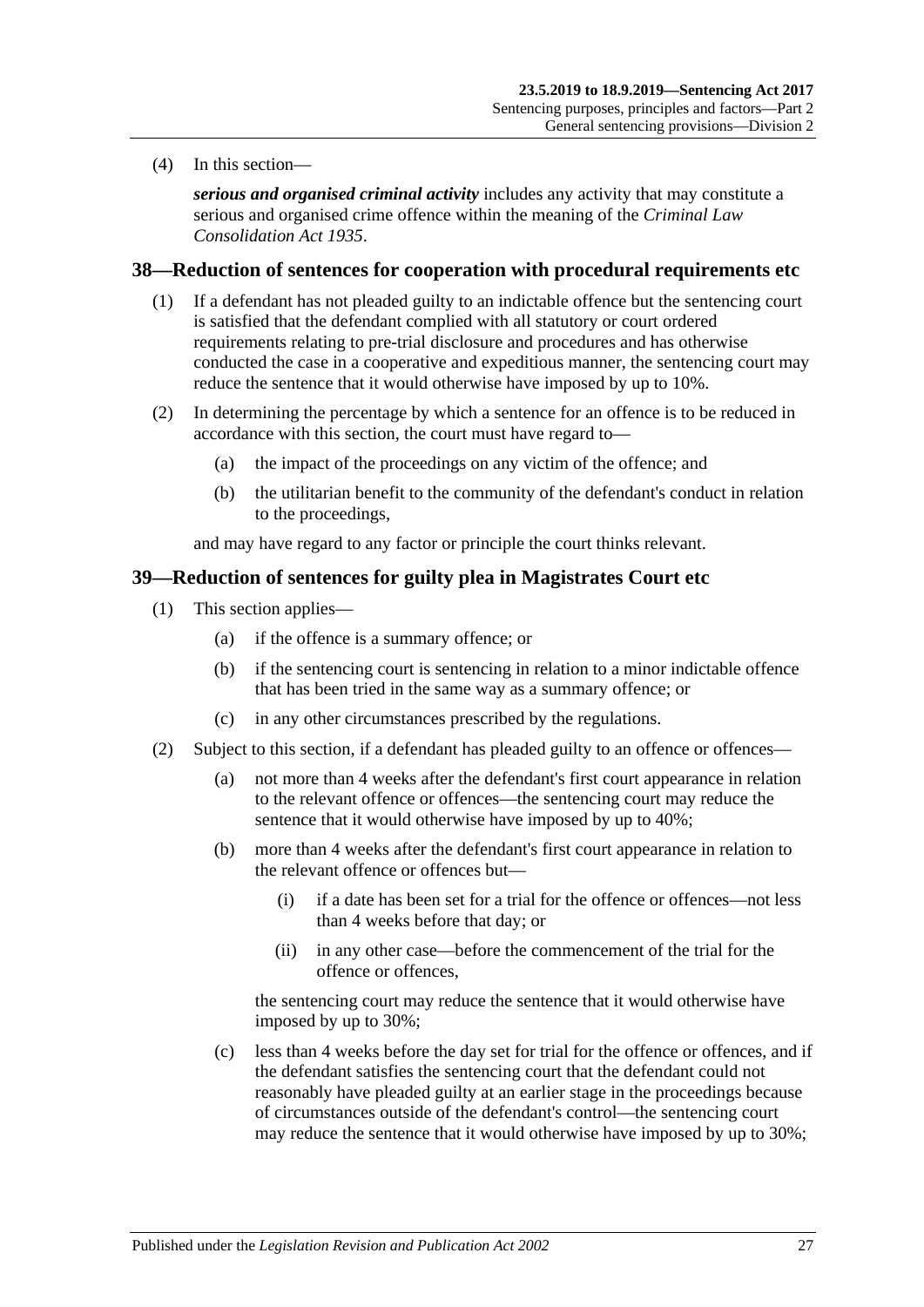- (d) in circumstances other than those referred to in a preceding paragraph—the sentencing court may, if satisfied that there is good reason to do so, reduce the sentence that it would otherwise have imposed by up to 10%.
- $(3)$  If—
	- (a) a maximum reduction available under [subsection](#page-26-2) (2) does not apply in relation to a defendant's plea of guilty because the defendant did not plead guilty within the relevant period; and
	- (b) the court is satisfied that the only reason that the defendant did not plead guilty within the relevant period was because—
		- (i) the court did not sit during that period; or
		- (ii) the court did not sit during that period at a place where the defendant could reasonably have been expected to attend; or
		- (iii) the court did not list the defendant's matter for hearing during that period; or
		- (iv) the court was, for any other reason outside of the control of the defendant, unable to hear the defendant's matter during that period; or
		- (v) the prosecution was, for any reason outside of the control of the defendant, unable to finalise negotiations with the defendant in relation to the plea during that period,

the court may nevertheless reduce the sentence that it would otherwise have imposed as if the defendant had pleaded guilty during the relevant period.

- (4) In determining the percentage by which a sentence for an offence is to be reduced in respect of a guilty plea made within a particular period, a court must have regard to such of the following as may be relevant:
	- (a) whether the reduction of the defendant's sentence by the percentage contemplated would be so disproportionate to the seriousness of the offence, or so inappropriate in the case of that particular defendant, that it would, or may, affect public confidence in the administration of justice;
	- (b) the stage in the proceedings for the offence at which the defendant first indicated the defendant's intention to plead guilty (including whether it would, in the opinion of the court, have been reasonable to expect the defendant to have done so at an earlier stage in the proceedings);
	- (c) whether the defendant was initially charged with a different offence in respect of the same conduct and whether (and at what stage in the proceedings) negotiations occurred with the prosecution in relation to the offence charged;
	- (d) in the case where the defendant has been charged with more than 1 offence—whether the defendant pleaded guilty to all of the offences;
	- (e) whether or not the defendant was made aware of any relevant matter that would have enabled the defendant to plead guilty at an earlier stage in the proceedings,

and may have regard to any other factor or principle the court thinks relevant.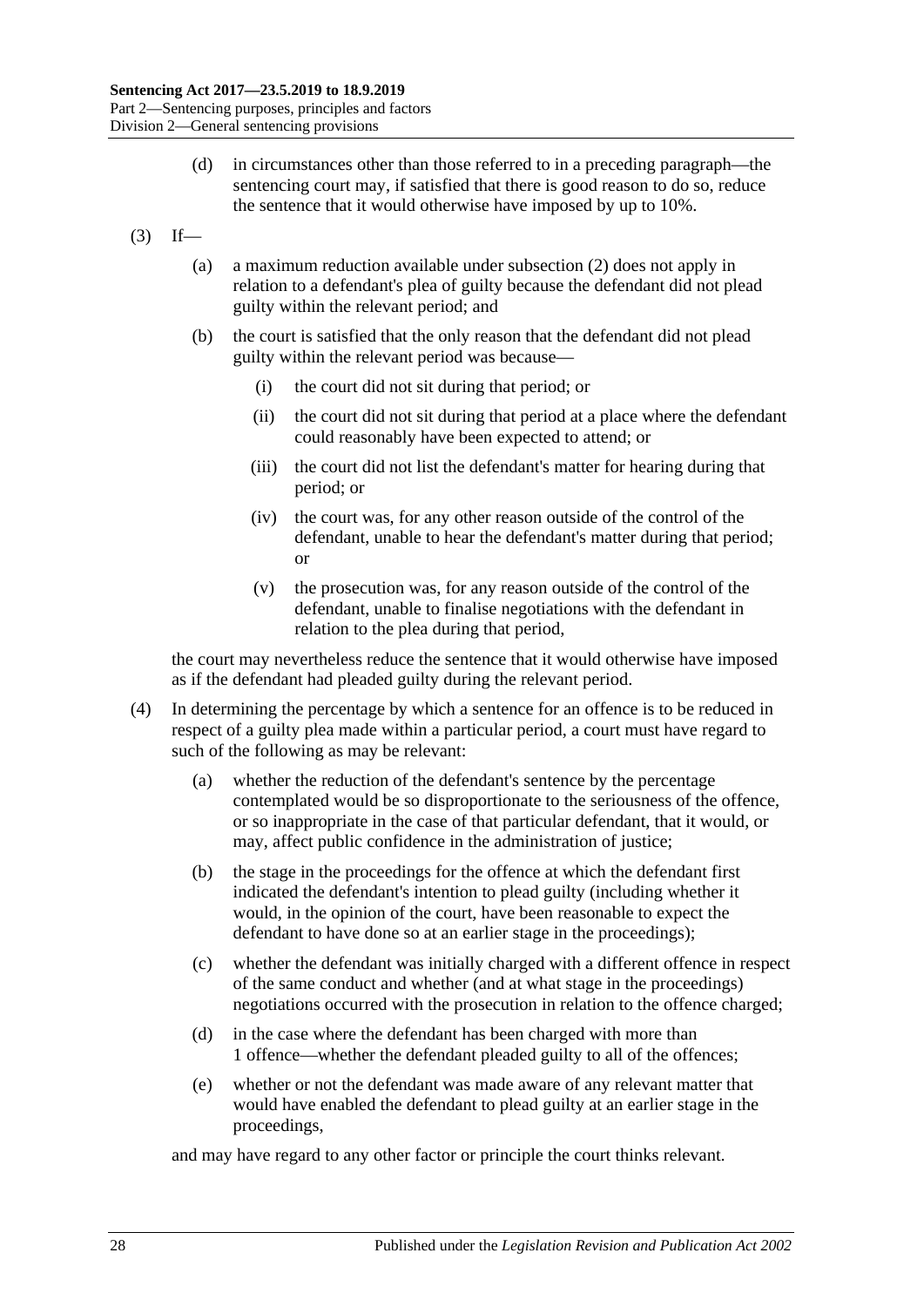(5) For the purposes of this section, a reference to a defendant appearing in a court will be taken to include a reference to a person appearing in a court on behalf of the defendant.

# <span id="page-28-0"></span>**40—Reduction of sentences for guilty pleas in other cases**

- (1) This section applies to a court sentencing a defendant for an offence other than an offence described in [section](#page-26-3) 39(1).
- $(2)$  If—
	- (a) a defendant in any proceedings is pleading guilty to more than 1 offence; and
	- (b) this section applies to at least 1 of the offences,

this section will be taken to apply to all of the offences (despite [section](#page-26-3) 39(1)).

- <span id="page-28-1"></span>(3) If a defendant has pleaded guilty to an offence or offences—
	- (a) not more than 4 weeks after the defendant's first court appearance in relation to the relevant offence or offences—the sentencing court may reduce the sentence that it would otherwise have imposed by up to 40%;
	- (b) more than 4 weeks after the defendant's first court appearance in relation to the relevant offence or offences but on the day of, or before, the defendant's committal appearance in relation to the relevant offence or offences—the sentencing court may reduce the sentence that it would otherwise have imposed by up to 30%;
	- (c) during the period commencing on the day after the defendant's committal appearance in relation to the relevant offence or offences and ending immediately before the defendant is committed for trial for the offence or offences—the sentencing court may reduce the sentence that it would otherwise have imposed by up to 20%;

#### **Note—**

See also section 110(3) of the *[Criminal Procedure Act](http://www.legislation.sa.gov.au/index.aspx?action=legref&type=act&legtitle=Criminal%20Procedure%20Act%201921) 1921*.

- (d) during the period commencing immediately after the defendant is committed for trial for the relevant offence or offences and ending immediately after the first date fixed for the arraignment of the defendant in a superior court—the sentencing court may reduce the sentence that it would otherwise have imposed by up to 15%;
- (e) during the period commencing immediately after the first date fixed for the arraignment of the defendant in a superior court in relation to the relevant offence or offences and ending at the commencement of the defendant's trial for the relevant offence or offences—the sentencing court may, if satisfied that there is good reason to do so, reduce the sentence that it would otherwise have imposed by up to 10%.
- $(4)$  If—
	- (a) a maximum reduction available under [subsection](#page-28-1) (3) does not apply in relation to a defendant's plea of guilty because the defendant did not plead guilty within the relevant period; and
	- (b) the court is satisfied that the only reason that the defendant did not plead guilty within the relevant period was because—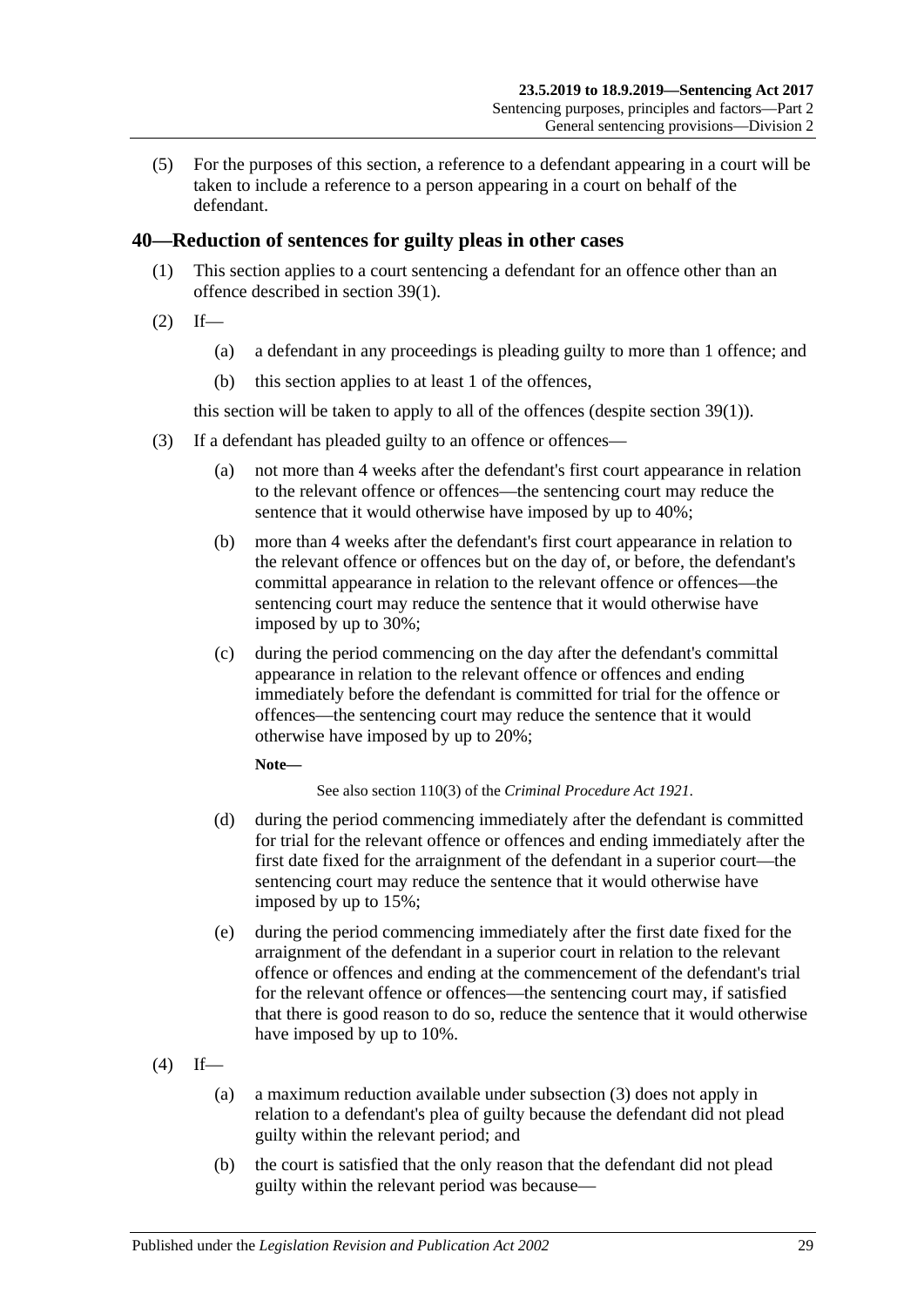- (i) the court did not sit during that period; or
- (ii) the court did not sit during that period at a place where the defendant could reasonably have been expected to attend; or
- (iii) the court did not list the defendant's matter for hearing during that period; or
- (iv) the court was, for any other reason outside of the control of the defendant, unable to hear the defendant's matter during that period; or
- (v) after the making of the charge determination (within the meaning of section 106 of the *[Criminal Procedure Act](http://www.legislation.sa.gov.au/index.aspx?action=legref&type=act&legtitle=Criminal%20Procedure%20Act%201921) 1921*)—the prosecution was, for any reason outside of the control of the defendant, unable to finalise negotiations with the defendant in relation to the plea during that period,

the court may nevertheless reduce the sentence that it would otherwise have imposed as if the defendant had pleaded guilty during the relevant period.

- (5) In determining the percentage by which a sentence for an offence is to be reduced in respect of a guilty plea made within a particular period, a court must have regard to such of the following as may be relevant:
	- (a) whether the reduction of the defendant's sentence by the percentage contemplated would be so disproportionate to the seriousness of the offence, or so inappropriate in the case of that particular defendant, that it would, or may, affect public confidence in the administration of justice;
	- (b) the stage in the proceedings for the offence at which the defendant indicated an intention to plead guilty (including whether it would, in the opinion of the court, have been reasonable to expect the defendant to have done so at an earlier stage in the proceedings);
	- (c) whether the defendant was initially charged with a different offence in respect of the same conduct and whether (and at what stage in the proceedings) negotiations occurred with the prosecution in relation to the offence charged;
	- (d) in the case where the defendant has been charged with more than 1 offence—whether the defendant pleaded guilty to all of the offences;
	- (e) if the defendant satisfies the court that the defendant could not reasonably have been expected to plead guilty at an earlier stage in the proceedings because of circumstances outside of the defendant's control—that fact;
	- (f) whether or not the defendant was made aware of any relevant matter that would have enabled the defendant to plead guilty at an earlier stage in the proceedings,

and may have regard to any other factor or principle the court thinks relevant.

(6) For the purposes of this section, a reference to a defendant appearing in a court will be taken to include a reference to a person appearing in a court on behalf of the defendant.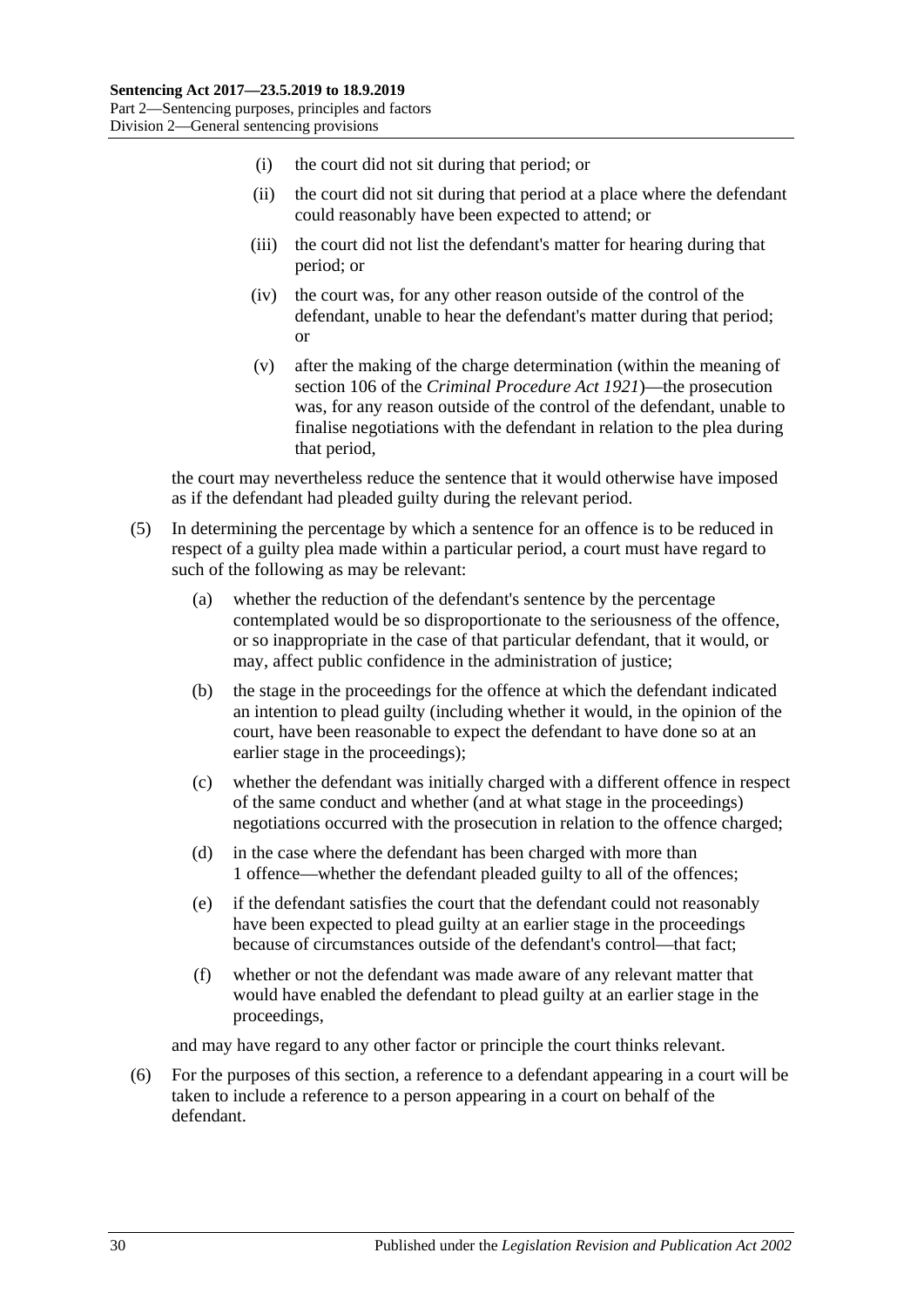- (7) Where proceedings have been instituted in a superior court by the DPP laying an information ex officio in accordance with section 103 of the *[Criminal Procedure](http://www.legislation.sa.gov.au/index.aspx?action=legref&type=act&legtitle=Criminal%20Procedure%20Act%201921)  Act [1921](http://www.legislation.sa.gov.au/index.aspx?action=legref&type=act&legtitle=Criminal%20Procedure%20Act%201921)*, this section applies in relation to those proceedings with the modifications prescribed by the regulations.
- (8) In this section—

*committal appearance* has the same meaning as in section 109 of the *[Criminal](http://www.legislation.sa.gov.au/index.aspx?action=legref&type=act&legtitle=Criminal%20Procedure%20Act%201921)  [Procedure Act](http://www.legislation.sa.gov.au/index.aspx?action=legref&type=act&legtitle=Criminal%20Procedure%20Act%201921) 1921*.

# <span id="page-30-5"></span><span id="page-30-0"></span>**41—Application of sentencing reductions**

- <span id="page-30-4"></span><span id="page-30-2"></span>(1) For the purpose of applying [section](#page-25-0) 37, [38,](#page-26-0) [39](#page-26-1) or [40](#page-28-0) in sentencing a defendant for a particular offence, the sentencing court must—
	- (a) first determine the sentence that the court would apply but for the existence of those provisions; and
	- (b) then determine the maximum percentage reduction that is applicable to the sentencing in accordance with those provisions; and
	- (c) then determine the percentage reduction that is, in the opinion of the court, appropriate in the particular case (being not more than the maximum percentage determined in accordance with [paragraph](#page-30-2) (b)); and
	- (d) finally, apply the percentage reduction determined in accordance with [paragraph](#page-30-3) (c) to the sentence determined in accordance with [paragraph](#page-30-4) (a).
- <span id="page-30-3"></span>(2) A sentencing court that wants to apply [section](#page-20-0) 26 to sentence a defendant to a single penalty for more than 1 offence must, if the court would otherwise be required to apply [section](#page-25-0) 37, [38,](#page-26-0) [39](#page-26-1) or [40](#page-28-0) in sentencing the defendant for any 1 or more of those offences (the *discounted offences*), determine, in accordance with [subsection](#page-30-5) (1), the appropriate sentence for each discounted offence before applying [section](#page-20-0) 26 to determine the total sentence (and for the purposes of [section](#page-20-0) 26, a reference to the maximum penalty that could be imposed in respect of an offence will, in the case of each discounted offence, be a reference to the sentence determined, in accordance with [subsection](#page-30-5) (1), for that discounted offence).
- (3) Nothing in this Subdivision affects the operation of [section 23,](#page-18-1) [24](#page-18-2) or [25.](#page-19-0)

# <span id="page-30-1"></span>**42—Re-sentencing for failure to cooperate in accordance with undertaking under [section](#page-25-0) 37**

- (1) This section applies if—
	- (a) a person is currently serving a sentence of imprisonment for an offence or offences that was reduced by the sentencing court under [section](#page-25-0) 37 (the *relevant sentence*); and
	- (b) the person has failed to cooperate with a law enforcement agency in accordance with the terms of an undertaking given by the person under that section.
- (2) The DPP may, with the permission of the court that imposed the relevant sentence on the person, apply to the court to have the sentence quashed and a new sentence imposed, taking into account the person's failure to cooperate with the law enforcement agency in accordance with the terms of an undertaking given by the person under [section](#page-25-0) 37.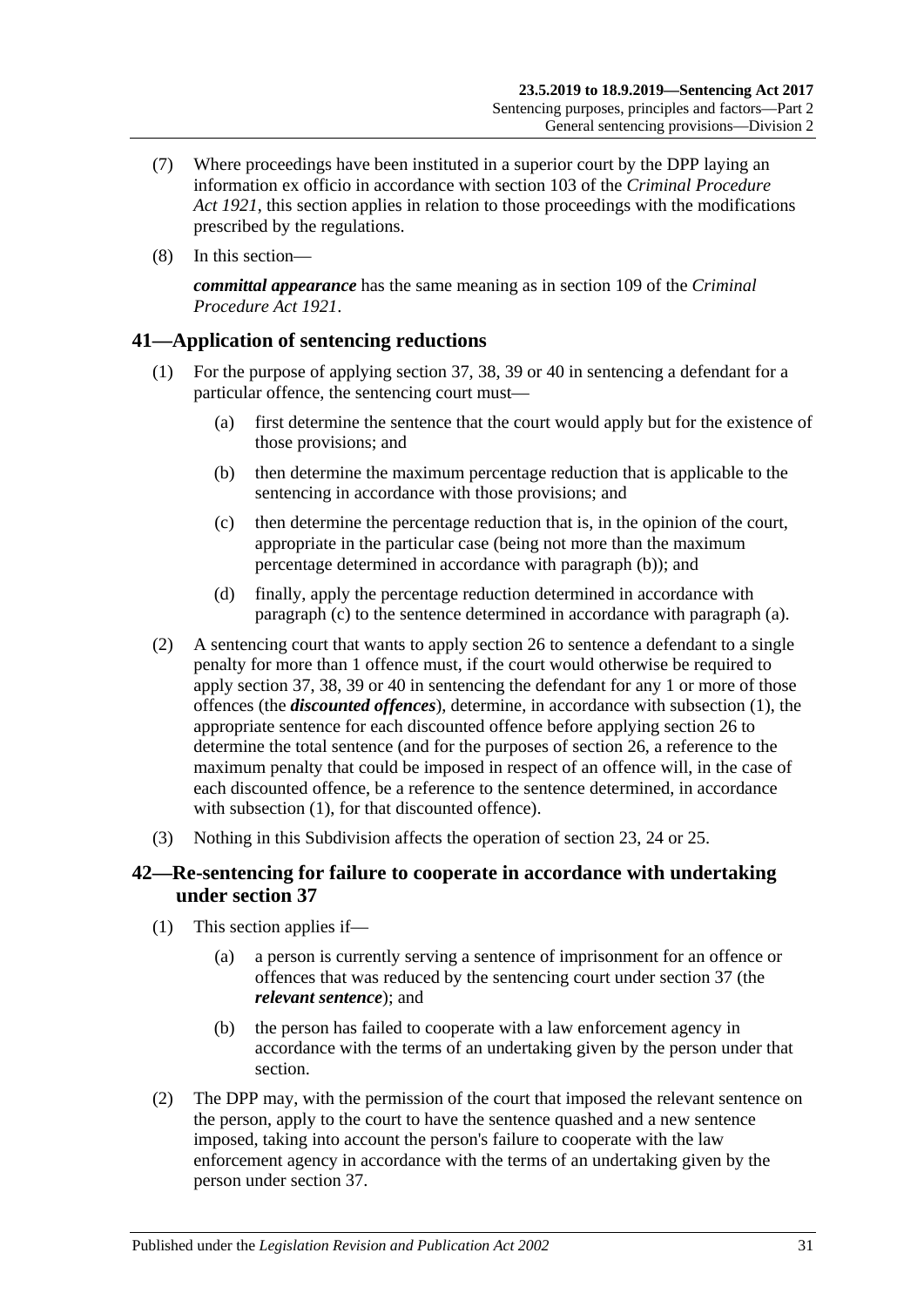- (3) The DPP, the chief officer of the law enforcement agency and the person are parties to the proceedings on the application.
- (4) Nothing in this section authorises a court to impose a new sentence that would exceed the sentence that would, but for the reduction given under [section](#page-25-0) 37, have been imposed by the sentencing court under that section.

#### <span id="page-31-0"></span>**43—Re-sentencing for subsequent cooperation with law enforcement agency**

- (1) This section applies to a person if—
	- (a) the person is currently serving a period of imprisonment for an offence or offences (the *relevant sentence*); and
	- (b) the person has cooperated with a law enforcement agency.
- (2) A person to whom this section applies may, with the permission of the court that imposed the relevant sentence, apply to the court to have the sentence quashed and a new sentence imposed, taking into account the person's cooperation with the law enforcement agency in accordance with this section.
- (3) The court may only grant permission to make an application under this section if the court is satisfied that the cooperation relates directly to an offence that is, in the opinion of the court, a serious offence that has been committed or may be committed in the future (whether in this or any other jurisdiction).
- (4) The chief officer of the law enforcement agency, the DPP and the applicant are parties to the proceedings on the application.
- (5) In determining a new sentence on an application under this section, the court must have regard to such of the following as may be relevant:
	- (a) the nature and extent of the person's cooperation;
	- (b) the timeliness of the cooperation;
	- (c) the truthfulness, completeness and reliability of any information or evidence provided by the person;
	- (d) the evaluation (if any) by the authorities of the significance and usefulness of the person's cooperation;
	- (e) any benefit that the person has gained or is likely to gain by reason of the cooperation;
	- (f) the degree to which the safety of the person (or some other person) has been put at risk of violent retribution as a result of the person's cooperation;
	- (g) whether the cooperation concerns the offence for which the person is being sentenced or some other offence, whether related or unrelated;
	- (h) whether, as a consequence of the person's cooperation, the person would be likely to suffer violent retribution while serving any term of imprisonment, or be compelled to serve any such term in particularly severe conditions;
	- (i) the nature of any steps that would be likely to be necessary to protect the person on release from prison;
	- (j) the likelihood that the person will commit further offences,

and may have regard to any other factor or principle the court thinks relevant.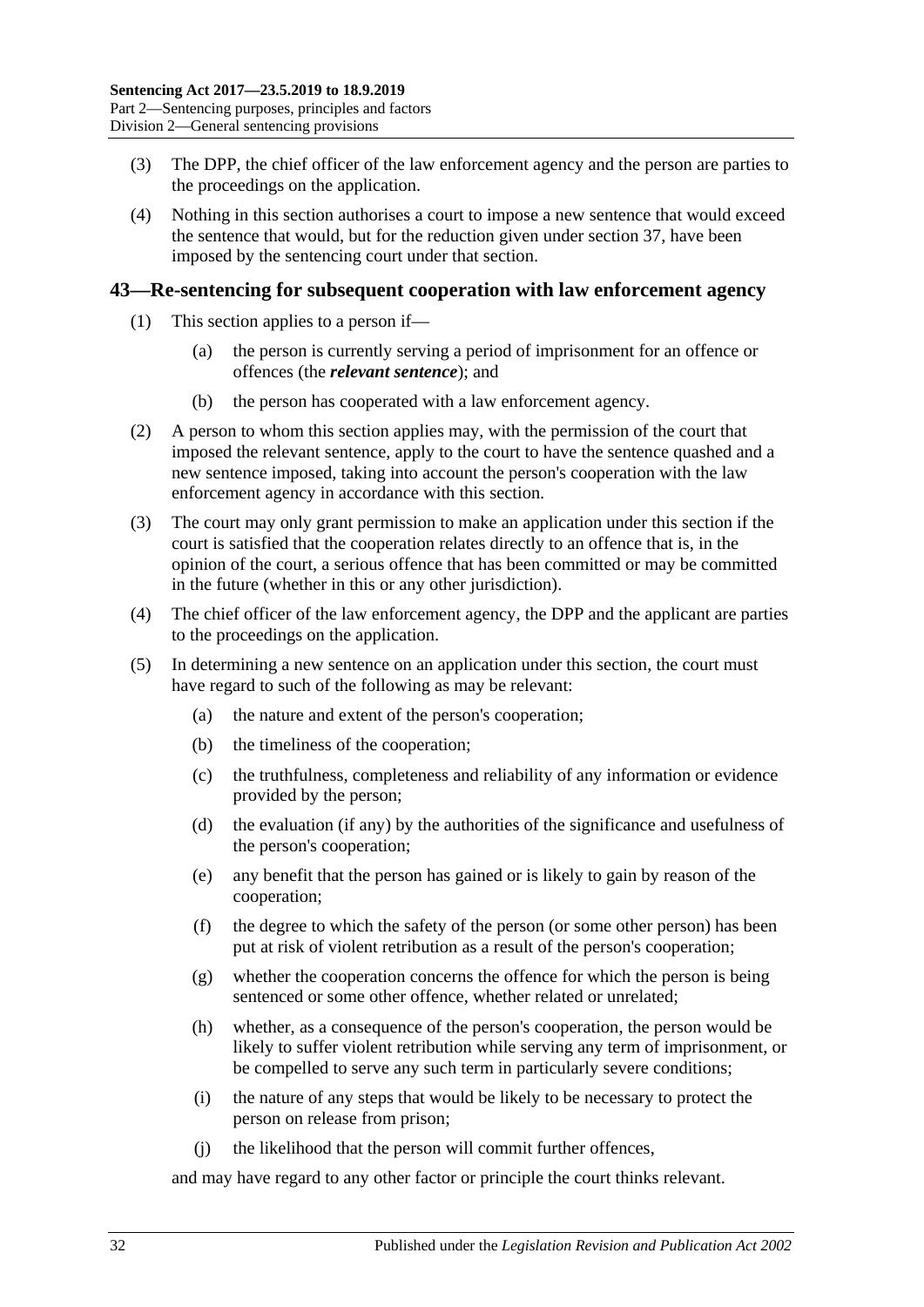- (6) Except as provided in this section, in determining a new sentence on an application under this section, the court must apply the law that was applicable in relation to the relevant sentence at the time that sentence was imposed (and this subsection applies to an application under this section, whether made or determined before or after the commencement of this subsection).
- (7) On an application by a person under this section, the court must not impose a sentence that is more severe than the relevant sentence, but the court may extend the non-parole period where the court passes a shorter sentence.
- (8) In this section—

*chief officer* of a law enforcement agency means—

- (a) in the case of SA Police—the Commissioner of Police;
- (b) in the case of the Independent Commissioner Against Corruption—the Independent Commissioner Against Corruption;
- (c) in any other case—the person for the time being occupying a position within the agency prescribed by the regulations.

# <span id="page-32-0"></span>**Part 3—Custodial sentences**

# <span id="page-32-1"></span>**Division 1—Imprisonment**

### <span id="page-32-2"></span>**44—Commencement of sentences and non-parole periods**

- (1) If a court imposes a sentence of imprisonment and does not suspend the sentence under Part [4 Division](#page-77-0) 2, the court must specify the date on which, or the time at which, the sentence is to commence or is to be taken to have commenced.
- (2) If a defendant has spent time in custody in respect of an offence for which the defendant is subsequently sentenced to imprisonment, the court may, when sentencing the defendant, take into account the time already spent in custody and—
	- (a) make an appropriate reduction in the term of the sentence; or
	- (b) direct that the sentence will be taken to have commenced—
		- (i) on the day on which the defendant was taken into custody; or
		- (ii) on a date specified by the court that occurs after the day on which the defendant was taken into custody but before the day on which the defendant is sentenced.
- (3) If a court imposes a sentence of imprisonment on a defendant who is not present in court, the court must direct that the sentence is to commence—
	- (a) on the day on which the defendant is taken into custody under the warrant of commitment issued in respect of the sentence; or
	- (b) if the defendant is subject to some other sentence of imprisonment—on the completion of that other sentence of imprisonment or at some earlier time fixed by the court.
- (4) If a court fixes a non-parole period, the court must specify the date on which the non-parole period is to commence or is to be taken to have commenced.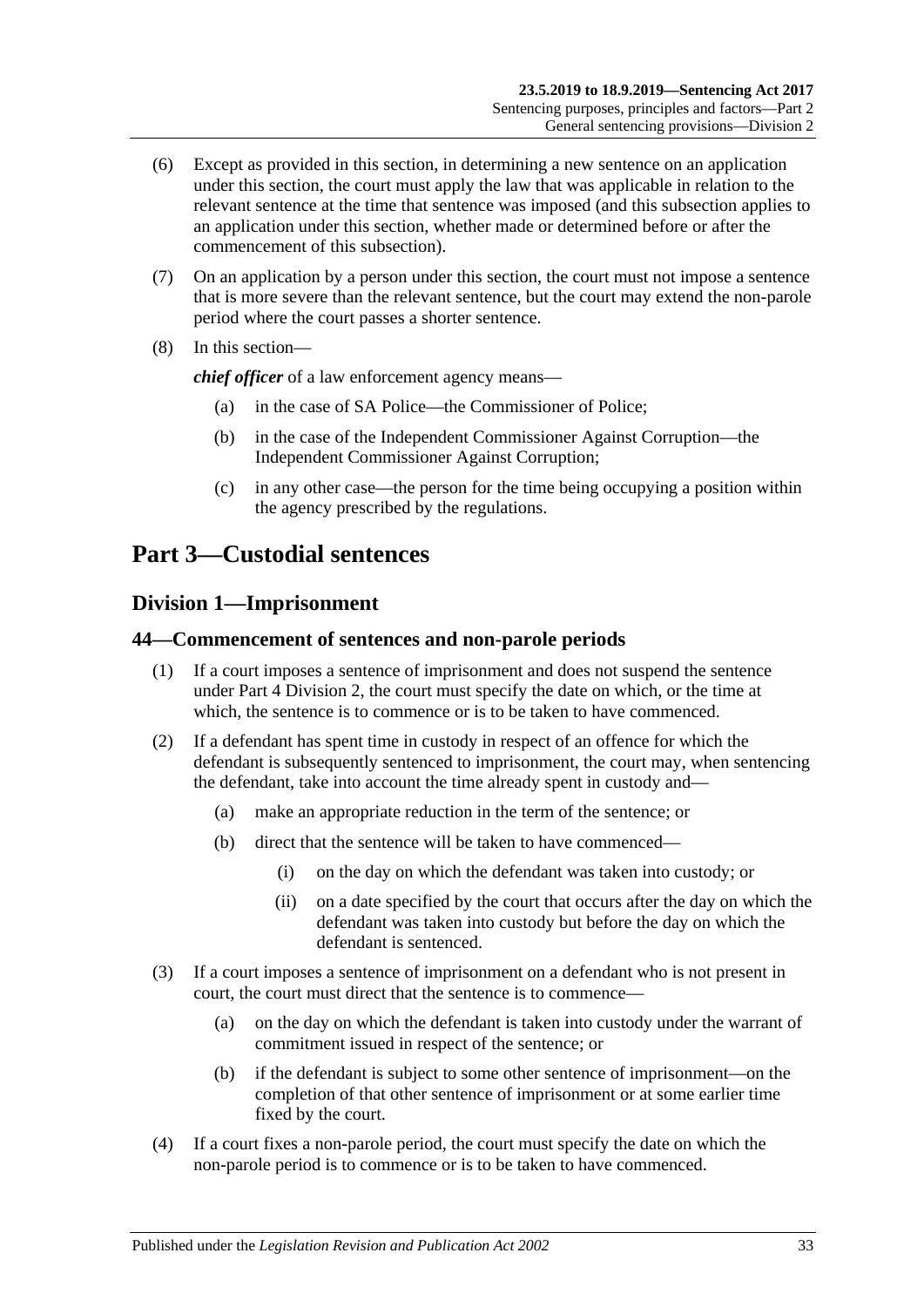- (5) If a court directs that a sentence of imprisonment is to be taken to have commenced on the day on which the defendant was taken into custody, any non-parole period fixed by the court in respect of that sentence will be taken to have commenced on that day.
- (6) If, on imposing a sentence of imprisonment, the court fails to specify the date on which or the time at which the sentence is to commence or is to be taken to have commenced, the sentence will—
	- (a) in the case of a defendant not then in custody—commence on the day on which the defendant is subsequently taken into custody for the offence; or
	- (b) in the case of a defendant already in custody for the offence—be taken to have commenced on the day on which the defendant was last so taken into custody; or
	- (c) in the case of a defendant in custody for some other offence—commence on the day on which the sentence is imposed, unless the sentence is to be served cumulatively under this Act or any other Act.

# <span id="page-33-4"></span><span id="page-33-0"></span>**45—Cumulative sentences**

- (1) Subject to [subsection](#page-33-3) (2), the court by which a sentence of imprisonment is imposed may direct that the sentence be cumulative on any other sentence, or sentences, of imprisonment or detention in a training centre then being served, or to be served, by the defendant.
- <span id="page-33-3"></span>(2) If a sentence of imprisonment is imposed for an offence committed by the defendant—
	- (a) during a period of release on parole or conditional release; or
	- (b) while serving a period of imprisonment under an order of the Parole Board for breach of parole conditions,

the sentence will (except where 1 of the sentences to which the defendant is subject is life imprisonment) be cumulative on the sentence, or sentences, in respect of which the defendant was on parole.

- (3) A direction may be given under [subsection](#page-33-4) (1) irrespective of the number of cumulative sentences that the defendant is already serving or will, in consequence of the direction, be liable to serve.
- (4) This section does not apply in relation to a youth unless the youth is sentenced as an adult.

# <span id="page-33-1"></span>**Division 2—Non-parole periods**

# <span id="page-33-2"></span>**46—Application of Division to youths**

- (1) The following provisions of this Division do not apply in relation to a youth unless the youth is sentenced as an adult:
	- (a) section  $47(5)(b)$ ;
	- (b) section  $47(5)(d)$ ;
	- (c) [section](#page-35-1)  $47(6)$ ;
	- (d) [section](#page-37-0) 48.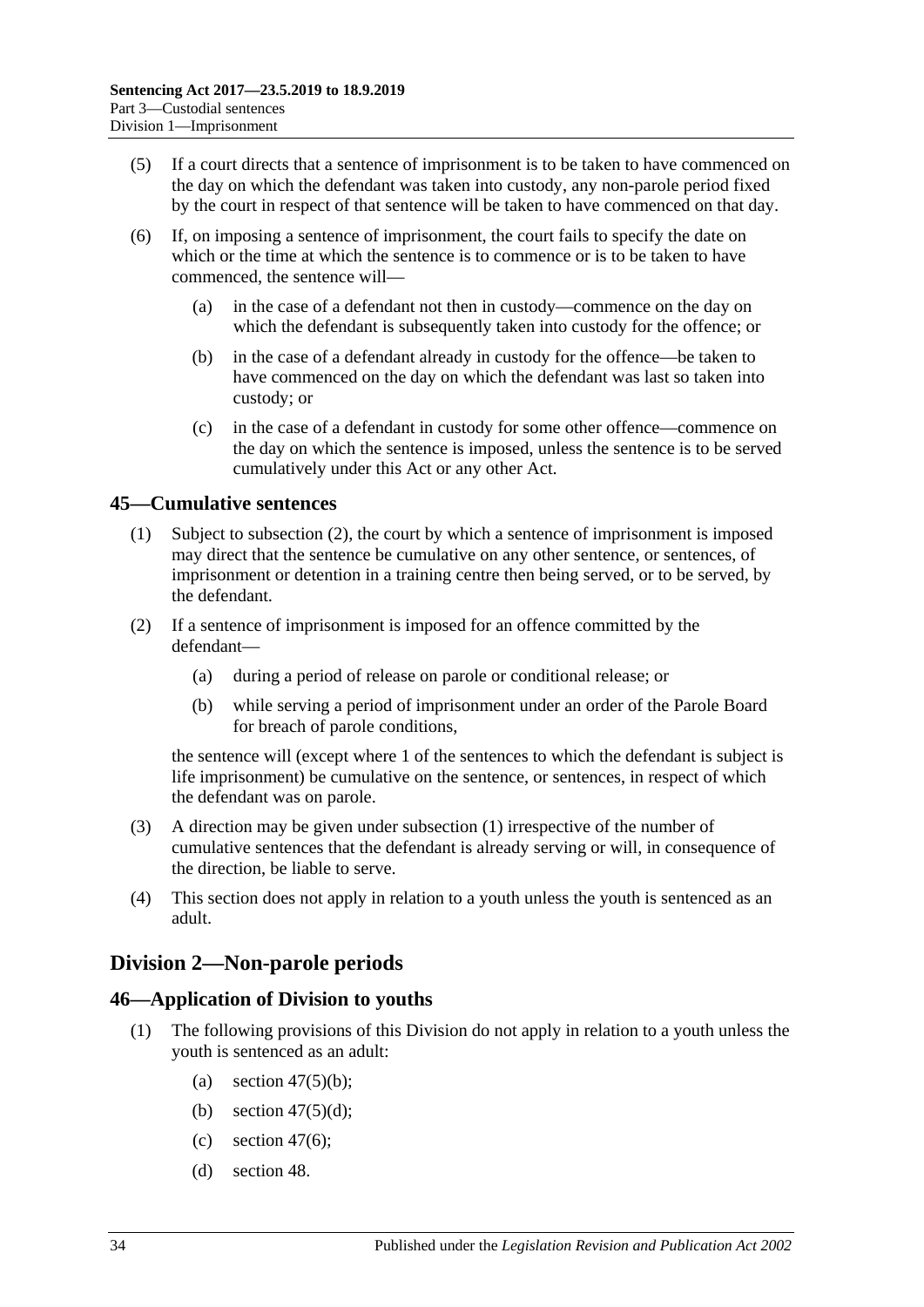- (2) The remaining provisions of this Division do not apply in relation to a youth unless the youth is sentenced as an adult, or is sentenced to detention to be served in a prison, or is otherwise transferred to or ordered to serve a period of detention in a prison.
- (3) [Section](#page-34-0) 47 applies in relation to a person who is serving concurrent sentences of imprisonment and detention in a prison as if the person were serving concurrent sentences of imprisonment.

# <span id="page-34-0"></span>**47—Duty of court to fix or extend non-parole periods**

- <span id="page-34-2"></span>(1) Subject to this section, when a court, on convicting a person of an offence, sentences the person to imprisonment, the court must—
	- (a) if the person is not subject to an existing non-parole period—fix a non-parole period; or
	- (b) if the person is subject to an existing non-parole period—review the non-parole period and extend it by such period as the court thinks fit (but not so that the period of extension exceeds the period of imprisonment that the person becomes liable to serve by virtue of the sentence, or sentences, imposed by the court); or
	- (c) if the person is serving a minimum term imposed in respect of an offence under a law of the Commonwealth or is liable to serve such a term on the expiry of an existing non-parole period—fix a non-parole period in respect of the sentence, or sentences, to be served on the expiry of that minimum term.
- (2) If the sentence of imprisonment is imposed for an offence committed during a period of release on parole or conditional release from a previous sentence of imprisonment or detention, the court, in fixing a non-parole period under [subsection](#page-34-2)  $(1)(a)$ , must have regard to the total period of imprisonment (or detention and imprisonment) that the person is, by virtue of the new sentence and the balance of the previous sentence, liable to serve.
- <span id="page-34-4"></span>(3) If a prisoner is serving a sentence of imprisonment but is not subject to an existing non-parole period, the sentencing court may, subject to [subsection](#page-34-3) (5), fix a non-parole period, on application by the prisoner or the presiding member of the Parole Board.
- (4) The fact that the prisoner has completed a non-parole period previously fixed in respect of the same sentence of imprisonment, or that a court has previously declined to fix a non-parole period in respect of that sentence, does not preclude an application under [subsection](#page-34-4) (3).
- <span id="page-34-3"></span><span id="page-34-1"></span>(5) The above provisions are subject to the following qualifications:
	- (a) a non-parole period may not be fixed—
		- (i) in respect of a person who is liable to serve a total period of imprisonment (or detention and imprisonment) of less than 12 months; or
		- (ii) in respect of a person who is liable to serve a sentence in the community while subject to an intensive correction order;
	- (b) if fixing a non-parole period in respect of a person sentenced to life imprisonment for an offence of murder, the mandatory minimum non-parole period prescribed in respect of the offence is 20 years;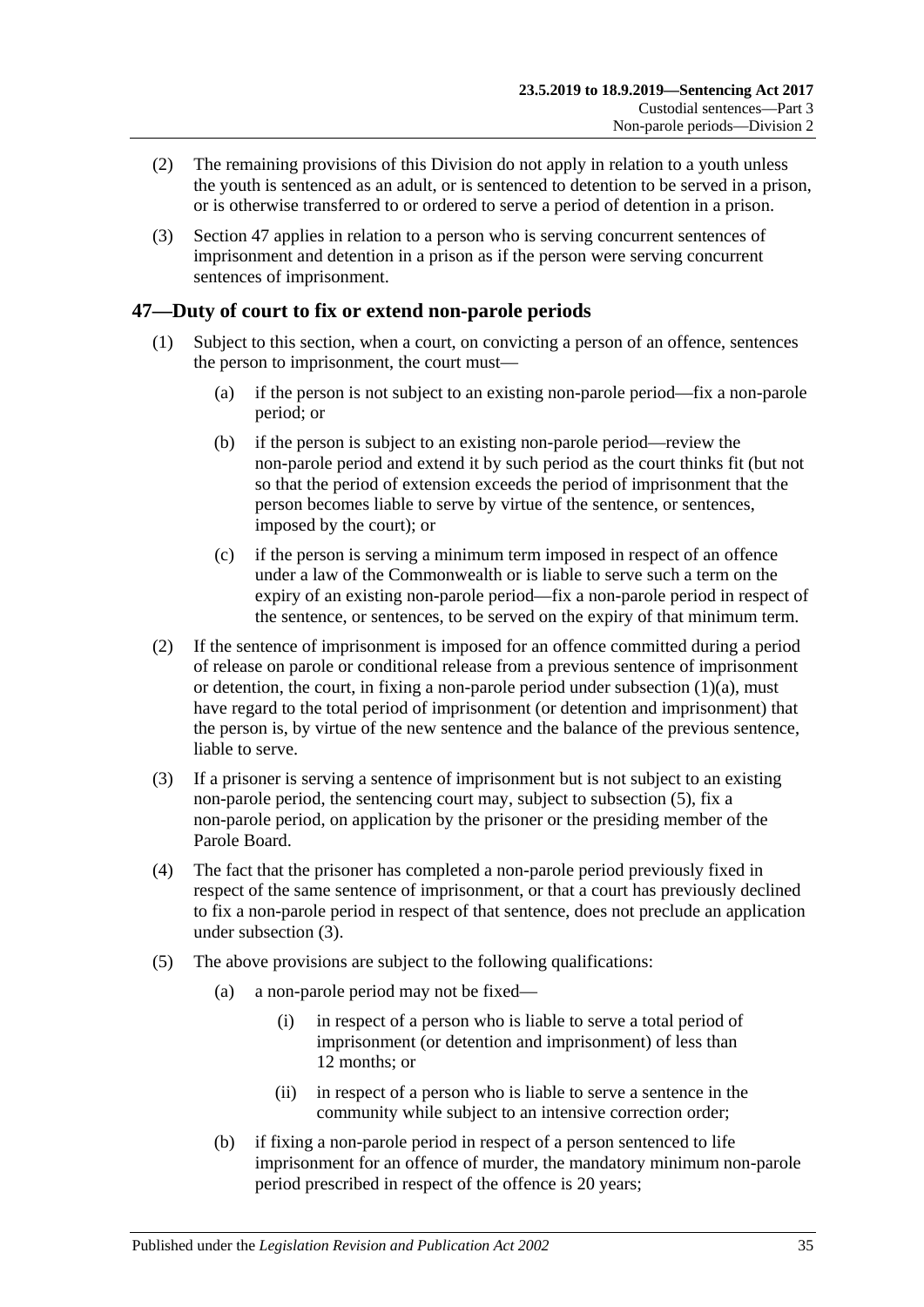- (c) if a person who is subject to a sentence of life imprisonment is further sentenced to imprisonment by the Magistrates Court or the Youth Court, the question of whether a non-parole period should be fixed or extended must be referred to the court by which the sentence of life imprisonment was imposed;
- <span id="page-35-0"></span>(d) if fixing a non-parole period in respect of a person sentenced to imprisonment for a serious offence against the person, the mandatory minimum non-parole period prescribed in respect of the offence is four-fifths the length of the sentence;
- (e) a court may, by order, decline to fix a non-parole period in respect of a person sentenced to imprisonment if the court is of the opinion that it would be inappropriate to fix such a period because of—
	- (i) the gravity of the offence or the circumstances surrounding the offence; or
	- (ii) the criminal record of the person; or
	- (iii) the behaviour of the person during any previous period of release on parole or conditional release; or
	- (iv) any other circumstance.
- <span id="page-35-1"></span> $(6)$  If—
	- (a) a court sentences a person under [section](#page-20-0) 26 to the 1 penalty for a number of offences; and
	- (b) a mandatory minimum non-parole period is prescribed (*mandatory period*) in respect of any of those offences,

any non-parole period to be fixed by the court under that section—

- (c) must be a period not less than the mandatory period prescribed in respect of the relevant offence; and
- (d) if there is more than 1 such offence in respect of which a mandatory period is prescribed—must be a period not less than the greater of any such mandatory period; and
- (e) must be commenced or be taken to have commenced on the date specified by the court (which may be the day on which the person was first taken into custody or a later date specified by the court that occurs after the day on which the defendant was taken into custody but before the day on which the person is sentenced).

**Note—**

See PNJ v The Queen [2009] HCA 6.

- (7) The DPP or the presiding member of the Parole Board or the Training Centre Review Board (as the case may require) may apply to the sentencing court for an order extending a non-parole period fixed in respect of the sentence, or sentences, of a prisoner, whether the non-parole period was fixed before or after the commencement of this Act.
- (8) The DPP must be notified of an application made by the presiding member of the Parole Board or Training Centre Review Board under this section.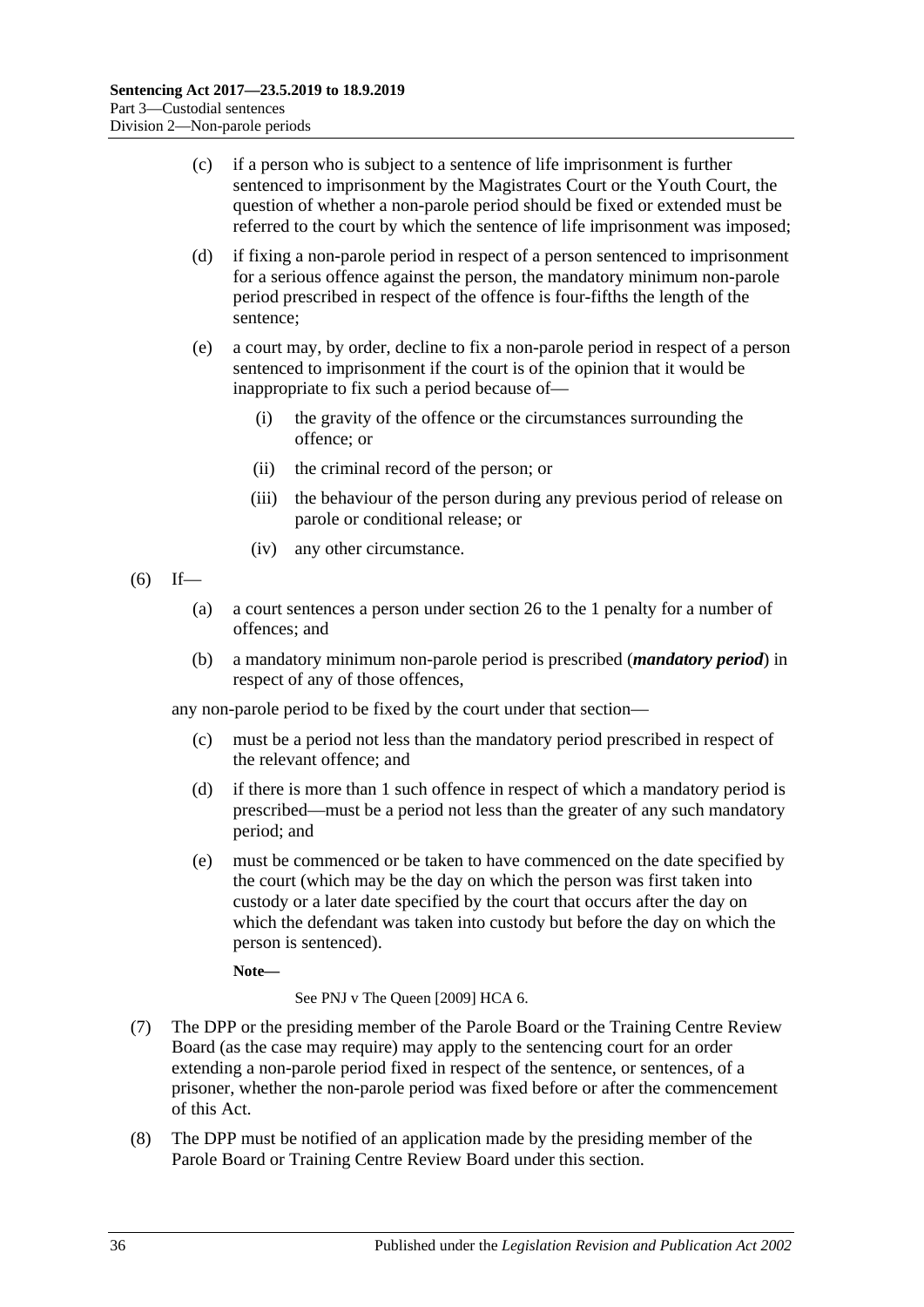- (9) In fixing or extending a non-parole period, the court—
	- (a) must, if the person in respect of whom the non-parole period is to be fixed or extended is in prison or a training centre serving a sentence of imprisonment or detention, take into account the period already served; and
	- (b) in the case of an application by the DPP or the presiding member of the Parole Board or Training Centre Review Board under [subsection](#page-35-0) (7), must have regard to—
		- (i) the likely behaviour of the person the subject of the application should the person be released from custody; and
		- (ii) the necessity (if any) to protect some other person or persons generally should the person be released from custody; and
		- (iii) the behaviour of the person while in custody (but only insofar as it may assist the court to determine how the person is likely to behave should the person be released); and
		- (iv) such other matters as the court thinks relevant.
- (10) This section does not apply in relation to a person who is serving, or is liable to serve, a sentence of indeterminate duration.
- (11) The Parole Board or the Training Centre Review Board (as the case may require) must, at the request of a sentencing court, make a report to the court on any person in respect of whom the court proposes to fix or extend a non-parole period.
- (12) For the purposes of this section—
	- (a) a court that orders a suspended sentence of imprisonment to be carried into effect will be taken to have sentenced the person to whom the order relates to imprisonment; and
	- (b) the person the subject of an application by the DPP or the presiding member of the Parole Board or Training Centre Review Board under this section is a party to the application and the DPP is a party to an application under [subsection](#page-34-0) (3); and
	- (c) a reference to an *offence of murder* includes—
		- (i) an offence of conspiracy to murder; and
		- (ii) an offence of aiding, abetting, counselling or procuring the commission of murder; and
	- (d) the *sentencing court* means—
		- (i) if the prisoner is subject to a single sentence of imprisonment, or a number of sentences imposed by the 1 court or by a number of courts of coordinate jurisdiction—that court, or a court of coordinate jurisdiction; or
		- (ii) if the prisoner is subject to a number of sentences of imprisonment imposed by courts of different jurisdiction—the court of the highest jurisdiction or a court whose jurisdiction is coordinate with the jurisdiction of that court; and
	- (e) a *serious offence against the person* means—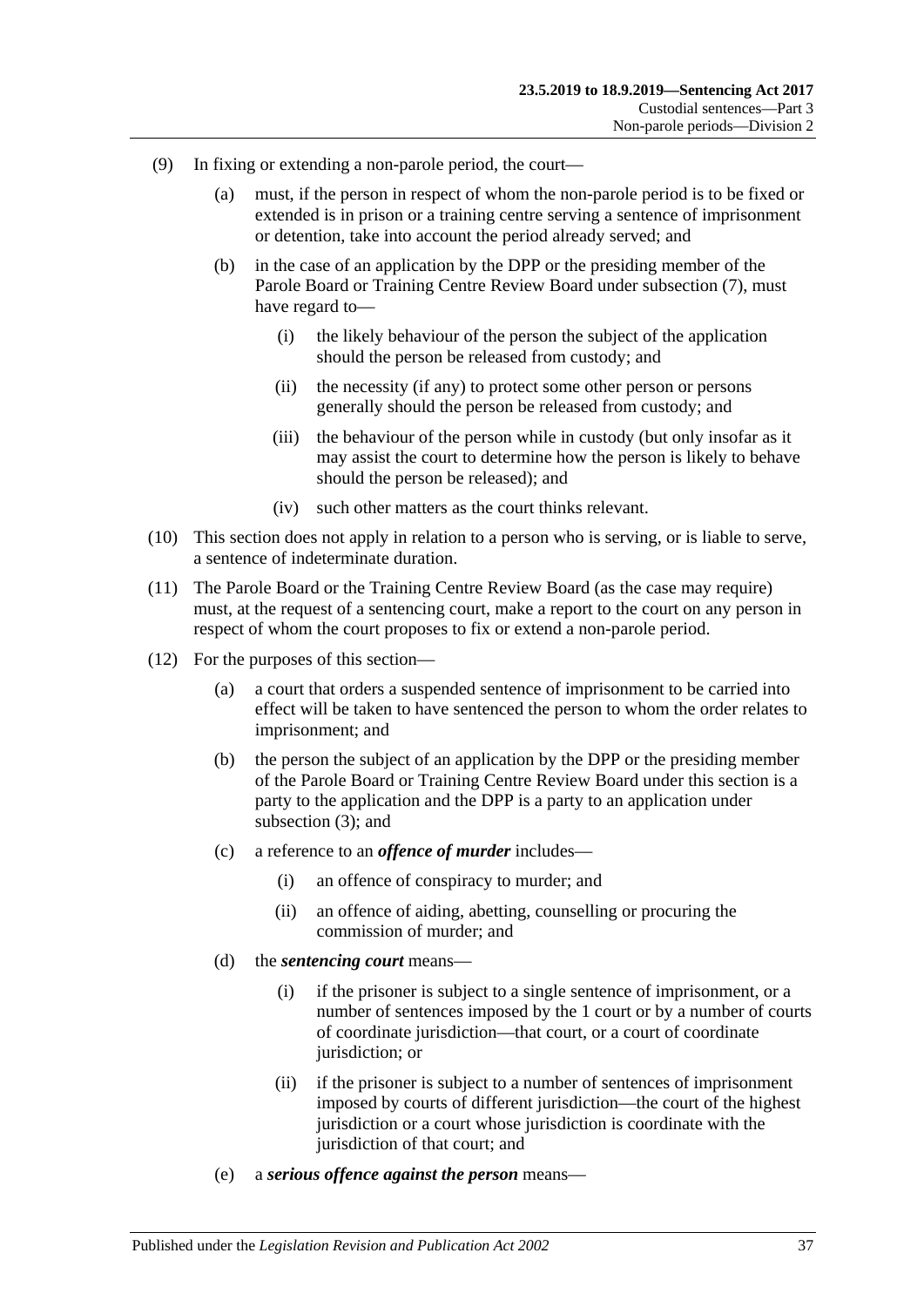- <span id="page-37-0"></span>(i) a major indictable offence (other than an offence of murder) that results in the death of the victim or the victim suffering total incapacity; or
- (ii) a conspiracy to commit an offence referred to in [subparagraph](#page-37-0) (i); or
- (iii) aiding, abetting, counselling or procuring the commission of an offence referred to in [subparagraph](#page-37-0) (i); and
- (f) a victim suffers *total incapacity* if the victim is permanently physically or mentally incapable of independent function.

## **48—Mandatory minimum non-parole periods and proportionality**

- (1) If a mandatory minimum non-parole period is prescribed in respect of an offence, the period prescribed represents the non-parole period for an offence at the lower end of the range of objective seriousness for offences to which the mandatory minimum non-parole period applies.
- (2) In fixing a non-parole period in respect of an offence for which a mandatory minimum non-parole period is prescribed, the court may—
	- (a) if satisfied that a non-parole period that is longer than the prescribed period is warranted because of any objective or subjective factors affecting the relative seriousness of the offence, fix such longer non-parole period as it thinks fit; or
	- (b) if satisfied that special reasons exist for fixing a non-parole period that is shorter than the prescribed period, fix such shorter non-parole period as it thinks fit.
- <span id="page-37-1"></span>(3) In deciding whether special reasons exist for the purposes of [subsection](#page-37-1)  $(2)(b)$ , the court must have regard to the following matters and only those matters:
	- (a) the offence was committed in circumstances in which the victim's conduct or condition substantially mitigated the offender's conduct;
	- (b) if the offender pleaded guilty to the charge of the offence—that fact and the circumstances surrounding the plea;
	- (c) the degree to which the offender has cooperated in the investigation or prosecution of that or any other offence and the circumstances surrounding, and likely consequences of, any such cooperation.
- (4) This section applies whether a mandatory minimum non-parole period is prescribed under this Act or some other Act.

# <span id="page-37-2"></span>**Division 3—Serious firearm offenders**

## **49—Interpretation**

(1) In this Division—

*serious drug offence* means an offence under section 32, 33, 33A, 33B, 33C, 33F, 33G, 33H, 33I, 33J, 33K, 33LA or 33LB of the *[Controlled Substances Act](http://www.legislation.sa.gov.au/index.aspx?action=legref&type=act&legtitle=Controlled%20Substances%20Act%201984) 1984*;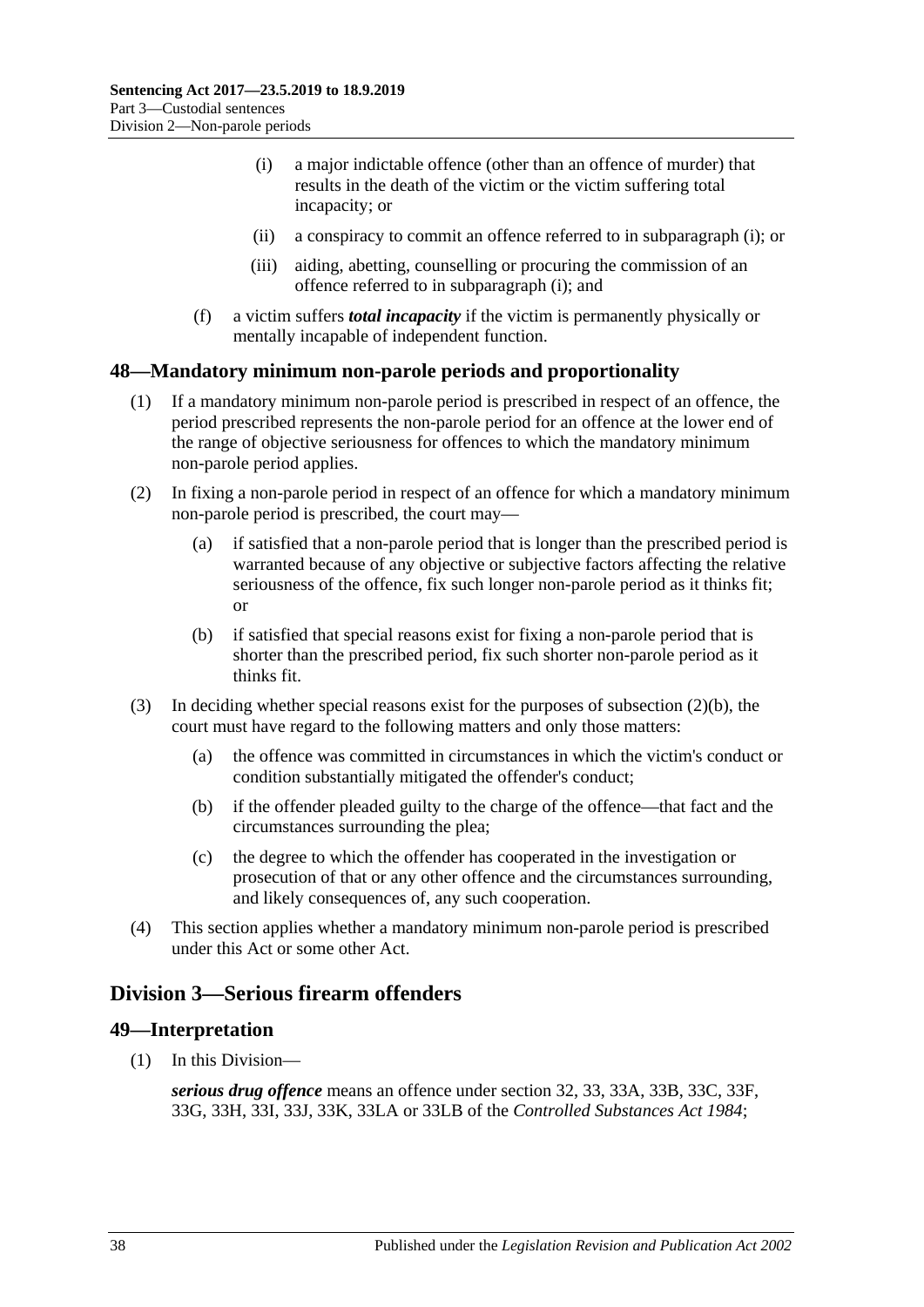### *serious firearm offence* means—

- (a) an offence under the *[Criminal Law Consolidation Act](http://www.legislation.sa.gov.au/index.aspx?action=legref&type=act&legtitle=Criminal%20Law%20Consolidation%20Act%201935) 1935* or the *[Firearms](http://www.legislation.sa.gov.au/index.aspx?action=legref&type=act&legtitle=Firearms%20Act%202015)  Act [2015](http://www.legislation.sa.gov.au/index.aspx?action=legref&type=act&legtitle=Firearms%20Act%202015)* involving the use or carriage of—
	- (i) a category H firearm—
		- (A) that is unregistered at the time of the offence or is registered in the name of a person other than the defendant; and
		- (B) for which the defendant does not, at the time of the offence, hold a firearms licence authorising possession of the firearm; or
	- (ii) a category C firearm or category D firearm that is an automatic firearm; or
	- (iii) a prescribed firearm (other than a firearm declared by the regulations to be excluded from the ambit of this subparagraph); or
	- (iv) any other firearm declared by the regulations to be included in the ambit of this paragraph; or
- (b) an offence under the *[Criminal Law Consolidation Act](http://www.legislation.sa.gov.au/index.aspx?action=legref&type=act&legtitle=Criminal%20Law%20Consolidation%20Act%201935) 1935* or the *[Firearms](http://www.legislation.sa.gov.au/index.aspx?action=legref&type=act&legtitle=Firearms%20Act%202015)  Act [2015](http://www.legislation.sa.gov.au/index.aspx?action=legref&type=act&legtitle=Firearms%20Act%202015)* involving the use or possession of a firearm and committed—
	- (i) while the defendant is the subject of a control order under the *[Serious](http://www.legislation.sa.gov.au/index.aspx?action=legref&type=act&legtitle=Serious%20and%20Organised%20Crime%20(Control)%20Act%202008)  [and Organised Crime \(Control\) Act](http://www.legislation.sa.gov.au/index.aspx?action=legref&type=act&legtitle=Serious%20and%20Organised%20Crime%20(Control)%20Act%202008) 2008*; or
	- (ii) in the circumstances contemplated by section  $5AA(1)(ga)$  of the *[Criminal Law Consolidation Act](http://www.legislation.sa.gov.au/index.aspx?action=legref&type=act&legtitle=Criminal%20Law%20Consolidation%20Act%201935) 1935*; or
	- (iii) while the defendant is the subject of a firearms prohibition order; or
- (c) an offence under section 29A of the *[Criminal Law Consolidation Act](http://www.legislation.sa.gov.au/index.aspx?action=legref&type=act&legtitle=Criminal%20Law%20Consolidation%20Act%201935) 1935*; or
- (d) an offence under the *[Firearms Act](http://www.legislation.sa.gov.au/index.aspx?action=legref&type=act&legtitle=Firearms%20Act%202015) 2015* involving the use or possession of a firearm if the use or possession of the firearm occurred in the course of, or was for a purpose related to, the commission of a serious drug offence; or
- (e) an offence under the *[Firearms Act](http://www.legislation.sa.gov.au/index.aspx?action=legref&type=act&legtitle=Firearms%20Act%202015) 2015* committed while the defendant—
	- (i) is on bail (being bail that was, at the relevant time, subject to the condition imposed by section 11(1)(a) of the *[Bail Act](http://www.legislation.sa.gov.au/index.aspx?action=legref&type=act&legtitle=Bail%20Act%201985) 1985*); or
	- (ii) is the subject of a bond under this or any other Act (being a bond that was, at the relevant time, subject to the condition imposed by section [96\(2\)\(a\),](#page-77-0) or a condition of a similar kind); or
	- (iii) is serving a sentence on home detention under a home detention order subject to the condition imposed by section [72\(1\)\(e\);](#page-59-0) or
	- (iv) is on release from prison on home detention (being a release subject to the condition imposed by section 37A(3)(ca) of the *[Correctional](http://www.legislation.sa.gov.au/index.aspx?action=legref&type=act&legtitle=Correctional%20Services%20Act%201982)  [Services Act](http://www.legislation.sa.gov.au/index.aspx?action=legref&type=act&legtitle=Correctional%20Services%20Act%201982) 1982*); or
	- (v) is on parole (being parole that was, at the relevant time, subject to the condition imposed by section 68(1)(a)(ia) of the *[Correctional](http://www.legislation.sa.gov.au/index.aspx?action=legref&type=act&legtitle=Correctional%20Services%20Act%201982)  [Services Act](http://www.legislation.sa.gov.au/index.aspx?action=legref&type=act&legtitle=Correctional%20Services%20Act%201982) 1982*); or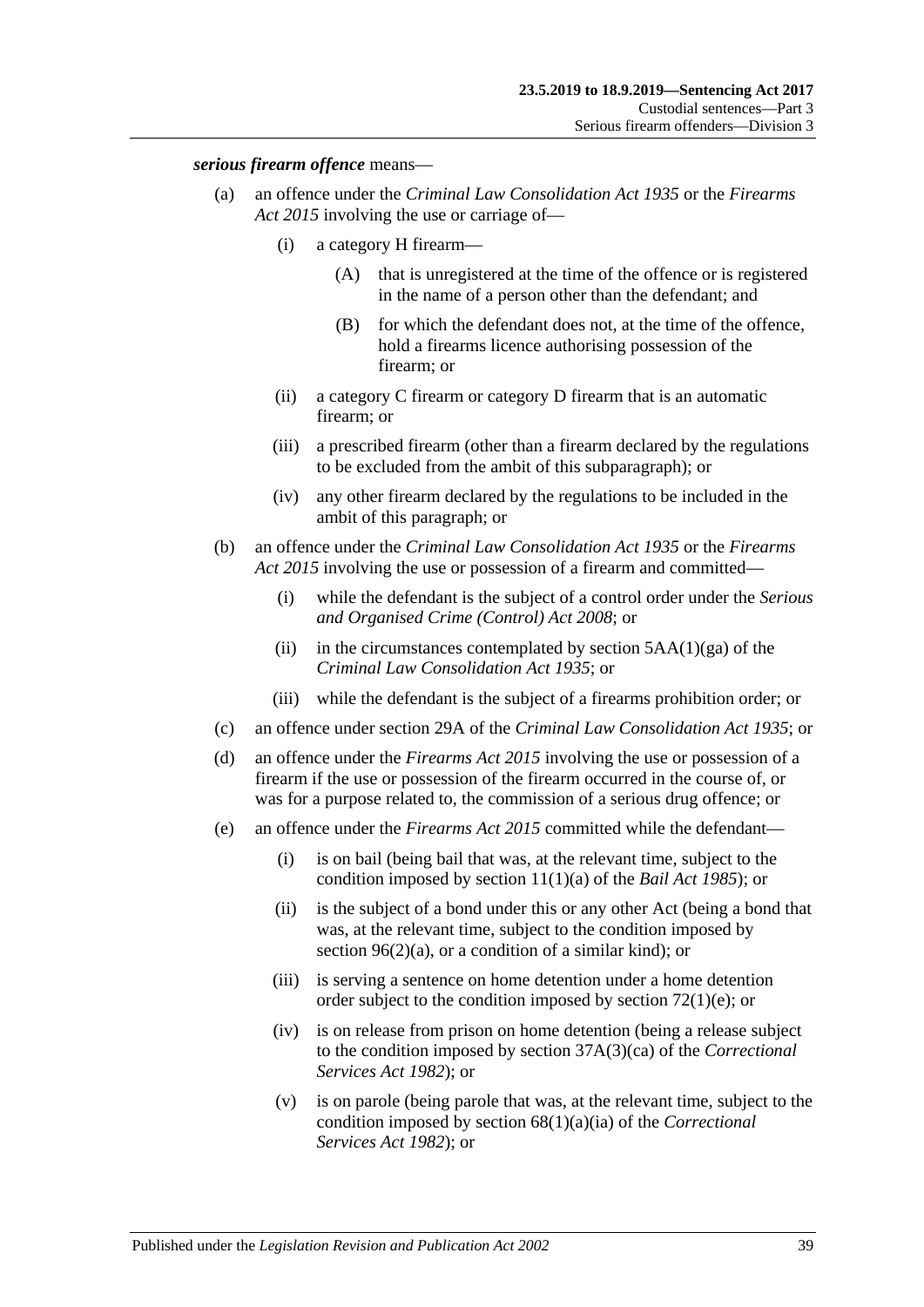- (vi) is on release on licence from custody under this or any other Act (being a licence that was, at the relevant time, subject to a condition prohibiting the defendant from possessing a firearm, part of a firearm or ammunition); or
- (f) an offence under section 45(9) of the *[Firearms Act](http://www.legislation.sa.gov.au/index.aspx?action=legref&type=act&legtitle=Firearms%20Act%202015) 2015*; or
- (g) an offence under section 22(2)(a) of the *[Firearms Act](http://www.legislation.sa.gov.au/index.aspx?action=legref&type=act&legtitle=Firearms%20Act%202015) 2015*; or
- (h) an offence that was a *serious firearms offence* within the meaning of section 20AA of the *[Criminal Law \(Sentencing\) Act](http://www.legislation.sa.gov.au/index.aspx?action=legref&type=act&legtitle=Criminal%20Law%20(Sentencing)%20Act%201988) 1988* at the time of the commission of the offence;

*serious firearm offender* means a person who is, by virtue of the operation of [section](#page-39-0) 50, a serious firearm offender.

- (2) In this Division, the following terms have the same meaning as in the *[Firearms](http://www.legislation.sa.gov.au/index.aspx?action=legref&type=act&legtitle=Firearms%20Act%202015)  Act [2015](http://www.legislation.sa.gov.au/index.aspx?action=legref&type=act&legtitle=Firearms%20Act%202015)*:
	- (a) automatic firearm;
	- (b) category C firearm;
	- (c) category D firearm;
	- (d) category H firearm;
	- (e) firearm;
	- (f) firearms prohibition order;
	- (g) prescribed firearm.
- (3) For the purposes of this Division, a reference to imprisonment includes, in the case of a youth, a reference to detention in a training centre or home detention (within the meaning of the *[Young Offenders Act](http://www.legislation.sa.gov.au/index.aspx?action=legref&type=act&legtitle=Young%20Offenders%20Act%201993) 1993*).

### <span id="page-39-1"></span><span id="page-39-0"></span>**50—Serious firearm offenders**

- (1) A person will, by force of this section, be taken to be a *serious firearm offender* if the person is convicted of a serious firearm offence (whether the offence was committed as an adult or as a youth).
- (2) [Subsection](#page-39-1) (1) does not apply in relation to a conviction of a serious firearm offence if—
	- (a) the defendant was prosecuted and punished as a principal offender in respect of the offence under section 267 of the *[Criminal Law Consolidation](http://www.legislation.sa.gov.au/index.aspx?action=legref&type=act&legtitle=Criminal%20Law%20Consolidation%20Act%201935)  Act [1935](http://www.legislation.sa.gov.au/index.aspx?action=legref&type=act&legtitle=Criminal%20Law%20Consolidation%20Act%201935)*; or
	- (b) the defendant's liability in respect of the offence derives solely from the defendant's involvement in a joint criminal enterprise (however described).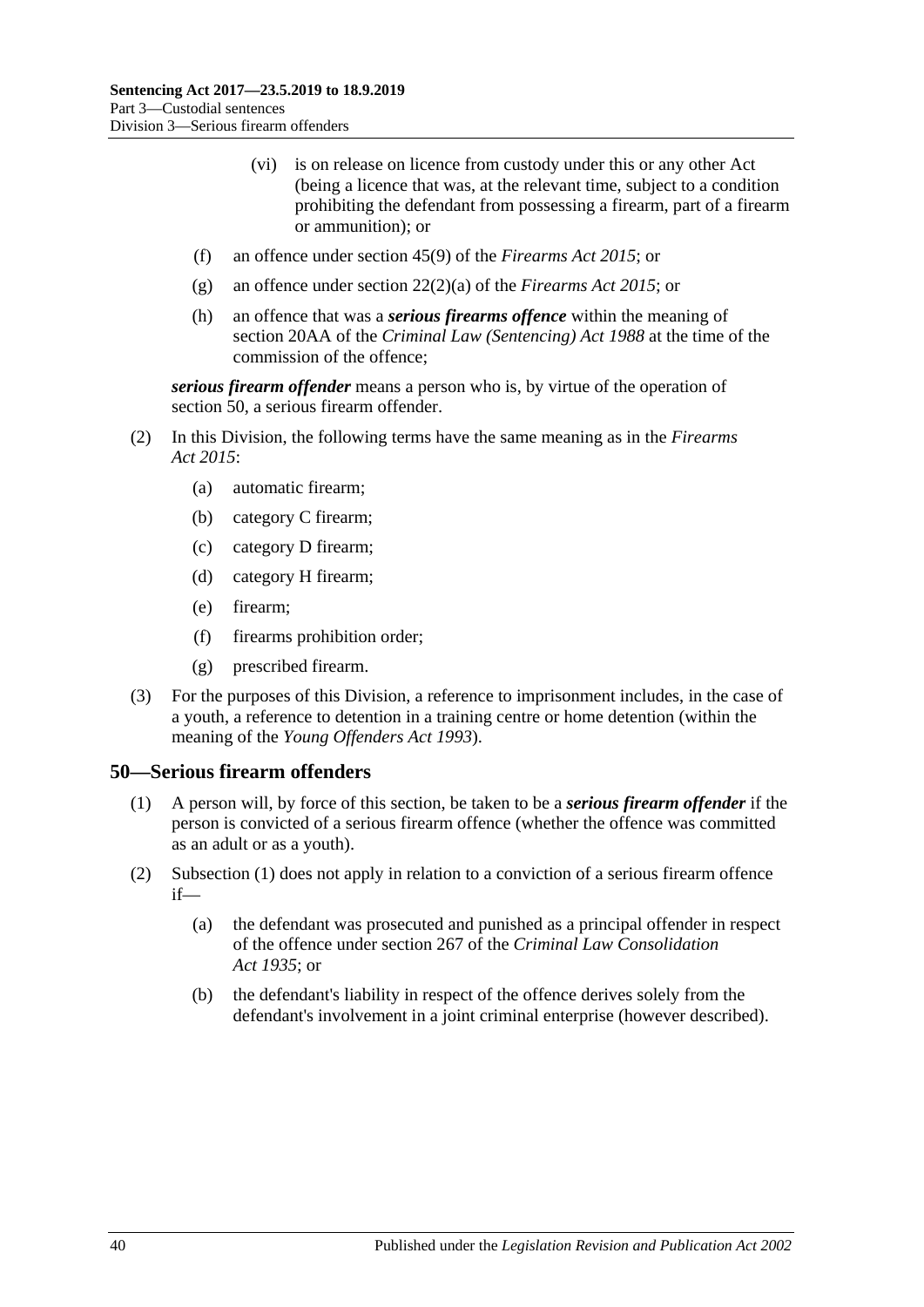## **51—Sentence of imprisonment not to be suspended**

- (1) Subject to [subsection](#page-40-0) (2), but despite any other provision of this Act or any other Act or law, the following provisions apply in relation to the sentencing of a person who is a serious firearm offender for a serious firearm offence (including where the offence is the serious firearm offence that resulted in the person being a serious firearm offender):
	- (a) if the maximum penalty for the serious firearm offence includes a period of imprisonment—a sentence of imprisonment must be imposed on the person;
	- (b) the sentence of imprisonment cannot be suspended;
	- (c) [section](#page-19-0) 25 does not apply in respect of the sentencing of the person.
- <span id="page-40-1"></span><span id="page-40-0"></span>(2) A court sentencing a person who is a serious firearm offender for a serious firearm offence may declare that [subsection](#page-40-1) (1)(b) does not apply to the person if the person satisfies the court, by evidence given on oath, that—
	- (a) the person's personal circumstances are so exceptional as to outweigh the paramount consideration of protecting the safety of the community (whether as individuals or in general) and personal and general deterrence; and
	- (b) it is, in all the circumstances, appropriate to suspend the sentence.

# **Division 4—Serious repeat adult offenders and recidivist young offenders**

## **52—Interpretation and application**

(1) In this Division—

*category A serious offence* means any of the following serious offences:

- (a) home invasion;
- (b) a serious and organised crime offence;
- (c) a serious firearm offence;

*home invasion* means a criminal trespass committed in a place of residence while a person is lawfully present in the place and the trespasser knows of the person's presence or is reckless about whether anyone is in the place;

*serious and organised crime offence* has the same meaning as in the *[Criminal Law](http://www.legislation.sa.gov.au/index.aspx?action=legref&type=act&legtitle=Criminal%20Law%20Consolidation%20Act%201935)  [Consolidation Act](http://www.legislation.sa.gov.au/index.aspx?action=legref&type=act&legtitle=Criminal%20Law%20Consolidation%20Act%201935) 1935*;

*serious drug offence* means—

- (a) an offence under Part 5 Division 2 or 3 of the *[Controlled Substances Act](http://www.legislation.sa.gov.au/index.aspx?action=legref&type=act&legtitle=Controlled%20Substances%20Act%201984) 1984* or a substantially similar offence under a corresponding previous enactment; or
- (b) a conspiracy to commit, or an attempt to commit, such an offence;

*serious firearm offence* means a serious firearm offence within the meaning of [Division](#page-37-2) 3;

*serious offence* means—

(a) a serious drug offence; or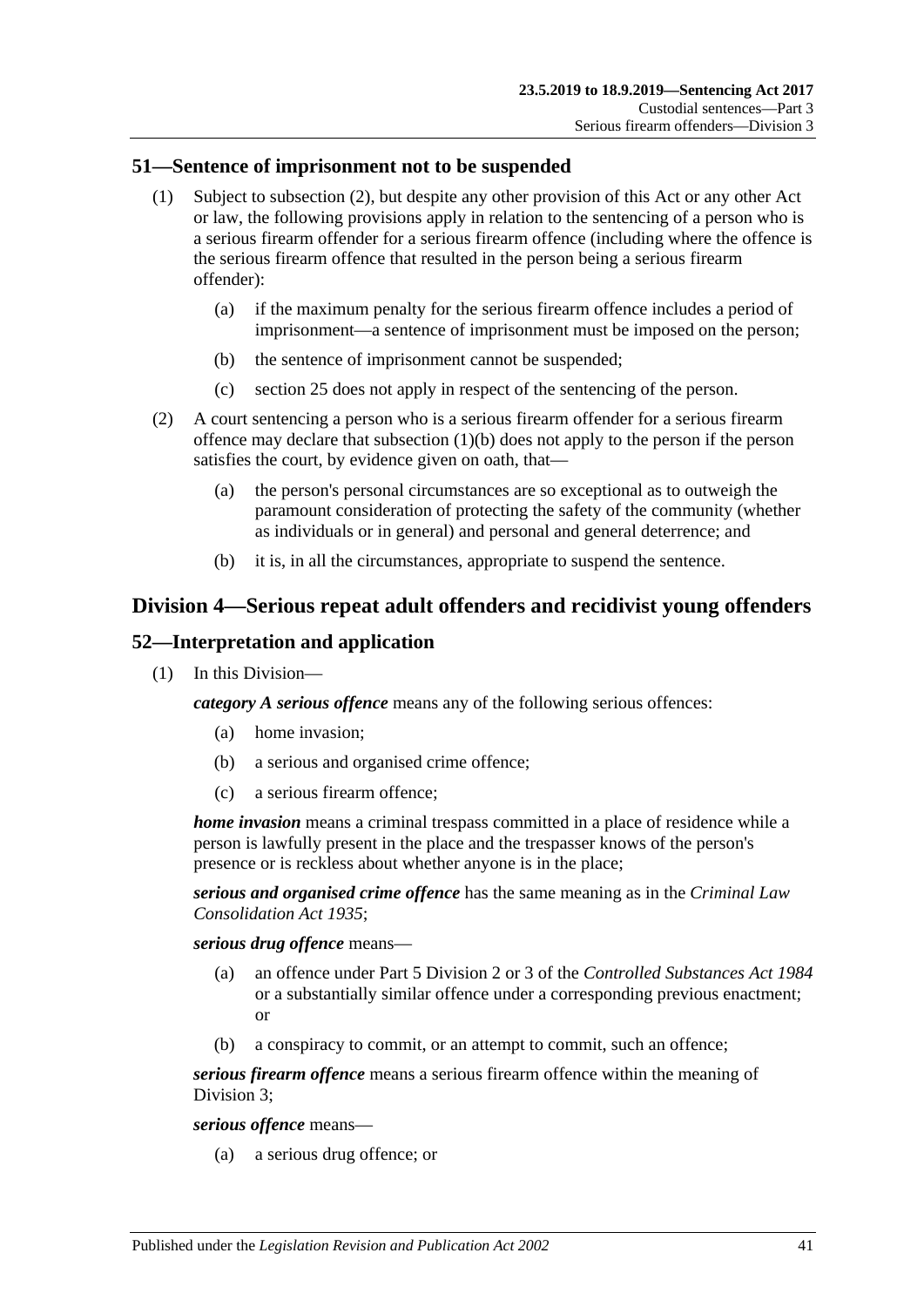- (b) an offence under a law of the Commonwealth dealing with the unlawful importation of drugs into Australia; or
- (c) an offence involving a terrorist act (within the meaning of Part 5.3 of the *Criminal Code* of the Commonwealth); or
- <span id="page-41-0"></span>(d) one of the following offences:
	- (i) an offence under Part 3 of the *[Criminal Law Consolidation Act](http://www.legislation.sa.gov.au/index.aspx?action=legref&type=act&legtitle=Criminal%20Law%20Consolidation%20Act%201935) 1935*;
	- (ii) an offence of robbery or aggravated robbery;
	- (iii) home invasion;
	- (iv) an offence of damage to property by fire or explosives;
	- (v) an offence of causing a bushfire;
	- (vi) an offence under a corresponding previous enactment substantially similar to an offence referred to in any of the preceding subparagraphs;
	- (vii) a conspiracy to commit, or an attempt to commit, an offence referred to in any of the preceding subparagraphs; or
	- **Note—**

A person who acts as an accessary to the commission of an offence described in [paragraph](#page-41-0) (d) is, by virtue of section 267 of the *[Criminal Law Consolidation](http://www.legislation.sa.gov.au/index.aspx?action=legref&type=act&legtitle=Criminal%20Law%20Consolidation%20Act%201935)  Act [1935](http://www.legislation.sa.gov.au/index.aspx?action=legref&type=act&legtitle=Criminal%20Law%20Consolidation%20Act%201935)*, guilty of the principal offence and has, therefore, committed a serious offence.

- (e) an offence that is committed in circumstances in which the offender uses violence or a threat of violence for the purpose of committing the offence, in the course of committing the offence, or for the purpose of escaping from the scene of the offence; or
- (f) a serious firearm offence; or
- (g) a serious and organised crime offence; or
- (h) an offence under the law of another State or a Territory that would, if committed in this State, be a serious offence;

### *serious repeat offender* means—

- (a) a person who is a serious repeat offender under [section](#page-42-0) 53(1); or
- (b) a person declared to be a serious repeat offender under section 20B of the *[Criminal Law \(Sentencing\) Act](http://www.legislation.sa.gov.au/index.aspx?action=legref&type=act&legtitle=Criminal%20Law%20(Sentencing)%20Act%201988) 1988* as in force immediately before the commencement of section 17 of the *[Statutes Amendment \(Serious Firearm](http://www.legislation.sa.gov.au/index.aspx?action=legref&type=act&legtitle=Statutes%20Amendment%20(Serious%20Firearm%20Offences)%20Act%202012)  [Offences\) Act](http://www.legislation.sa.gov.au/index.aspx?action=legref&type=act&legtitle=Statutes%20Amendment%20(Serious%20Firearm%20Offences)%20Act%202012) 2012*; or
- (c) a person declared to be a serious repeat offender under section 20B of the *[Criminal Law \(Sentencing\) Act](http://www.legislation.sa.gov.au/index.aspx?action=legref&type=act&legtitle=Criminal%20Law%20(Sentencing)%20Act%201988) 1988* as in force immediately before the repeal of that Act;

### <span id="page-41-2"></span><span id="page-41-1"></span>*serious sexual offence* means—

- (a) any of the following serious offences:
	- (i) an offence under section 48, 48A, 49, 50, 56, 58, 59, 60, 63, 63B, 66, 67, 68 or 72 of the *[Criminal Law Consolidation Act](http://www.legislation.sa.gov.au/index.aspx?action=legref&type=act&legtitle=Criminal%20Law%20Consolidation%20Act%201935) 1935*;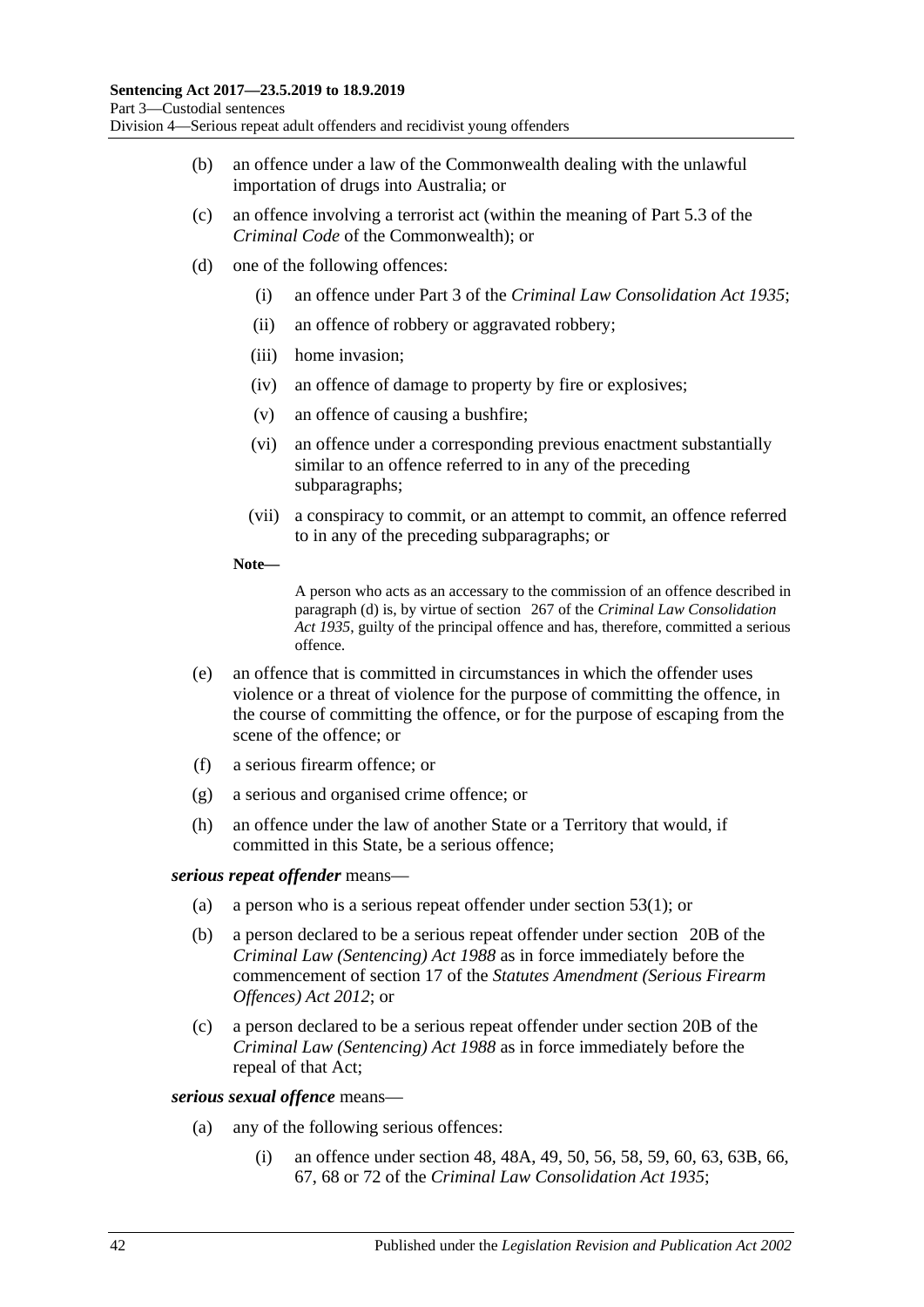- (ii) an offence under a corresponding previous enactment substantially similar to an offence referred to in [subparagraph](#page-41-1) (i);
- (iii) an attempt to commit or an assault with intent to commit any of those offences; or
- (b) an offence under the law of another State or a Territory corresponding to an offence referred to in [paragraph](#page-41-2) (a).
- (2) For the purposes of this Division, an offence (other than a serious firearm offence) will not be regarded as a serious offence unless the maximum penalty prescribed for the offence is, or includes, imprisonment for at least 5 years.
- (3) An offence is one to which this Division applies if the offence is a serious offence and—
	- (a) a sentence of imprisonment (other than a suspended sentence) has been imposed for the offence; or
	- (b) if a penalty is yet to be imposed—a sentence of imprisonment (other than a suspended sentence) is, in the circumstances, the appropriate penalty.

## <span id="page-42-0"></span>**53—Serious repeat offenders**

- (1) A person will, by force of this subsection, be taken to be a *serious repeat offender* if—
	- (a) the person (whether as an adult or as a youth)—
		- (i) has committed on at least 3 separate occasions a category A serious offence to which this Division applies (whether or not the same offence on each occasion); and
		- (ii) has been convicted of those offences; or
	- (b) the person (whether as an adult or as a youth)—
		- (i) has committed on at least 3 separate occasions an offence to which this Division applies (whether or not the same offence on each occasion); and
		- (ii) has been convicted of those offences; or
	- (c) the person (whether as an adult or as a youth)—
		- (i) has committed on at least 2 separate occasions a serious sexual offence against a person or persons under the age of 14 years (whether or not the same offence on each occasion); and
		- (ii) has been convicted of those offences; or
	- (d) the person (whether as an adult or as a youth)—
		- (i) has committed on at least 2 separate occasions a category A serious offence (whether or not the same offence on each occasion); and
		- (ii) has been convicted of those offences.
- (2) For the purposes of this section, when determining the number of occasions on which a person has committed a particular kind of offence, the offence for which the person is being sentenced is to be included if it is of the relevant kind.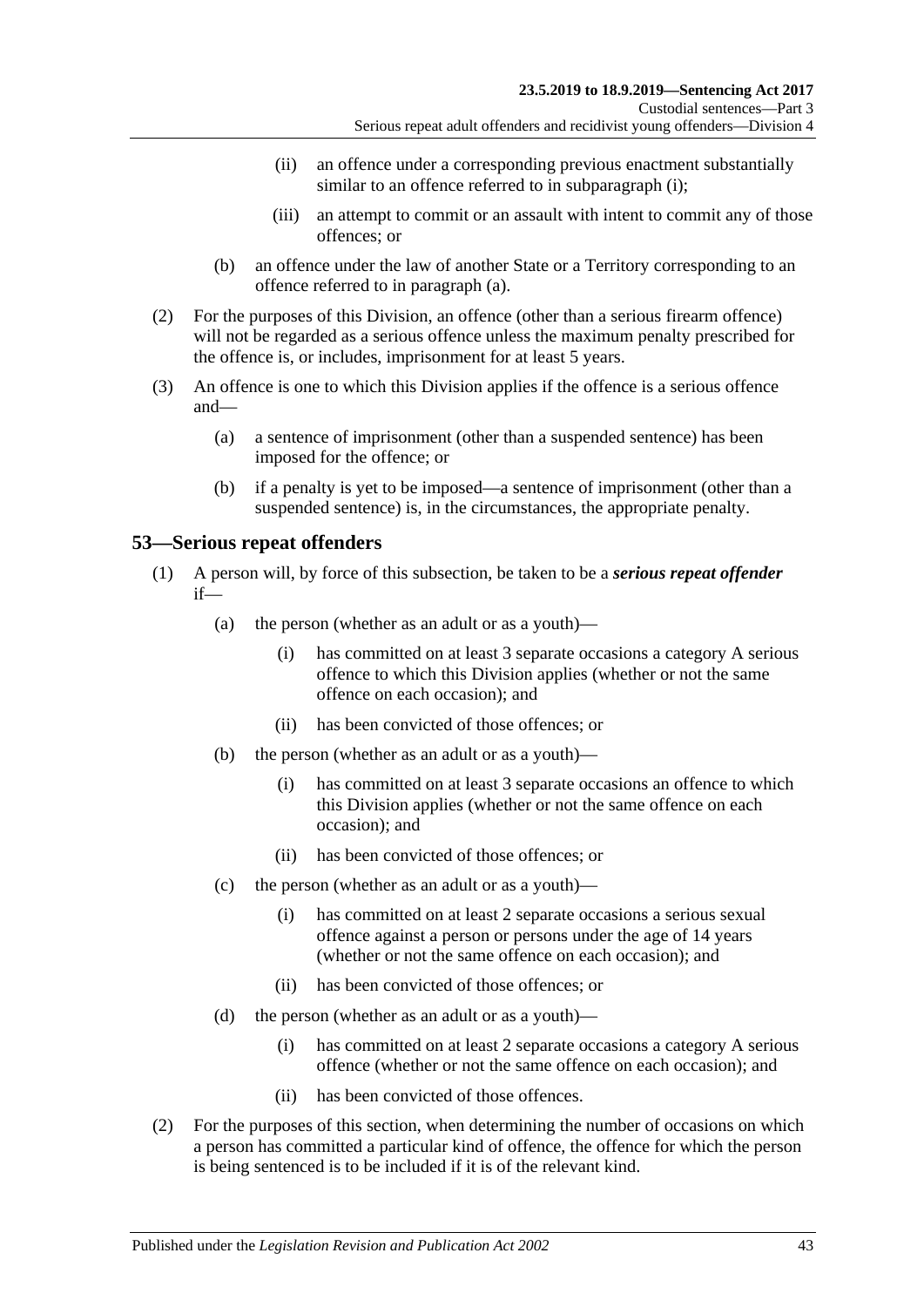## <span id="page-43-0"></span>**54—Sentencing of serious repeat offenders**

- (1) The following provisions apply in relation to the sentencing of a person who is a serious repeat offender for an offence (including an offence that resulted in the person being a serious repeat offender):
	- (a) the court sentencing the person is not bound to ensure that the sentence it imposes for the offence is proportional to the offence;
	- (b) any non-parole period fixed in relation to the sentence must be at least four-fifths the length of the sentence.
- (2) However, a court that is sentencing a person who is a serious repeat offender for an offence may declare that [subsection](#page-43-0) (1) does not apply if the person satisfies the court, by evidence given on oath, that—
	- (a) the person's personal circumstances are so exceptional as to outweigh the paramount consideration of protecting the safety of the community (whether as individuals or in general) and personal and general deterrence; and
	- (b) it is, in all the circumstances, not appropriate that the person be sentenced as a serious repeat offender.

# **55—Declaration that youth is recidivist young offender**

- (1) A youth is liable to be declared a recidivist young offender if—
	- (a) the youth—
		- (i) has committed on at least 3 separate occasions an offence to which this Division applies (whether or not the same offence on each occasion); and
		- (ii) has been convicted of those offences; or
	- (b) the youth—
		- (i) has committed on at least 2 separate occasions a serious sexual offence against a person or persons under the age of 14 years (whether or not the same offence on each occasion); and
		- (ii) has been convicted of those offences.
- (2) If a court convicts a youth of a serious offence, and the youth is liable, or becomes liable as a result of the conviction, to a declaration that the youth is a recidivist young offender, the court—
	- (a) must consider whether to make such a declaration; and
	- (b) if of the opinion that the youth's history of offending warrants a particularly severe sentence in order to protect the community—should make such a declaration.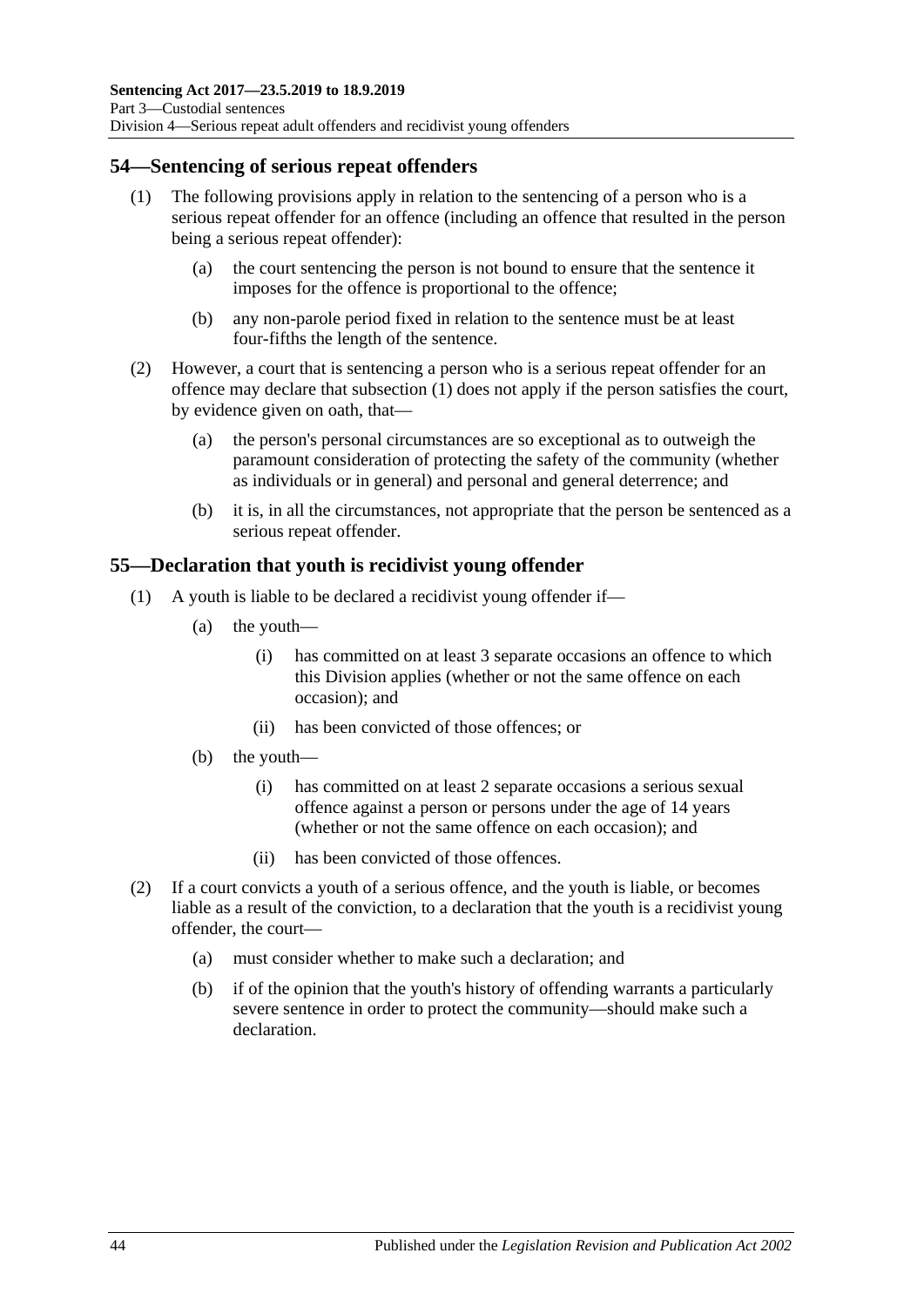- (3) If a court convicts a youth of a serious offence, and the youth is declared (or has previously been declared) to be a recidivist young offender—
	- (a) the court is not bound to ensure that the sentence it imposes for the offence is proportional to the offence (but, in the case of the Youth Court, the limitations relating to a sentence of detention under section 23 of the *[Young](http://www.legislation.sa.gov.au/index.aspx?action=legref&type=act&legtitle=Young%20Offenders%20Act%201993)  [Offenders Act](http://www.legislation.sa.gov.au/index.aspx?action=legref&type=act&legtitle=Young%20Offenders%20Act%201993) 1993* apply to the sentence that may be imposed by the Youth Court on the recidivist young offender); and
	- (b) any non-parole period fixed in relation to the sentence must be at least four-fifths the length of the sentence.

# **Division 5—Offenders incapable of controlling, or unwilling to control, sexual instincts**

## **56—Application of this Division**

- (1) Subject to [subsection](#page-44-0) (2), this Division does not apply in relation to a youth.
- <span id="page-44-0"></span>(2) The Supreme Court may exercise its powers under [section](#page-44-1) 57 in relation to a youth who is sentenced as an adult under the *[Young Offenders Act](http://www.legislation.sa.gov.au/index.aspx?action=legref&type=act&legtitle=Young%20Offenders%20Act%201993) 1993*.

## <span id="page-44-1"></span>**57—Offenders incapable of controlling, or unwilling to control, sexual instincts**

(1) In this section—

### *institution* means—

- (a) a prison; and
- (b) a place declared by the Governor by proclamation to be a place in which persons may be detained under this section; and
- (c) in relation to a youth, includes a training centre;

### *person to whom this section applies* means—

- (a) a person convicted by the Supreme Court of a relevant offence; or
- (b) a person remanded by the District Court or the Magistrates Court under [subsection](#page-45-0) (2) to be dealt with by the Supreme Court under this section; or
- (c) a person who is the subject of an application by the Attorney-General under [subsection](#page-45-1) (3);

*relevant offence* means—

- (a) an offence under section 48, 48A, 49, 50, 56, 58, 59, 63, 63A, 63B, 69 or 72 of the *[Criminal Law Consolidation Act](http://www.legislation.sa.gov.au/index.aspx?action=legref&type=act&legtitle=Criminal%20Law%20Consolidation%20Act%201935) 1935*; or
- (b) an offence under section 23 of the *[Summary Offences Act](http://www.legislation.sa.gov.au/index.aspx?action=legref&type=act&legtitle=Summary%20Offences%20Act%201953) 1953*; or
- (c) an offence under a corresponding previous enactment substantially similar to an offence referred to in either of the preceding paragraphs; or
- (d) any other offence where the evidence indicates that the defendant may be incapable of controlling, or unwilling to control, the defendant's sexual instincts; or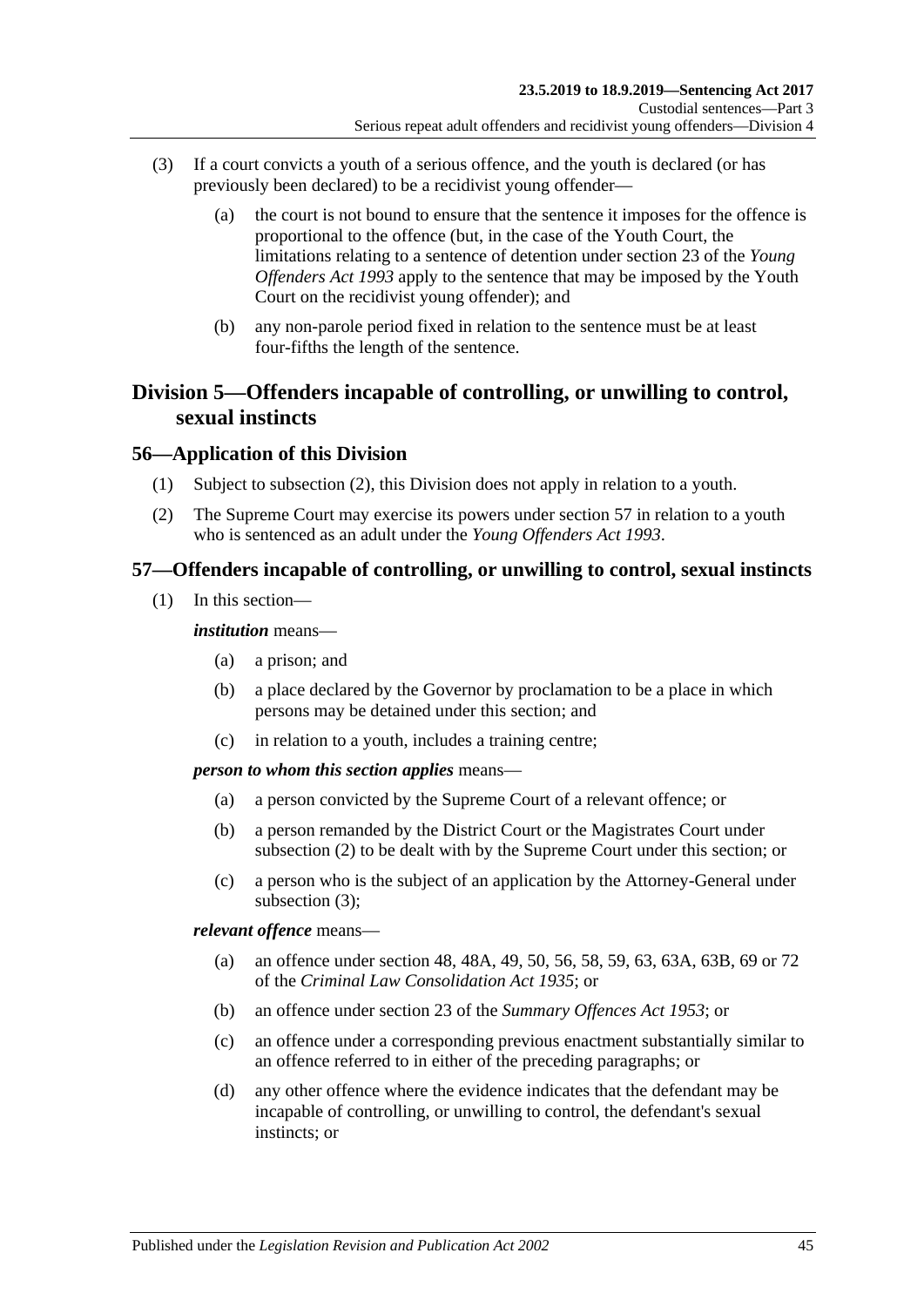(e) an offence of failing to comply with a reporting obligation relating to reportable contact with a child without a reasonable excuse where the defendant is a registrable offender within the meaning of the *[Child Sex](http://www.legislation.sa.gov.au/index.aspx?action=legref&type=act&legtitle=Child%20Sex%20Offenders%20Registration%20Act%202006)  [Offenders Registration Act](http://www.legislation.sa.gov.au/index.aspx?action=legref&type=act&legtitle=Child%20Sex%20Offenders%20Registration%20Act%202006) 2006*;

*unwilling*—a person to whom this section applies will be regarded as unwilling to control sexual instincts if there is a significant risk that the person would, given an opportunity to commit a relevant offence, fail to exercise appropriate control of the person's sexual instincts.

- <span id="page-45-0"></span>(2) If, in proceedings before the District Court or Magistrates Court, a person is convicted of a relevant offence and—
	- (a) the court is of the opinion that the defendant should be dealt with under this section; or
	- (b) the prosecutor applies to have the defendant dealt with under this section,

the court will, instead of sentencing the defendant itself, remand the convicted person, in custody or on bail, to appear before the Supreme Court to be dealt with under this section.

- <span id="page-45-1"></span>(3) If a person has been convicted of a relevant offence, the Attorney-General may, while the person remains in prison serving a sentence of imprisonment, apply to the Supreme Court to have the person dealt with under this section.
- (4) The Attorney-General may make an application under [subsection](#page-45-1) (3) in respect of a person serving a sentence of imprisonment whether or not an application to the Supreme Court to have the person dealt with under this section has previously been made (but, if a previous application has been made, a further application cannot be made more than 12 months before the person is eligible to apply for release on parole).
- (5) The Supreme Court may, if the Attorney-General has made an application under [subsection](#page-45-1) (3) in respect of a person who is in prison serving a sentence of imprisonment, make an interim order that the person is to remain in custody pending determination by the Supreme Court as to whether to make an order under this section that the person be detained in custody until further order.
- <span id="page-45-2"></span>(6) The Supreme Court must, before determining whether to make an order that a person to whom this section applies be detained in custody until further order, direct that at least 2 legally qualified medical practitioners (to be nominated by a prescribed authority for the purpose) inquire into the mental condition of a person to whom this section applies and report to the Court on whether the person is incapable of controlling, or unwilling to control, the person's sexual instincts.
- (7) The Supreme Court may order that a person to whom this section applies be detained in custody until further order if satisfied that the order is appropriate.
- (8) The paramount consideration of the Supreme Court in determining whether to make an order that a person to whom this section applies be detained in custody until further order must be to protect the safety of the community (whether as individuals or in general).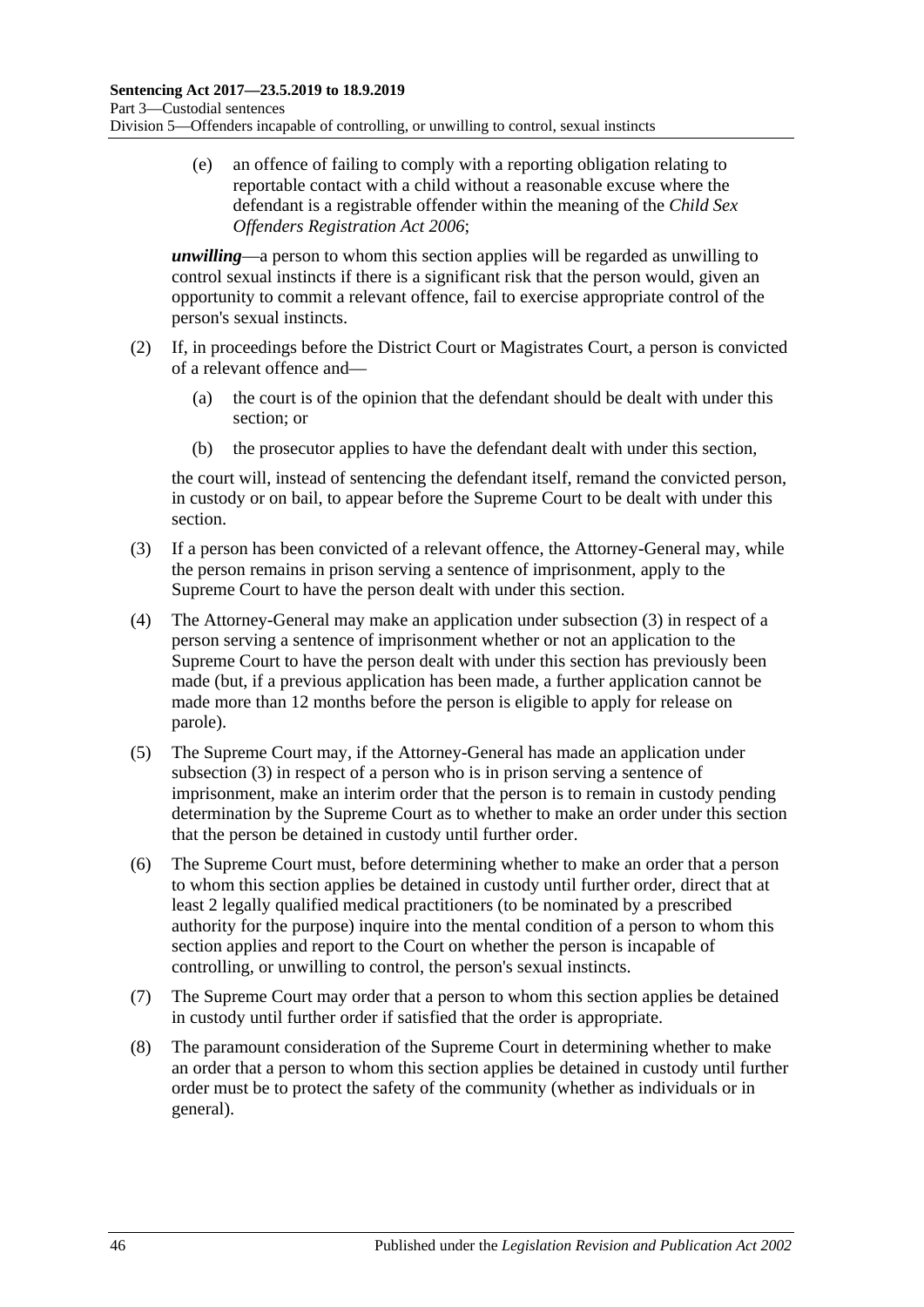- <span id="page-46-0"></span>(9) The Supreme Court must also take the following matters into consideration in determining whether to make an order that a person to whom this section applies be detained in custody until further order:
	- (a) the reports of the medical practitioners (as directed and nominated under [subsection](#page-45-2) (6)) provided to the Court;
	- (b) any relevant evidence or representations that the person may desire to put to the Court;
	- (c) any report required by the Court under [section](#page-51-0) 61;
	- (d) any other matter that the Court thinks relevant.
- (10) A copy of a report provided to the Supreme Court under [subsection](#page-46-0) (9) must be given to each party to the proceedings or to counsel for those parties.
- (11) If a person to whom this section applies refuses to cooperate with an inquiry or examination for the purposes of this section, the Supreme Court may, if satisfied that the order is appropriate, order that the person be detained in custody until further order having given—
	- (a) paramount consideration to protecting the safety of the community (whether as individuals or in general); and
	- (b) consideration to any relevant evidence and representations that the person may desire to put to the Court.
- (12) If a person to whom this section applies has not been sentenced for a relevant offence, the Supreme Court will deal with the question of sentence at the same time as it deals with the question whether an order is to be made under this section and, if the Court decides to make such an order, the order may be made in addition to, or instead of, a sentence of imprisonment.
- (13) If the detention is in addition to a sentence of imprisonment, the detention will commence on the expiration of the term of imprisonment, or of all terms of imprisonment, that the person is liable to serve.
- (14) A person detained in custody under this section will be detained—
	- (a) if the defendant is under 18 years of age—in such institution (not being a prison) as the Minister for Youth Justice from time to time directs;
	- (b) in any other case—in such institution as the Minister for Correctional Services from time to time directs.
- <span id="page-46-1"></span>(15) The progress and circumstances of a person subject to an order under this section must be reviewed at least once in each period of 12 months—
	- (a) if the person is detained in, or released on licence from, a training centre—by the Training Centre Review Board; or
	- (b) in any other case—by the Parole Board,

for the purpose of making a recommendation about whether the person is—

- (c) if the person is in custody—suitable for release on licence under [section](#page-48-0) 59; or
- (d) if the person has been authorised to be released, or has been released, on licence under [section](#page-48-0) 59—suitable to be so released.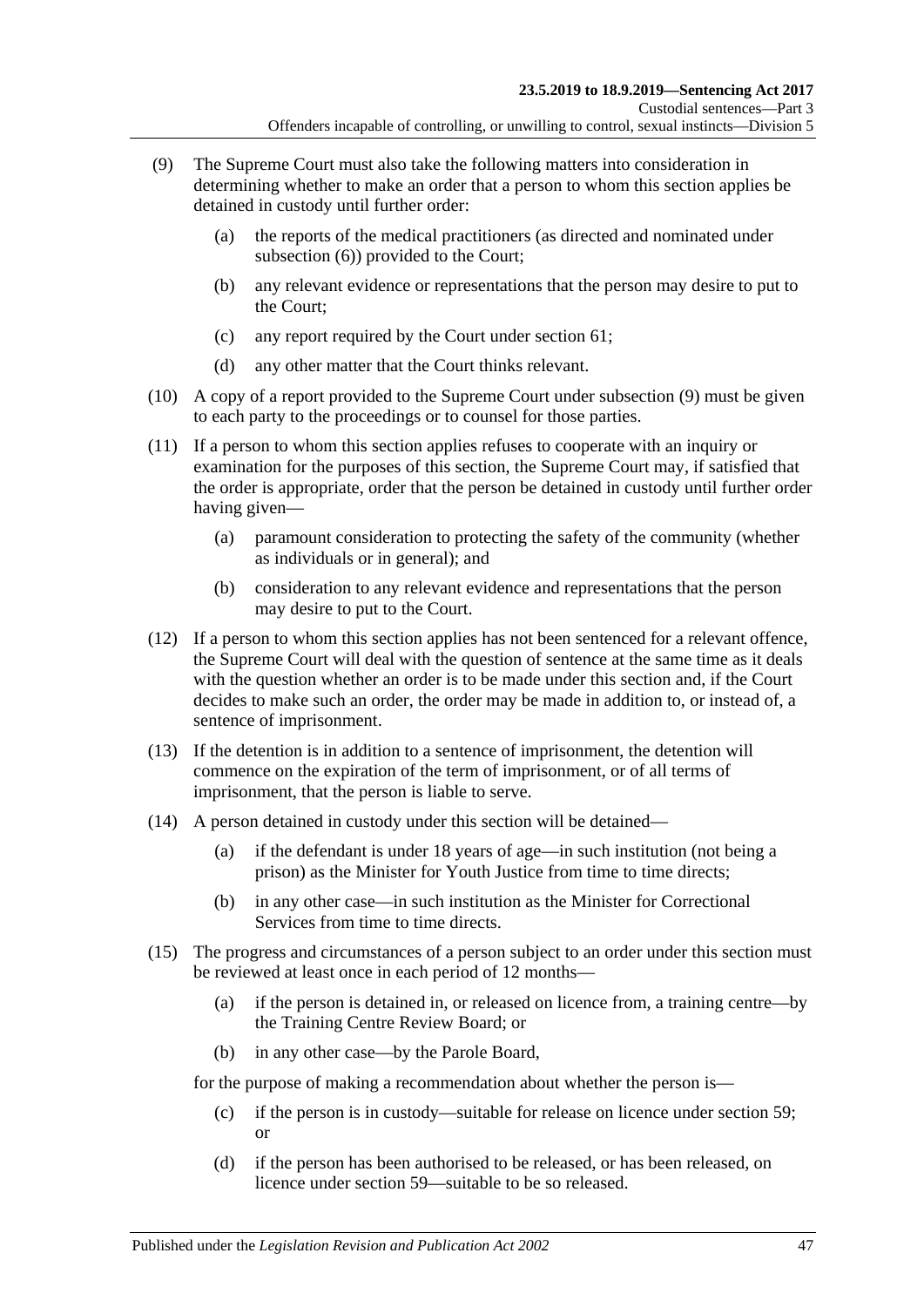- (16) The results of a review under [subsection](#page-46-1) (15), including the recommendation of the relevant Board, must be embodied in a written report, a copy of which must be provided to the person the subject of the report, the Attorney-General and—
	- (a) in the case of a report of the Training Centre Review Board—the Minister for Youth Justice;
	- (b) in the case of a report of the Parole Board—the Minister for Correctional **Services**

## **58—Discharge of detention order under [section](#page-44-1) 57**

- (1) Subject to this Act, a person subject to an order for detention under [section](#page-44-1) 57 will not be released from detention under that section until the Supreme Court, on application by the DPP or the person, discharges the order for detention.
- (1a) An order for detention under [section](#page-44-1) 57 cannot be discharged unless the person subject to the order satisfies the Supreme Court that—
	- (a) the person is both capable of controlling and willing to control the person's sexual instincts; or
	- (b) the person no longer presents an appreciable risk to the safety of the community (whether as individuals or in general) due to the person's advanced age or permanent infirmity.
- <span id="page-47-0"></span>(2) The Supreme Court must, before determining an application under this section for the discharge of an order for detention under [section](#page-44-1) 57, direct that at least 2 legally qualified medical practitioners (to be nominated by a prescribed authority for the purpose) inquire into the mental condition of the person subject to the order and report to the Court on whether the person is incapable of controlling, or unwilling to control, the person's sexual instincts.
- (3) The paramount consideration of the Supreme Court when determining an application for the discharge of an order for detention under [section](#page-44-1) 57 must be to protect the safety of the community (whether as individuals or in general).
- <span id="page-47-1"></span>(4) The Supreme Court must also take the following matters into consideration when determining an application for the discharge of an order for detention under [section](#page-44-1) 57:
	- (a) the reports of the medical practitioners (as directed and nominated under [subsection](#page-47-0) (2)) provided to the Court;
	- (b) any relevant evidence or representations that the person may desire to put to the Court;
	- (c) a report provided to the Court by the Training Centre Review Board or Parole Board (as the case may be) in accordance with the direction of the Court for the purposes of assisting the Court to determine the application, including—
		- (i) any opinion that the relevant Board may have about the effect the discharge of the order may have on the safety of the community; and
		- (ii) a report as to the probable circumstances of the person if the order is discharged; and
		- (iii) the recommendation of the relevant Board about whether the order should be discharged;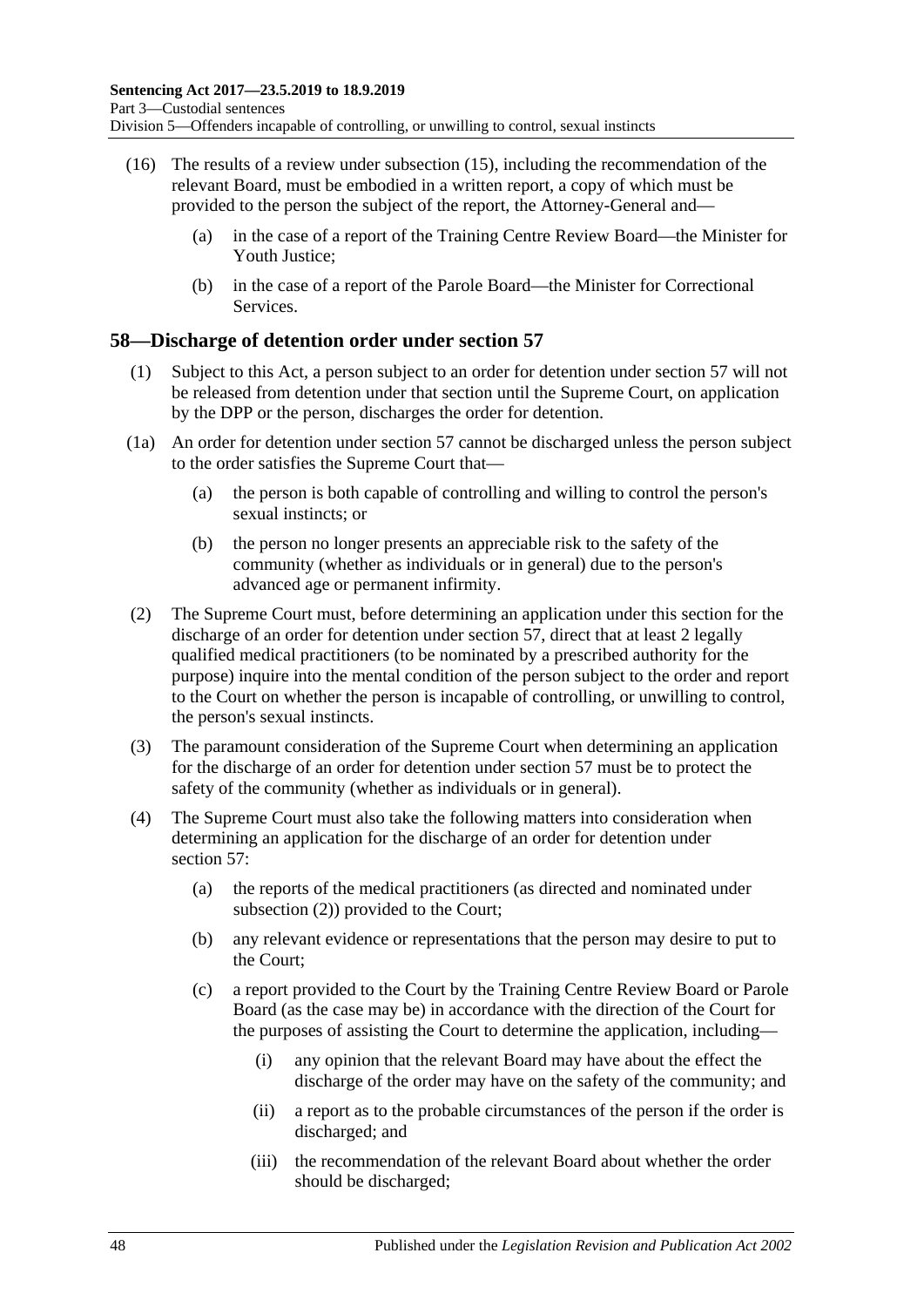- (d) the reports resulting from the periodic reviews under [section](#page-46-1)  $57(15)$  on the progress and circumstances of the person tendered to the Court;
- (e) any other report required by the Court under [section](#page-51-0) 61;
- (f) any other matter that the Court thinks relevant.
- (4a) The Supreme Court, when determining an application under this section, must not have regard to the length of time that the person subject to the order may spend in custody if the order is not discharged.
- (5) A copy of a report provided to the Supreme Court under [subsection](#page-47-1) (4) must be given to each party to the proceedings or to counsel for those parties.
- (6) If the discharge of an order for detention would result in the immediate release of a person subject to the order from custody, the Supreme Court may order that the discharge is not to take effect for such time as it considers necessary for the purpose of enabling the person to undergo a suitable pre-release program.

## <span id="page-48-3"></span><span id="page-48-0"></span>**59—Release on licence**

- (1) The Supreme Court may, on application by the DPP or the person, authorise the release on licence of a person detained in custody under this Division.
- (1a) A person detained in custody under this Division cannot be released on licence unless the person satisfies the Supreme Court that—
	- (a) the person is both capable of controlling and willing to control the person's sexual instincts; or
	- (b) the person no longer presents an appreciable risk to the safety of the community (whether as individuals or in general) due to the person's advanced age or permanent infirmity.
- <span id="page-48-4"></span><span id="page-48-1"></span>(2) The Supreme Court must, before determining an application under this section for the release on licence of a person detained in custody under this Division, direct that at least 2 legally qualified medical practitioners (to be nominated by a prescribed authority for the purpose) inquire into the mental condition of the person and report to the Court on whether the person is incapable of controlling, or unwilling to control, the person's sexual instincts.
- (3) The paramount consideration of the Supreme Court when determining an application under this section for the release on licence of a person detained in custody under this Division must be to protect the safety of the community (whether as individuals or in general).
- <span id="page-48-2"></span>(4) The Supreme Court must also take the following matters into consideration when determining an application under this section for the release on licence of a person detained in custody under this Division:
	- (a) the reports of the medical practitioners (as directed and nominated under [subsection](#page-48-1) (2)) provided to the Court;
	- (b) any relevant evidence or representations that the person may desire to put to the Court;
	- (c) a report provided to the Court by the appropriate board in accordance with the direction of the Court for the purposes of assisting the Court to determine the application, including—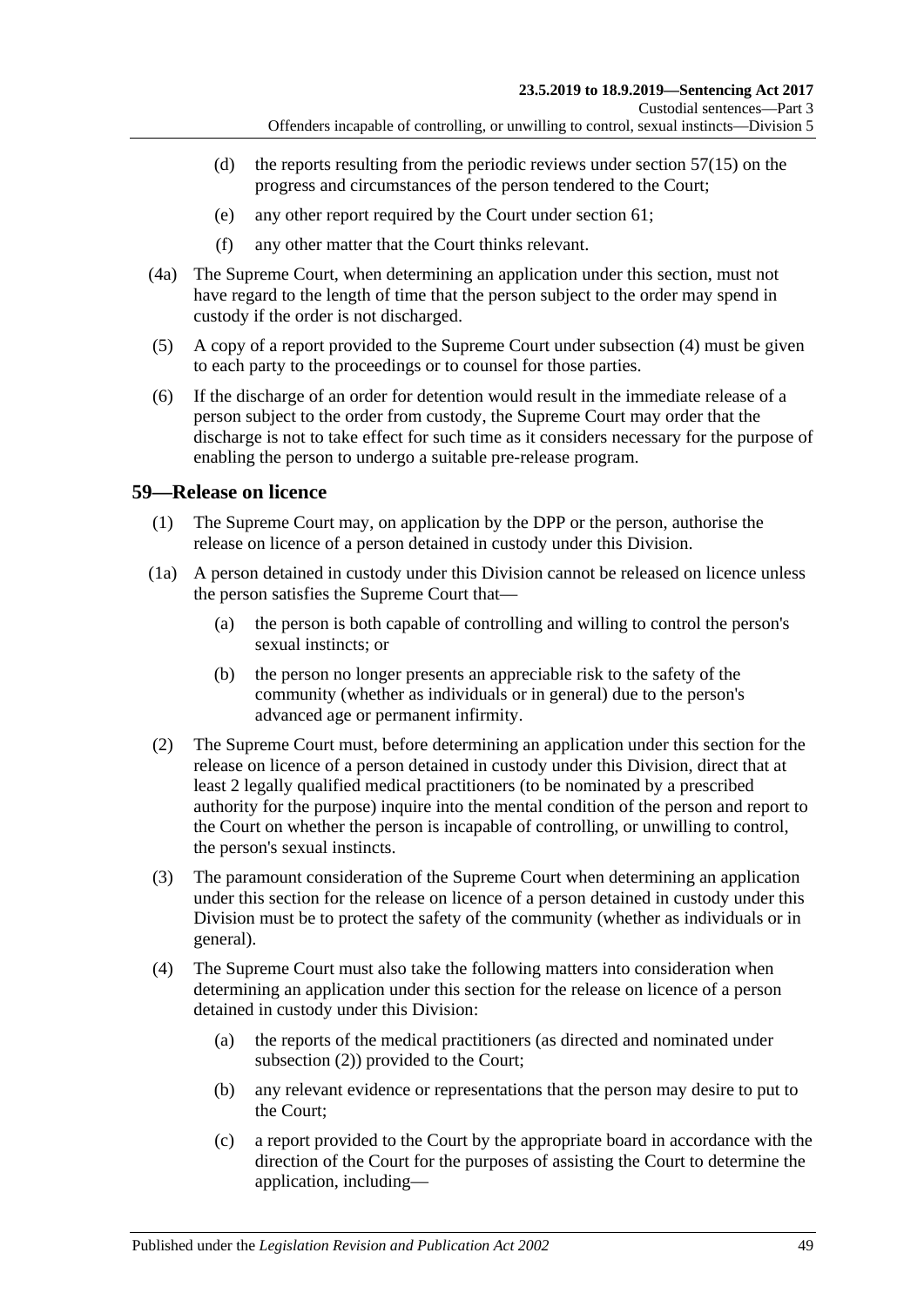- (i) any opinion of the appropriate board on the effect that the release on licence of the person would have on the safety of the community; and
- (ii) a report as to the probable circumstances of the person if the person is released on licence; and
- (iii) the recommendation of the appropriate board as to whether the person should be released on licence;
- (d) evidence tendered to the Court of the estimated costs directly related to the release of the person on licence;
- (e) the reports resulting from the periodic reviews under [section](#page-46-1) 57(15) on the progress and circumstances of the person tendered to the Court;
- (f) any other report required by the Court under [section](#page-51-0) 61;
- (g) any other matter that the Court thinks relevant.
- (4a) The Supreme Court, when determining an application under this section, must not have regard to the length of time that the person has spent in custody or may spend in custody if the person is not released on licence.
- (5) A copy of any report provided to the Supreme Court under [subsection](#page-48-2) (4) must be given to each party to the proceedings or to counsel for those parties.
- (6) On the Supreme Court authorising the release of a person under [subsection](#page-48-3) (1), the appropriate board must order the release of the person on licence on the day specified by the Court.
- <span id="page-49-2"></span><span id="page-49-0"></span>(7) Subject to this Act, every release of a person on licence under this section is subject to the following conditions:
	- (a) a condition prohibiting the person from possessing a firearm or ammunition or any part of a firearm;
	- (b) a condition requiring the person to submit to such tests (including testing without notice) for gunshot residue as may be reasonably required by a person or class of persons or body specified by the appropriate board.
- (8) Without limiting [subsection](#page-49-0) (7), the release of a person on licence under this section will be subject to such conditions as the appropriate board thinks fit and specifies in the licence (including a condition that the person be monitored by use of an electronic device approved under section 4 of the *[Correctional Services Act](http://www.legislation.sa.gov.au/index.aspx?action=legref&type=act&legtitle=Correctional%20Services%20Act%201982) 1982*).
- (9) If the Supreme Court has refused a person's application for release on licence, the person may not further apply for release for a period of 6 months, or such lesser or greater period as the Court may have directed on refusing the application.
- <span id="page-49-1"></span>(10) The appropriate board may—
	- (a) on application by the DPP or the person, or on its own initiative, vary or revoke a condition of a licence or impose further conditions; or
	- (b) on application by the DPP, or on its own initiative, cancel the release of a person on licence, if satisfied that—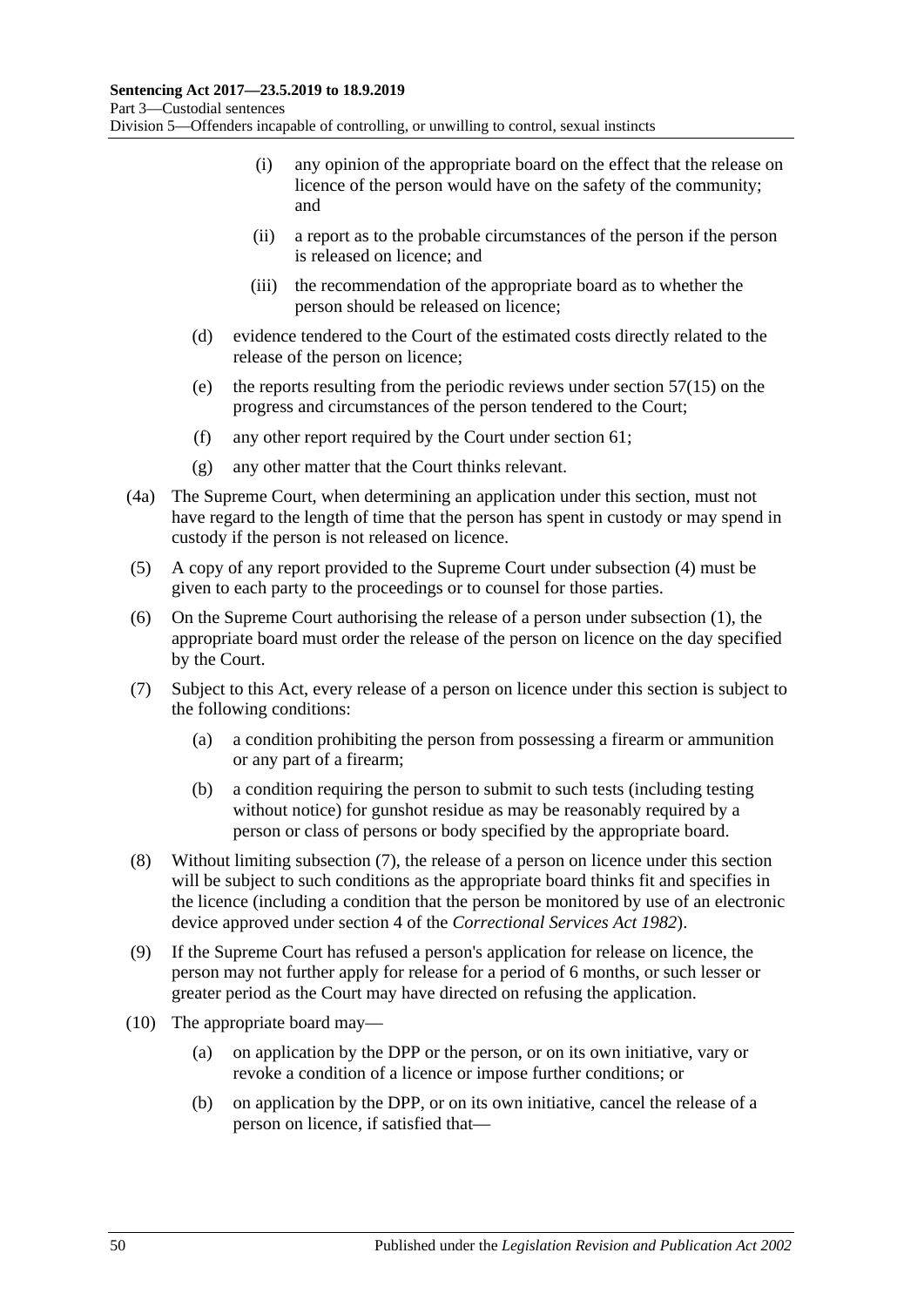- (i) in the case of a person released on licence on the ground referred to in [subsection](#page-48-4)  $(1a)(b)$ —there is evidence suggesting that the person may now present an appreciable risk to the safety of the community (whether as individuals or in general); or
- (ii) in any case—the person has contravened, or is likely to contravene, a condition of the licence.
- (11) A board cannot exercise its powers under [subsection](#page-49-1) (10) on its own initiative in relation to a person released on licence unless the person and the Crown have been afforded a reasonable opportunity to make submissions to the board on the matter, and the board has considered any submissions so made.
- (12) The appropriate board may only vary or revoke the conditions imposed by [subsection](#page-49-0) (7) on the release of a person on licence if the board is satisfied that—
	- (a) there are cogent reasons to do so; and
	- (b) the possession of a firearm, ammunition or part of a firearm by the person does not represent an undue risk to the safety of the public.
- (13) For the purposes of proceedings under [subsection](#page-49-1) (10), a member of the appropriate board may—
	- (a) summon the person the subject of the proceedings to appear before the board; or
	- (b) in the case of proceedings for cancellation of release—
		- (i) with the concurrence of a second member of the board—issue a warrant for the apprehension and detention of the person pending determination of the proceedings; or
		- (ii) apply to a magistrate for a warrant for the apprehension and detention of the person pending determination of the proceedings.
- (14) If a person who has been summoned to appear before the appropriate board fails to attend in compliance with the summons, the board may—
	- (a) determine the proceedings in the person's absence; or
	- (b) direct a member of the board to—
		- (i) issue a warrant; or
		- (ii) apply to a magistrate for a warrant,

for the apprehension and detention of the person for the purpose of bringing the person before the board.

- (15) A member of the appropriate board may apply to a magistrate for a warrant for the apprehension and return to custody of a person whose release on licence has been cancelled by the board.
- (16) A magistrate must, on application under this section, issue a warrant for the apprehension and detention of a person or for the apprehension and return to custody of a person, as the case may require, unless it is apparent, on the face of the application, that no reasonable grounds exist for the issue of the warrant.
- (17) The appropriate board may, if it thinks good reason exists for doing so, cancel a warrant issued under this section at any time before its execution.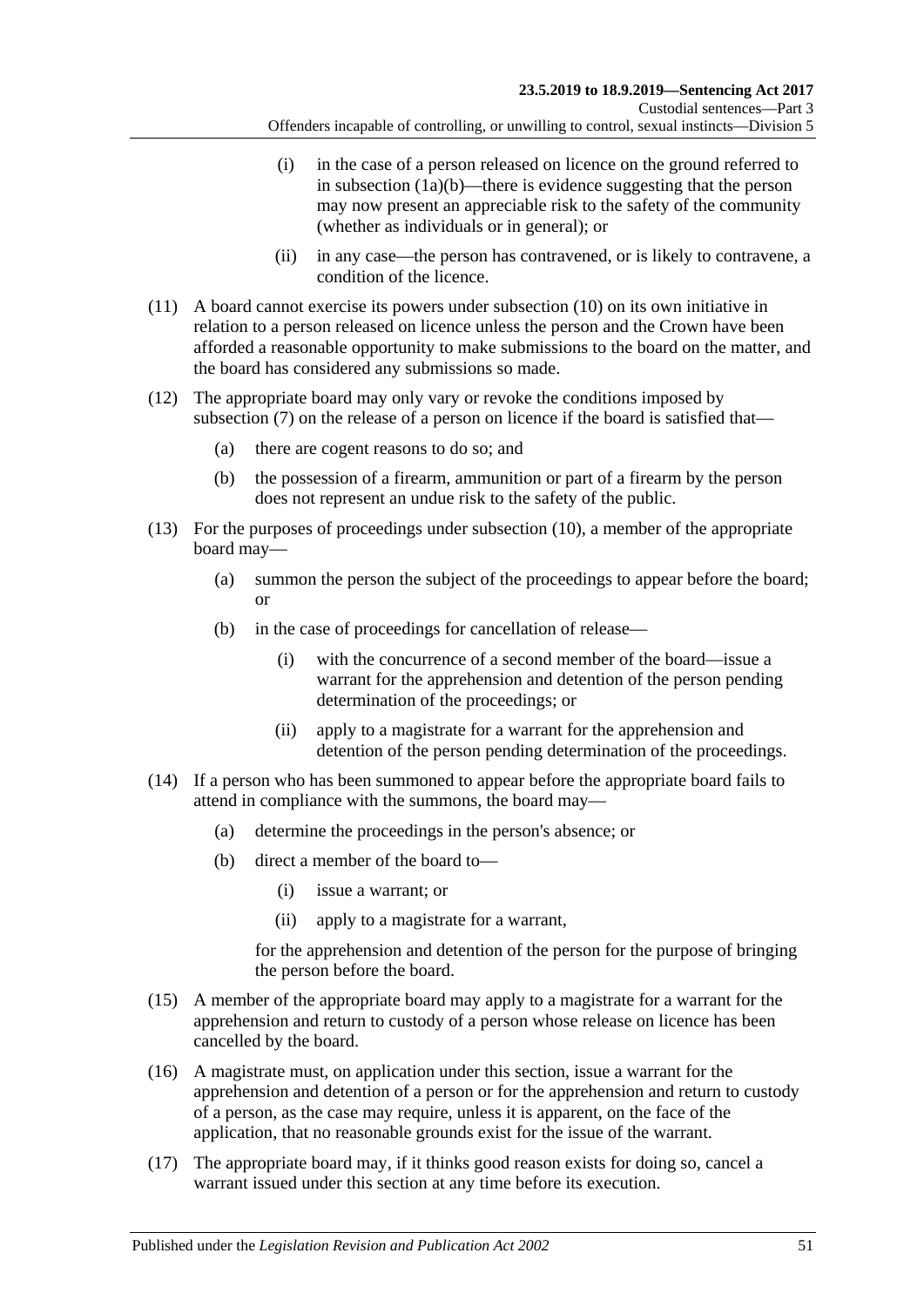- (18) If a person who has been released on licence commits an offence while subject to that licence and is sentenced to imprisonment for the offence, the release on licence is, by virtue of this subsection, cancelled.
- (20) For the purposes of this section, the *appropriate board*, in relation to proceedings under this section, means—
	- (a) if the person the subject of the proceedings is being detained in a training centre, or has been released on licence from a training centre—the Training Centre Review Board;
	- (b) in any other case—the Parole Board.

## <span id="page-51-1"></span>**60—Appropriate board may direct person to surrender firearm etc**

- (1) The appropriate board may, in relation to the release of a person on licence under [section](#page-48-0) 59 that is subject to the condition imposed by section [59\(7\)\(a\),](#page-49-2) direct the person to immediately surrender at a police station specified by the appropriate board any firearm, ammunition or part of a firearm owned or possessed by the person.
- (2) A person who refuses or fails to comply with a direction under [subsection](#page-51-1) (1) is guilty of an offence.

Maximum penalty: \$10 000 or imprisonment for 2 years.

- (3) No criminal liability attaches to a person to the extent that the person is complying with a direction under this section.
- (4) The Commissioner of Police must deal with any surrendered firearm, ammunition or part of a firearm in accordance with the scheme set out in the regulations.
- (5) No compensation is payable by the Crown or any other person in respect of the exercise of a function or power under this section.
- (6) The regulations may provide for the payment, recovery or waiver of fees in respect of this section.
- (7) In this section—

*appropriate board* has the same meaning as in [section](#page-48-0) 59.

### <span id="page-51-2"></span><span id="page-51-0"></span>**61—Court may obtain reports**

- (1) A court may, for the purpose of obtaining assistance in making a determination under this Division or [Schedule 2,](#page-101-0) require the Parole Board, the Training Centre Review Board or any other body or person to provide the court with a report on any matter.
- (2) A copy of a report provided to a court under [subsection](#page-51-2) (1) must be given to each party to the proceedings or to counsel for those parties.

## **62—Inquiries by medical practitioners**

If, for the purposes of this Division or [Schedule 2,](#page-101-0) the Supreme Court directs that at least 2 legally qualified medical practitioners (to be nominated by a prescribed authority) inquire into the mental condition of a person and report to the Court on whether the person is incapable of controlling, or unwilling to control, the person's sexual instincts, each medical practitioner so nominated—

(a) must carry out an independent personal examination of the person; and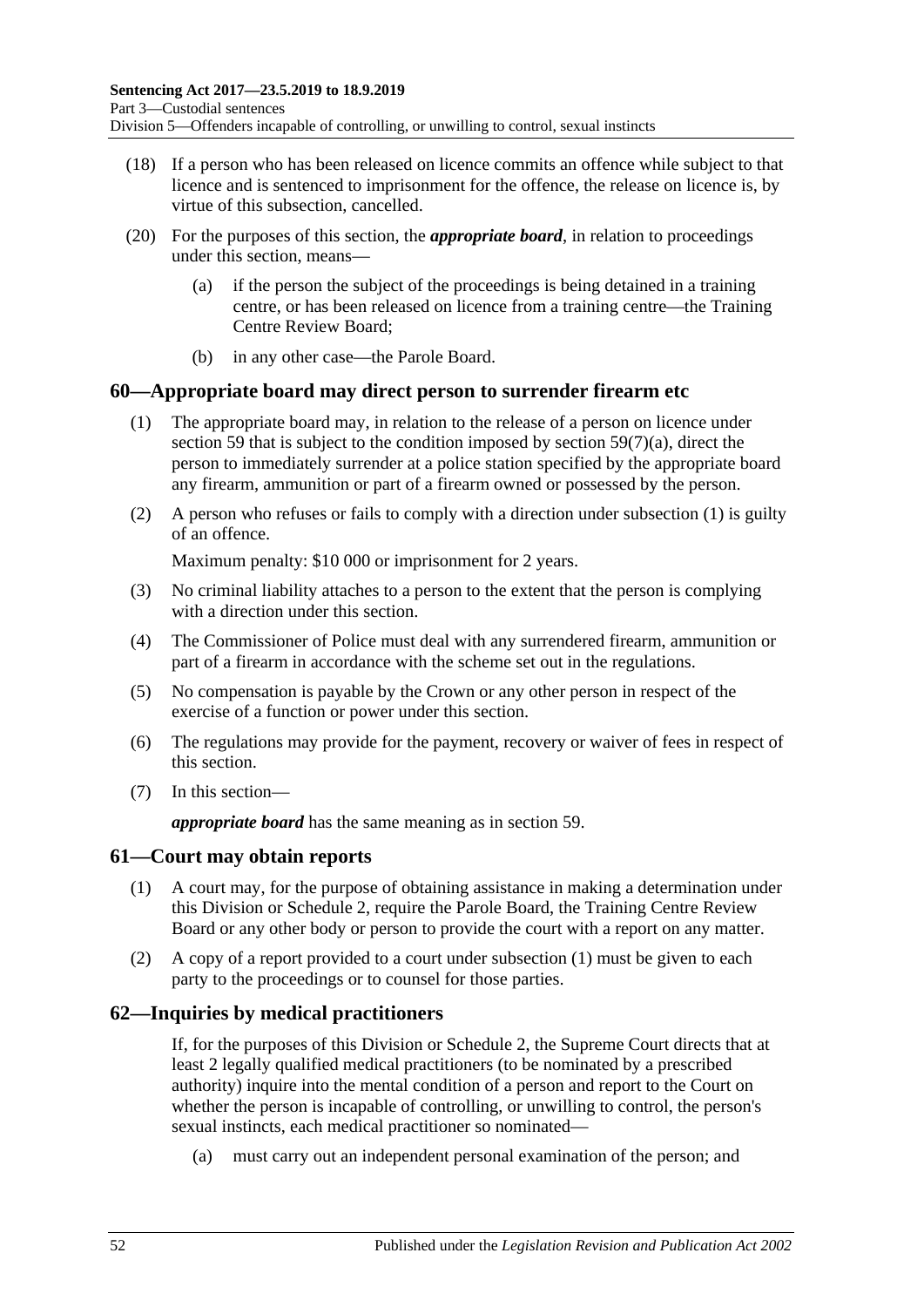- (b) may have access to any evidence before the court by which the person was convicted; and
- (c) may obtain the assistance of a psychologist, social worker, community corrections officer or any other person.

# **63—Parties**

Both the DPP and the person to whom an application under this Division or [Schedule](#page-101-0) 2 relates are parties to the application.

## **64—Service on guardian**

If the person to whom an application under this Division or [Schedule 2](#page-101-0) relates is under 18 years of age, a copy of the application must be served on a guardian of the child, unless—

- (a) it is not practicable to do so; or
- (b) the whereabouts of all of the guardians of the child cannot, after reasonable inquiries, be ascertained.

# **65—Appeals**

(1) An appeal lies to the Full Court against—

- (a) a decision of the Supreme Court on an application to discharge an order for detention under this Division;
- (b) a decision of the Supreme Court on an application to release a person on licence under this Division.
- (2) An appeal under this section may be instituted by the DPP or by the person to whom the particular decision relates.
- (3) Subject to a contrary order of the Full Court, an appeal cannot be commenced after 10 days from the date of the decision against which the appeal lies.
- (4) On an appeal, the Full Court may—
	- (a) confirm, reverse or annul the decision subject to appeal;
	- (b) make any order that it considers should have been made in the first instance;
	- (c) make any consequential or ancillary orders.
- <span id="page-52-1"></span>(5) Subject to [subsection](#page-52-0) (6), if—
	- (a) the Supreme Court decides—
		- (i) to discharge an order for detention under this Division; or
		- (ii) to release a person on licence under this Division; and
	- (b) counsel appearing on behalf of the DPP gives immediate notice that an appeal against the decision will be instituted,

the decision has no force or effect pending the outcome of the appeal.

<span id="page-52-0"></span>(6) If the DPP gives notice under [subsection](#page-52-1) (5) of an appeal against a decision of the Supreme Court but then a person acting on behalf of the DPP subsequently files with the Supreme Court a notice that the DPP does not desire to proceed with the appeal, the decision will take effect.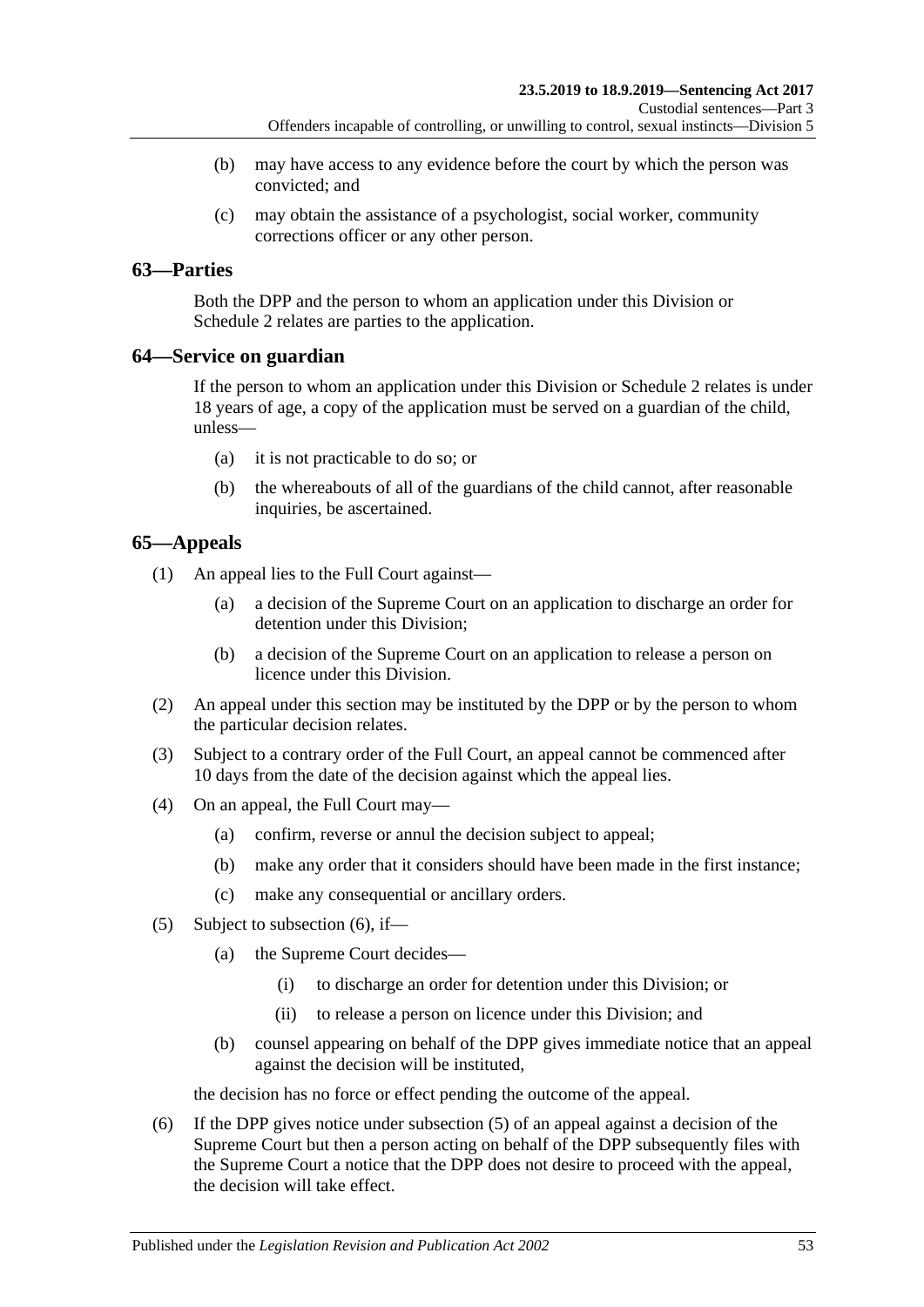## **66—Proclamations**

The Governor may, by proclamation, vary or revoke a proclamation under this Division.

## **67—Regulations**

The Governor may make regulations—

- (a) providing for the care, treatment, rights and duties of a person detained in custody under this Division in consequence of being found to be incapable of controlling the person's sexual instincts;
- (b) providing for the granting of periods of leave for a person so detained;
- (c) providing for any other related matter.

# **Division 6—Sentencing standards for offences involving paedophilia**

## **68—Sentencing standards for offences involving paedophilia**

- (1) The Parliament declares that—
	- (a) the 1997 amendment of sentencing standards reflected an emerging recognition by the judiciary and the community generally of the inherent seriousness of offences involving paedophilia; and
	- (b) the reformed standards should be applied to offences involving paedophilia committed before or after the enunciation of the 1997 amendment of sentencing standards (or committed in part before, and in part after, the enunciation of the 1997 amendment of sentencing standards).
- (2) In this section—

*1997 amendment of sentencing standards* means the change to sentencing standards enunciated in *R v D* (1997) 69 SASR 413;

*offences involving paedophilia* means all offences to which the 1997 amendment of sentencing standards is applicable, whether individual sentences for the offences have been, or are to be, imposed or a global sentence covering a series of offences (see [section](#page-20-0) 26) or a course of conduct involving a number of criminal incidents (see section 74 of the *[Criminal Law Consolidation Act](http://www.legislation.sa.gov.au/index.aspx?action=legref&type=act&legtitle=Criminal%20Law%20Consolidation%20Act%201935) 1935*);

*reformed standards* means sentencing standards as changed by the 1997 amendment of sentencing standards.

# **Division 7—Community based custodial sentences**

## **Subdivision 1—Home detention**

## **69—Purpose of home detention**

- (1) The purpose of a home detention order is to allow a court to impose a custodial sentence but direct that the sentence be served on home detention.
- (2) The paramount consideration of the court when determining whether to make a home detention order must be to protect the safety of the community (whether as individuals or in general).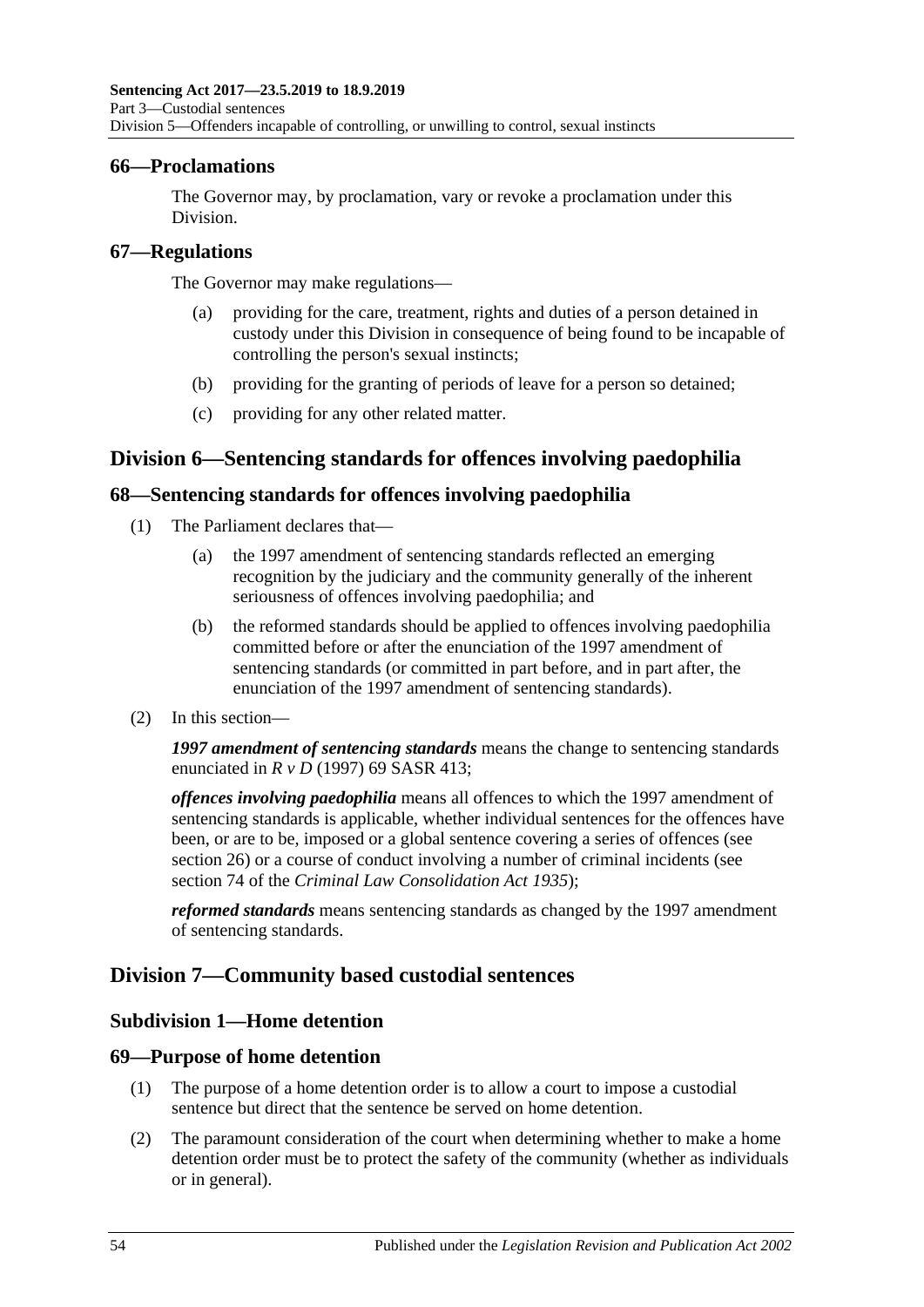## **70—Home detention not available for certain offences**

- (1) The powers vested in a court by this Subdivision—
	- (a) are exercisable despite the fact that an Act prescribes a minimum penalty; but
	- (b) are not exercisable in relation to—
		- (i) a defendant who is serving or is liable to serve a sentence of indeterminate duration and who has not had a non-parole period fixed; or
		- (ii) a defendant who is being sentenced for—
			- (A) an offence of murder; or
			- (B) treason; or
			- (C) an offence involving a terrorist act; or
			- (D) any other offence in respect of which an Act expressly prohibits the reduction, mitigation or substitution of penalties or sentences.
- (2) In this section—

*Act* includes a statutory instrument;

*terrorist act* has the same meaning as in Part 5.3 of the *Criminal Code* of the Commonwealth.

- (3) For the purposes of this Division, a reference to an *offence of murder* includes—
	- (a) an offence of conspiracy to murder; and
	- (b) an offence of aiding, abetting, counselling or procuring the commission of murder.

## **71—Home detention orders**

- (1) Subject to this section, if—
	- (a) a court has imposed a sentence of imprisonment on a defendant; and
	- (b) the court considers that the sentence should not be suspended under [Part](#page-77-1) 4 [Division](#page-77-1) 2; and
	- (c) the court considers that the defendant is a suitable person to serve the sentence on home detention,

the court may order that the defendant serve the sentence on home detention (a *home detention order*).

- (2) The following provisions apply to a home detention order:
	- (a) a home detention order must not be made if the court considers that the making of such an order would, or may, affect public confidence in the administration of justice;
	- (b) a home detention order must not be made if the defendant is being sentenced—
		- (i) as an adult to a period of imprisonment with a non-parole period of 2 years or more for a prescribed designated offence; or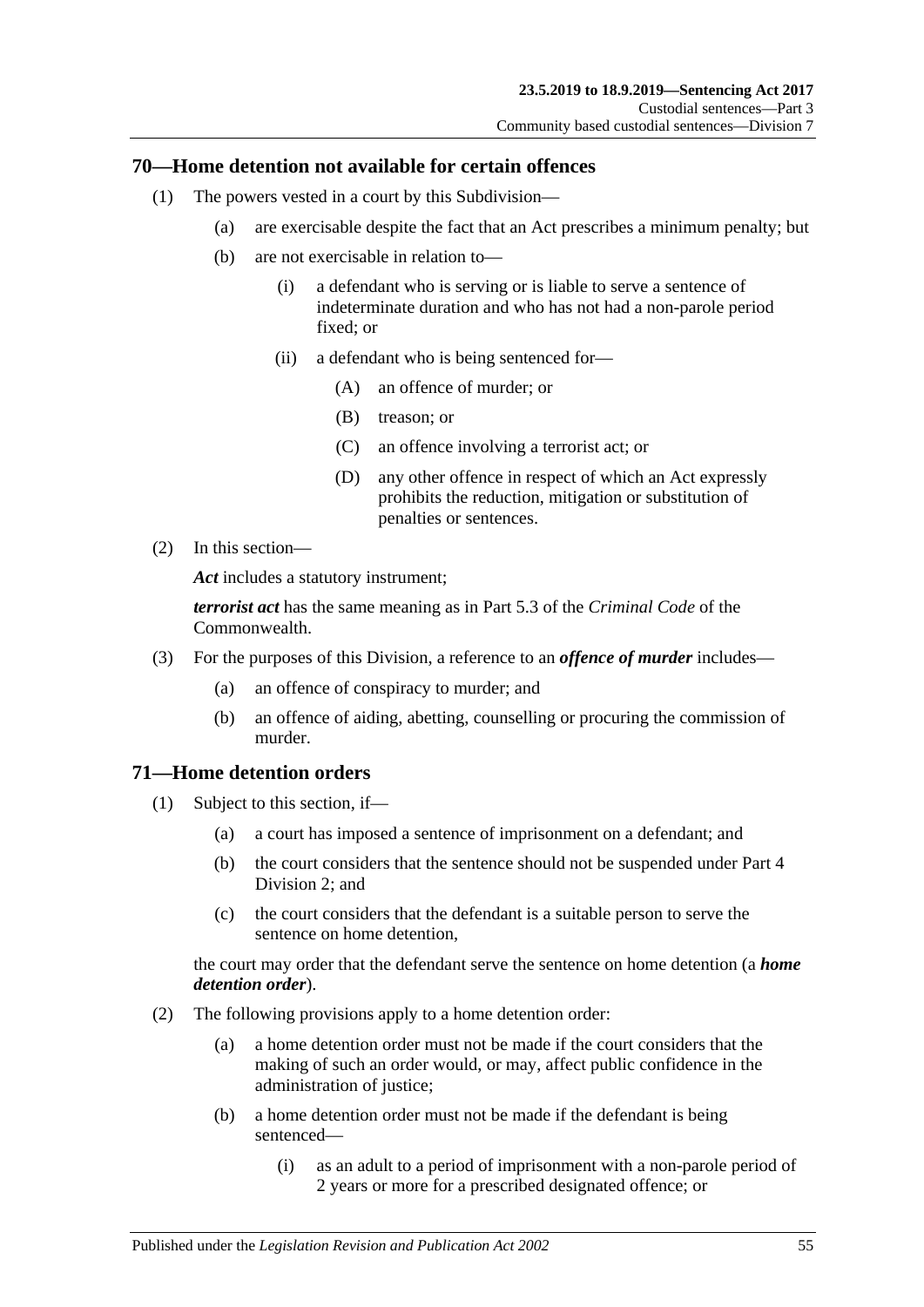- <span id="page-55-1"></span><span id="page-55-0"></span>(ii) as an adult for a serious sexual offence unless—
	- (A) the offence is a prescribed serious sexual offence that occurred in prescribed circumstances; or
	- (B) if [subsubparagraph](#page-55-0) (A) does not apply, the court is satisfied that special reasons exist for the making of a home detention order; or
- (iii) as an adult for a serious and organised crime offence or specified offence against police; or
- (iv) as an adult for a designated offence and, during the 5 year period immediately preceding the date on which the relevant offence was committed, a court has sentenced the defendant to imprisonment (other than where the sentence is suspended), home detention or an intensive correction order for a designated offence;
- (c) a home detention order must not be made unless the court is satisfied that the residence the court proposes to specify in its order is suitable and available for the detention of the defendant and that the defendant will be properly maintained and cared for while detained in that place;
- (d) a home detention order must not be made if the home detention is to be served cumulatively on another term of imprisonment (other than a term of imprisonment to be served subject to a home detention order), or concurrently with another term of imprisonment then being served, or about to be served, by the defendant;
- (e) a home detention order should not be made unless the court is satisfied that adequate resources exist for the proper monitoring of the defendant while on home detention by a home detention officer.
- (3) The court must take the following matters into consideration when determining whether to make a home detention order:
	- (a) the impact that the home detention order is likely to have on—
		- (i) any victim of the offence for which the defendant is being sentenced; and
		- (ii) any spouse or domestic partner of the defendant; and
		- (iii) any person residing at the residence at which the prisoner would, if released, be required to reside;
	- (b) the pre-sentence report (if any) ordered by the court;
	- (c) any other matter the court thinks relevant.
- (4) The following provisions apply for the purposes of subsection  $(2)(b)(ii)(B)$ :
	- (a) the court cannot be satisfied that special reasons exist for the purposes of subsection  $(2)(b)(ii)(B)$  unless the court is satisfied that—
		- (i) the defendant's advanced age or permanent infirmity means that the defendant no longer presents an appreciable risk to the safety of the community (whether as individuals or in general); and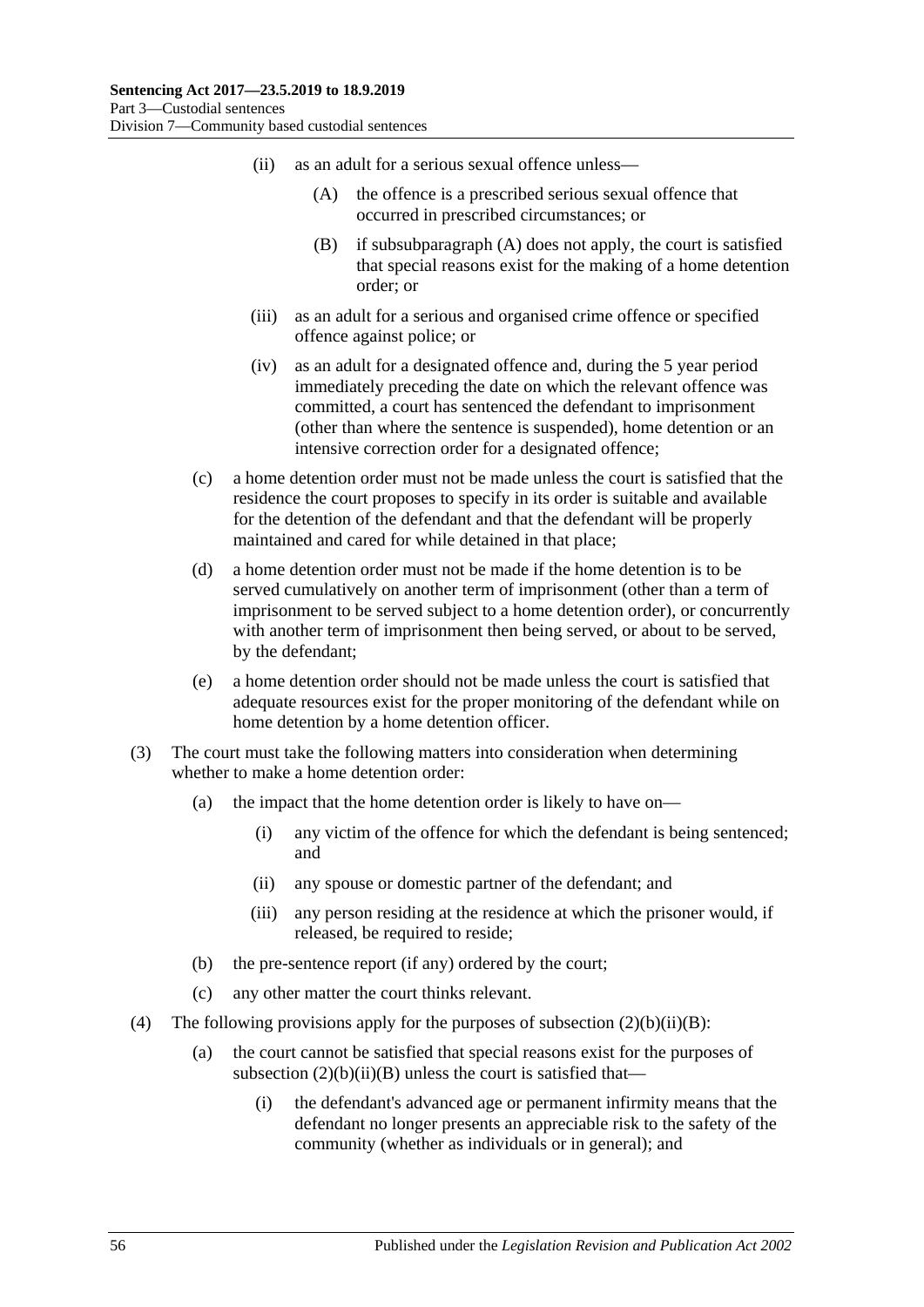- (ii) the interest of the community as a whole would be better served by the defendant serving the sentence on home detention rather than in custody;
- (b) the court must not have regard to any other matter in determining whether it is satisfied that special reasons exist for the purposes of subsection  $(2)(b)(ii)(B)$ .
- (5) In this section—

*designated offence* means any of the following offences under the *[Criminal Law](http://www.legislation.sa.gov.au/index.aspx?action=legref&type=act&legtitle=Criminal%20Law%20Consolidation%20Act%201935)  [Consolidation Act](http://www.legislation.sa.gov.au/index.aspx?action=legref&type=act&legtitle=Criminal%20Law%20Consolidation%20Act%201935) 1935*:

- (a) an offence under section 13 or 13A;
- (b) an offence under section 19;
- (c) an offence under section 19AA;
- (d) an offence under section 19AC;
- (e) an offence under section 19A;
- (f) an offence under section 23 or 24;
- (g) an offence under section 29A;
- (h) an offence under section 39;
- (i) an offence under section 137;
- (j) an offence under section 170;
- (k) an offence under section 270B if the offence against the person to which that section applies is a relevant offence referred to in a preceding paragraph;

*foster parent*, of a child, includes—

- (a) an approved carer of the child; and
- (b) a person in whose care the child is placed under section 77 of the *[Children](http://www.legislation.sa.gov.au/index.aspx?action=legref&type=act&legtitle=Children%20and%20Young%20People%20(Safety)%20Act%202017)  [and Young People \(Safety\) Act](http://www.legislation.sa.gov.au/index.aspx?action=legref&type=act&legtitle=Children%20and%20Young%20People%20(Safety)%20Act%202017) 2017*;

*prescribed designated offence* means an offence under section 13 or 23 of the *[Criminal Law Consolidation Act](http://www.legislation.sa.gov.au/index.aspx?action=legref&type=act&legtitle=Criminal%20Law%20Consolidation%20Act%201935) 1935*;

### *prescribed serious sexual offence* means—

- (a) any of the following offences under the *[Criminal Law Consolidation](http://www.legislation.sa.gov.au/index.aspx?action=legref&type=act&legtitle=Criminal%20Law%20Consolidation%20Act%201935)  Act [1935](http://www.legislation.sa.gov.au/index.aspx?action=legref&type=act&legtitle=Criminal%20Law%20Consolidation%20Act%201935)* where the maximum penalty prescribed for the offence is, or includes, imprisonment for at least 5 years:
	- (i) an offence under section 49 (unlawful sexual intercourse);
	- (ii) an offence under section 56 (indecent assault);
	- (iii) an offence under section 58 (gross indecency);
	- (iv) an offence under section 63 (production or dissemination of child exploitation material);
	- (v) an offence under section 63B (procuring child to commit an indecent act etc); or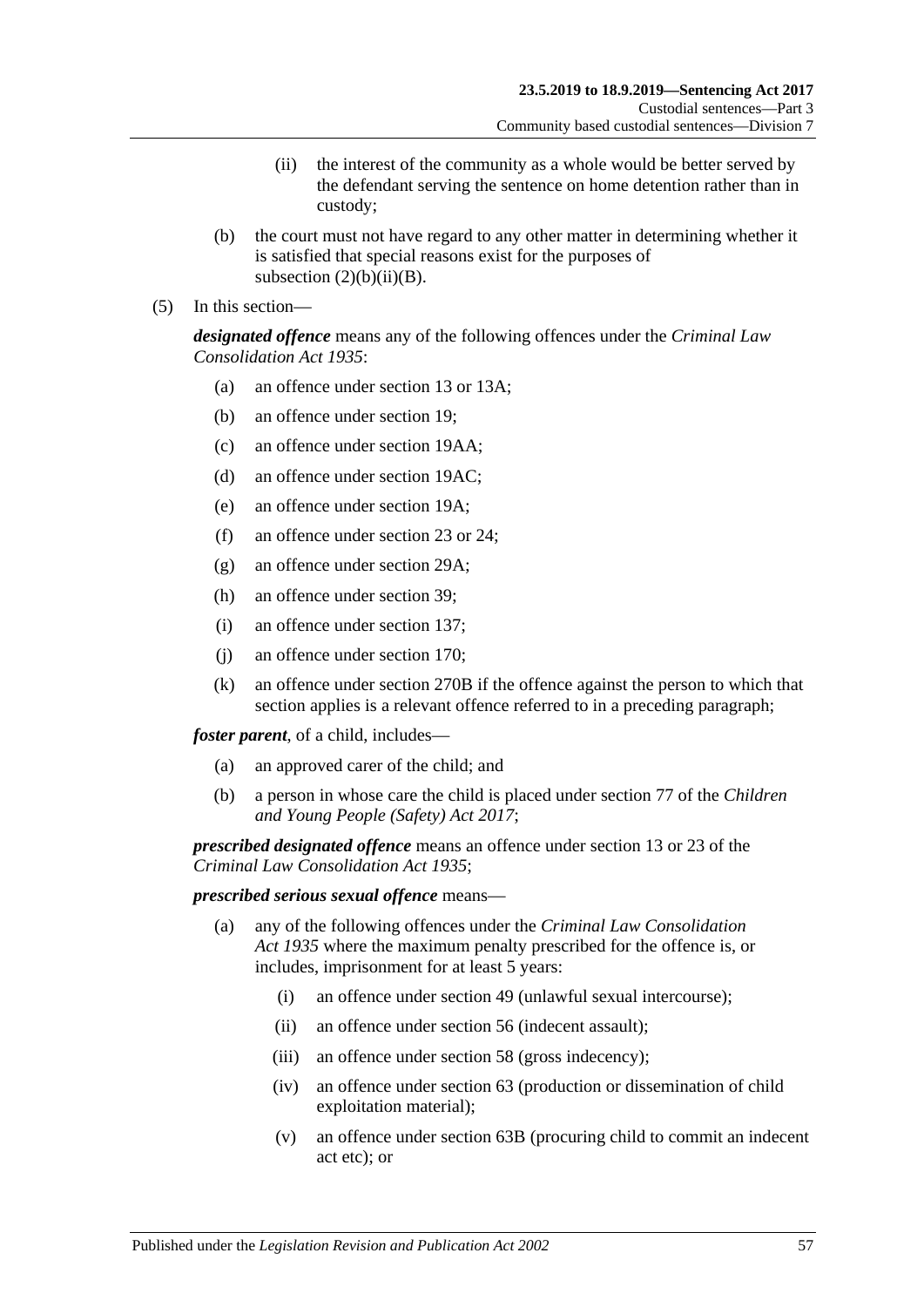- (b) an offence against a corresponding previous enactment substantially similar to an offence referred to in paragraph (a); or
- (c) an attempt to commit or an assault with intent to commit any of the offences referred to in either of the preceding paragraphs;

### *serious and organised crime offence* means—

- (a) any of the following offences under the *[Criminal Law Consolidation](http://www.legislation.sa.gov.au/index.aspx?action=legref&type=act&legtitle=Criminal%20Law%20Consolidation%20Act%201935)  Act [1935](http://www.legislation.sa.gov.au/index.aspx?action=legref&type=act&legtitle=Criminal%20Law%20Consolidation%20Act%201935)*:
	- (i) an offence under section 83E;
	- (ii) an aggravated offence under section 172 or 251, where the aggravating circumstances of the offence are the circumstances referred to in section  $5AA(1)(ga)(i)$  or (ii) of that Act;
	- (iii) an offence under section 244 or 245;
	- (iv) an attempt to commit any of the offences referred to in any of the preceding subparagraphs; or
- (b) any of the following offences under the *[Controlled Substances Act](http://www.legislation.sa.gov.au/index.aspx?action=legref&type=act&legtitle=Controlled%20Substances%20Act%201984) 1984*:
	- (i) an offence under section 32(1);
	- (ii) an aggravated offence under section  $32(2)$ ,  $32(2a)$  or  $32(3)$ ;
	- (iii) an offence under section 33(1);
	- (iv) an aggravated offence under section 33(2) or 33(3);
	- (v) an aggravated offence under section 33A(1), 33A(2), 33A(3), 33A(4) or 33A(5);
	- (va) an offence under section 33F, 33G or 33H;
	- (vi) an attempt to commit any of the offences referred to in any of the preceding subparagraphs;

<span id="page-57-1"></span>*serious sexual offence* means any of the following offences where the maximum penalty prescribed for the offence is, or includes, imprisonment for at least 5 years:

- <span id="page-57-0"></span> $(a)$
- (i) an offence under section 48, 48A, 49, 50, 51, 56, 58, 59, 60, 63, 63B, 66, 67, 68 or 72 of the *[Criminal Law Consolidation Act](http://www.legislation.sa.gov.au/index.aspx?action=legref&type=act&legtitle=Criminal%20Law%20Consolidation%20Act%201935) 1935*;
- (ii) an offence against a corresponding previous enactment substantially similar to an offence referred to in [subparagraph](#page-57-0) (i);
- (iii) an attempt to commit or an assault with intent to commit any of the offences referred to in either of the preceding subparagraphs;
- (b) an offence against the law of another State or a Territory corresponding to an offence referred to in [paragraph](#page-57-1) (a);

### *specified offence against police* means—

(a) an aggravated offence under section 23(1) or 23(3) of the *[Criminal Law](http://www.legislation.sa.gov.au/index.aspx?action=legref&type=act&legtitle=Criminal%20Law%20Consolidation%20Act%201935)  [Consolidation Act](http://www.legislation.sa.gov.au/index.aspx?action=legref&type=act&legtitle=Criminal%20Law%20Consolidation%20Act%201935) 1935* where the aggravating circumstances of the offence are the circumstances referred to in section 5AA(1)(c) of that Act and the victim is a police officer; or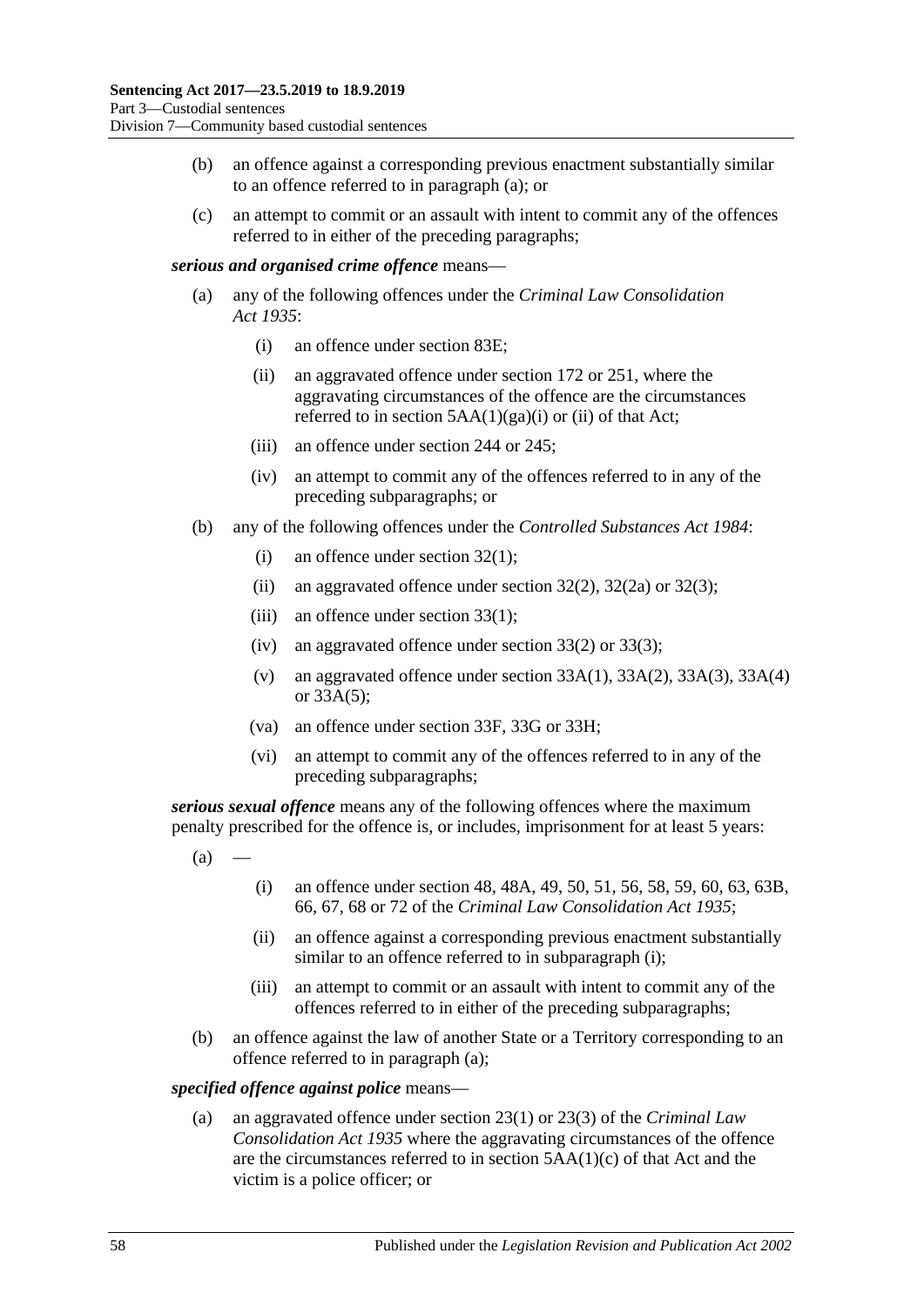- (b) an offence of attempted murder or attempted manslaughter under the *[Criminal Law Consolidation Act](http://www.legislation.sa.gov.au/index.aspx?action=legref&type=act&legtitle=Criminal%20Law%20Consolidation%20Act%201935) 1935* where the victim is a police officer and the offender committed the offence—
	- (i) knowing the victim to be acting in the course of the victim's official duty; or
	- (ii) in retribution for something the offender knows or believes to have been done by the victim in the course of the victim's official duty.
- <span id="page-58-0"></span>(6) For the purposes of this section, an offence occurred in *prescribed circumstances* if—
	- (a) the defendant was, at the time of the offence, 20 years of age or less; and
	- (b) the circumstances of the offending, including the victim's age and the age difference between the defendant and the victim, are such that it is appropriate that a home detention order be made; and
	- (c) the defendant was not, at the time of the offence, a person in a position of authority in relation to the victim.
- (7) For the purposes of [subsection](#page-58-0) (6), a person is in *a position of authority* in relation to a victim (the *child*) if—
	- (a) the person is a teacher and the child is a pupil of the teacher or of a school at which the teacher works; or
	- (b) the person is a parent, step-parent, guardian or foster parent of the child or the de facto partner or domestic partner of a parent, step-parent, guardian or foster parent of the child; or
	- (c) the person provides religious, sporting, musical or other instruction to the child; or
	- (d) the person is a religious official or spiritual leader (however described and including lay members and whether paid or unpaid) in a religious or spiritual group attended by the child; or
	- (e) the person is a health professional or social worker providing professional services to the child; or
	- (f) the person is responsible for the care of the child and the child has a cognitive impairment; or
	- (g) the person is employed or providing services in a correctional institution (within the meaning of the *[Correctional Services Act](http://www.legislation.sa.gov.au/index.aspx?action=legref&type=act&legtitle=Correctional%20Services%20Act%201982) 1982*) or a training centre (within the meaning of the *[Young Offenders Act](http://www.legislation.sa.gov.au/index.aspx?action=legref&type=act&legtitle=Young%20Offenders%20Act%201993) 1993*), or is a person engaged in the administration of those Acts, acting in the course of the person's duties in relation to the child; or
	- (h) the person is employed or providing services in a licensed children's residential facility (within the meaning of the *[Children and Young People](http://www.legislation.sa.gov.au/index.aspx?action=legref&type=act&legtitle=Children%20and%20Young%20People%20(Safety)%20Act%202017)  [\(Safety\) Act](http://www.legislation.sa.gov.au/index.aspx?action=legref&type=act&legtitle=Children%20and%20Young%20People%20(Safety)%20Act%202017) 2017*), or a residential care facility or other facility established under section 36 of the *[Family and Community Services Act](http://www.legislation.sa.gov.au/index.aspx?action=legref&type=act&legtitle=Family%20and%20Community%20Services%20Act%201972) 1972*, or is a person engaged in the administration of those Acts, acting in the course of the person's duties in relation to the child; or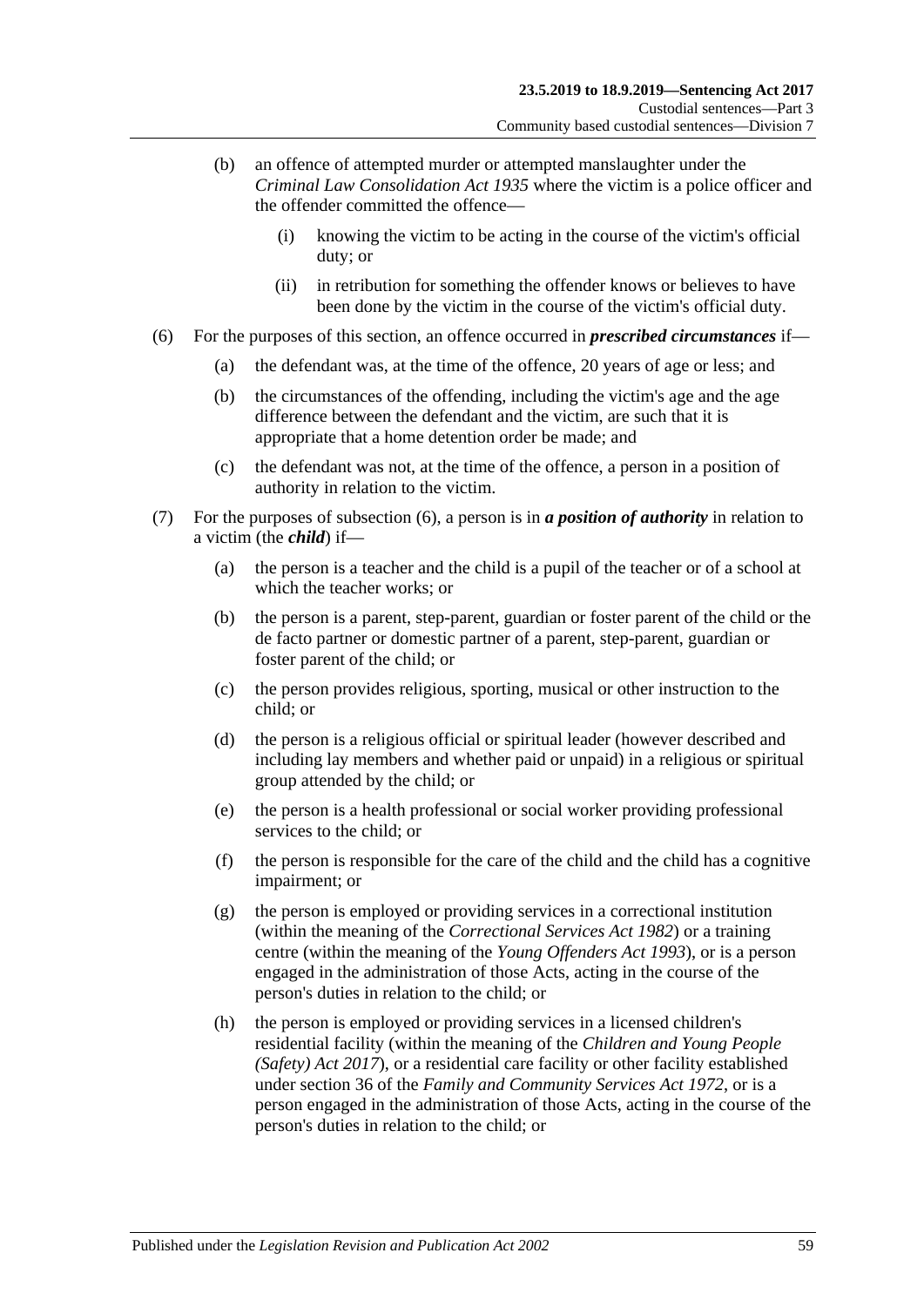- (i) the person is an employer of the child or other person who has the authority to determine significant aspects of the child's terms and conditions of employment or to terminate the child's employment (whether the child is being paid in respect of that employment or is working in a voluntary capacity).
- (8) A description of an offence appearing in brackets in this section is for convenience of reference only.

## **72—Conditions of home detention order**

- (1) A home detention order is subject to the following conditions:
	- (a) a condition requiring the person subject to the order to remain at the residence specified by the court throughout the period of the home detention order and not to leave that residence at any time during that period except for the following purposes:
		- (i) attendance at such remunerated employment at such times and places as approved from time to time by the home detention officer to whom the person is assigned during the period of the home detention order;
		- (ii) urgent medical or dental treatment for the person;
		- (iii) attendance at—
			- (A) a place for the purpose of undergoing assessment or treatment (or both) relating to the person's mental or physical condition; or
			- (B) an intervention program; or
			- (C) any other course of education, training or instruction, or other activity,

as approved or directed by the home detention officer to whom the person is assigned;

- (iv) any other purposes as approved or directed by the home detention officer to whom the person is assigned;
- (b) a condition requiring the person to be of good behaviour;
- (c) a condition requiring the person to be under the supervision of a home detention officer;
- (d) a condition requiring the person to obey the lawful directions of the home detention officer to whom the person is assigned;
- <span id="page-59-0"></span>(e) a condition prohibiting the person from possessing a firearm or ammunition or any part of a firearm;
- (f) a condition relating to the use of drugs by the person other than for therapeutic purposes;
- <span id="page-59-1"></span>(g) a condition requiring the person to submit to such tests (including testing without notice)—
	- (i) for gunshot residue; or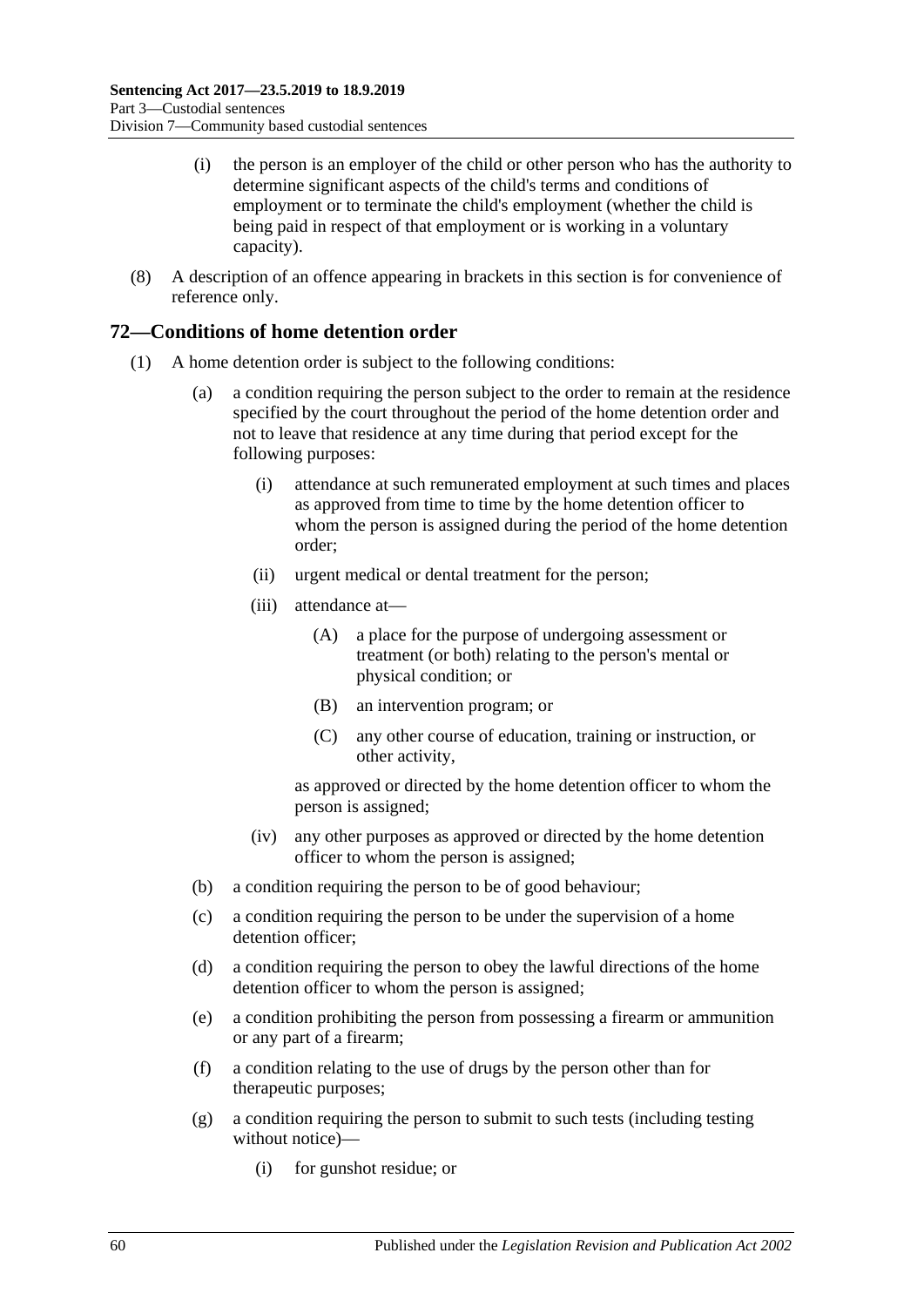(ii) relating to drug use,

as a home detention officer may reasonably require;

- <span id="page-60-1"></span>(h) a condition that the person be monitored by use of an electronic device approved under section 4 of the *[Correctional Services Act](http://www.legislation.sa.gov.au/index.aspx?action=legref&type=act&legtitle=Correctional%20Services%20Act%201982) 1982*;
- (i) such other conditions as the court thinks appropriate and specifies in the order.
- (2) A person subject to a home detention order will, unless the home detention order is earlier revoked, remain on home detention—
	- (a) in the case of a person subject to a non-parole period—until the person is released on parole; or
	- (b) in the case of any other person—in accordance with Part 4 Division 7 of the *[Correctional Services Act](http://www.legislation.sa.gov.au/index.aspx?action=legref&type=act&legtitle=Correctional%20Services%20Act%201982) 1982*.
- (3) Subject to [subsection](#page-60-0) (4), the court may vary or revoke a condition imposed under this section.
- <span id="page-60-0"></span>(4) The court may only vary or revoke the following conditions in the following circumstances:
	- (a) the conditions imposed by [subsection](#page-59-0) (1)(e) and [\(g\)\(i\)—](#page-59-1)if the court is satisfied, by evidence given on oath, that—
		- (i) there are cogent reasons to do so; and
		- (ii) the possession of a firearm, ammunition or part of a firearm by the person does not represent an undue risk to the safety of the public;
	- (b) the condition imposed by [subsection](#page-60-1)  $(1)(h)$ —if the court is satisfied, by evidence given on oath, that removal of the electronic device is necessary for medical reasons.

## <span id="page-60-4"></span>**73—Orders that court may make on breach of condition of home detention order etc**

- <span id="page-60-3"></span><span id="page-60-2"></span>(1) Subject to this section, if the court that imposed a home detention order on a person is satisfied that—
	- (a) a person subject to a home detention order has breached a condition of the order; or
	- (b) the residence specified by the court at which the person is required to remain throughout the period of the home detention order is no longer suitable for the person and no other suitable residence is available for the person's detention,

the court must revoke the home detention order and order that the balance of the sentence the person was serving on home detention be served in custody.

- (2) Despite [subsection](#page-60-2)  $(1)(a)$ , if the court is satisfied that the failure of the person to comply with the conditions of the home detention order was trivial or there are proper grounds on which the failure should be excused, the court—
	- (a) may refrain from revoking the order; and
	- (b) may impose a further condition on, or revoke or vary a condition of, the order.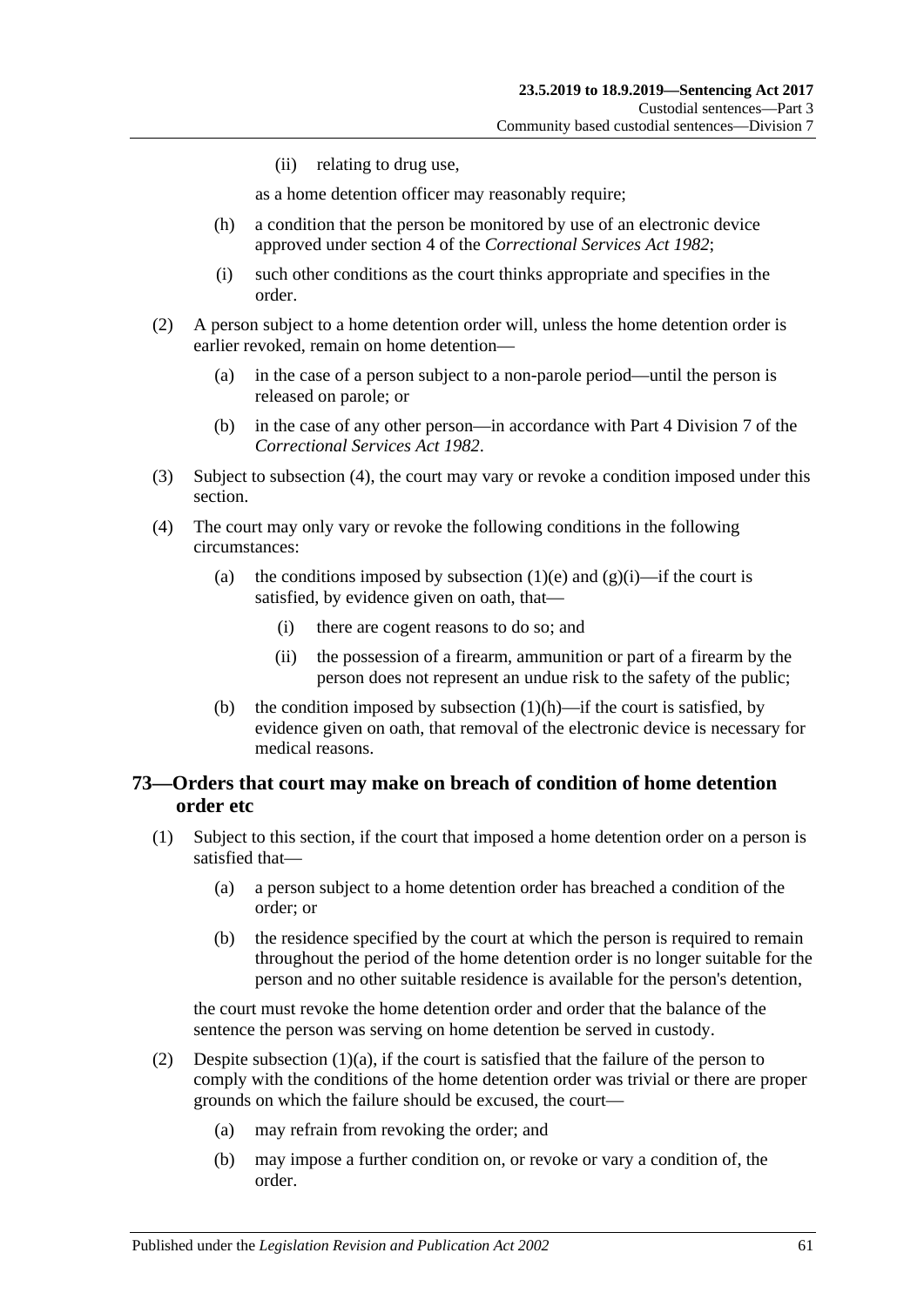- (3) A person subject to a home detention order is not in breach of a condition requiring the person to remain at the person's residence if the person leaves the residence for the purpose of averting or minimising a serious risk of death or injury (either to the person or some other person).
- (4) If a court revokes a home detention order and orders that the balance of the sentence be served in custody in the circumstances referred to in [subsection](#page-60-3)  $(1)(b)$ , the court—
	- (a) must take the following periods into account:
		- (i) the period of compliance by the person with the conditions of the home detention order;
		- (ii) the period spent by the person on home detention or in custody pending determination of the proceedings under this section; and
	- (c) may direct that the sentence be cumulative on any other sentence, or sentences, of imprisonment then being served, or to be served, by the person.
- <span id="page-61-0"></span>(4a) If a court revokes a home detention order for breach of a condition of the order and orders that the balance of the sentence be served in custody—
	- (a) the balance of the sentence is the balance remaining as at the day on which the breach was committed, but the court may reduce the sentence after taking into account both of the following:
		- (i) any period spent by the person on home detention after the day on which the breach was committed pending determination of the proceedings for the breach;
		- (ii) any period spent by the person in custody pending determination of the proceedings for the breach of condition; and
	- (b) the court may direct that the sentence be cumulative on any other sentence, or sentences, of imprisonment then being served, or to be served, by the person.
- (4b) In relation to the breach of a condition of a home detention order, a reference in [subsection](#page-61-0) (4a) to the day on which the breach was committed will, in the case of proceedings relating to more than 1 breach, be taken to be a reference to the day on which the first breach was committed.
- (5) The court may, if it thinks it is necessary to do so for the purpose of proceedings under this section—
	- (a) issue a summons to a person subject to a home detention order requiring the person to appear before the court at the time and place specified in the summons; or
	- (b) issue a warrant for the person's arrest.
- (6) A person who appears before the court as required by a summons issued under this section may be remanded in custody pending determination of the proceedings.
- (7) If a person fails to appear before the court as required by a summons issued under this section, the court may issue a warrant for the person's arrest.
- <span id="page-61-1"></span>(8) If a person is arrested pursuant to a warrant issued under this section, the person must be brought before the court or the Magistrates Court not later than the next working day and may be remanded in custody pending determination of the proceedings.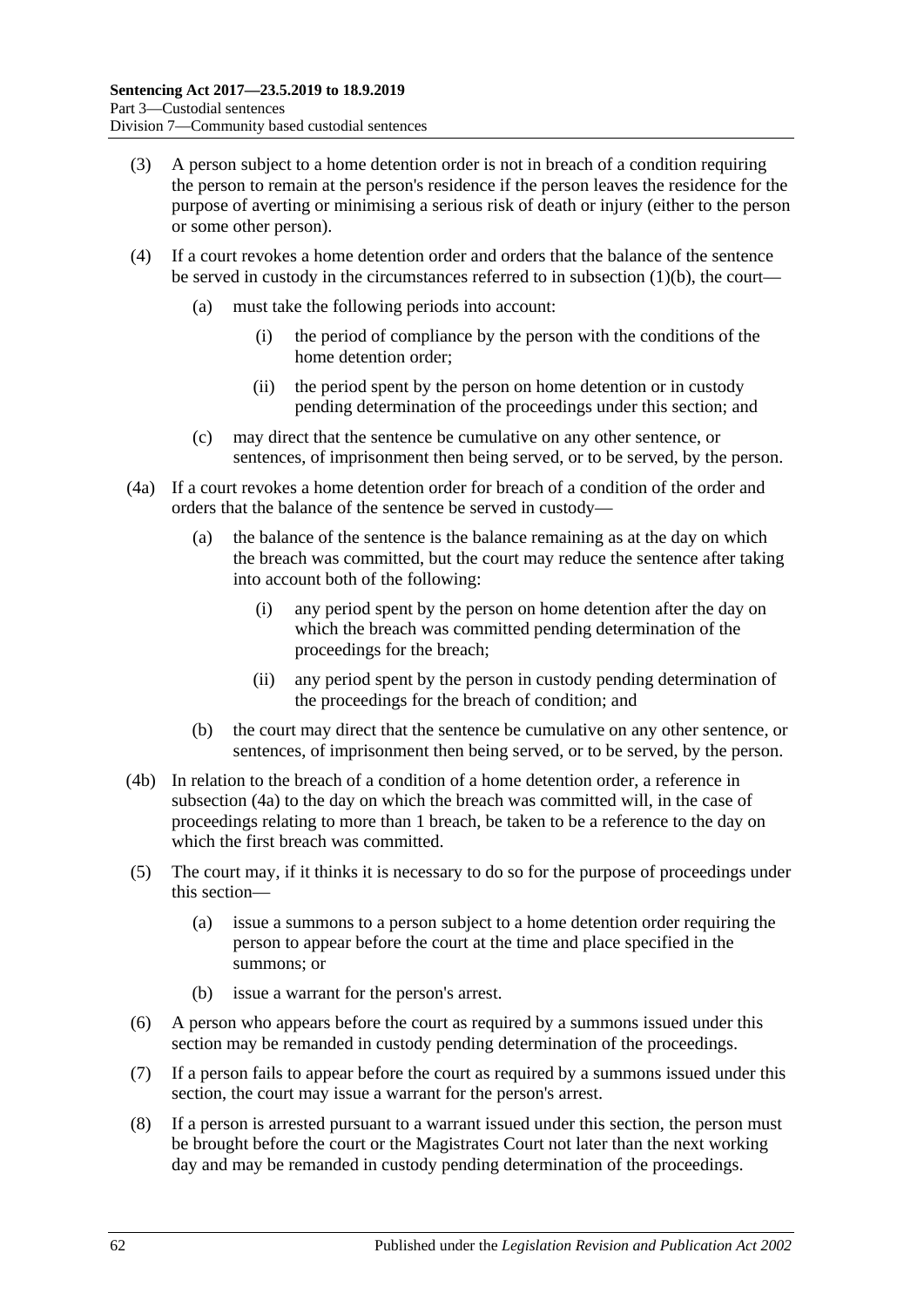- (9) A warrant issued under this section authorises the detention of the person in custody pending appearance before the court.
- <span id="page-62-0"></span>(10) The obligations of a person subject to a home detention order are suspended during any period the person is in custody.
- (11) If a person subject to a home detention order is found guilty of an offence by a court of a superior jurisdiction to that of the court that made the order, being an offence committed during the period of the home detention order, any proceedings for breach of condition arising out of the offence are to be taken in the court of superior jurisdiction.
- (12) If a person subject to a home detention order is found guilty of an offence by a court of an inferior jurisdiction to that of the court that made the order, being an offence committed during the period of the home detention order, the court of inferior jurisdiction must—
	- (a) sentence the person for the offence and remand the person to the court that made the home detention order to be dealt with for breach of condition of the order; or
	- (b) remand the person to the court that made the home detention order to be sentenced for the offence and dealt with for breach of condition of the order.
- (13) The court dealing with a person for breach of condition of a home detention order must hear any evidence adduced tending to establish that the person has failed to comply with a condition of the order and any evidence or representations that the person may wish to adduce or make in reply.
- (14) In this section—

### *court of an inferior jurisdiction* means—

- (a) if the court that made the home detention order is the Supreme Court—the District Court or the Magistrates Court;
- (b) if the court that made the home detention order is the District Court—the Magistrates Court;

### *court of a superior jurisdiction* means—

- (a) if the court that made the home detention order is the Magistrates Court—the Supreme Court or the District Court;
- (b) if the court that made the home detention order is the District Court—the Supreme Court.

## **74—Court to provide CE with copy of home detention order**

If a home detention order is made in respect of a person, or the order or conditions of the order are varied or revoked, or a further order is made in respect of the person, the court must notify the CE of the terms of the order, variation, revocation or further order, as the case may require.

## **75—CE must assign home detention officer**

(1) The CE must, on receiving a copy of a home detention order (and may after then from time to time) assign the person to whom the order relates to a home detention officer.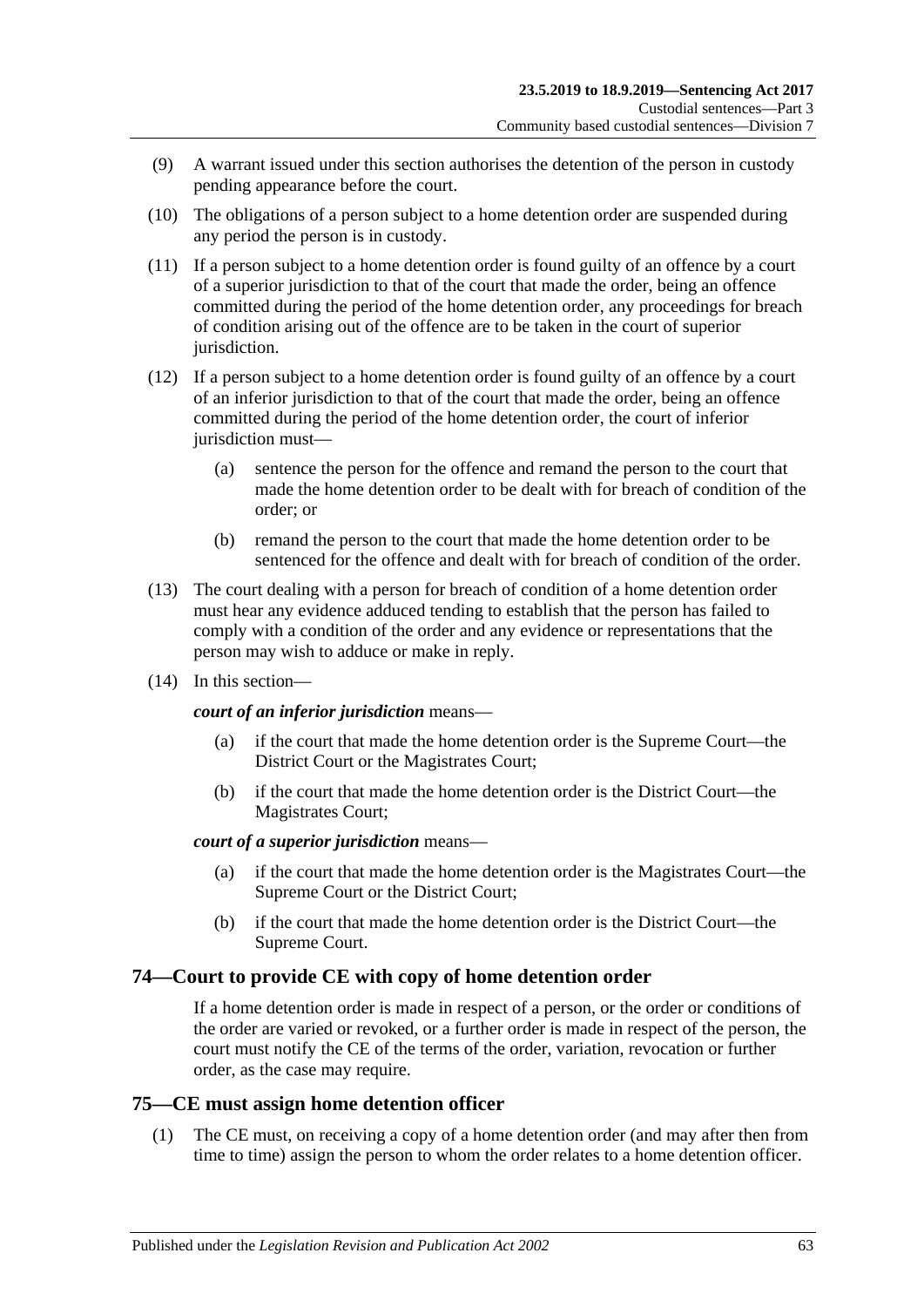- (2) The CE must ensure that the person is notified in writing of the name of the home detention officer to whom the person has been assigned and, if necessary, of the place and time at which the person must first report to that officer.
- (3) It is the duty of a home detention officer to endeavour to ensure that any person assigned to the officer complies with the conditions of the order.

# **76—Powers of home detention officers**

- (1) A home detention officer may, at any time—
	- (a) enter or telephone the residence of a person to whom the officer has been assigned; or
	- (b) telephone the person's place of employment or any other place at which the person is permitted or required to attend; or
	- (c) question any person who is at that residence or place as to the whereabouts of the person to whom the officer has been assigned,

for the purposes of ascertaining whether or not the person is complying with a condition of the home detention order.

- (2) A person must not—
	- (a) hinder a home detention officer in the exercise of powers under this section; or
	- (b) fail to answer truthfully any question put to the person by a home detention officer under those powers.

Maximum penalty: \$2 500.

# **77—Apprehension and detention of person subject to home detention order without warrant**

- (1) If the CE suspects on reasonable grounds that a person subject to a home detention order has breached a condition of the order, the person may be apprehended, without warrant, by a police officer or home detention officer and detained in custody for the purposes of proceedings relating to the suspected breach under [section](#page-60-4) 73 before the court that imposed the order.
- (2) [Section](#page-61-1) 73(8) to [\(10\)](#page-62-0) (inclusive) apply to a person apprehended under this section as if the person were arrested pursuant to a warrant issued under [section](#page-60-4) 73.

# **78—Offence to contravene or fail to comply with condition of home detention order**

A person subject to a home detention order who contravenes or fails to comply with a condition of the order is guilty of an offence.

Maximum penalty: \$10 000 or imprisonment for 2 years.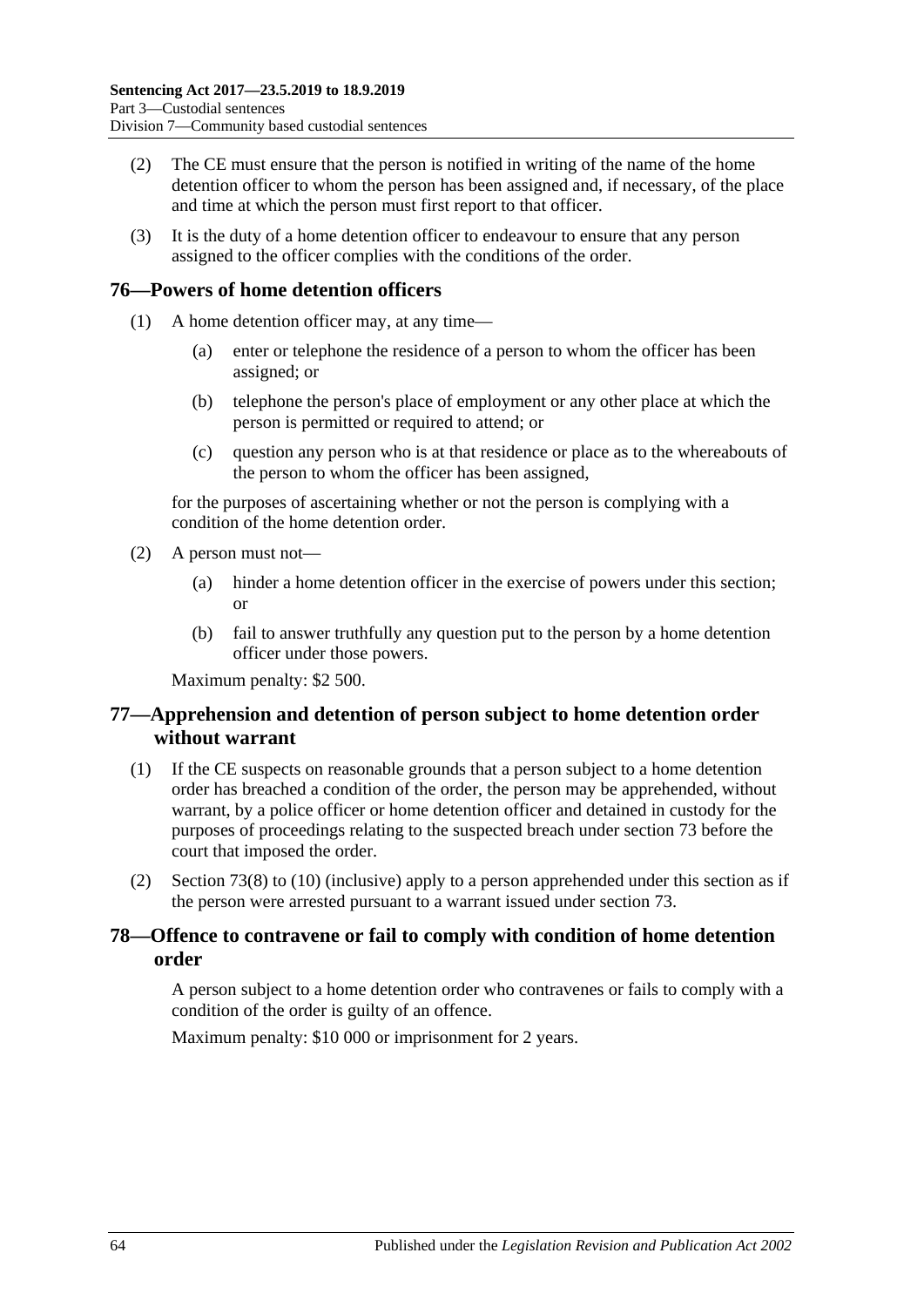## **Subdivision 2—Intensive correction**

## **79—Purpose of intensive correction order**

- (1) The purpose of an intensive correction order is to provide a court with an alternative sentencing option for a defendant where the court—
	- (a) is considering imposing a sentence of imprisonment of 2 years or less; and
	- (b) considers there is a genuine risk that the defendant will re-offend if not provided with a suitable intervention program for rehabilitation purposes.
- (2) The court should not impose an intensive correction order on a defendant unless the court considers that, given the short custodial sentence that the court would otherwise have imposed, rehabilitation of the defendant is more likely to be achieved by allowing the defendant to serve the sentence in the community while subject to strict conditions of intensive correction.
- (3) Despite the preceding subsections, the paramount consideration of the court when determining whether to make an intensive correction order must be to protect the safety of the community (whether as individuals or in general).

## **80—Intensive correction not available for certain offences**

- (1) The powers vested in a court by this Subdivision—
	- (a) are exercisable despite the fact that an Act prescribes a minimum penalty; but
	- (ab) are not exercisable in relation to an offence involving a terrorist act; or
	- (b) are not exercisable in relation to any offence in respect of which an Act expressly prohibits the reduction, mitigation or substitution of penalties or sentences.
- (2) In this section—

*Act* includes a statutory instrument;

*terrorist act* has the same meaning as Part 5.3 of the *Criminal Code* of the Commonwealth.

### **81—Intensive correction orders**

- (1) Subject to this section, if—
	- (a) a court has imposed a sentence of imprisonment on a defendant of a term that is 2 years or less; and
	- (b) the court considers that the sentence should not be suspended under [Part](#page-77-1) 4 [Division](#page-77-1) 2; and
	- (c) the court determines that there is good reason for the defendant to serve the sentence in the community while subject to intensive correction,

<span id="page-64-0"></span>the court may order that the defendant serve the sentence in the community while subject to intensive correction (an *intensive correction order*).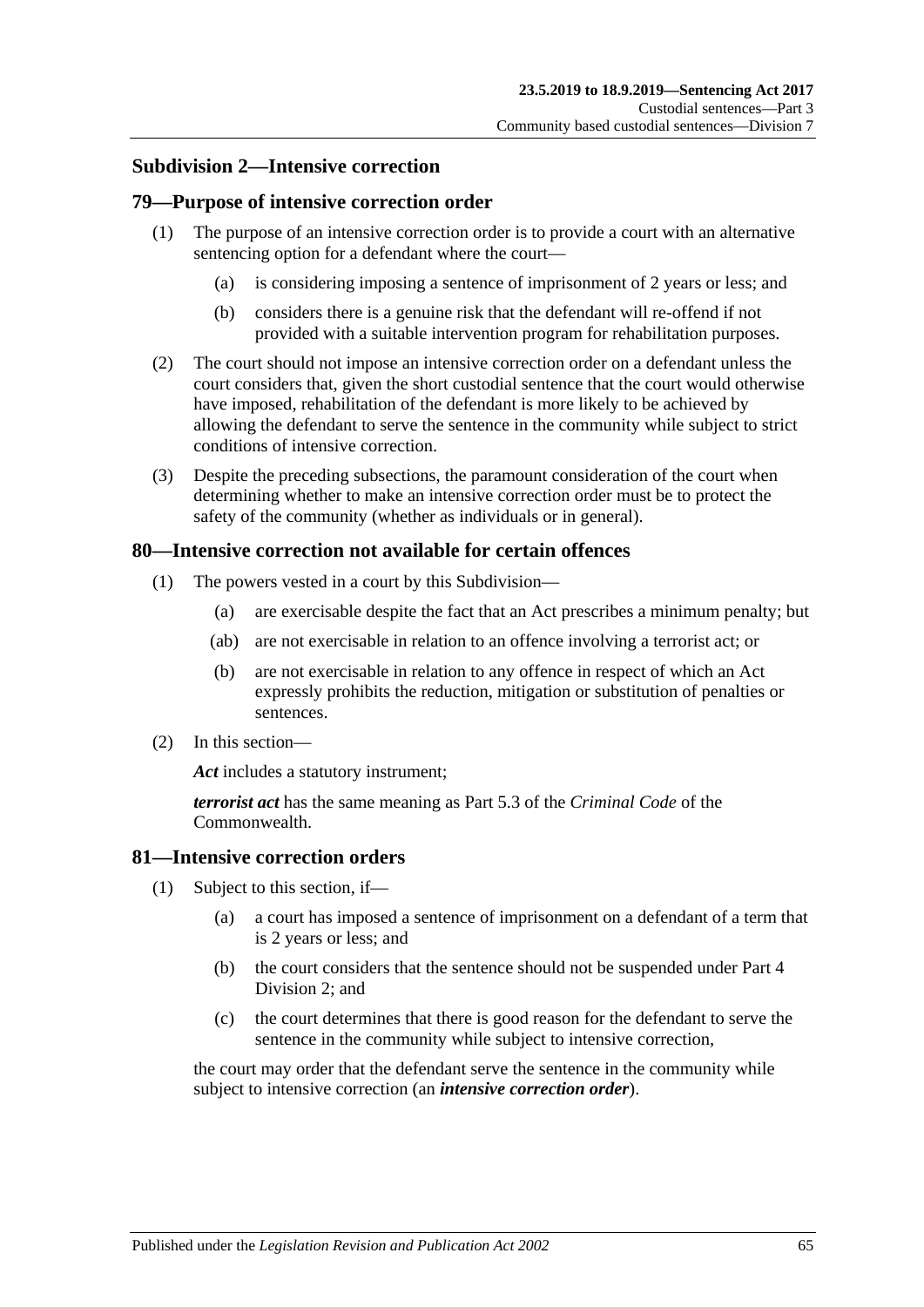- (2) For the purposes of [subsection](#page-64-0)  $(1)(c)$ , the court may determine that, even though a custodial sentence is warranted and there is a moderate to high risk of the defendant re-offending, any rehabilitation achieved during the period that would be spent in prison is likely to be limited compared to the likely rehabilitative effect if the defendant were instead to spend that period in the community while subject to intensive correction.
- (3) The following provisions apply to an intensive correction order:
	- (a) an intensive correction order must not be made if the sentence is to be served cumulatively on another term of imprisonment (other than a term of imprisonment to be served subject to an intensive correction order), or concurrently with another term of imprisonment then being served, or about to be served, by the defendant;
	- (ab) an intensive correction order must not be made if the defendant is being sentenced—
		- (i) as an adult for a serious sexual offence; or
		- (ii) as an adult for a serious and organised crime offence or specified offence against police; or
		- (iii) as an adult for a designated offence and, during the 5 year period immediately preceding the date on which the relevant offence was committed, a court has sentenced the defendant to imprisonment (other than where the sentence is suspended), home detention or an intensive correction order for a designated offence;
	- (b) an intensive correction order should not be made if the court is not satisfied that adequate resources exist for the proper monitoring of the defendant while subject to an intensive correction order by a community corrections officer.
- (4) The court must take the following matters into consideration when determining whether to make an intensive correction order:
	- (a) the impact that the intensive correction order is likely to have on—
		- (i) any victim of the offence for which the defendant is being sentenced; and
		- (ii) any spouse or domestic partner of the defendant; and
		- (iii) any person residing at the residence at which the defendant may, if released, reside;
	- (b) the pre-sentence report (if any) ordered by the court;
	- (c) any other matter the court thinks relevant.
- (5) In this section—

*designated offence* means any of the following offences under the *[Criminal Law](http://www.legislation.sa.gov.au/index.aspx?action=legref&type=act&legtitle=Criminal%20Law%20Consolidation%20Act%201935)  [Consolidation Act](http://www.legislation.sa.gov.au/index.aspx?action=legref&type=act&legtitle=Criminal%20Law%20Consolidation%20Act%201935) 1935*:

- (a) an offence under section 12 (conspiring or soliciting to commit murder);
- (b) an offence under section 13 (manslaughter);
- (c) an offence under section 13A (criminal liability in relation to suicide);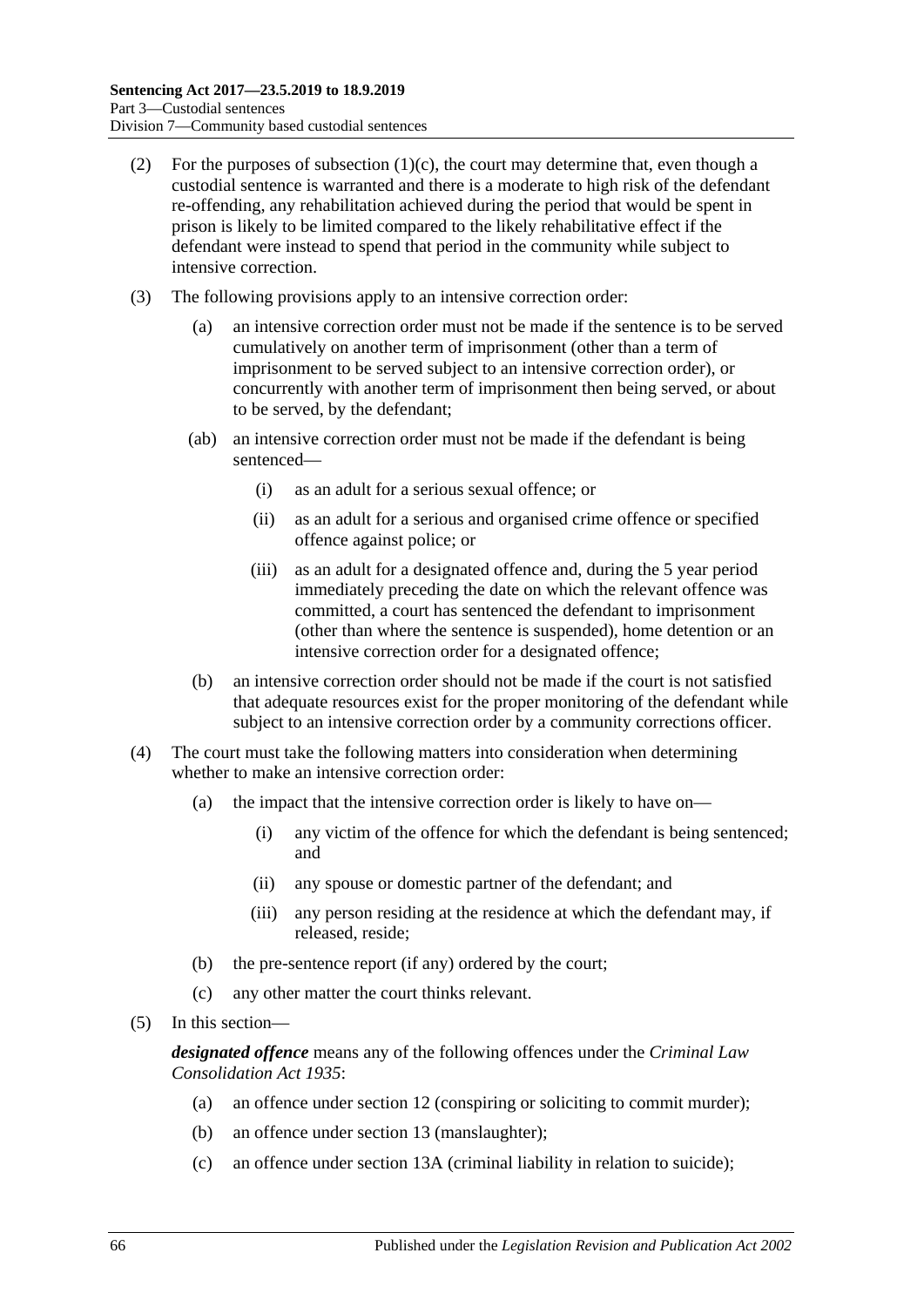- (d) an offence under section 19 (unlawful threats);
- (e) an offence under section 19AA (unlawful stalking);
- (f) an offence under section 19AC (dangerous driving to escape police pursuit);
- (g) an offence under section 19A (causing death or harm by use of vehicle or vessel);
- (h) an offence under section 23 (causing serious harm);
- (i) an offence under section 24 (causing harm);
- (j) an offence under section 29A (shooting at police officers);
- (k) an offence under section 39 (kidnapping);
- (l) an offence under section 137 (robbery);
- (m) an offence under section 170 (serious criminal trespass—places of residence);
- (n) an offence under section 270B (assaults with intent) if the offence against the person to which that section applies is a relevant offence referred to in a preceding paragraph;

### *serious and organised crime offence* means—

- (a) any of the following offences under the *[Criminal Law Consolidation](http://www.legislation.sa.gov.au/index.aspx?action=legref&type=act&legtitle=Criminal%20Law%20Consolidation%20Act%201935)  Act [1935](http://www.legislation.sa.gov.au/index.aspx?action=legref&type=act&legtitle=Criminal%20Law%20Consolidation%20Act%201935)*:
	- (i) an offence under section 83E (participation in criminal organisation);
	- (ii) an aggravated offence under—
		- (A) section 172 (blackmail); or
		- (B) section 251 (abuse of public office),

where the aggravating circumstances of the offence are the circumstances referred to in section  $5AA(1)(ga)(i)$  or (ii) of that Act;

- (iii) an offence under section 244 (offences relating to witnesses);
- (iv) an offence under section 245 (offences relating to jurors);
- (v) an attempt to commit any of the offences referred to in any of the preceding subparagraphs; or
- (b) any of the following offences under the *[Controlled Substances Act](http://www.legislation.sa.gov.au/index.aspx?action=legref&type=act&legtitle=Controlled%20Substances%20Act%201984) 1984*:
	- (i) an offence under section 32(1) (trafficking (large commercial quantity controlled drug));
	- (ii) an aggravated offence under section 32(2) (trafficking (commercial quantity controlled drug));
	- (iii) an aggravated offence under section 32(2a) (trafficking (controlled drug in prescribed area));
	- (iv) an aggravated offence under section 32(3) (trafficking (controlled drug));
	- (v) an offence under section 33(1) (manufacturing controlled drug for sale (large commercial quantity));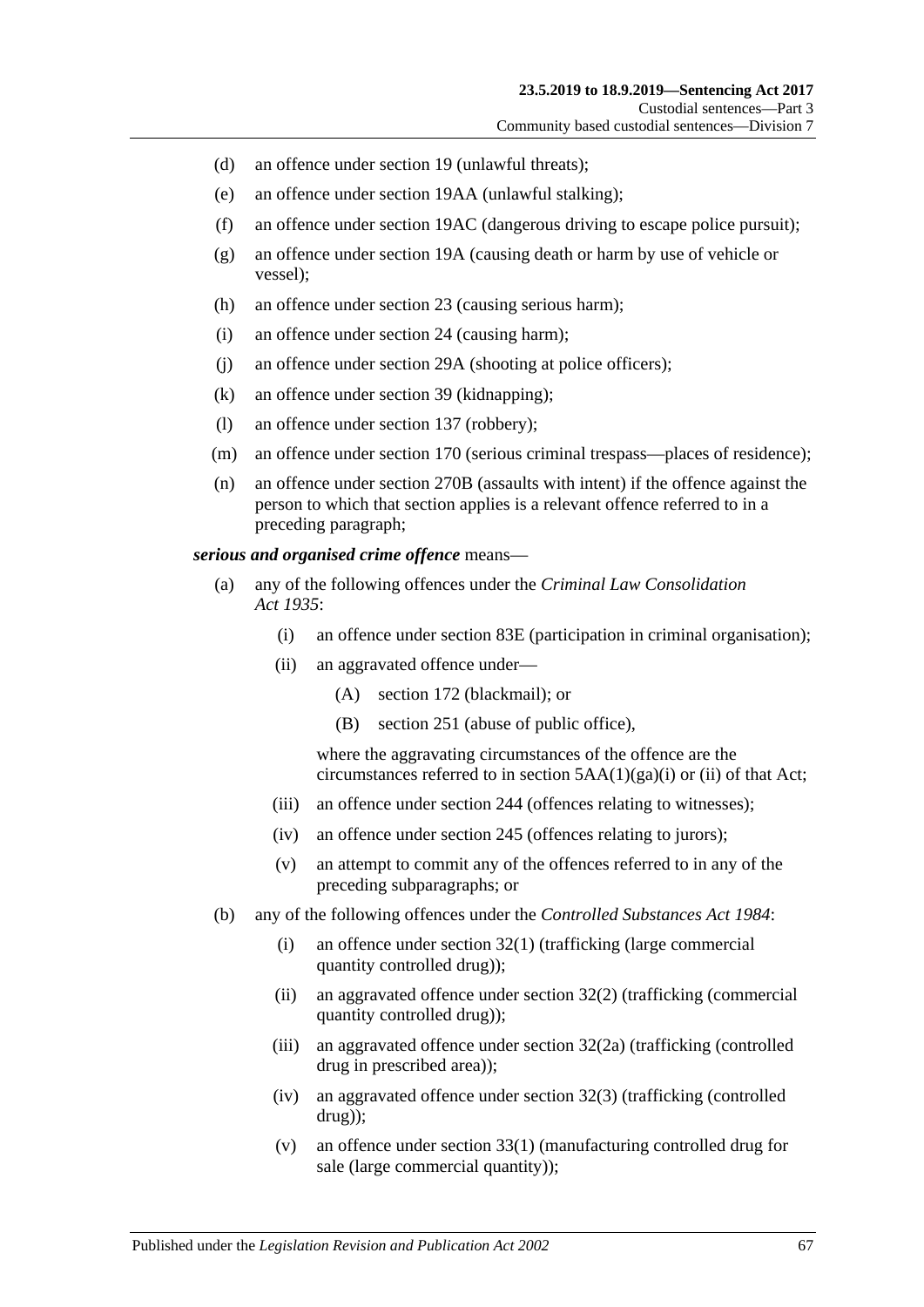- (vi) an aggravated offence under section 33(2) (manufacturing controlled drug for sale (commercial quantity));
- (vii) an aggravated offence under section 33(3) (manufacturing controlled drug for sale);
- (viii) an aggravated offence under section 33A(1) (sale/manufacture etc controlled precursor (large commercial quantity));
- (ix) an aggravated offence under section 33A(2) (sale/manufacture etc controlled precursor (commercial quantity));
- (x) an aggravated offence under section 33A(3) (sale/manufacture etc controlled precursor);
- (xi) an aggravated offence under section 33A(4) (manufacture etc controlled precursor);
- (xii) an aggravated offence under section 33A(5) (manufacture etc controlled precursor);
- (xiii) an offence under section 33F (sale, supply or administration of controlled drug to child);
- (xiv) an offence under section 33G (sale, supply or administration of controlled drug in school zone);
- (xv) an offence under section 33H (procuring child to commit offence (relating to controlled drug, precursor or plant));
- (xvi) an attempt to commit any of the offences referred to in any of the preceding subparagraphs;

### <span id="page-67-0"></span>*serious sexual offence* means—

- (a) any of the following offences under the *[Criminal Law Consolidation](http://www.legislation.sa.gov.au/index.aspx?action=legref&type=act&legtitle=Criminal%20Law%20Consolidation%20Act%201935)  Act [1935](http://www.legislation.sa.gov.au/index.aspx?action=legref&type=act&legtitle=Criminal%20Law%20Consolidation%20Act%201935)* where the maximum penalty prescribed for the offence is, or includes, imprisonment for at least 5 years:
	- (i) an offence under section 48 (rape);
	- (ii) an offence under section 48A (compelled sexual manipulation);
	- (iii) an offence under section 49 (unlawful sexual intercourse);
	- (iv) an offence under section 50 (persistent sexual abuse of a child);
	- (v) an offence under section 51 (sexual exploitation of person with a cognitive impairment);
	- (vi) an offence under section 56 (indecent assault);
	- (vii) an offence under section 58 (gross indecency);
	- (viii) an offence under section 59 (abduction);
	- (ix) an offence under section 60 (procuring sexual intercourse);
	- (x) an offence under section 63 (production or dissemination of child exploitation material);
	- (xi) an offence under section 63B (procuring child to commit an indecent act etc);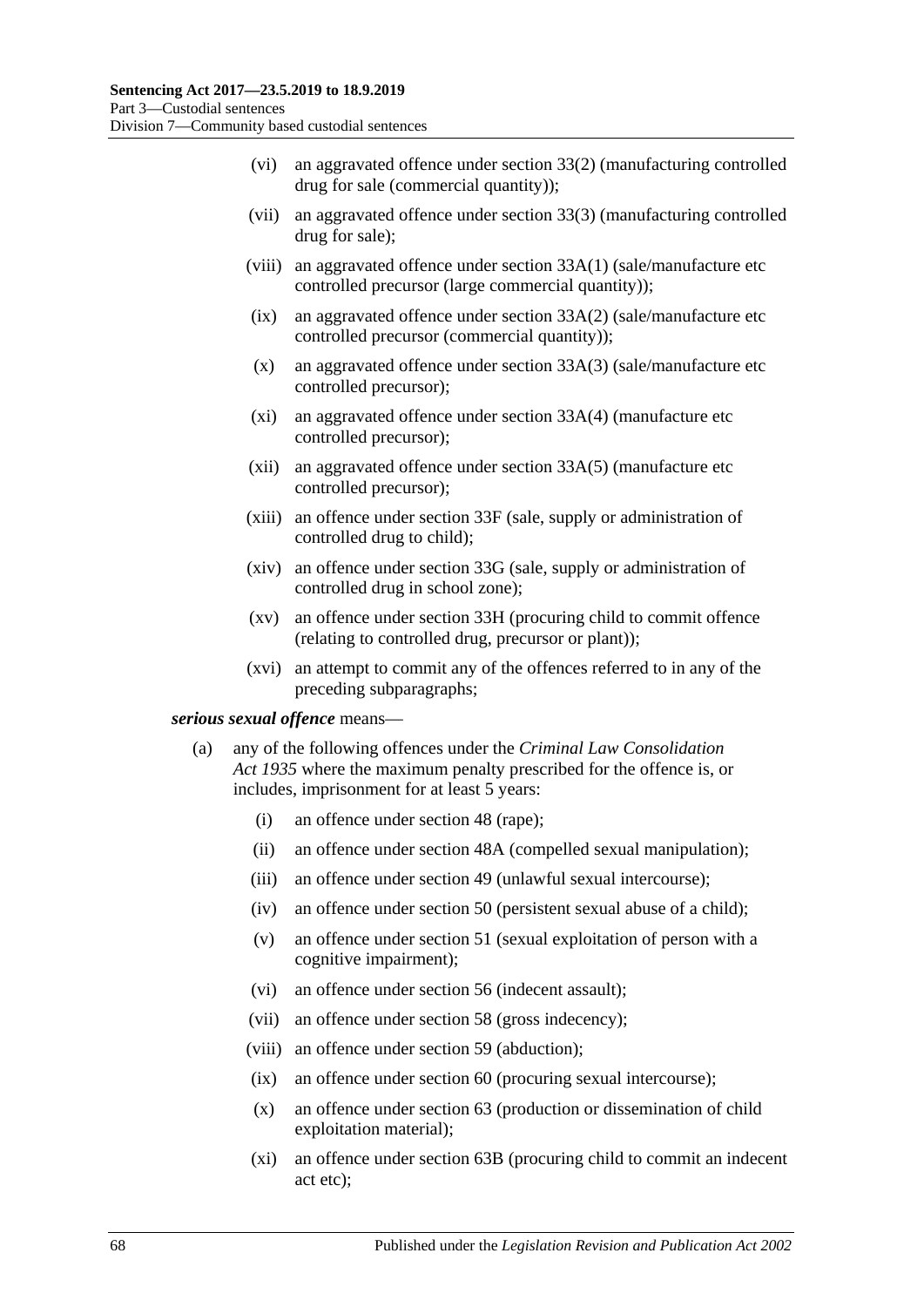- (xii) an offence under section 66 (sexual servitude and related offences);
- (xiii) an offence under section 67 (deceptive recruiting for commercial sexual services);
- (xiv) an offence under section 68 (use of children in commercial sexual services);
- (xv) an offence under section 72 (incest);
- (xvi) an offence against a corresponding previous enactment substantially similar to an offence referred to in any of the preceding subparagraphs;
- (xvii) an attempt to commit or an assault with intent to commit any of the offences referred to in any of the preceding subparagraphs; or
- (b) an offence against the law of another State or a Territory corresponding to an offence referred to in [paragraph](#page-67-0) (a);

#### *specified offence against police* means—

- (a) an aggravated offence under—
	- (i) section 23(1) of the *[Criminal Law Consolidation Act](http://www.legislation.sa.gov.au/index.aspx?action=legref&type=act&legtitle=Criminal%20Law%20Consolidation%20Act%201935) 1935* (intentionally causing serious harm); or
	- (ii) section 23(3) of the *Criminal [Law Consolidation Act](http://www.legislation.sa.gov.au/index.aspx?action=legref&type=act&legtitle=Criminal%20Law%20Consolidation%20Act%201935) 1935* (recklessly causing serious harm),

where the aggravating circumstances of the offence are the circumstances referred to in section  $5AA(1)(c)$  of that Act and the victim is a police officer; or

- (b) an offence of attempted murder or attempted manslaughter under the *[Criminal Law Consolidation Act](http://www.legislation.sa.gov.au/index.aspx?action=legref&type=act&legtitle=Criminal%20Law%20Consolidation%20Act%201935) 1935* where the victim is a police officer and the offender committed the offence—
	- (i) knowing the victim to be acting in the course of the victim's official duty; or
	- (ii) in retribution for something the offender knows or believes to have been done by the victim in the course of the victim's official duty.
- (6) A description of an offence appearing in brackets in this section is for convenience of reference only.

### **82—Conditions of intensive correction order**

- (1) An intensive correction order is subject to the following conditions:
	- (a) a condition requiring the person to be of good behaviour;
	- (b) a condition requiring the person to be under the supervision of a community corrections officer;
	- (c) a condition requiring the person to obey the lawful directions of the community corrections officer to whom the person is assigned;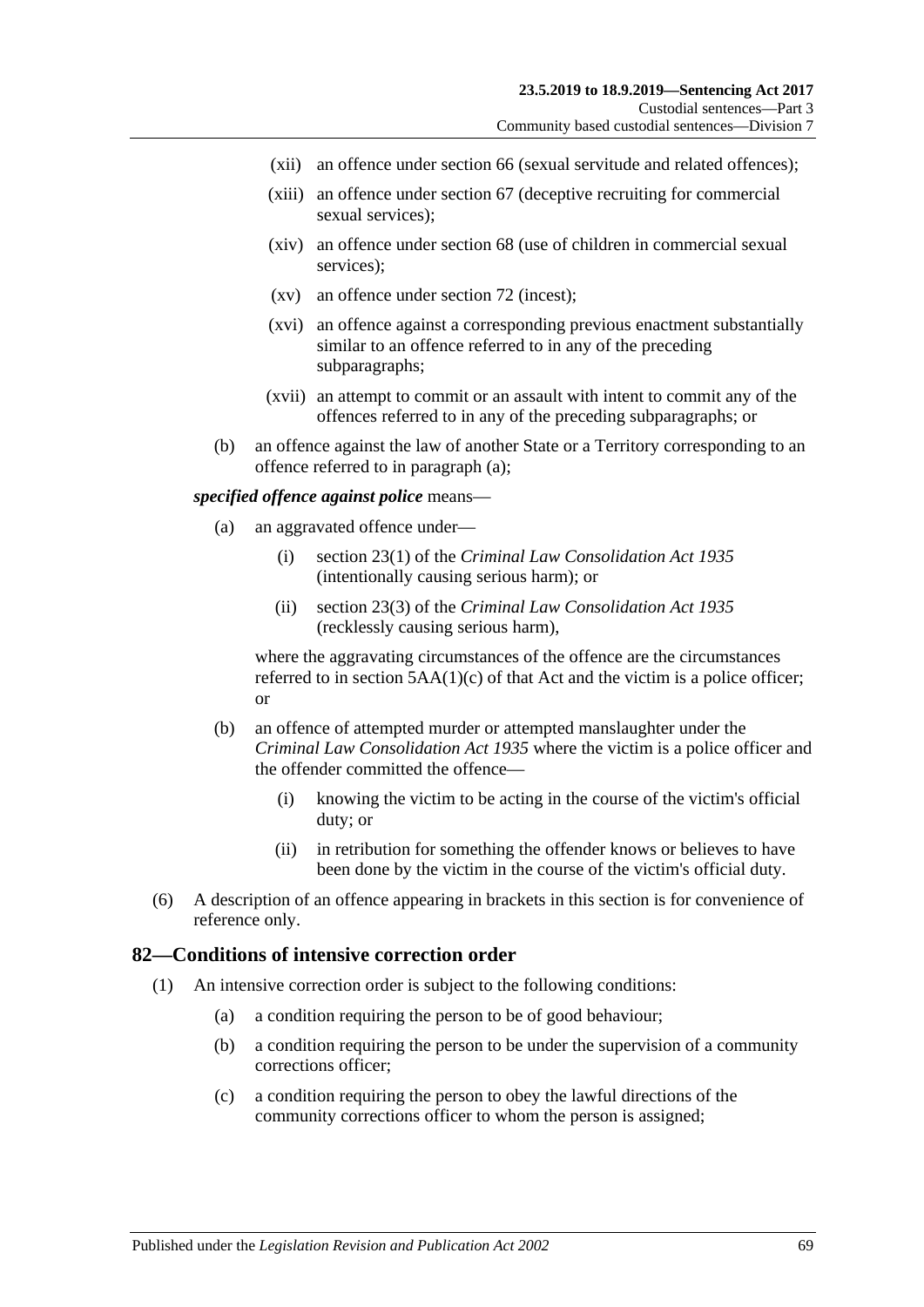- (d) a condition requiring the person to report to a specified place not later than 2 working days after the date of the order unless, within that period, the defendant receives a notice from the CE to the contrary;
- <span id="page-69-2"></span>(e) a condition prohibiting the person from possessing a firearm or ammunition or any part of a firearm;
- <span id="page-69-3"></span>(f) a condition requiring the person to submit to such tests (including testing without notice) for gunshot residue as a community corrections officer may reasonably require;
- (g) a condition that the person undergo assessment or treatment (or both) relating to the person's mental or physical condition;
- (ga) a condition requiring the person to undertake an intervention program as directed by the community corrections officer to whom the person is assigned;
- (h) a condition requiring the person to report to the community corrections officer to whom the person is assigned any change of address or employment, not later than 2 working days after the date of the change;
- (i) a condition that the person must not leave the State for any reason except in accordance with the written permission of the CE;
- (j) if the defendant is unemployed—a condition requiring the person to perform a specified number of hours of community service;
- (k) a condition requiring the person to comply with the following:
	- (i) regulations made for the purposes of this section;
	- (ii) the lawful directions of the CE;
- (l) such other conditions as the court thinks appropriate and specifies in the order.
- <span id="page-69-1"></span><span id="page-69-0"></span>(2) Without limiting the generality of [subsection](#page-69-0) (1)(l), an intensive correction order may (for example) be subject to any of the following conditions:
	- (a) a condition that the person subject to the order reside at specified premises;
	- (b) a condition that the defendant be monitored by use of an electronic device approved under section 4 of the *[Correctional Services Act](http://www.legislation.sa.gov.au/index.aspx?action=legref&type=act&legtitle=Correctional%20Services%20Act%201982) 1982*;
	- (c) a condition requiring the defendant to abstain from drugs of a specified class (including alcohol);
	- (e) a condition requiring the person to submit to such tests (including testing without notice) relating to drug use, as a community corrections officer may reasonably require;
	- (f) a condition that the person contribute financially to any course or treatment program that the person is required to undertake;
	- (g) any other condition that the court thinks fit.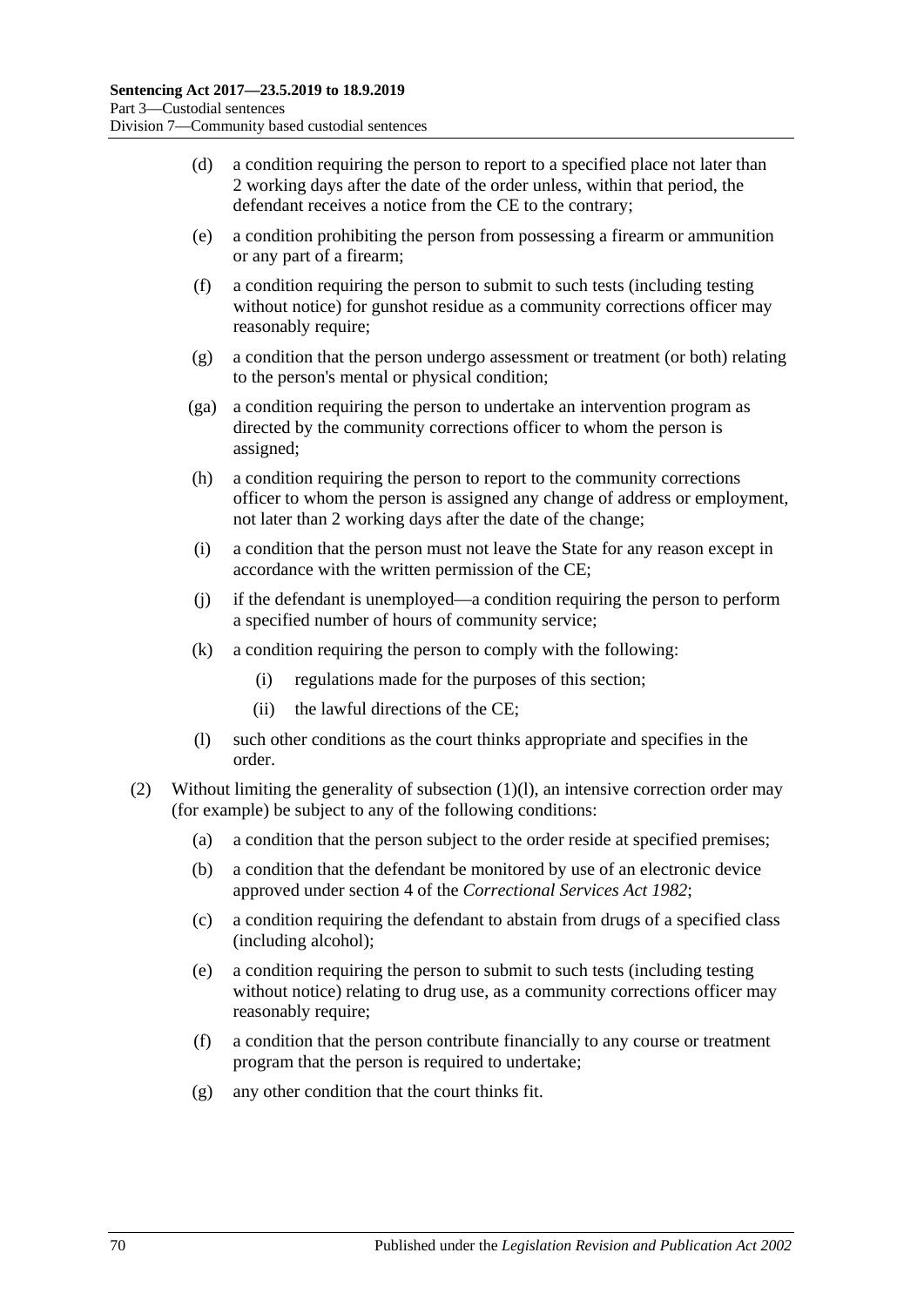- (3) Without limiting the generality of [subsection](#page-69-1)  $(1)(k)(ii)$ , the CE may (for example) direct the person subject to the order to do 1 or more of the following during the period of the order:
	- (a) reside at specified premises;
	- (b) be monitored (for a period not exceeding 28 days) by use of an electronic device approved under section 4 of the *[Correctional Services Act](http://www.legislation.sa.gov.au/index.aspx?action=legref&type=act&legtitle=Correctional%20Services%20Act%201982) 1982*;
	- (c) submit to such tests (including testing without notice) relating to drug use, as a community corrections officer may reasonably require;
	- (d) if the defendant is unemployed—perform a specified number of hours of community service per week (which must be at least 12 hours but not more than 20 hours per week).
- (4) A person subject to an intensive correction order will, unless the intensive correction order is earlier revoked, remain subject to intensive correction in the community until the expiry of the order.
- (5) Subject to [subsection](#page-70-0) (6), the court may vary or revoke a condition imposed under this section.
- <span id="page-70-0"></span>(6) The court may only vary or revoke the conditions imposed by [subsection](#page-69-2)  $(1)(e)$  and  $(f)$ if the court is satisfied, by evidence given on oath, that—
	- (a) there are cogent reasons to do so; and
	- (b) the possession of a firearm, ammunition or part of a firearm by the person does not represent an undue risk to the safety of the public.

## **83—Orders that court may make on breach of condition of intensive correction order etc**

- <span id="page-70-1"></span>(1) Subject to this section, if the court that imposed an intensive correction order on a person is satisfied that a person subject to an intensive correction order has breached a condition of the order, the court must revoke the intensive correction order and order that the balance of the sentence the person was serving in the community be served in custody.
- (2) Despite [subsection](#page-70-1) (1), if the court is satisfied that the failure of the person to comply with the conditions of the intensive correction order was trivial or there are proper grounds on which the failure should be excused, the court—
	- (a) may refrain from revoking the order; and
	- (b) may vary the order (including by extending the term of the order but not so that the order would exceed in aggregate a period of 2 years or imposing a condition of home detention); and
	- (c) may impose a further condition on, or revoke or vary a condition of, the order.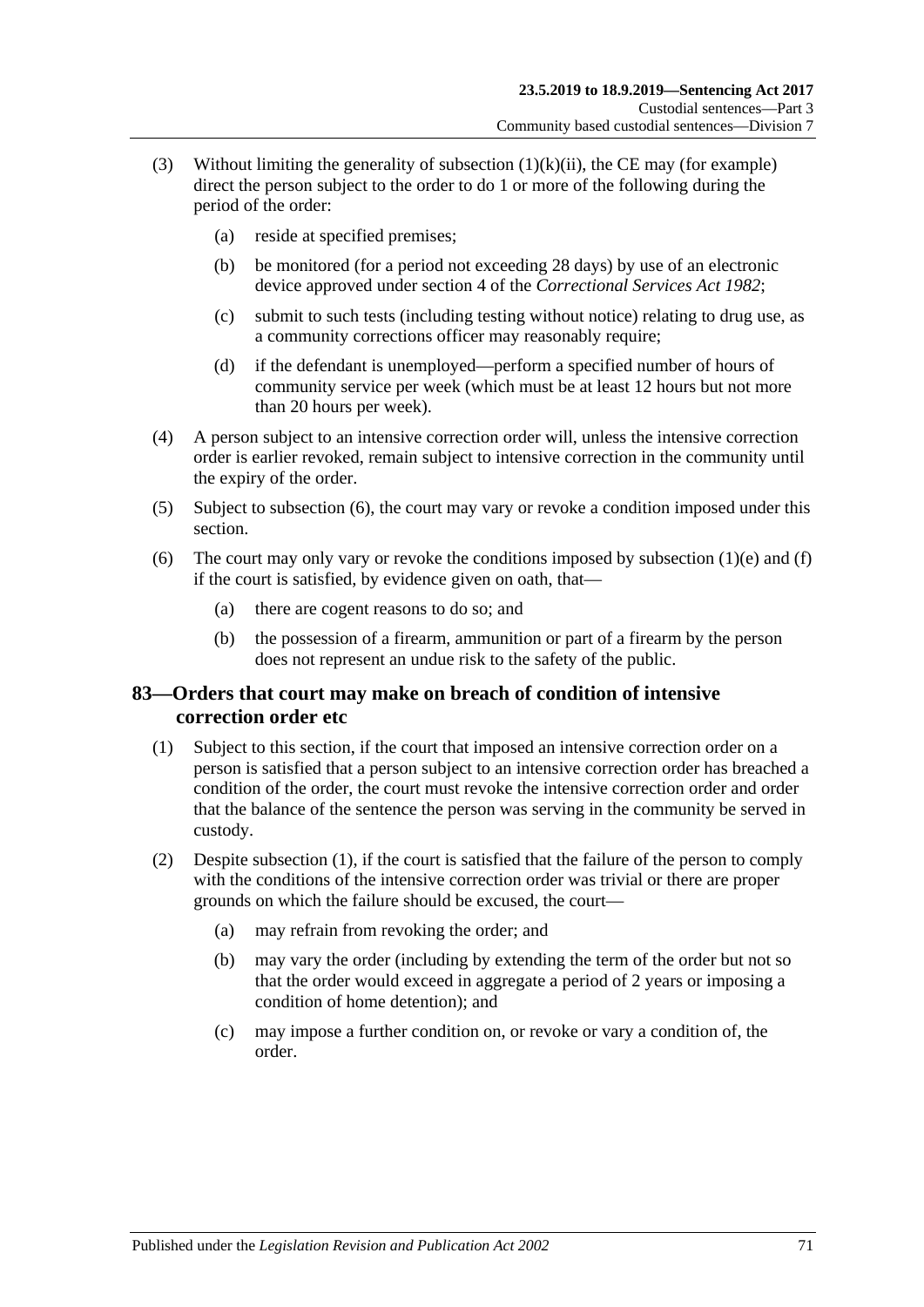- (3) If a court revokes an intensive correction order for a breach of a condition of the order and orders that the balance of the sentence be served in custody under subsection (1)—
	- (a) the balance of the sentence is the balance remaining as at the day on which the breach was committed, but the court may reduce the sentence after taking into account both of the following:
		- (i) any period spent by the person subject to the intensive correction order after the day on which the breach was committed pending determination of the proceedings for the breach;
		- (ii) any period spent by the person in custody pending determination of the proceedings for the breach of condition; and
	- (b) the court may direct that the sentence be cumulative on any other sentence, or sentences, of imprisonment then being served, or to be served, by the person.
- (3a) A reference in subsection (3) to the day on which the breach (of a condition) was committed will, in the case of proceedings relating to more than 1 breach, be taken to be a reference to the day on which the first breach was committed.
- (4) If the court imposes a condition of home detention, the terms of the condition require the defendant to reside in a specified place and to remain at that place for a specified period (which may not exceed the balance of the term of the sentence), not leaving it except for 1 of the following purposes:
	- (a) attendance at remunerated employment at such times and places as are approved from time to time by the community corrections officer to whom the person is assigned;
	- (b) urgent medical or dental treatment for the defendant;
	- (ba) attendance at—
		- (i) a place for the purpose of undergoing assessment or treatment (or both) relating to the defendant's mental or physical condition; or
		- (ii) an intervention program; or
		- (iii) any other course of education, training or instruction, or other activity,

as approved or directed by the community corrections officer to whom the person is assigned;

- (c) averting or minimising a serious risk of death or injury (whether to the defendant or some other person);
- (d) any other purpose approved or directed by the community corrections officer to whom the defendant is assigned.
- (5) The court may, if it thinks it is necessary to do so for the purpose of proceedings under this section—
	- (a) issue a summons to a person subject to an intensive correction order requiring the person to appear before the court at the time and place specified in the summons; or
	- (b) issue a warrant for the person's arrest.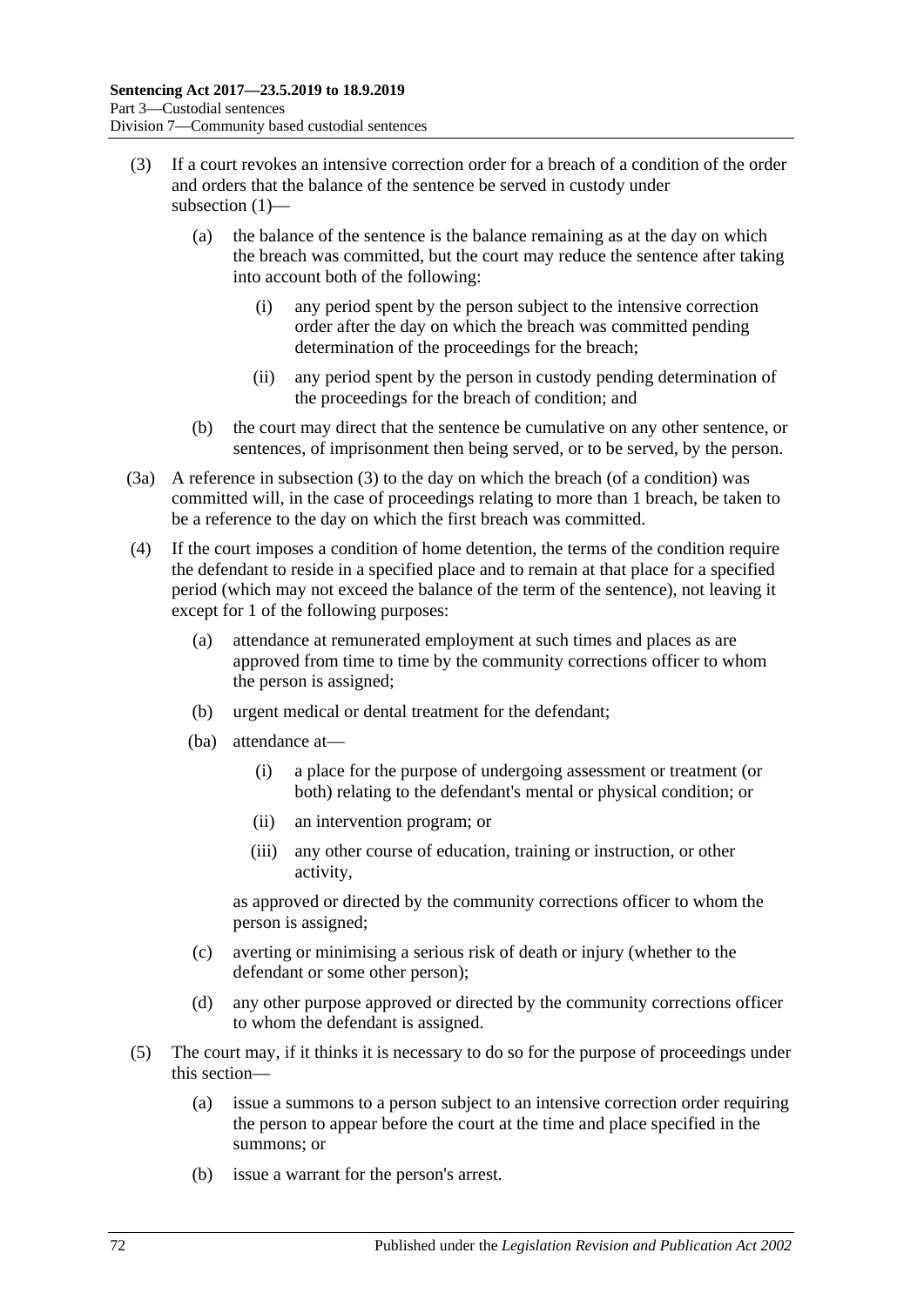- (6) A person who appears before the court as required by a summons issued under this section may be remanded in custody pending determination of the proceedings.
- (7) If a person fails to appear before the court as required by a summons issued under this section, the court may issue a warrant for the person's arrest.
- (8) If a person is arrested pursuant to a warrant issued under this section, the person must be brought before the court or the Magistrates Court not later than the next working day and may be remanded in custody pending determination of the proceedings.
- <span id="page-72-0"></span>(9) A warrant issued under this section authorises the detention of the person in custody pending appearance before the court.
- (10) The obligations of a person subject to an intensive correction order are suspended during any period the person is in custody.
- <span id="page-72-1"></span>(11) If a person subject to an intensive correction order is found guilty of an offence by a court of a superior jurisdiction to that of the court that made the order, being an offence committed during the period of the intensive correction order, any proceedings for breach of condition arising out of the offence are to be taken in the court of superior jurisdiction.
- (12) If a person subject to an intensive correction order is found guilty of an offence by a court of an inferior jurisdiction to that of the court that made the order, being an offence committed during the period of the intensive correction order, the court of inferior jurisdiction must—
	- (a) sentence the person for the offence and remand the person to the court that made the intensive correction order to be dealt with for breach of condition of the order; or
	- (b) remand the person to the court that made the intensive correction order to be sentenced for the offence and dealt with for breach of condition of the order.
- (13) The court dealing with a person for breach of condition of an intensive correction order must hear any evidence adduced tending to establish that the person has failed to comply with a condition of the order and any evidence or representations that the person may wish to adduce or make in reply.
- (14) In this section—

*court of an inferior jurisdiction* means—

- (a) if the court that made the intensive correction order is the Supreme Court—the District Court or the Magistrates Court;
- (b) if the court that made the intensive correction order is the District Court—the Magistrates Court;

#### *court of a superior jurisdiction* means—

- (a) if the court that made the intensive correction order is the Magistrates Court—the Supreme Court or the District Court;
- (b) if the court that made the intensive correction order is the District Court—the Supreme Court.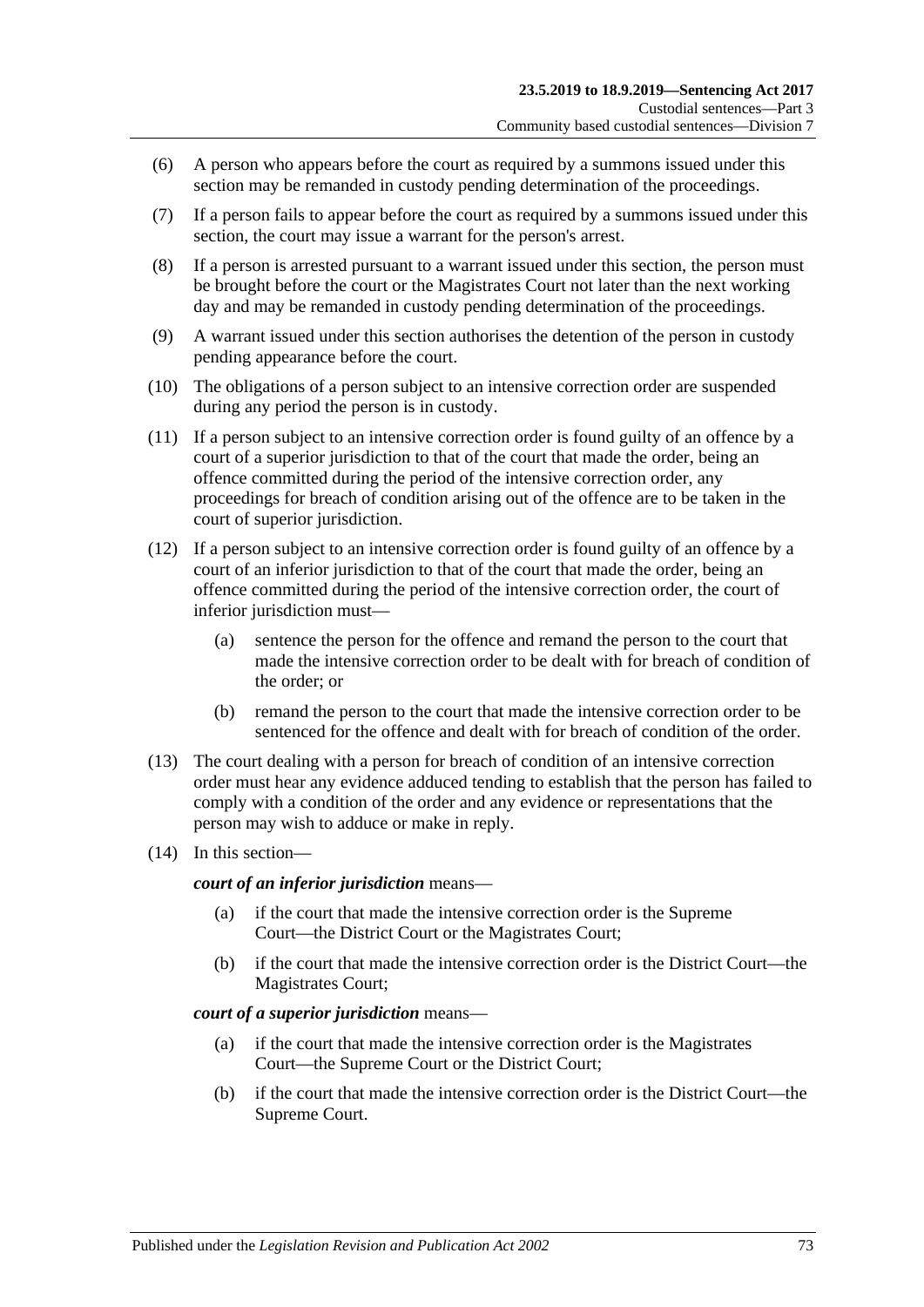#### **84—Court to provide CE with copy of intensive correction order**

If an intensive correction order is made in respect of a person, or the order or conditions of the order are varied or revoked, or a further order is made in respect of the person, the court must notify the CE of the terms of the order, variation, revocation or further order, as the case may require.

#### **85—CE must assign community corrections officer**

- (1) The CE must, on receiving a copy of an intensive correction order (and may after then from time to time) assign the person to whom the order relates to a community corrections officer.
- (2) The CE must ensure that the person is notified in writing of the name of the community corrections officer to whom the person has been assigned and, if necessary, of the place and time at which the person must first report to that officer.
- (3) It is the duty of a community corrections officer to endeavour to ensure that any person assigned to the officer complies with the conditions of the order.

#### **86—Provisions relating to community service**

- (1) The following provisions apply to an intensive correction order that includes a condition requiring the performance of community service:
	- (a) the court must specify the number of hours of community service to be performed by the person to whom the sentence relates, being not less than 15 or more than 300;
	- (b) the court must not specify a number of hours of community service to be performed by a person who is already performing, or is liable to perform, community service, where the aggregate of that number and the number of hours previously specified would exceed 300;
	- (c) the court must specify a period, not exceeding 18 months, within which the community service is to be performed;
	- (d) the person is required to report to a specified place not later than 2 working days after the date of the order unless, within that period, the person receives a notice from the CE to the contrary;
	- (e) the person is required to perform community service for not less than 4 hours each week and on such day, or days, as the community corrections officer to whom the person is assigned may direct;
	- (f) the person may not, except in circumstances approved by the Minister for Correctional Services, be required to perform community service for a continuous period exceeding 7.5 hours;
	- (g) if on any day a period of community service is to exceed 4 continuous hours, the next hour must be a meal break;
	- (h) the person may not be required to perform community service at a time that would interfere with the person's remunerated employment or with a course of training or instruction relating to, or likely to assist the person to obtain, remunerated employment, or that would cause unreasonable disruption of the person's commitments in caring for the person's dependants;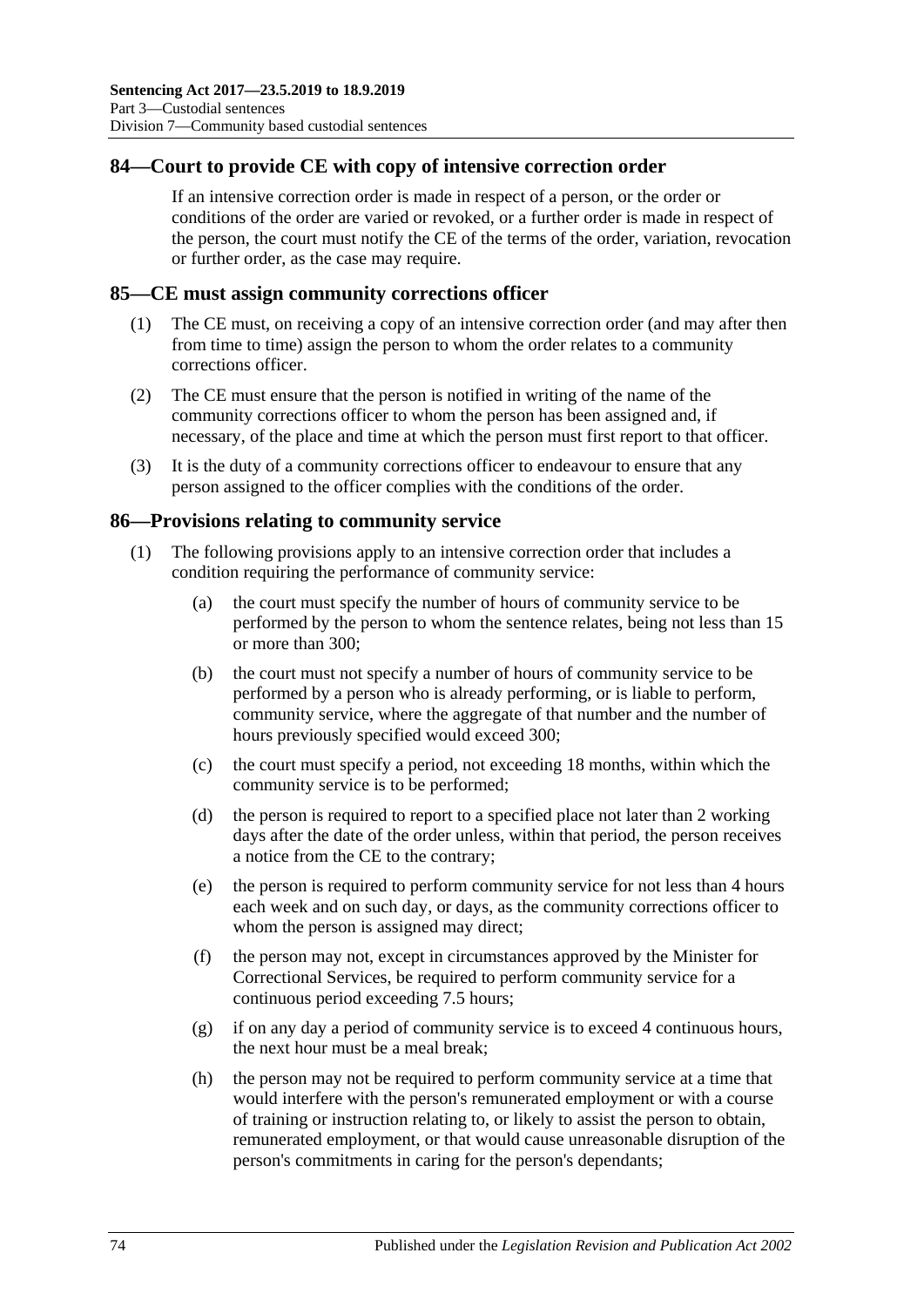- (i) the person may not be required to perform community service at a time that would cause the person to offend against a rule of a religion that the person practises;
- (j) the attendance of the person at any educational or recreational course of instruction approved by the Minister for Correctional Services will be taken to be performance of community service;
- (k) the person will not be remunerated for the performance of community service under the order;
- (l) the person must obey the lawful directions of the community corrections officer to whom the person is assigned.
- (2) This section does not apply in relation to the performance of community service by a youth.

#### <span id="page-74-0"></span>**87—Court to be notified if suitable community service placement not available**

- (1) If the CE, on being notified that a court has included in an intensive correction order a condition requiring the performance of community service, is of the opinion that suitable community service work cannot be found for the defendant, whether because of the defendant's physical or mental disability, the location of the defendant, or for some other reason, the CE must notify the court in writing of that fact.
- (2) On receiving a notification under [subsection](#page-74-0) (1), the court may revoke the condition or discharge the intensive correction order (as the case may be) and may require the defendant to appear before the court for further order.

#### **88—Community corrections officer to give reasonable directions**

- (1) A community corrections officer responsible for supervising a person in the community under this Subdivision—
	- (a) must give reasonable directions to the person requiring the person to report to the officer on a regular basis; and
	- (b) may give reasonable directions to the person—
		- (i) requiring the person to notify the officer of any change in the person's place of residence or employment; or
		- (ii) requiring the person to reside, or not to reside, in any particular place or area or with any particular person; or
		- (iii) requiring the person to take up, or not to take up, any particular employment, to be punctual in reporting to work or not to give up some particular employment; and
	- (c) may give the person other directions of a kind authorised by the Minister for Correctional Services, either generally or in relation to that person.
- (2) If the person is required to perform community service as a condition of an intensive correction order, the community corrections officer may also give reasonable directions to the person—
	- (a) requiring the person to report to a community service centre or other place at certain times; or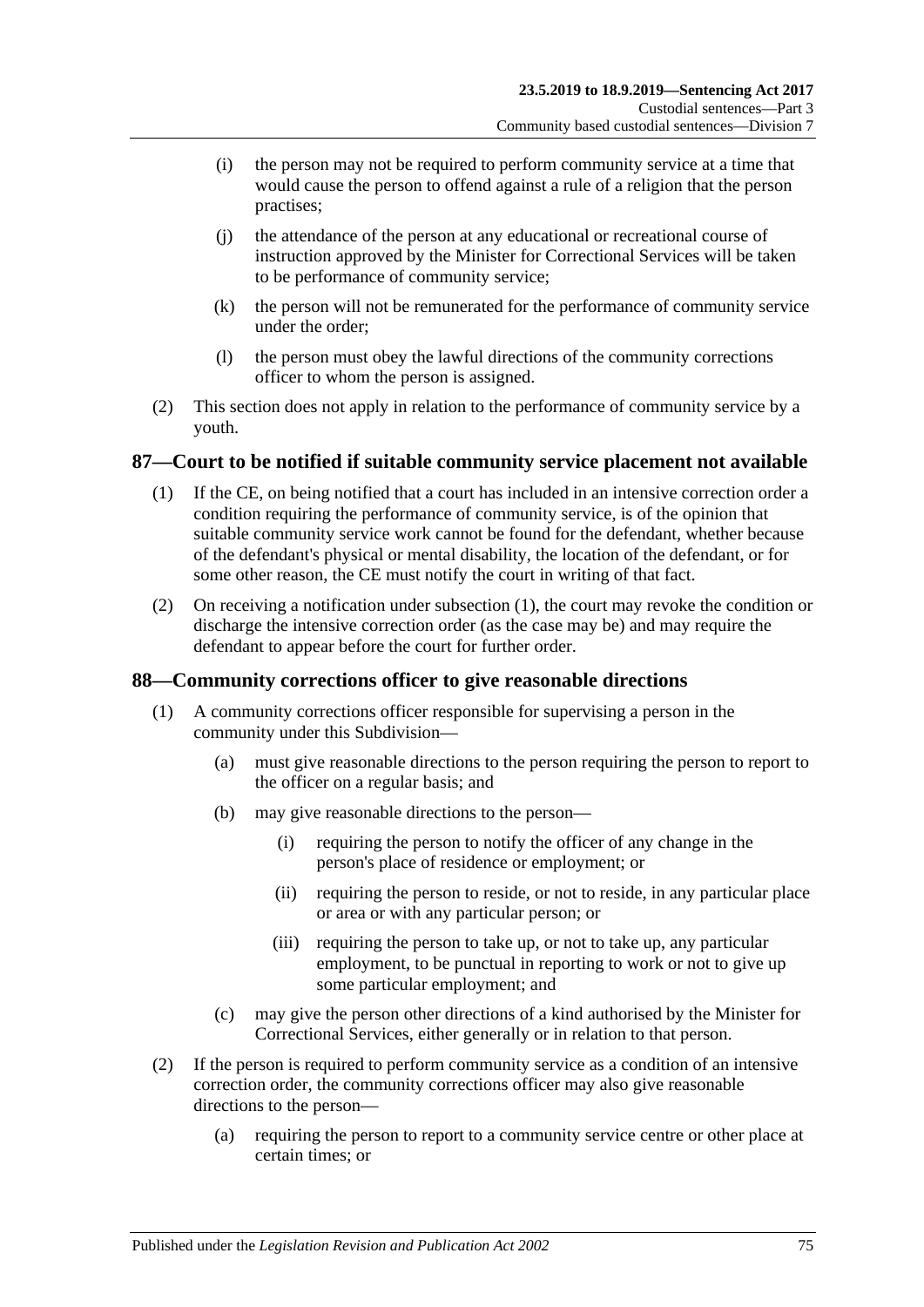- (b) requiring the person to perform certain projects or tasks as community service; or
- (c) requiring the person to undertake or participate in courses of instruction at a community service centre or other place; or
- (d) requiring the person to behave in a particular manner while undertaking community service.

#### **89—Power of Minister in relation to default in performance of community service**

- <span id="page-75-0"></span>(1) If the Minister for Correctional Services is satisfied that a person who is required to perform community service as a condition of an intensive correction order has failed to obey a direction given by the community corrections officer to whom the person is assigned, the Minister may, instead of commencing proceedings for breach of order, by notice in writing served personally, increase the number of hours of community service that the person is required to perform.
- (2) If the Minister increases the hours of community service to be performed under a condition of an intensive correction order, the order will be taken to have been amended accordingly.
- (3) The number of hours of community service may not be increased under [subsection](#page-75-0) (1) by more than 24 in aggregate, but such an increase may be made despite the fact that its effect is to increase the total number of hours to be performed beyond the normal limit.
- (4) If the Minister for Correctional Services is satisfied that a person has failed to comply with a condition of an intensive correction order requiring performance of community service, the Minister may, by notice in writing served personally or by post, suspend the operation of the order until proceedings for breach of the intensive correction order have been determined.

#### **90—Apprehension and detention of person subject to intensive correction order without warrant**

- (1) If the CE suspects on reasonable grounds that a person subject to an intensive correction order has breached a condition of the order, the person may be apprehended, without warrant, by a police officer or community corrections officer and detained in custody for the purposes of proceedings relating to the suspected breach under [section](#page-70-0) 83 before the court that imposed the order.
- (2) [Section](#page-72-0) 83(9) to [\(11\)](#page-72-1) (inclusive) apply to a person apprehended under this section as if the person were arrested pursuant to a warrant issued under [section](#page-70-0) 83.

### **91—Offence to contravene or fail to comply with condition of intensive correction order**

A person subject to an intensive correction order who contravenes or fails to comply with a condition of the order is guilty of an offence.

Maximum penalty: \$2 500 or imprisonment for 6 months.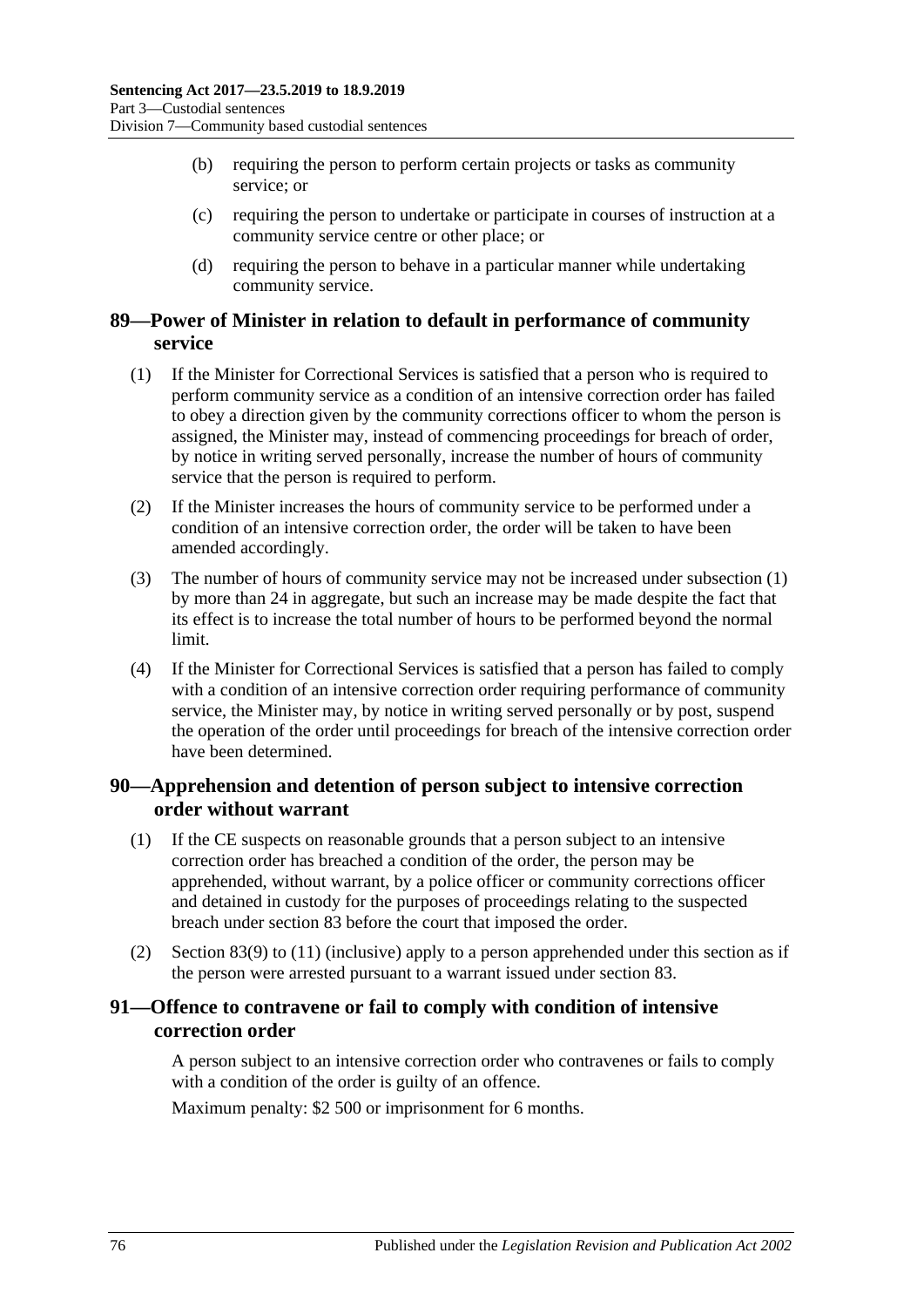### **Subdivision 3—General**

#### **92—Court may direct person to surrender firearm etc**

- (1) This section applies to the following persons:
	- (a) a person subject to a home detention order under [Subdivision](#page-53-0) 1;
	- (b) a person subject to an intensive correction order under [Subdivision](#page-64-0) 2.
- (2) A court may, when imposing a sentence on a person to whom this section applies, direct the person to immediately surrender at a police station specified by the court any firearm, ammunition or part of a firearm owned or possessed by the person.
- (3) No criminal liability attaches to a person to the extent that the person is complying with a direction under this section.
- (4) The Commissioner of Police must deal with any surrendered firearm, ammunition or part of a firearm in accordance with the scheme set out in the regulations.
- (5) No compensation is payable by the Crown or any other person in respect of the exercise of a function or power under this section.
- (6) The regulations may provide for the payment, recovery or waiver of fees in respect of this section.

### **Division 8—Effect of imprisonment for contempt**

#### **93—Effect of imprisonment for contempt**

If a person is imprisoned for contempt of court—

- (a) any sentence of imprisonment that the person has not yet begun to serve (and any non-parole period in respect of that sentence) will not commence until the expiry of the period of imprisonment for contempt; and
- (b) any sentence of imprisonment that the person is then serving (and any non-parole period in respect of that sentence) ceases to run for the period of imprisonment for contempt.

# **Part 4—Other community based sentences**

#### **Division 1—Purpose, interpretation and application**

#### **94—Purpose of Part**

The purpose of this Part is to provide a court with an option to impose a non-custodial community based sentence on a defendant.

#### **95—Interpretation and application of Part**

- (1) In this Part, a reference to a *bond under this Act* is a reference to a bond under [section](#page-77-0) 96 or [97,](#page-82-0) as the case requires.
- <span id="page-76-0"></span>(2) The powers vested in a court by this Part—
	- (a) are exercisable despite the fact that an Act prescribes a minimum penalty; but
	- (b) are not exercisable in relation to—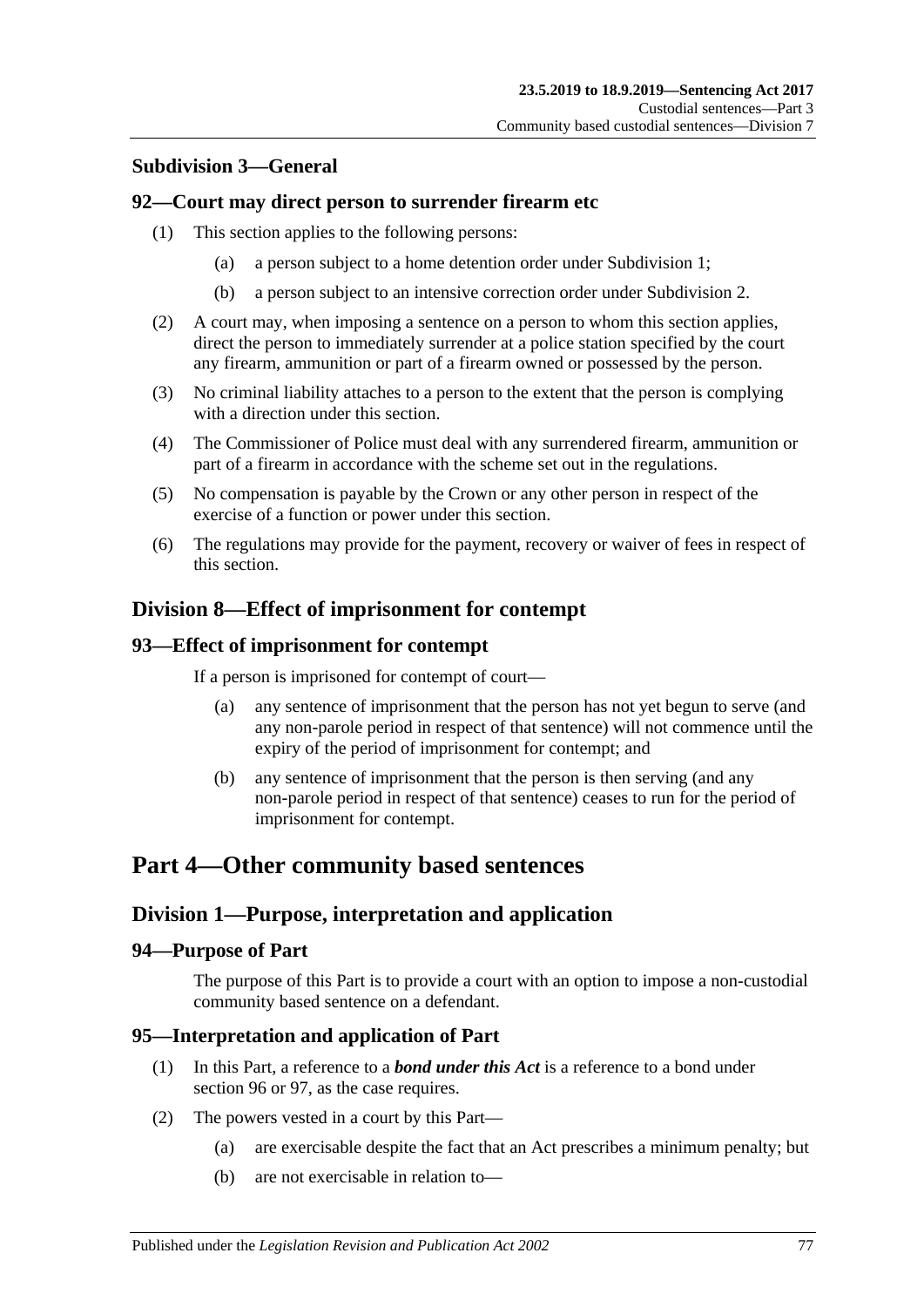- (i) murder or treason; or
- (ia) an offence involving a terrorist act; or
- (ii) any other offence in respect of which an Act expressly prohibits the reduction, mitigation or substitution of penalties or sentences.
- (3) In [subsection](#page-76-0) (2)—

*Act* includes a statutory instrument;

*terrorist act* has the same meaning as in Part 5.3 of the *Criminal Code* of the Commonwealth.

- (4) For the purposes of this Part, a reference to an *offence of murder* includes—
	- (a) an offence of conspiracy to murder; and
	- (b) an offence of aiding, abetting, counselling or procuring the commission of murder.

#### **Division 2—Bonds, community service and supervision in community**

#### <span id="page-77-3"></span><span id="page-77-0"></span>**96—Suspension of imprisonment on defendant entering into bond**

- (1) Subject to this section, if a court has imposed a sentence of imprisonment on a defendant, the court may, if it thinks that good reason exists for doing so, suspend the sentence on condition that the defendant enter into a bond—
	- (a) to be of good behaviour; and
	- (b) to comply with the conditions of the bond referred to in [subsection](#page-77-1) (2); and
	- (c) to comply with any other conditions of the bond as the court thinks appropriate and specifies in the bond.
- <span id="page-77-6"></span><span id="page-77-1"></span>(2) Subject to this Act, a bond under this section is subject to the following conditions:
	- (a) a condition prohibiting the defendant from possessing a firearm or ammunition or any part of a firearm;
	- (b) a condition requiring the defendant to submit to such tests (including testing without notice) for gunshot residue as may be reasonably required by a person or class of persons or body specified by the court.
- <span id="page-77-5"></span><span id="page-77-4"></span><span id="page-77-2"></span>(3) A sentence of imprisonment may not be suspended under this section if the defendant is being sentenced—
	- (a) to a sentence of imprisonment that is to be served cumulatively on another term of imprisonment, or concurrently with another term of imprisonment then being served, or about to be served, by the defendant; or
	- (b) as an adult to a period of imprisonment of 2 years or more for a prescribed designated offence; or
	- (ba) as an adult for a serious sexual offence; or
	- (c) as an adult for a serious and organised crime offence or specified offence against police; or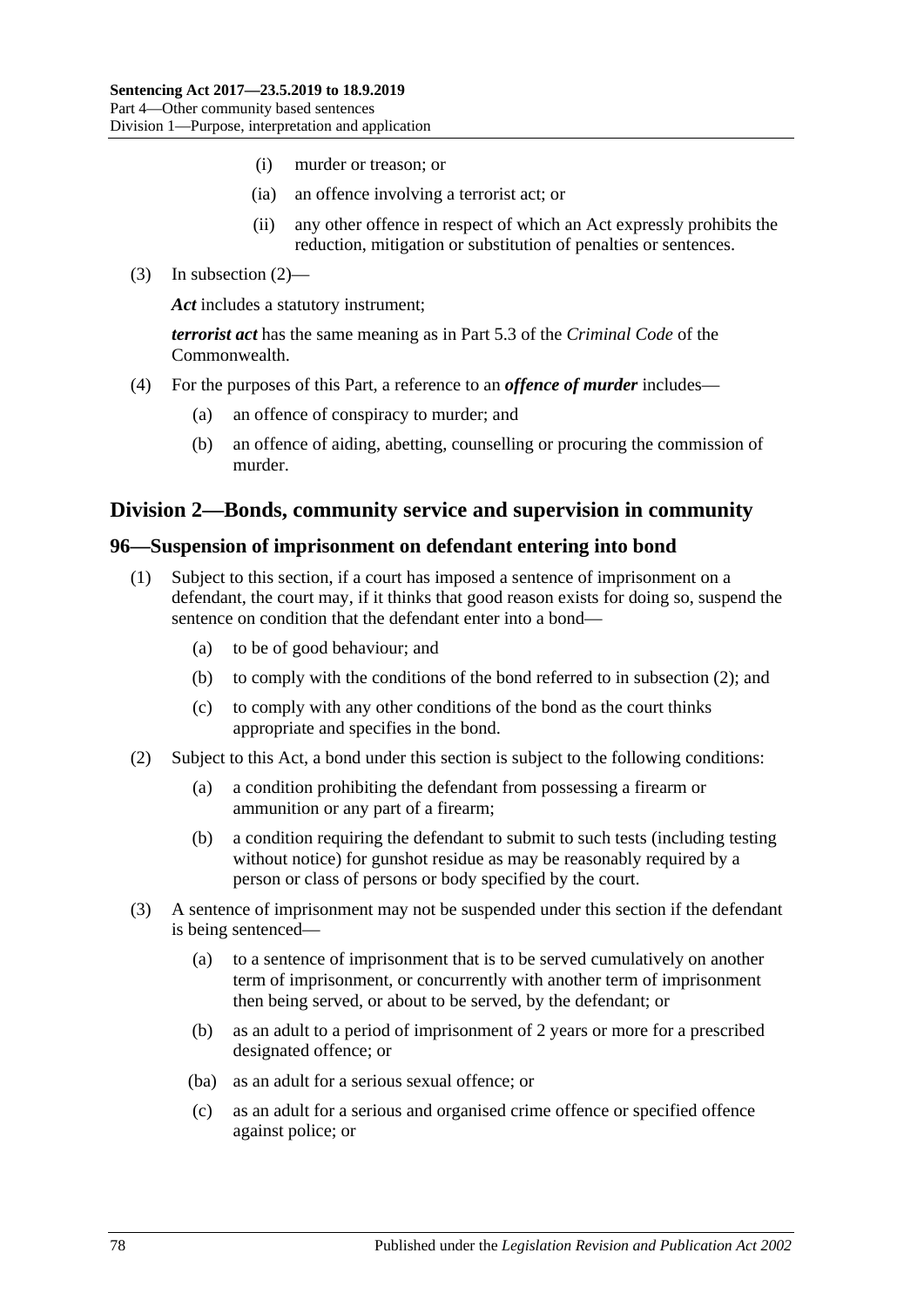- <span id="page-78-0"></span>(d) as an adult for a designated offence and, during the 5 year period immediately preceding the date on which the relevant offence was committed, a court has suspended a sentence of imprisonment or period of detention imposed on the defendant for a designated offence.
- <span id="page-78-1"></span>(4) Despite [subsection](#page-77-2)  $(3)(a)$ , if the period of imprisonment to which a defendant is liable under 1 or more sentences is more than 3 months but less than 12 months, the sentencing court may, by order—
	- (a) direct that the defendant serve a specified period (being not less than 1 month) of the imprisonment in prison; and
	- (b) suspend the remainder of the sentence on condition that the defendant enter into a bond of a kind described in [subsection](#page-77-3) (1) that will have effect on the defendant's release from prison.
- <span id="page-78-2"></span>(5) Despite [subsection](#page-77-4) (3)(b), if a defendant is being sentenced as an adult to a period of imprisonment of 2 years or more for a prescribed designated offence, the sentencing court may, by order—
	- (a) direct that the defendant serve a specified period of the imprisonment in prison (which, if a non-parole period has been fixed in respect of the defendant, must be a period that is one-fifth of the non-parole period fixed); and
	- (b) suspend the remainder of the sentence on condition that the defendant enter into a bond of a kind described in [subsection](#page-77-3) (1) that will have effect on the defendant's release from prison.
- (6) Despite [subsection](#page-77-5)  $(3)(c)$  and  $(d)$ , the court may, if satisfied that exceptional circumstances exist for doing so—
	- (a) suspend a sentence of imprisonment imposed on a defendant for a serious and organised crime offence or specified offence against police, or for a designated offence in the circumstances described in [subsection](#page-78-0) (3)(d), on condition that the defendant enter into a bond of a kind described in [subsection](#page-77-3) (1): or
	- (b) make an order under [subsection](#page-78-1) (4) in respect of a defendant being sentenced for a serious and organised crime offence or specified offence against police, or for a designated offence in the circumstances described in [subsection](#page-78-0) (3)(d), if the period of imprisonment to which the defendant is liable under 1 or more sentences is more than 3 months but less than 12 months.
- (8) If a probationer under a bond entered into under this section complies with the conditions of the bond, the sentence of imprisonment is, on the expiration of the bond, wholly extinguished.
- (9) In this section—

*designated offence* means any of the following offences under the *[Criminal Law](http://www.legislation.sa.gov.au/index.aspx?action=legref&type=act&legtitle=Criminal%20Law%20Consolidation%20Act%201935)  [Consolidation Act](http://www.legislation.sa.gov.au/index.aspx?action=legref&type=act&legtitle=Criminal%20Law%20Consolidation%20Act%201935) 1935*:

- (a) an offence under section 13 or 13A;
- (b) an offence under section 19;
- (c) an offence under section 19AA;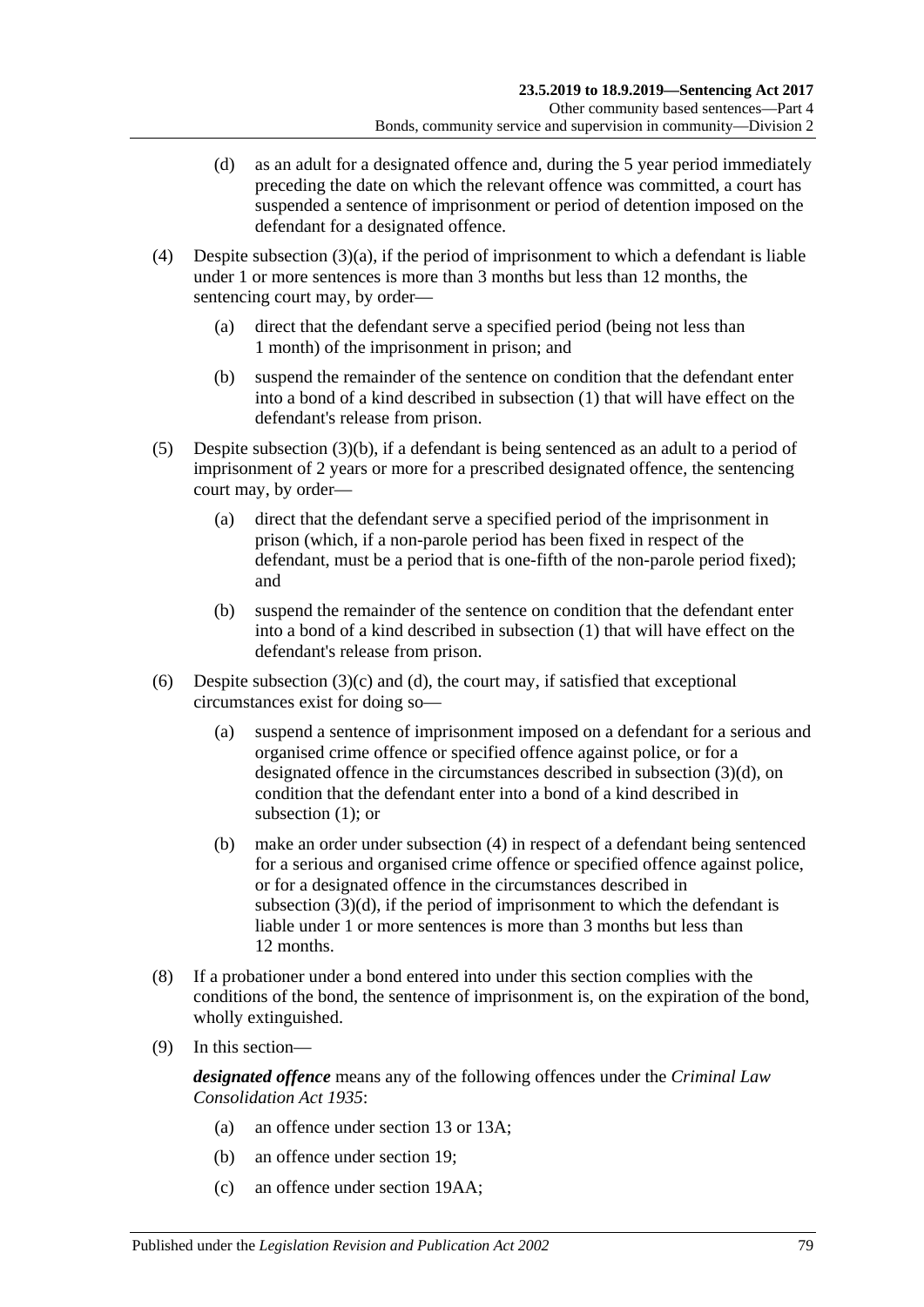- (d) an offence under section 19AC;
- (e) an offence under section 19A;
- (f) an offence under section 23 or 24;
- (g) an offence under section 29A;
- (h) an offence under section 39;
- (j) an offence under section 137;
- (k) an offence under section 170;
- (l) an offence under section 270B if the offence against the person to which that section applies is a relevant offence referred to in a preceding paragraph;

*foster parent*, of a child, includes—

- (a) an approved carer of the child; and
- (b) a person in whose care the child is placed under section 77 of the *[Children](http://www.legislation.sa.gov.au/index.aspx?action=legref&type=act&legtitle=Children%20and%20Young%20People%20(Safety)%20Act%202017)  [and Young People \(Safety\) Act](http://www.legislation.sa.gov.au/index.aspx?action=legref&type=act&legtitle=Children%20and%20Young%20People%20(Safety)%20Act%202017) 2017*;

*prescribed designated offence* means an offence under section 13 or 23 of the *[Criminal Law Consolidation Act](http://www.legislation.sa.gov.au/index.aspx?action=legref&type=act&legtitle=Criminal%20Law%20Consolidation%20Act%201935) 1935*;

#### *serious and organised crime offence* means—

- (a) any of the following offences under the *[Criminal Law Consolidation](http://www.legislation.sa.gov.au/index.aspx?action=legref&type=act&legtitle=Criminal%20Law%20Consolidation%20Act%201935)  Act [1935](http://www.legislation.sa.gov.au/index.aspx?action=legref&type=act&legtitle=Criminal%20Law%20Consolidation%20Act%201935)*:
	- (i) an offence under section 83E;
	- (ii) an aggravated offence under section 172 or 251, where the aggravating circumstances of the offence are the circumstances referred to in section  $5AA(1)(ga)(i)$  or (ii) of that Act;
	- (iii) an offence under section 244 or 245; or
- (b) any of the following offences under the *[Controlled Substances Act](http://www.legislation.sa.gov.au/index.aspx?action=legref&type=act&legtitle=Controlled%20Substances%20Act%201984) 1984*:
	- (i) an offence under section 32(1);
	- (ii) an aggravated offence under section  $32(2)$ ,  $32(2a)$  or  $32(3)$ ;
	- (iii) an offence under section 33(1);
	- (iv) an aggravated offence under section 33(2) or 33(3);
	- (v) an aggravated offence under section  $33A(1)$ ,  $33A(2)$ ,  $33A(3)$ ,  $33A(4)$ or 33A(5);
	- (vi) an offence under section 33F, 33G or 33H;

<span id="page-79-0"></span>*serious sexual offence* means—

- $(a)$
- (i) any of the following offences under the *[Criminal Law Consolidation](http://www.legislation.sa.gov.au/index.aspx?action=legref&type=act&legtitle=Criminal%20Law%20Consolidation%20Act%201935)  Act [1935](http://www.legislation.sa.gov.au/index.aspx?action=legref&type=act&legtitle=Criminal%20Law%20Consolidation%20Act%201935)* where the maximum penalty prescribed for the offence is, or includes, imprisonment for at least 5 years:
	- (A) an offence under section 48 (rape);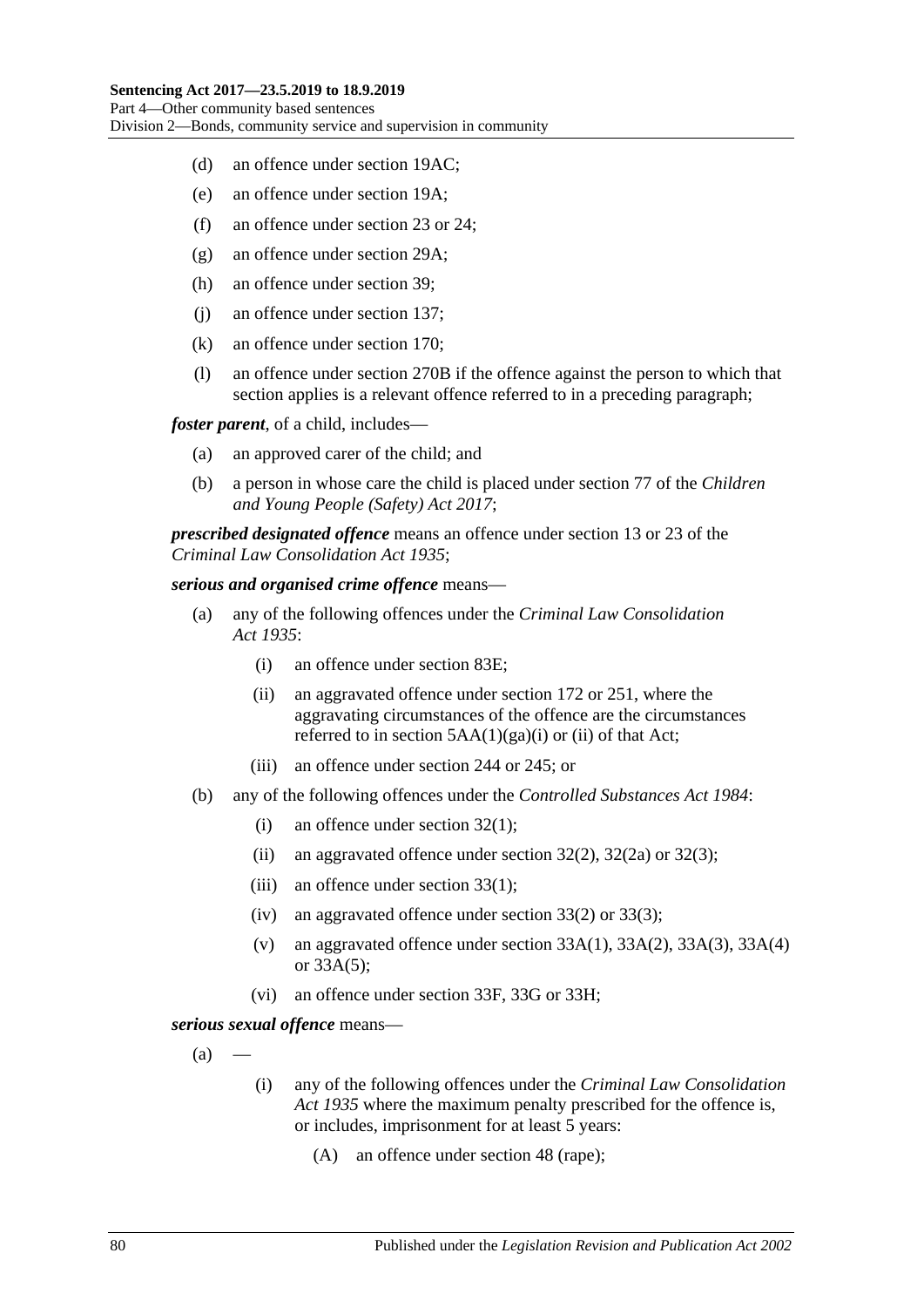Other community based sentences—Part 4 Bonds, community service and supervision in community—Division 2

- (B) an offence under section 48A (compelled sexual manipulation);
- (C) an offence under section 50 (persistent sexual abuse of a child);
- (D) an offence under section 51 (sexual exploitation of person with a cognitive impairment);
- (E) an offence under section 59 (abduction);
- (F) an offence under section 60 (procuring sexual intercourse);
- (G) an offence under section 66 (sexual servitude and related offences);
- (H) an offence under section 67 (deceptive recruiting for commercial sexual services);
- (I) an offence under section 68 (use of children in commercial sexual services):
- (J) an offence under section 72 (incest);
- (K) an offence against a corresponding previous enactment substantially similar to an offence referred to in any of the preceding subsubparagraphs;
- (L) an attempt to commit or an assault with intent to commit any of the offences referred to in any of the preceding subsubparagraphs; or
- (ii) any of the following offences under the *[Criminal Law Consolidation](http://www.legislation.sa.gov.au/index.aspx?action=legref&type=act&legtitle=Criminal%20Law%20Consolidation%20Act%201935)  Act [1935](http://www.legislation.sa.gov.au/index.aspx?action=legref&type=act&legtitle=Criminal%20Law%20Consolidation%20Act%201935)* where the maximum penalty prescribed for the offence is, or includes, imprisonment for at least 5 years:
	- (A) an offence under section 49 (unlawful sexual intercourse), other than an offence that occurred in prescribed circumstances;
	- (B) an offence under section 56 (indecent assault), other than an offence that occurred in prescribed circumstances;
	- (C) an offence under section 58 (gross indecency), other than an offence that occurred in prescribed circumstances;
	- (D) an offence under section 63 (production or dissemination of child exploitation material), other than an offence that occurred in prescribed circumstances;
	- (E) an offence under section 63B (procuring child to commit an indecent act etc), other than an offence that occurred in prescribed circumstances; or
- (iii) an offence against a corresponding previous enactment substantially similar to an offence referred to in either of the preceding subparagraphs; or
- (iv) an attempt to commit or an assault with intent to commit any of the offences referred to in any of the preceding subparagraphs; or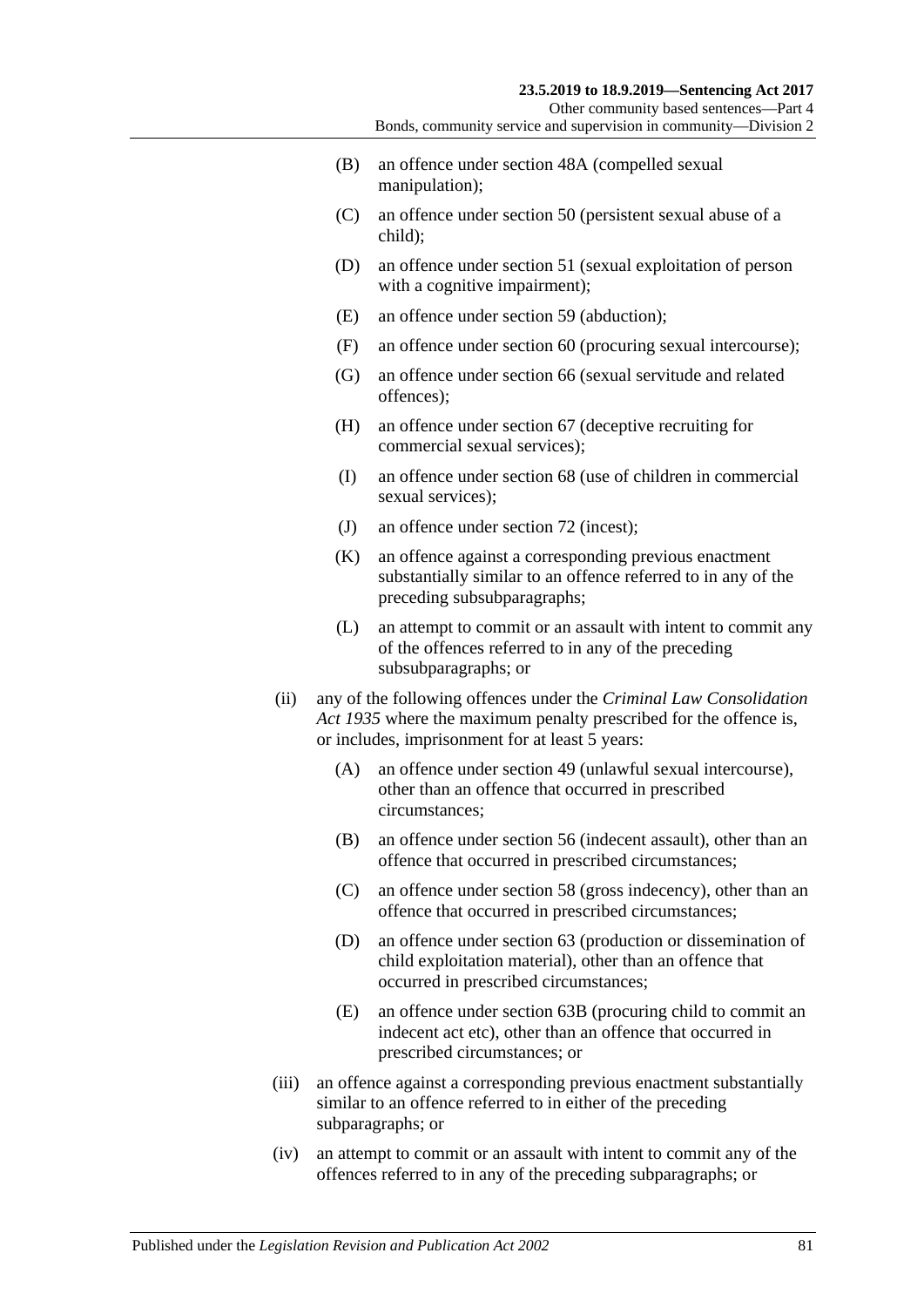(b) an offence against the law of another State or a Territory corresponding to an offence referred to in [paragraph](#page-79-0) (a);

#### *specified offence against police* means—

- (a) an aggravated offence under section 23(1) or 23(3) of the *[Criminal Law](http://www.legislation.sa.gov.au/index.aspx?action=legref&type=act&legtitle=Criminal%20Law%20Consolidation%20Act%201935)  [Consolidation Act](http://www.legislation.sa.gov.au/index.aspx?action=legref&type=act&legtitle=Criminal%20Law%20Consolidation%20Act%201935) 1935* where the aggravating circumstances of the offence are the circumstances referred to in section 5AA(1)(c) of that Act and the victim is a police officer; or
- (b) an offence of attempted murder or attempted manslaughter under the *[Criminal Law Consolidation Act](http://www.legislation.sa.gov.au/index.aspx?action=legref&type=act&legtitle=Criminal%20Law%20Consolidation%20Act%201935) 1935* where the victim is a police officer and the offender committed the offence—
	- (i) knowing the victim to be acting in the course of the victim's official duty; or
	- (ii) in retribution for something the offender knows or believes to have been done by the victim in the course of the victim's official duty.
- <span id="page-81-0"></span>(10) For the purposes of this section, an offence occurred in *prescribed circumstances* if—
	- (a) the defendant was, at the time of the offence, 20 years of age or less; and
	- (b) the circumstances of the offending, including the victim's age and the age difference between the defendant and the victim, are such that it is appropriate that the sentence be suspended; and
	- (c) the defendant was not, at the time of the offence, a person in a position of authority in relation to the victim.
- (11) For the purposes of [subsection](#page-81-0) (10), a person is in *a position of authority* in relation to a victim (the *child*) if—
	- (a) the person is a teacher and the child is a pupil of the teacher or of a school at which the teacher works; or
	- (b) the person is a parent, step-parent, guardian or foster parent of the child or the de facto partner or domestic partner of a parent, step-parent, guardian or foster parent of the child; or
	- (c) the person provides religious, sporting, musical or other instruction to the child; or
	- (d) the person is a religious official or spiritual leader (however described and including lay members and whether paid or unpaid) in a religious or spiritual group attended by the child; or
	- (e) the person is a health professional or social worker providing professional services to the child; or
	- (f) the person is responsible for the care of the child and the child has a cognitive impairment; or
	- (g) the person is employed or providing services in a correctional institution (within the meaning of the *[Correctional Services Act](http://www.legislation.sa.gov.au/index.aspx?action=legref&type=act&legtitle=Correctional%20Services%20Act%201982) 1982*) or a training centre (within the meaning of the *[Young Offenders Act](http://www.legislation.sa.gov.au/index.aspx?action=legref&type=act&legtitle=Young%20Offenders%20Act%201993) 1993*), or is a person engaged in the administration of those Acts, acting in the course of the person's duties in relation to the child; or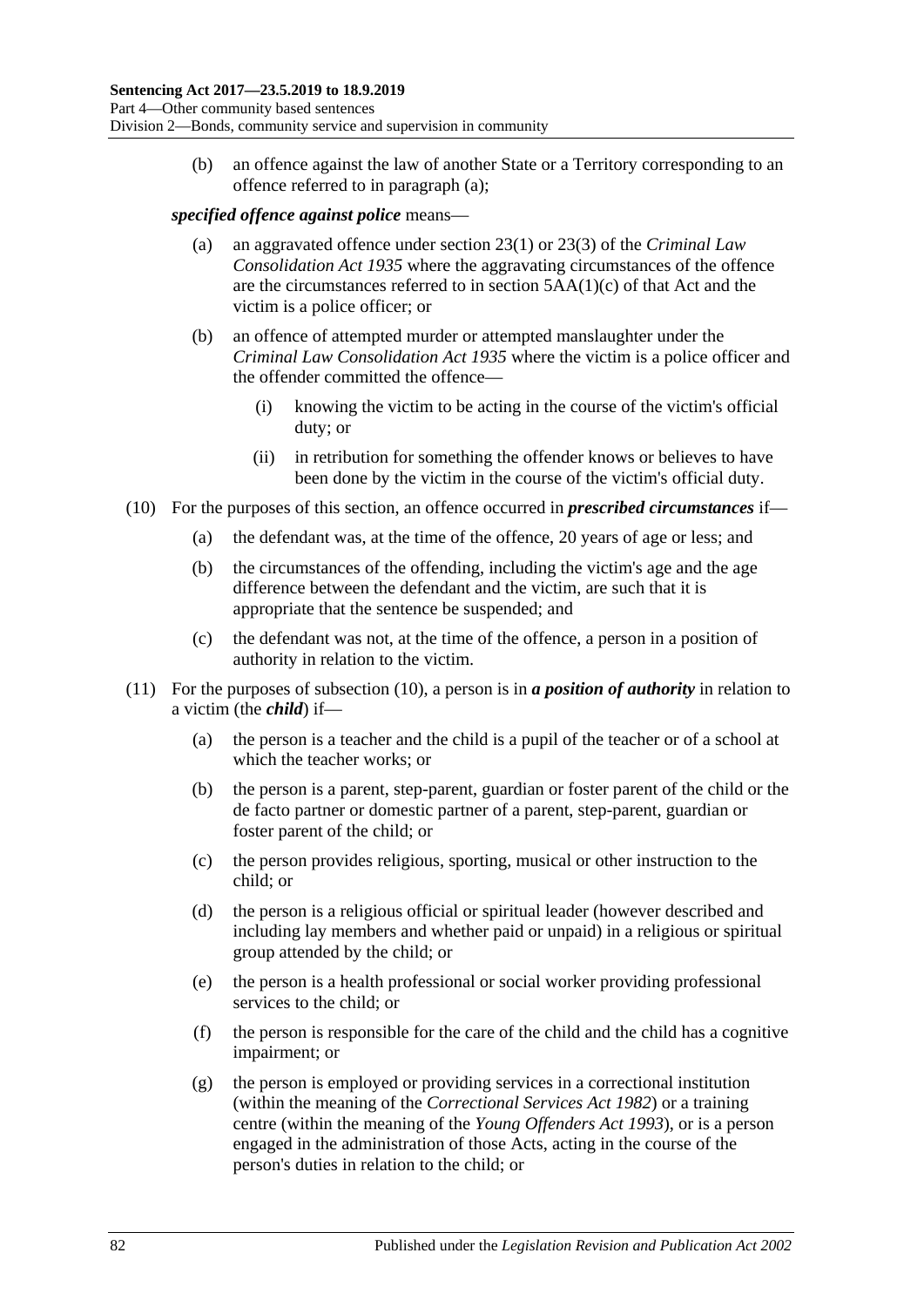- (h) the person is employed or providing services in a licensed children's residential facility (within the meaning of the *[Children and Young People](http://www.legislation.sa.gov.au/index.aspx?action=legref&type=act&legtitle=Children%20and%20Young%20People%20(Safety)%20Act%202017)  [\(Safety\) Act](http://www.legislation.sa.gov.au/index.aspx?action=legref&type=act&legtitle=Children%20and%20Young%20People%20(Safety)%20Act%202017) 2017*), or a residential care facility or other facility established under section 36 of the *[Family and Community Services Act](http://www.legislation.sa.gov.au/index.aspx?action=legref&type=act&legtitle=Family%20and%20Community%20Services%20Act%201972) 1972*, or is a person engaged in the administration of those Acts, acting in the course of the person's duties in relation to the child; or
- (i) the person is an employer of the child or other person who has the authority to determine significant aspects of the child's terms and conditions of employment or to terminate the child's employment (whether the child is being paid in respect of that employment or is working in a voluntary capacity).
- (12) A description of an offence appearing in brackets in this section is for convenience of reference only.

#### <span id="page-82-0"></span>**97—Discharge of other defendants on entering into good behaviour bond**

- <span id="page-82-1"></span>(1) If a court finds a person guilty of an offence, the court may, if it thinks that good reason exists for doing so, discharge the defendant with or without recording a conviction, and without imposing any other penalty, on condition that the defendant enter into a bond—
	- (a) to be of good behaviour; and
	- (b) to comply with the other conditions (if any) included in the bond; and
	- (c) if the terms of the bond so require, to appear before the court for sentence, or conviction and sentence, if the defendant fails during the term of the bond to comply with a condition of the bond.
- (2) However, if the defendant is not to be so required to appear before the court, the court cannot impose any conditions under [subsection](#page-82-1) (1)(b).
- (3) If a defendant is discharged on a bond under this section—
	- (a) no fresh prosecution may be commenced in respect of the offence; and
	- (b) the defendant will only be liable to sentence, or conviction and sentence, if the defendant fails to comply with a condition of the bond and the terms of the bond require the defendant to appear before the court for sentencing in that event.

#### **98—Conditions of bonds under this Act**

- (1) Subject to this Act, a bond under this Act may include such of the following conditions as the court thinks appropriate and directs be included:
	- (a) a condition requiring the defendant to be under the supervision of a community corrections officer for a specified period;
	- (b) a condition requiring the defendant to reside with a specified person or in a specified place or area;
	- (c) a condition requiring the defendant not to reside with a specified person or in a specified place or area;
	- (d) a condition requiring the defendant to perform a specified number of hours of community service;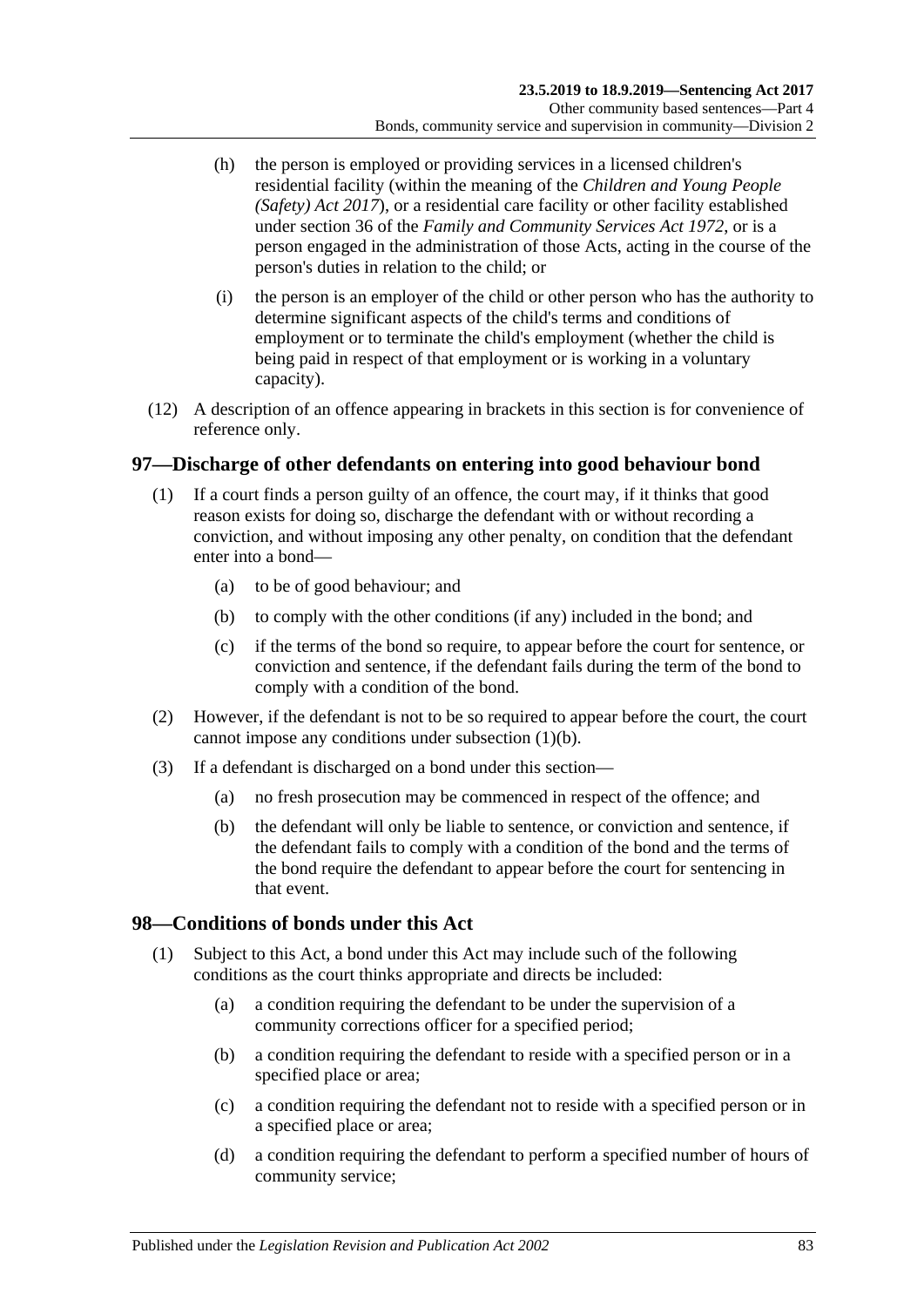- (e) a condition requiring the defendant to undertake an intervention program;
- (f) a condition requiring the defendant to undergo medical or psychiatric treatment in accordance with the terms of the bond;
- (g) a condition requiring the defendant to abstain from drugs of a specified class (including alcohol);
- (h) a condition requiring the person to submit to such tests (including testing without notice) relating to drug use as a community corrections officer may reasonably require;
- (i) a condition requiring the defendant—
	- (i) to restore misappropriated property to any person apparently entitled to possession of it; or
	- (ii) to pay compensation of a specified amount to any person for injury, loss or damage resulting from the offence;
- (j) a condition requiring the defendant to attend and complete, within the term of the bond or such lesser period as the court may specify, a specified education program approved by the Attorney-General for the offence of which the defendant has been found guilty;
- (k) a condition requiring the defendant to comply with—
	- (i) regulations (if any) made for the purposes of this section; or
	- (ii) the lawful directions of the CE;
- (l) any other condition that the court thinks appropriate and specifies in the bond.
- (2) A court must not include a condition (whether under this or any other section) requiring the defendant to reside with a specified person or in a specified place unless the court is satisfied that accommodation is available for the defendant with that person or in that place and that the accommodation is suitable in all the circumstances.
- (3) A court must not include a condition requiring the defendant to undergo specified medical or psychiatric treatment unless it is satisfied that treatment of the nature specified in the bond has been recommended for the defendant by a legally qualified medical practitioner and is available to the defendant.
- (4) The following provisions apply in relation to an education program approved or to be approved for the purposes of this section:
	- (a) the Attorney-General may approve such a program unconditionally or subject to such conditions as the Attorney-General thinks fit and specifies in the instrument of approval;
	- (b) the Attorney-General may, by written notice to the program provider, revoke an approval or vary the conditions of an approval;
	- (c) any fees for undertaking an approved education program are to be borne by the defendant, subject to any relief from payment given by the program provider in accordance with conditions imposed by the Attorney-General under this subsection.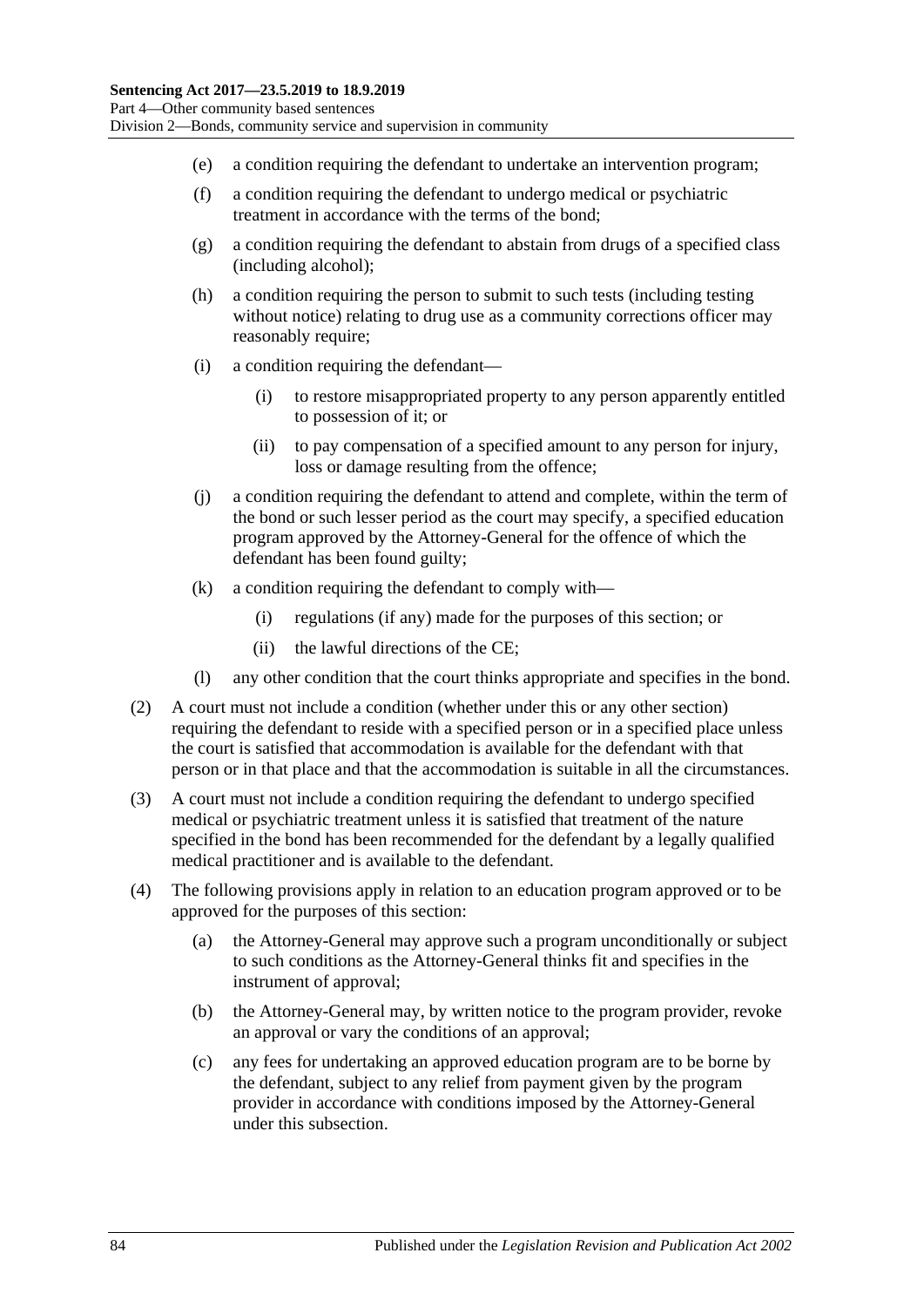- (5) Before the court imposes a condition requiring a defendant to undertake an intervention program, the court must satisfy itself that—
	- (a) the defendant is eligible for the services to be included on the program in accordance with applicable eligibility criteria (if any); and
	- (b) the services are available for the defendant at a suitable time and place.
- (6) The court may make appropriate orders for assessment of a defendant to determine—
	- (a) a form of intervention program that is appropriate for the defendant; and
	- (b) the defendant's eligibility for the services included on the program,

and may release the defendant on bail on condition that the defendant undertake the assessment as ordered.

- (7) A certificate apparently signed by—
	- (a) an intervention program manager as to—
		- (i) whether the services to be included on an intervention program are available for a particular person and, if so, when and where they will be available; or
		- (ii) whether a particular person is eligible for the services to be included on the program; or
	- (b) a community corrections officer as to whether a particular person has complied with conditions regulating the person's participation in an intervention program,

is admissible as evidence of the matter so certified.

#### **99—Term of bond**

Subject to this Act, a bond under this Act is effective for the term that is specified in the bond.

#### **100—Guarantors etc**

- (1) If the court thinks it appropriate—
	- (a) a bond under this Act may oblige the defendant to pay a sum specified in the bond in the event of non-compliance with a condition of the bond; and
	- (b) the court may require the defendant to find 1 or more guarantors of such an obligation.
- $(2)$  A court—
	- (a) may require a defendant to find 1 or more persons to guarantee the defendant's compliance with the conditions of the bond; and
	- (b) if such a requirement is made, must specify the amount that any such guarantor will be liable to pay in the event of the defendant's non-compliance with a condition of the bond.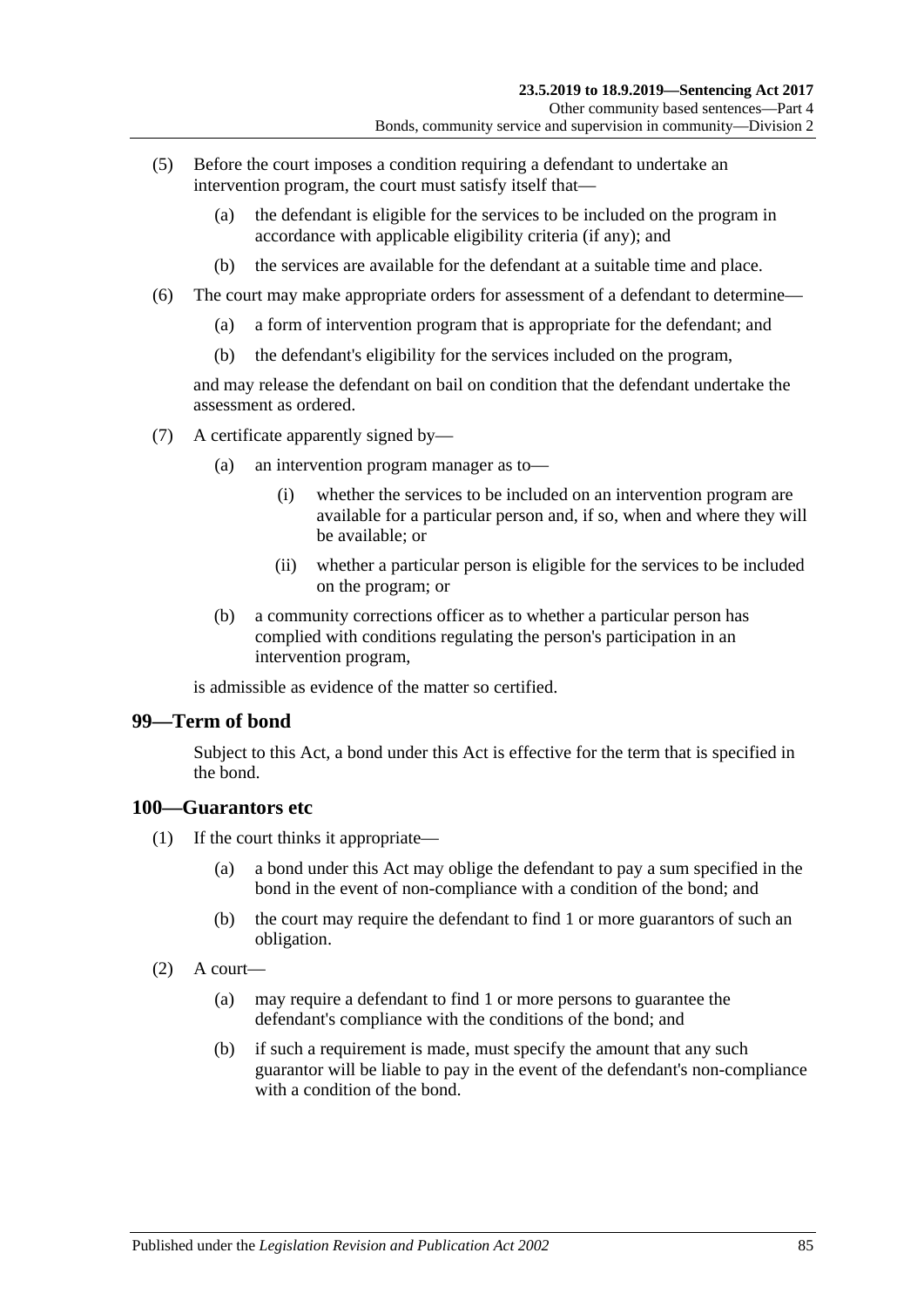#### **101—Court may direct person to surrender firearm etc**

- (1) A probative court may, in relation to a bond that is subject to the condition imposed by section [96\(2\)\(a\),](#page-77-6) direct the probationer to immediately surrender at a police station specified by the court any firearm, ammunition or part of a firearm owned or possessed by the probationer.
- (2) No criminal liability attaches to a person to the extent that the person is complying with a direction under this section.
- (3) The Commissioner of Police must deal with any surrendered firearm, ammunition or part of a firearm in accordance with the scheme set out in the regulations.
- (4) No compensation is payable by the Crown or any other person in respect of the exercise of a function or power under this section.
- (5) The regulations may provide for the payment, recovery or waiver of fees in respect of this section.

#### **102—Court to provide CE with copy of court order**

If a defendant enters into a bond under this Act, the conditions of a bond are varied, the term of a bond is extended, or a bond is discharged, the court must notify the CE of the terms of the bond, variation or extension, or of the discharge, as the case may require.

#### <span id="page-85-0"></span>**103—Variation or discharge of bond**

- (1) A probative court may, on the application of a probationer or the Minister for Correctional Services, vary or revoke a condition of a bond under this Act.
- (2) If, on an application for variation under [subsection](#page-85-0) (1), a probative court extends, beyond the term of the bond, the period within which community service is to be performed by the probationer, the term of the bond is extended accordingly.
- (3) A probative court cannot extend the period within which community service is to be performed by more than 6 months.
- (4) A probative court may only vary or revoke the conditions imposed by [section](#page-77-1) 96(2) on a bond if the court is satisfied, by evidence given on oath, that—
	- (a) there are cogent reasons to do so; and
	- (b) the possession of a firearm, ammunition or part of a firearm by the probationer does not represent an undue risk to the safety of the public.
- (5) Subject to [subsection](#page-86-0) (6), if the Minister for Correctional Services is satisfied, on the application of a probationer—
	- (a) that it is no longer necessary for the probationer to remain under supervision; and
	- (b) that it would not be in the best interests of the probationer to remain under supervision,

the Minister may, by instrument in writing, waive the obligation of the probationer to comply any further with the condition requiring supervision.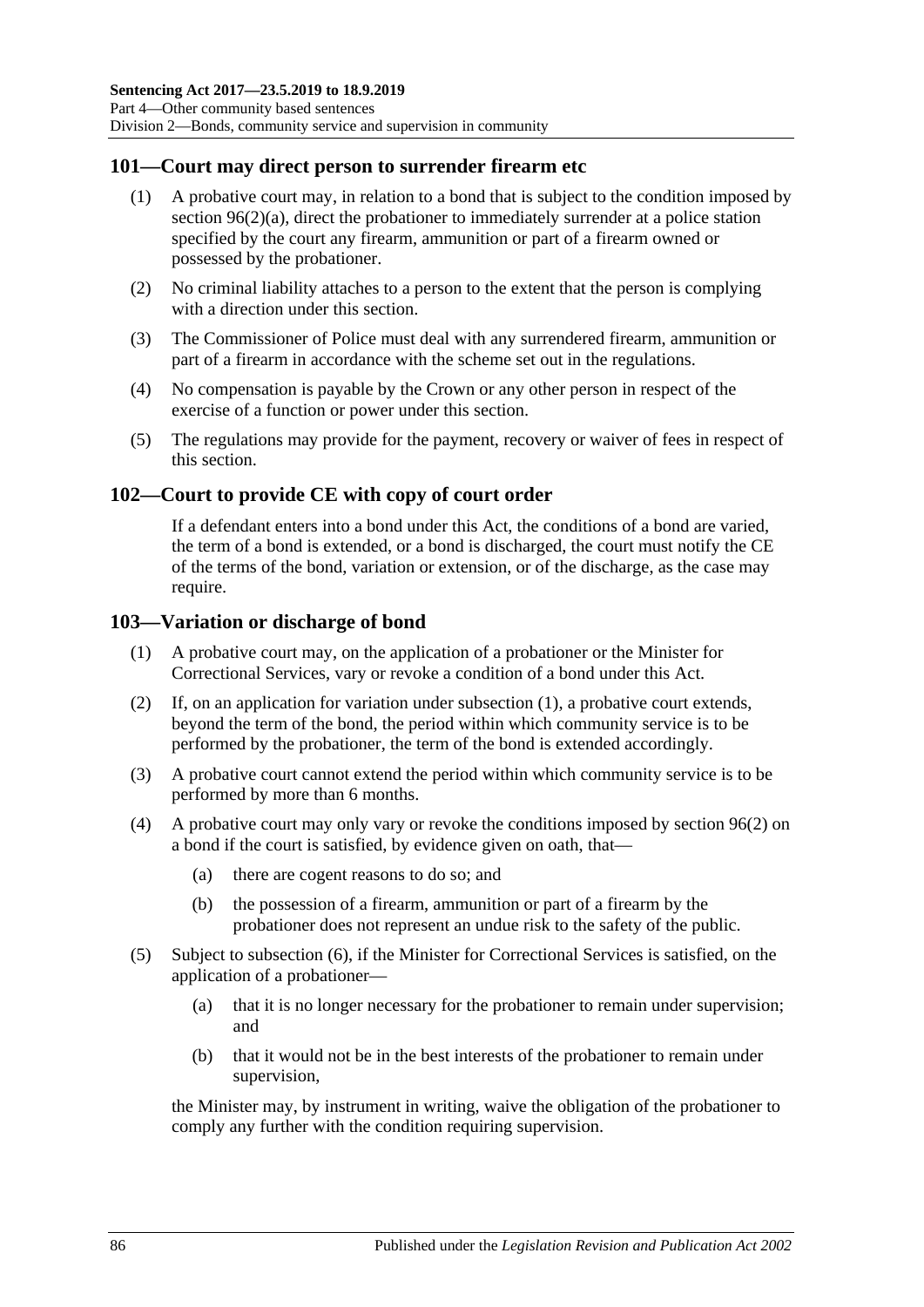- <span id="page-86-0"></span>(6) The Minister for Correctional Services must, before deciding whether to waive the obligation of a probationer to comply any further with a condition requiring supervision, take into account the likely impact on a victim to which this subsection applies if the probationer is no longer required to remain under supervision.
- (7) [Subsection](#page-86-0) (6) applies to a victim in respect of whom a victim impact statement was provided to the sentencing court when the probationer was sentenced.
- (8) If a probative court is satisfied, on the application of a probationer, that it is no longer necessary for the probationer to remain subject to the bond, the court may, by order, discharge the bond.

#### **104—Court to be notified if suitable community service placement not available**

- <span id="page-86-1"></span>(1) If the CE, on being notified that a court has made an order for community service or included in a bond a condition requiring the performance of community service, is of the opinion that suitable community service work cannot be found for the defendant, whether because of the defendant's physical or mental disability, the location of the defendant, or for some other reason, the CE must notify the court in writing of that fact.
- (2) On receiving a notification under [subsection](#page-86-1) (1), the court may discharge the community service order or revoke the condition (as the case may be) and may require the defendant to appear before the court for further order.

#### <span id="page-86-2"></span>**105—Provisions relating to community service**

- (1) The following provisions apply if a court imposes a sentence of community service, or includes in a bond a condition requiring the performance of community service:
	- (a) the court must specify the number of hours of community service to be performed by the person to whom the sentence relates, being not less than 15 or more than 300;
	- (b) the court must not specify a number of hours of community service to be performed by a person who is already performing, or is liable to perform, community service, where the aggregate of that number and the number of hours previously specified would exceed 300;
	- (c) the court must specify a period, not exceeding 18 months, within which the community service is to be performed;
	- (d) the person is required to report to a specified place not later than 2 working days after the date of the order unless, within that period, the person receives a notice from the CE to the contrary;
	- (e) the person is required to perform community service for not less than 4 hours each week and on such day, or days, as the community corrections officer to whom the person is assigned may direct:
	- (f) the person may not, except in circumstances approved by the Minister for Correctional Services, be required to perform community service for a continuous period exceeding 7.5 hours;
	- (g) if on any day a period of community service is to exceed 4 continuous hours, the next hour must be a meal break;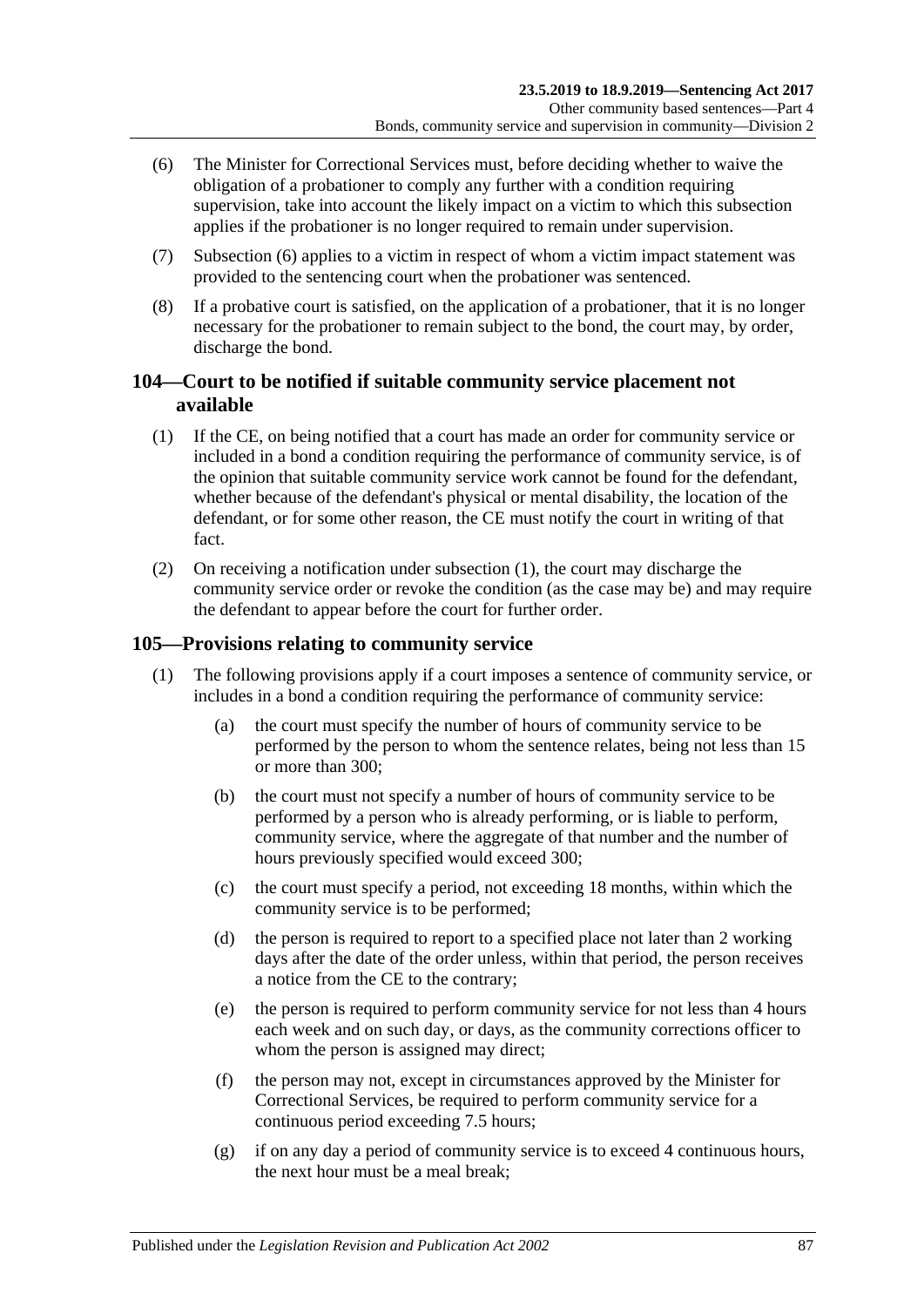- (h) the person may not be required to perform community service at a time that would interfere with the person's remunerated employment or with a course of training or instruction relating to, or likely to assist the person to obtain, remunerated employment, or that would cause unreasonable disruption of the person's commitments in caring for the person's dependants;
- (i) the person may not be required to perform community service at a time that would cause the person to offend against a rule of a religion that the person practises;
- (j) the attendance of the person at any educational or recreational course of instruction approved by the Minister for Correctional Services will be taken to be performance of community service;
- (k) the person will not be remunerated for the performance of community service under the order;
- (l) the person must obey the lawful directions of the community corrections officer to whom the person is assigned.
- (2) This section does not apply in relation to the performance of community service by a youth.

#### **106—Provisions relating to supervision in the community**

- (1) A court may, in addition to sentencing a defendant to community service—
	- (a) order that the defendant be under the supervision of a community corrections officer for the duration of the sentence; and
	- (b) make such other orders as the court thinks necessary for securing compliance with this Part.
- (2) The following provisions apply if a court makes an order, or includes a condition in a bond, requiring the person to whom the order or bond relates to be under the supervision of a community corrections officer:
	- (a) the court must, in the case of a probationer, specify the period during which the probationer is to be under supervision;
	- (b) the person is required to report to a specified place not later than 2 working days after the date of the order or bond unless, within that period, the defendant receives a notice from the CE to the contrary;
	- (c) the person must obey the lawful directions of the community corrections officer to whom the person is assigned;
	- (d) the person must not, during the period of supervision, leave the State for any reason except in accordance with the written permission of the CE.

#### **107—CE must assign community corrections officer**

- (1) The CE must, on receiving a copy of an order or a bond requiring supervision or the performance of community service (and may, after then, from time to time) assign the person to whom the bond or order relates to a community corrections officer.
- (2) The CE must ensure that the person is notified in writing of the name of the community corrections officer to whom the person has been assigned and, if necessary, of the place and time at which the person must first report to that officer.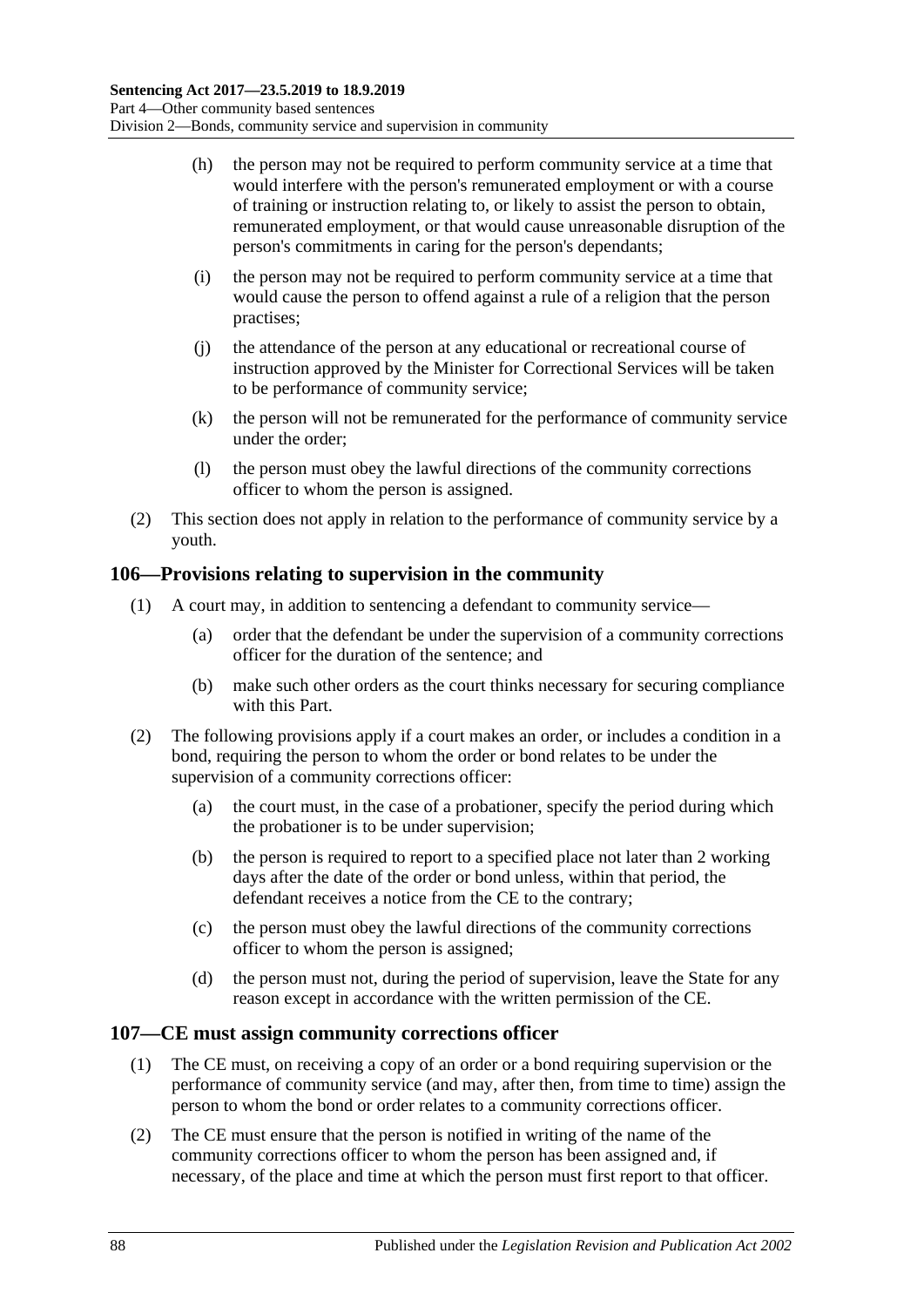(3) It is the duty of a community corrections officer to endeavour to ensure that any person assigned to the officer complies with the conditions of the bond or order.

#### **108—Community corrections officer to give reasonable directions**

- (1) A community corrections officer responsible for supervising a person in the community—
	- (a) must give reasonable directions to the person requiring the person to report to the officer on a regular basis; and
	- (b) may give reasonable directions to the person—
		- (i) requiring the person to notify the officer of any change in the person's place of residence or employment; or
		- (ii) requiring the person to reside, or not to reside, in any particular place or area or with any particular person; or
		- (iii) requiring the person to take up, or not to take up, any particular employment, to be punctual in reporting to work or not to give up some particular employment; and
	- (c) may give the person other directions of a kind authorised by the Minister for Correctional Services, either generally or in relation to that person.
- (2) If the person is required to perform community service, the community corrections officer may also give reasonable directions to the person—
	- (a) requiring the person to report to a community service centre or other place at certain times; or
	- (b) requiring the person to perform certain projects or tasks as community service; or
	- (c) requiring the person to undertake or participate in courses of instruction at a community service centre or other place; or
	- (d) requiring the person to behave in a particular manner while undertaking community service.

#### <span id="page-88-0"></span>**110—Variation of community service order**

- (1) If, on the application of a person required to perform community service under a bond or an order of a court, the Minister for Correctional Services is satisfied that—
	- (a) the person will not complete the community service in the time provided for in the order or the bond; and
	- (b) sufficient reason exists for the person not being able to complete the community service in the required time,

the Minister may, by instrument in writing, extend the period within which the person must complete the performance of the community service.

(2) The court that ordered a person to perform community service, or a court of coordinate jurisdiction, may, on application by the person or the Minister for Correctional Services, vary the terms of the order for community service, or vary or revoke an ancillary order.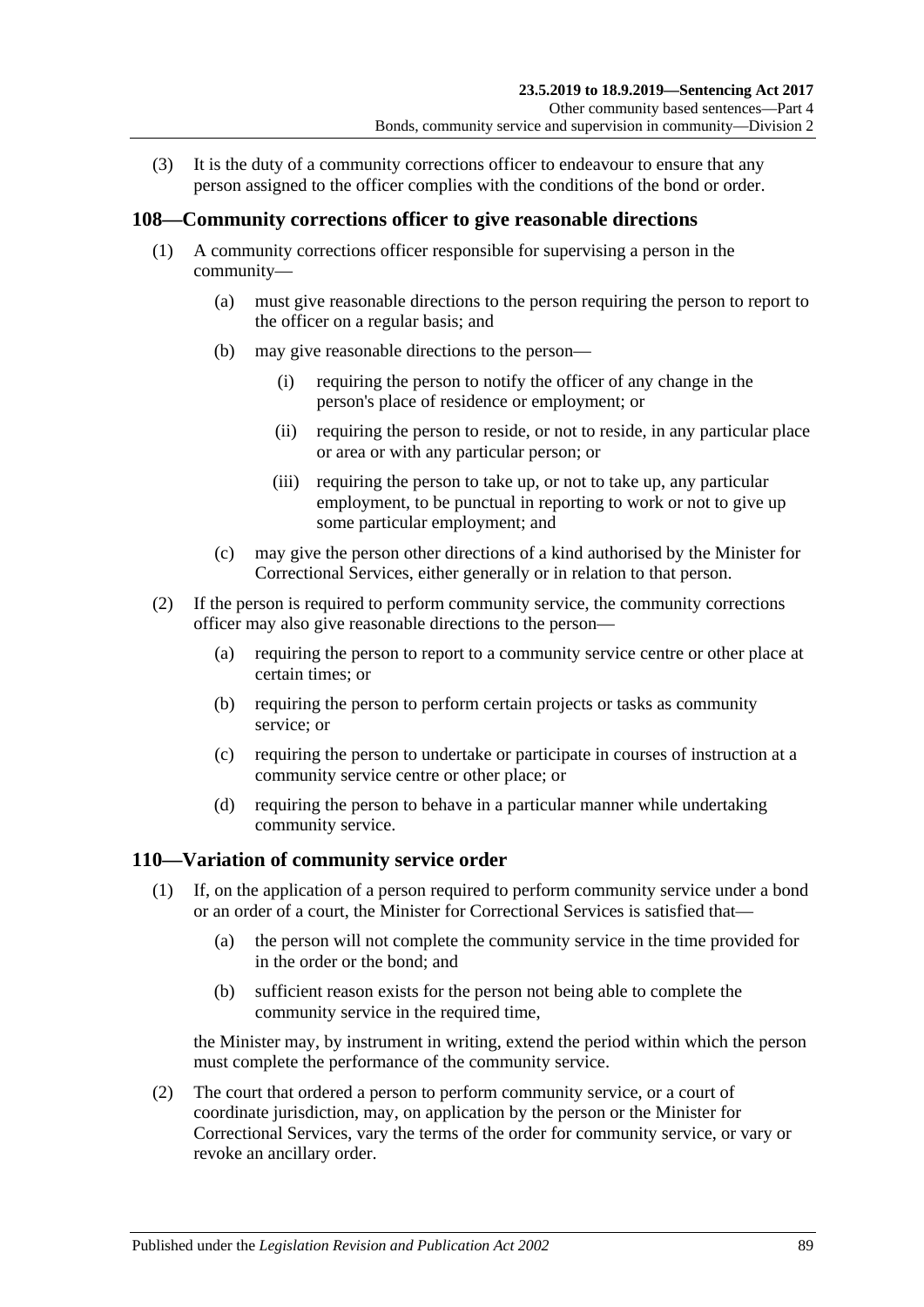- (3) The period within which community service must be performed cannot be extended under this section, whether by the Minister or the court, by a period exceeding 6 months, or periods that, in aggregate, exceed 6 months.
- (4) If the Minister extends the period within which a person must complete the performance of community service under an order or a bond, the order or bond will be taken to have been amended accordingly.
- (5) The Minister must notify the probative or sentencing court of any exercise of powers under [subsection](#page-88-0) (1).

#### <span id="page-89-0"></span>**111—Power of Minister to cancel unperformed hours of community service**

- (1) If, on the application of a person required to perform community service under a bond or an order of a court, the Minister for Correctional Services is satisfied that—
	- (a) although some hours of community service remain unperformed, the person has substantially complied with the requirement; and
	- (b) there is no apparent intention on the person's part to deliberately evade the person's obligations under the bond or order; and
	- (c) sufficient reason exists for not insisting on performance of some or all of those hours,

the Minister may, by instrument in writing, waive compliance with the requirement to perform those hours, or a specified number of them.

- (2) The Minister cannot exercise powers under [subsection](#page-89-0) (1) to waive performance of more than 10 hours under the 1 bond or order.
- (3) The Minister must notify the probative or sentencing court of any exercise of powers under [subsection](#page-89-0) (1).

#### **112—Power of Minister in relation to default in performance of community service**

- <span id="page-89-1"></span>(1) If the Minister for Correctional Services is satisfied that a person who is required to perform community service has failed to obey a direction given by the community corrections officer to whom the person is assigned, the Minister, instead of commencing proceedings for breach of order or bond, may, by notice in writing served personally, increase the number of hours of community service that the person is required to perform.
- (2) If the Minister increases the hours of community service to be performed under an order or a bond, the order or bond will be taken to have been amended accordingly.
- (3) The number of hours of community service may not be increased under [subsection](#page-89-1) (1) by more than 24 in aggregate, but such an increase may be made despite the fact that its effect is to increase the total number of hours to be performed beyond the normal limit.
- (4) If the Minister for Correctional Services is satisfied that a person has failed to comply with an order or a bond requiring performance of community service, the Minister may, by notice in writing served personally or by post, suspend the operation of the order or the relevant condition of the bond until proceedings for breach of the community service order or bond have been determined.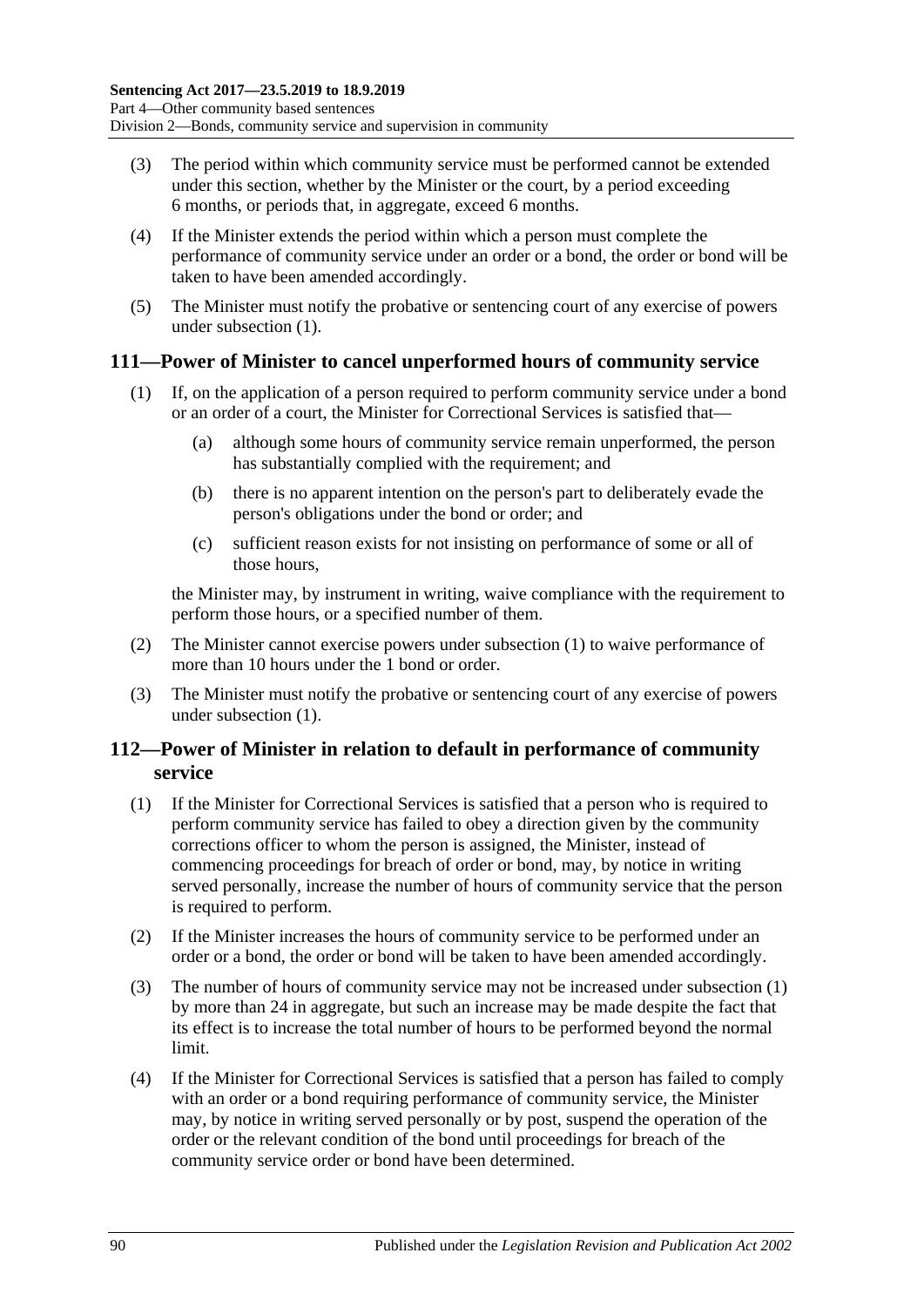### **Division 3—Enforcement of bonds, community service orders and other orders of a non-pecuniary nature**

### **Subdivision 1—Bonds**

#### **113—Non-compliance with bond**

- (1) If it appears to a probative court, by evidence given on oath, that a probationer may have failed to comply with a condition of the probationer's bond, the court—
	- $(a)$  may—
		- (i) issue a summons to the probationer requiring the probationer to appear before the court at the time and place specified in the summons; or
		- (ii) issue a warrant for the probationer's arrest; and
	- (b) may issue a summons to a guarantor.
- (2) If a person fails to appear before the court as required by a summons issued under this section, the court may issue a warrant for the person's arrest.
- (3) If a person is arrested pursuant to a warrant issued under this section, the person must be brought before the probative court or the Magistrates Court not later than the next working day and may be remanded in custody or released on bail pending determination of the proceedings.
- (4) If a probationer is found guilty of an offence by a court of a superior jurisdiction to that of the probative court, being an offence committed during the term of the bond, any proceedings for breach of condition arising out of the offence are to be taken in the court of superior jurisdiction.
- (5) If a probationer is found guilty of an offence by a court of an inferior jurisdiction to that of the probative court, being an offence committed during the term of the bond, the court of an inferior jurisdiction must—
	- (a) sentence the probationer for the offence and remand the probationer to the probative court to be dealt with for breach of the conditions of the bond; or
	- (b) remand the probationer to the probative court to be sentenced for the offence and dealt with for breach of the conditions of the bond.
- (6) The court dealing with a probationer for breach of condition must hear any evidence adduced tending to establish that the probationer has failed to comply with a condition of the bond and any evidence or representations that the probationer may wish to adduce or make in reply.
- (7) In this section—

*court of an inferior jurisdiction* means—

- (a) if the probative court is the Supreme Court—the District Court or the Magistrates Court;
- (b) if the probative court is the District Court—the Magistrates Court;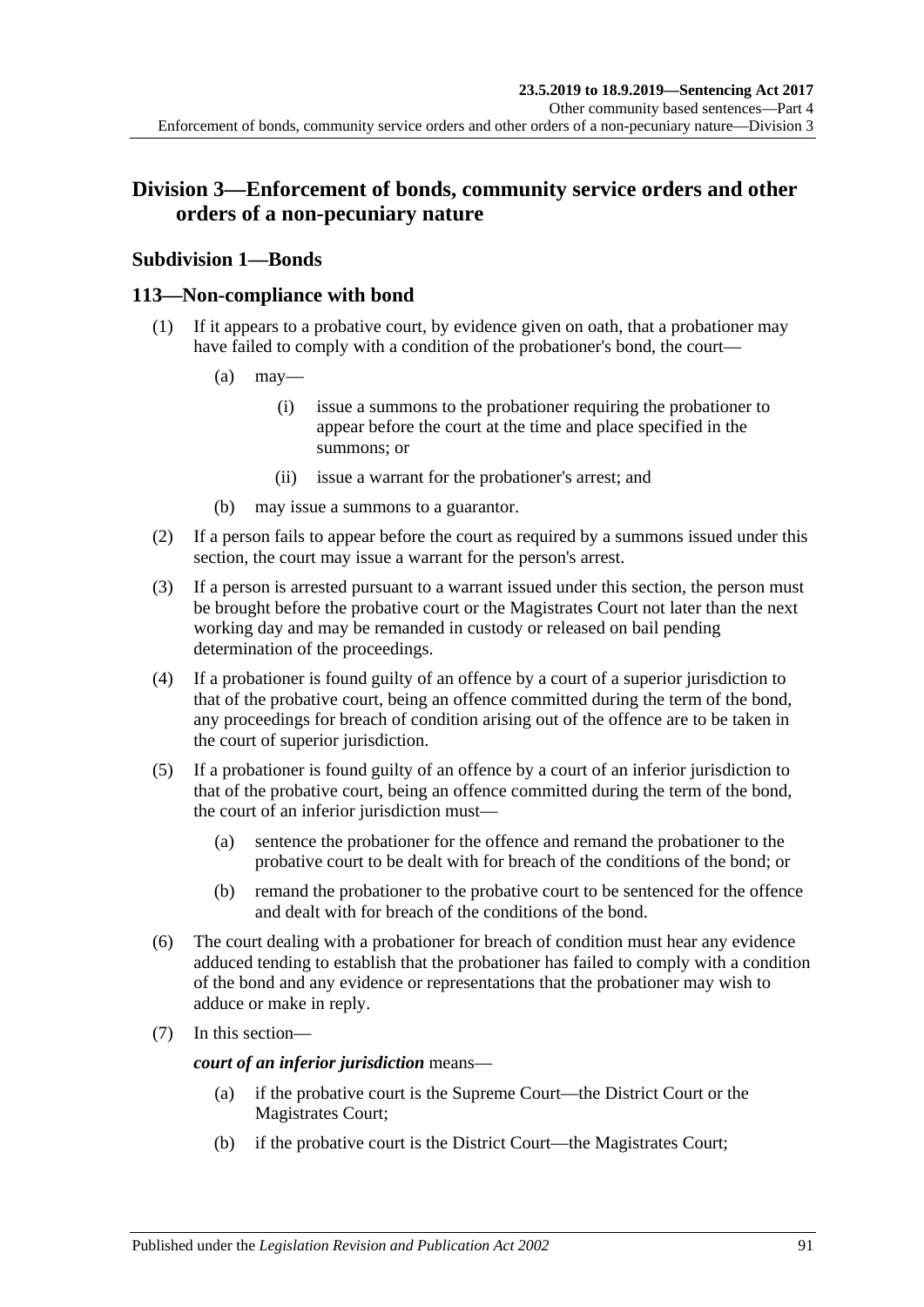Division 3—Enforcement of bonds, community service orders and other orders of a non-pecuniary nature

#### *court of a superior jurisdiction* means—

- (a) if the probative court is the Magistrates Court—the Supreme Court or the District Court;
- (b) if the probative court is the District Court—the Supreme Court.

#### **114—Orders that court may make on breach of bond**

- <span id="page-91-1"></span>(1) If the court is satisfied that the probationer has failed to comply with a condition of the bond, the court—
	- (a) may, if the bond requires the probationer to pay a sum in the event of non-compliance with a condition of the bond, order the probationer to pay the whole or a part of that sum; or
	- (b) may order a guarantor to pay the whole or a part of the amount due under the guarantee; or
	- (c) may, if the probationer has not been sentenced for the original offence and the terms of the bond require the defendant to appear before the court for sentencing in the event of failure to comply with a condition of the bond—
		- (i) sentence the probationer for the offence, or convict and sentence the probationer for the offence, as the case may require; or
		- (ii) if the court is satisfied that the failure of the probationer to comply with the conditions of the bond was trivial or that there are proper grounds on which the failure should be excused, refrain from taking any action in respect of the failure; or
	- (d) if the probationer has been sentenced to imprisonment for the original offence and that sentence has been suspended—must, subject to [subsection](#page-91-0) (3), revoke the suspension and order that the sentence be carried into effect.
- (2) The court may not order a person to pay an amount pursuant to [subsection](#page-91-1)  $(1)(a)$ unless the court is satisfied that—
	- (a) the person has, or will within a reasonable time have, the means to pay the amount; and
	- (b) payment of the amount would not unduly prejudice the welfare of dependants of the person.
- <span id="page-91-0"></span>(3) If a probationer is subject to a suspended sentence of imprisonment and the court is satisfied that the failure of the probationer to comply with the conditions of the bond was trivial or that there are proper grounds on which the failure should be excused, the court may refrain from revoking the suspension and—
	- (a) in the case of a bond requiring performance of community service—may—
		- (i) extend the term of the bond by such period (not exceeding 12 months) as the court thinks fit; or
		- (ii) extend the period within which any uncompleted hours of community service must be performed by not more than 6 months; or
		- (iii) if the period within which the community service must be performed has expired, impose a period of not more than 6 months within which any uncompleted hours of community service must be performed; or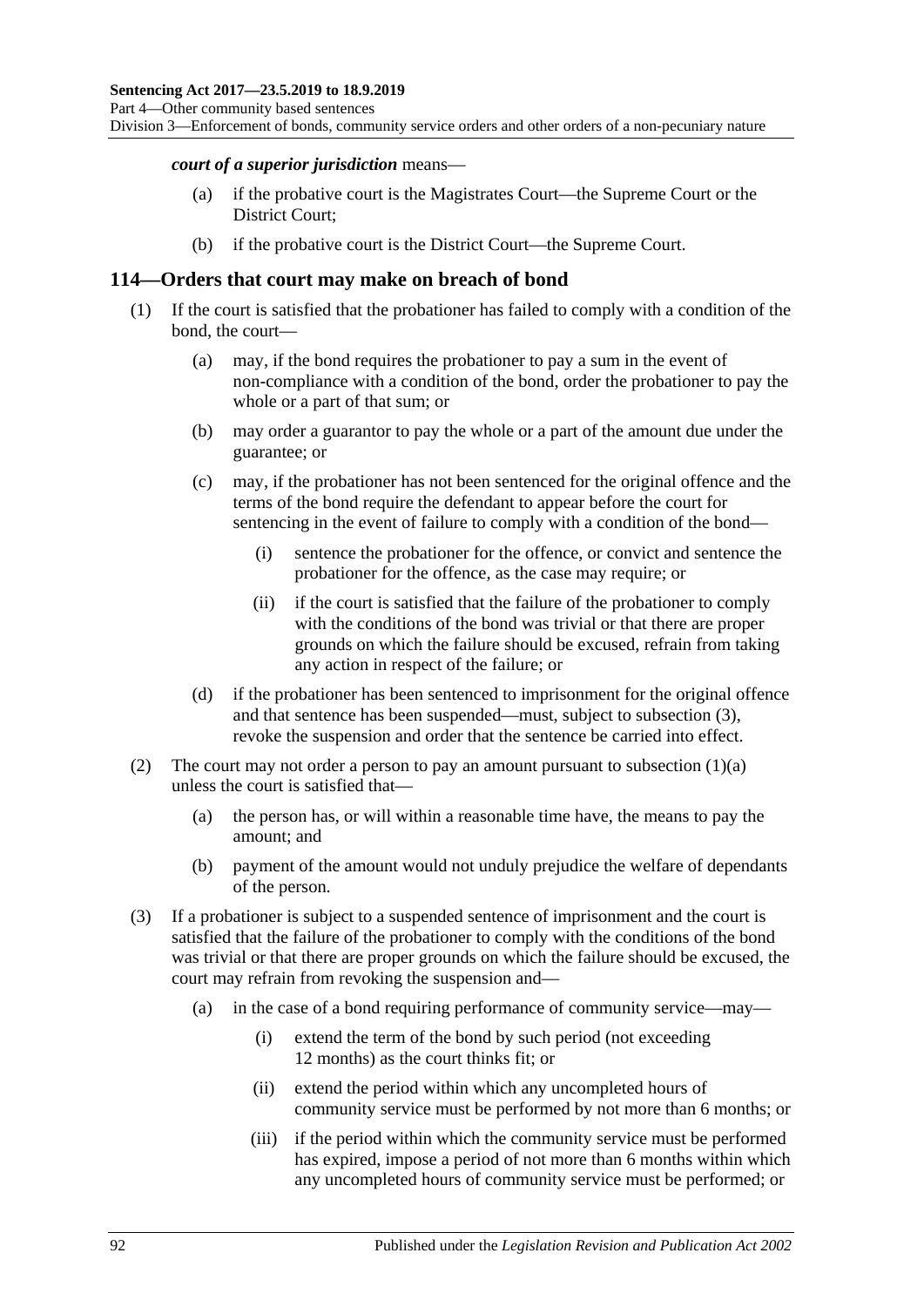Other community based sentences—Part 4

Enforcement of bonds, community service orders and other orders of a non-pecuniary nature—Division 3

- (iv) cancel the whole or a number of any unperformed hours of community service; or
- (v) revoke or vary any other condition of the bond; and
- <span id="page-92-0"></span>(b) in the case of any other bond—may—
	- (i) extend the term of the bond by such period (not exceeding 12 months) as the court thinks fit; or
	- (ii) impose a condition on the bond requiring the probationer to perform a specified number of hours of community service; or
	- (iii) revoke or vary any other condition of the bond; and
- (c) if the bond has expired in any case—may require the probationer to enter into a further bond, the term of which must not exceed 12 months.
- (4) [Section](#page-86-2) 105 applies in relation to a bond in respect of which a condition requiring the performance of community service is imposed under [subsection](#page-92-0) (3)(b)(ii).
- (5) If a court revokes the suspension of a sentence of imprisonment, the court may make any of the following orders:
	- (a) if it considers that there are special circumstances justifying it in so doing—an order reducing the term of the suspended sentence;
	- (b) an order directing that time spent by the probationer in custody pending determination of the proceedings for breach of condition be counted as part of the term of the suspended sentence;
	- (c) in the case of a probationer whose sentence of imprisonment was partially suspended under [section](#page-78-2) 96(5) and even if the term of the sentence now to be served in custody is less than 12 months—an order fixing or extending a non-parole period taking into account the time spent in custody by the probationer before being released on the bond;
	- (e) an order directing that—
		- (i) in the case of a sentence partially suspended under [section](#page-78-1) 96(4) or [\(5\)—](#page-78-2)any part of the sentence that the probationer has not served in custody; or
		- (ii) in any other case—the suspended sentence,

be cumulative on another sentence, or sentences, of imprisonment then being served, or to be served, by the probationer.

(6) If a court other than the probative court sentences a probationer for the original offence, the court cannot impose a sentence that the probative court could not have imposed.

#### **Subdivision 2—Community service orders and other orders of a non-pecuniary nature**

#### <span id="page-92-1"></span>**115—Community service orders may be enforced by imprisonment**

(1) Subject to this section, an order requiring community service is enforceable by imprisonment in default of compliance.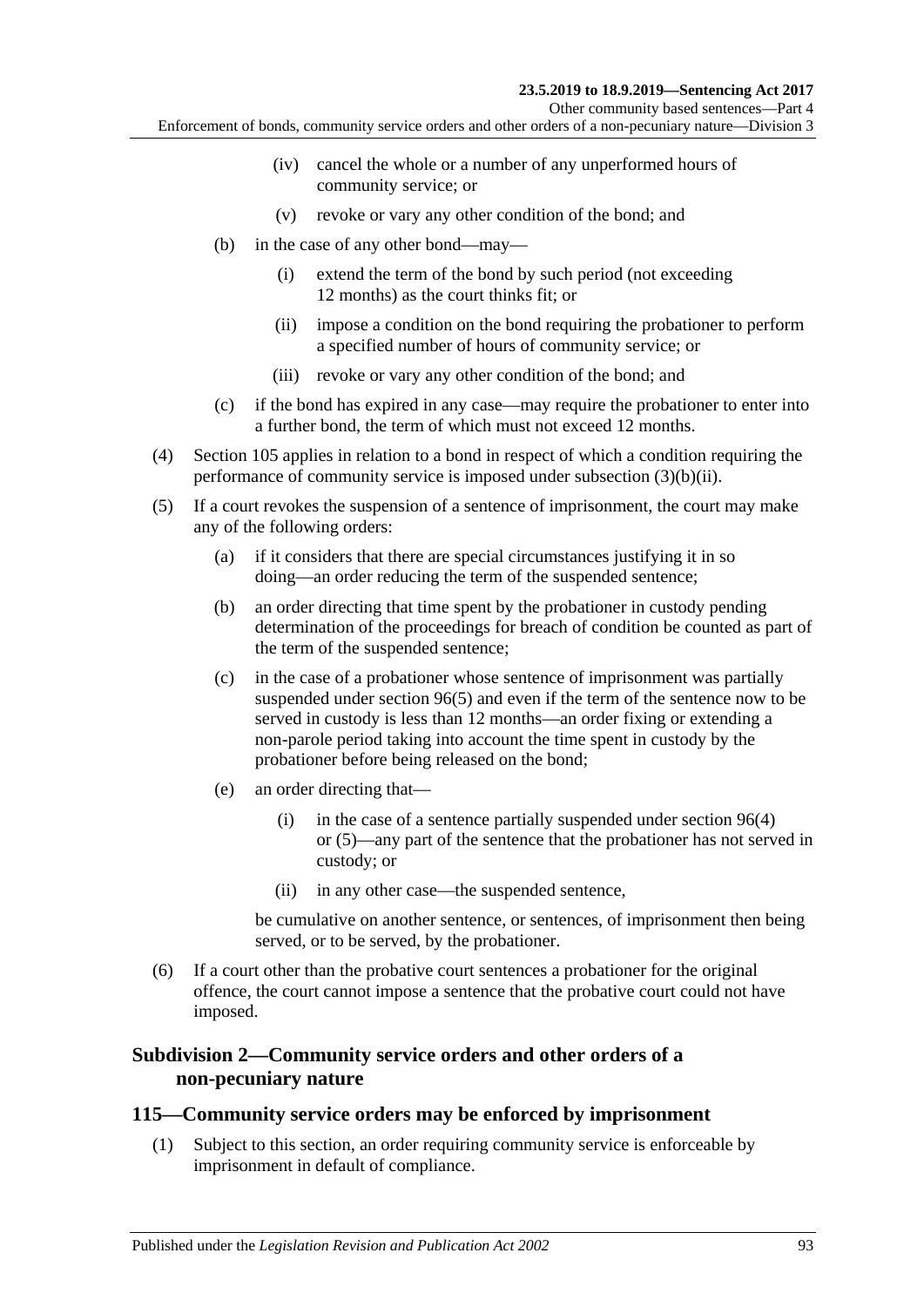Division 3—Enforcement of bonds, community service orders and other orders of a non-pecuniary nature

- <span id="page-93-1"></span>(2) The term of imprisonment to be served in default of compliance will be—
	- (a) a term calculated on the basis of 1 day for each 7.5 hours of community service remaining to be performed under the order; or
	- (b) 6 months,

whichever is the lesser.

- <span id="page-93-0"></span>(3) If it appears to the court, by evidence given on oath, that a person has failed to comply with an order requiring performance of community service, the court may—
	- (a) issue a notice requiring the person to appear before the court at the time and place specified in the notice to show cause why a warrant of commitment should not be issued against the person for the default; or
	- (b) issue a warrant for the person's arrest.
- (4) If a person fails to appear before the court as required by a notice issued under [subsection](#page-93-0) (3), the court may issue a warrant for the person's arrest.
- <span id="page-93-3"></span><span id="page-93-2"></span>(5) If the court is satisfied that the person has failed to comply with the order requiring performance of community service—
	- (a) the court may issue a warrant of commitment for the appropriate term of imprisonment fixed in accordance with [subsection](#page-93-1) (2); but
	- (b) if the person is a youth, the court may, instead of taking action under [paragraph](#page-93-2) (a), make an order for home detention for a period fixed on the same basis.
- (6) The court may, on issuing a warrant under [subsection](#page-93-3) (5), direct that the imprisonment to which the person becomes liable by virtue of the warrant be cumulative on any other term of imprisonment being served, or to be served, by the person.
- (7) Despite [subsection](#page-93-3) (5), if the court is satisfied that the failure of a person to comply with an order requiring performance of community service was trivial or that there are proper grounds on which the failure should be excused, the court—
	- (a) may refrain from issuing a warrant of commitment; and
	- (b) may—
		- (i) extend the term of the order by such period, not exceeding 6 months, as the court thinks necessary for the purpose of enabling the person to perform the remaining hours of community service (if any);
		- (ii) if the order has expired, impose a further order, for a term not exceeding 6 months, requiring the person to perform the number of hours of community service unperformed under the previous order;
		- (iii) cancel the whole or a number of the unperformed hours of community service under the order.
- <span id="page-93-4"></span>(8) However, if the court is satisfied that the person who has failed to comply with the order requiring performance of community service has the means to pay a fine without the person or the person's dependants suffering hardship, the court may—
	- (a) revoke the community service order; and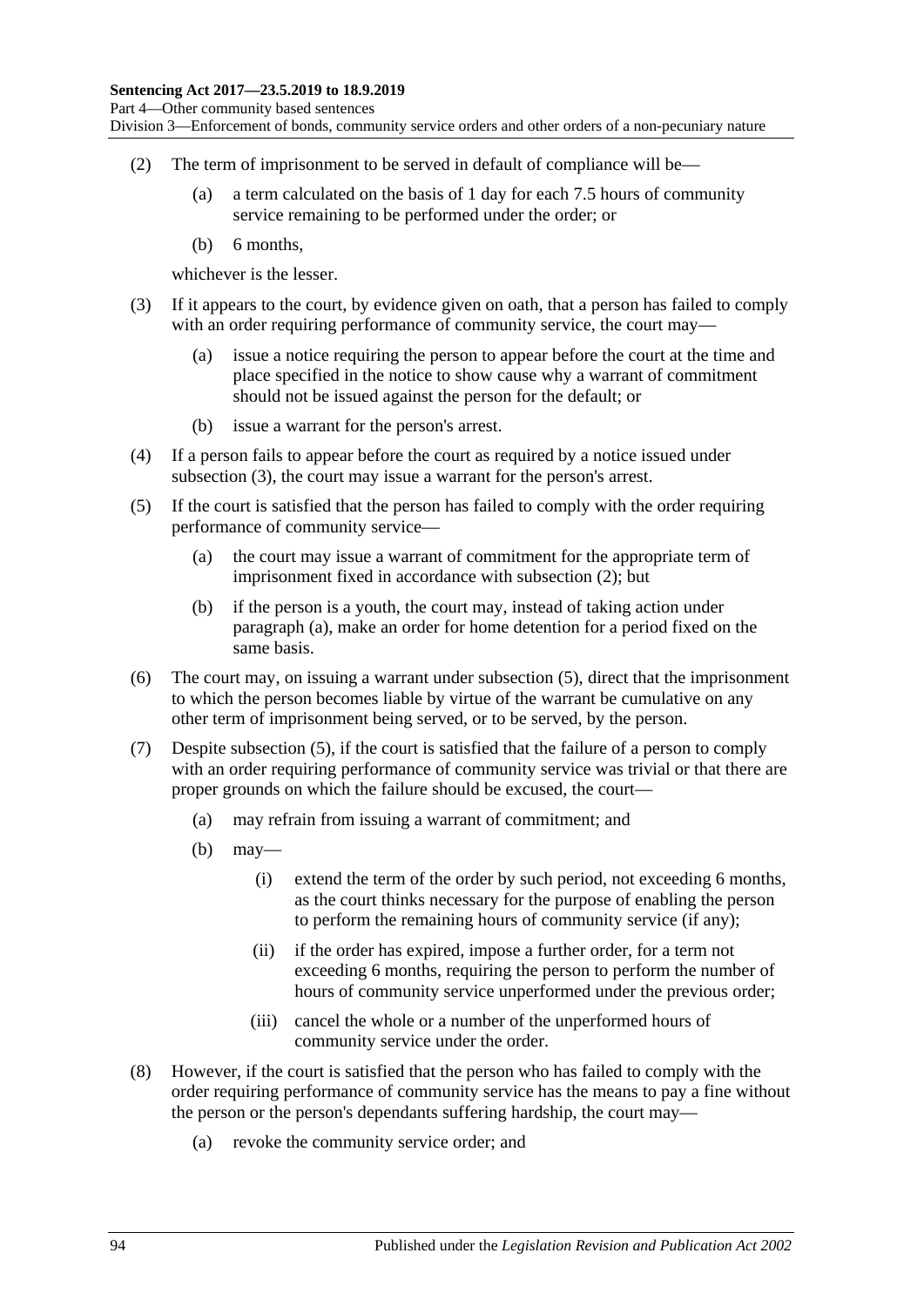- (b) impose a fine not exceeding the maximum fine that may be imposed for the offence in respect of which the community service order was made (or, if the order was made in respect of more than 1 offence—the total of the maximum fines that may be imposed for the offences).
- (9) In imposing a fine under [subsection](#page-93-4) (8), the court must take into account the number of hours of community service (if any) that the person performed under the revoked order.

#### <span id="page-94-2"></span><span id="page-94-0"></span>**116—Other non-pecuniary orders may be enforced by imprisonment**

- (1) If it appears to the court, by evidence given on oath, that a person has failed to comply with an order requiring the person to do some act (other than the performance of community service or the payment of a pecuniary sum), the court may—
	- (a) issue a notice requiring the person to appear before the court at the time and place specified in the notice to show cause why the person should not be dealt with for the default; or
	- (b) issue a warrant for the person's arrest.
- (2) If a person fails to appear before the court as required by a notice issued under [subsection](#page-94-0) (1), the court may issue a warrant for the person's arrest.
- <span id="page-94-1"></span>(3) If the court is satisfied that the person has failed to comply with the order, the court may sentence the person to such term of imprisonment (not exceeding 6 months) as the court thinks fit and issue a warrant of commitment accordingly.
- (4) The court may, on issuing a warrant under [subsection](#page-94-1) (3), direct that the imprisonment to which the person becomes liable by virtue of the warrant be cumulative on any other term of imprisonment being served, or to be served, by the person.

### <span id="page-94-3"></span>**117—Registrar may exercise jurisdiction under this Division**

- (1) Subject to rules of court or the regulations, the powers of a court under [sections](#page-92-1) 115 and [116](#page-94-2) are exercisable by—
	- (a) if the person in relation to whom the powers are to be exercised is a youth—the Registrar of the Youth Court;
	- (b) in any other case—a Registrar of the Magistrates Court.
- (2) Subject to rules of court or the regulations, a person who is aggrieved by a decision or order of a Registrar made under [subsection](#page-94-3) (1) may apply in accordance with rules of court to the court for a review of the decision or order.
- (3) The court may, on completion of the review—
	- (a) confirm the decision or order;
	- (b) quash the decision or order and substitute any decision or order that could have been made in the first instance;
	- (c) make any ancillary order (including an order as to costs) the court thinks fit.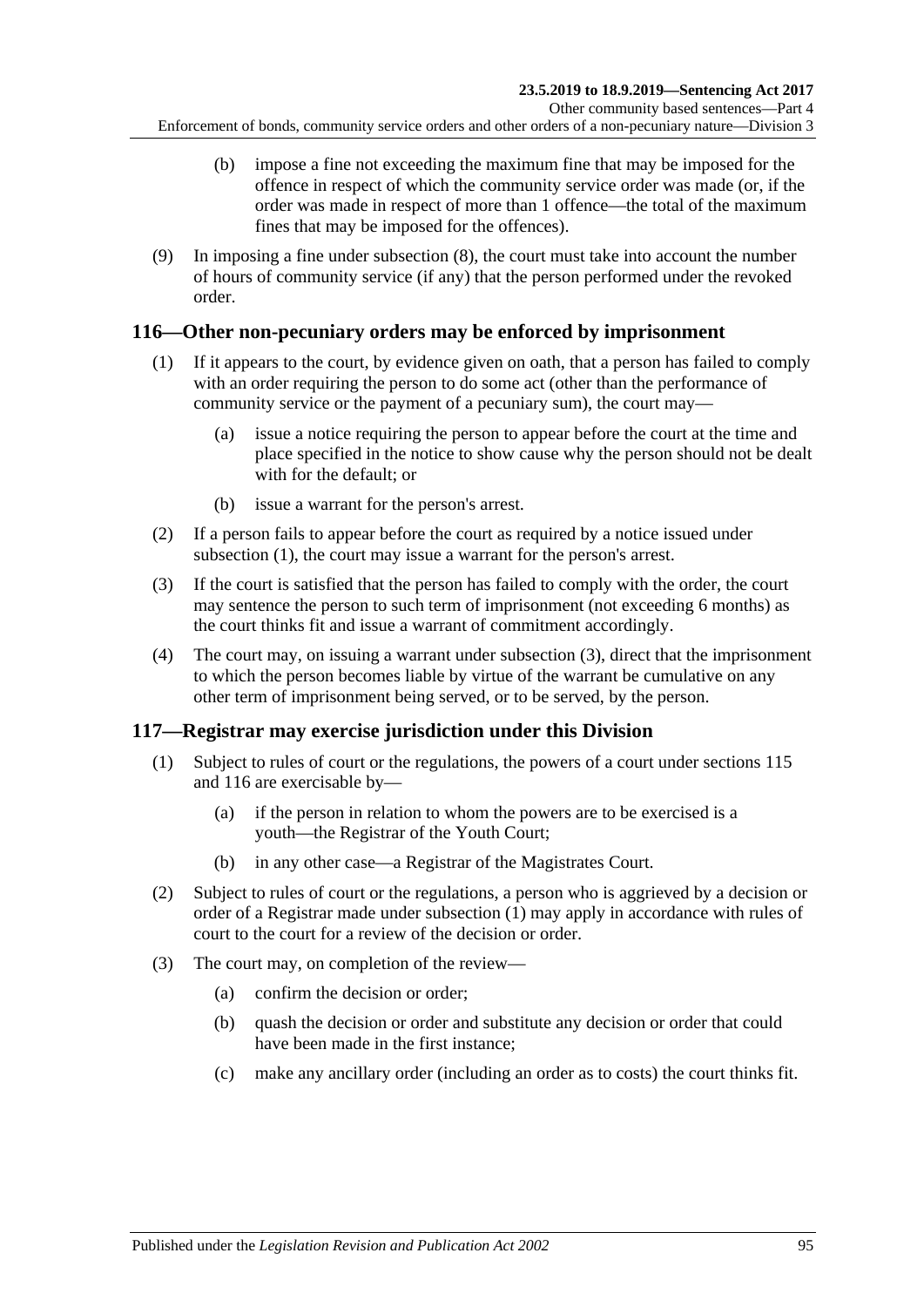#### **118—Detention in prison**

If the court issues an order for detention of a youth or sentences a youth to detention under this Division—

- (a) where the youth is already in custody in a prison, the youth will serve the detention in a prison; or
- (b) where the youth has previously served a sentence of imprisonment or detention in a prison, the court may direct that the youth serve the detention in a prison,

and the *[Correctional Services Act](http://www.legislation.sa.gov.au/index.aspx?action=legref&type=act&legtitle=Correctional%20Services%20Act%201982) 1982* applies to and in relation to a youth serving detention in a prison under this section.

# **Part 5—Financial penalties**

#### **119—Maximum fine if no other maximum provided**

If a fine is imposed in respect of an offence for which an Act or statutory instrument does not prescribe a fine, the fine may not exceed—

- (a) if the Supreme Court imposes the fine—\$75 000; and
- (b) if the District Court imposes the fine—\$35 000; and
- (c) if the Magistrates Court imposes the fine—\$10 000.

#### **120—Order for payment of pecuniary sum not to be made in certain circumstances**

- (1) The court must not make an order requiring a defendant to pay a pecuniary sum (other than a VIC levy) if the court is satisfied that the means of the defendant, so far as they are known to the court, are such that—
	- (a) the defendant would be unable to comply with the order; or
	- (b) compliance with the order would unduly prejudice the welfare of dependants of the defendant,

(and in such a case the court may, if it thinks fit, order the payment of a lesser amount).

- (2) Subject to [subsection](#page-95-0) (3), the court is not obliged to inform itself as to the defendant's means, but it should consider any evidence on the subject that the defendant or the prosecutor has placed before it.
- <span id="page-95-0"></span>(3) In considering whether the defendant would be able to comply with the order, the court should have regard to any information available to the court as to other pecuniary sums that have been paid, or are payable, by the defendant.

#### **121—Preference must be given to compensation for victims**

If a court considers—

- (a) that it is appropriate—
	- (i) to make an order for compensation (under this Act or any other Act); and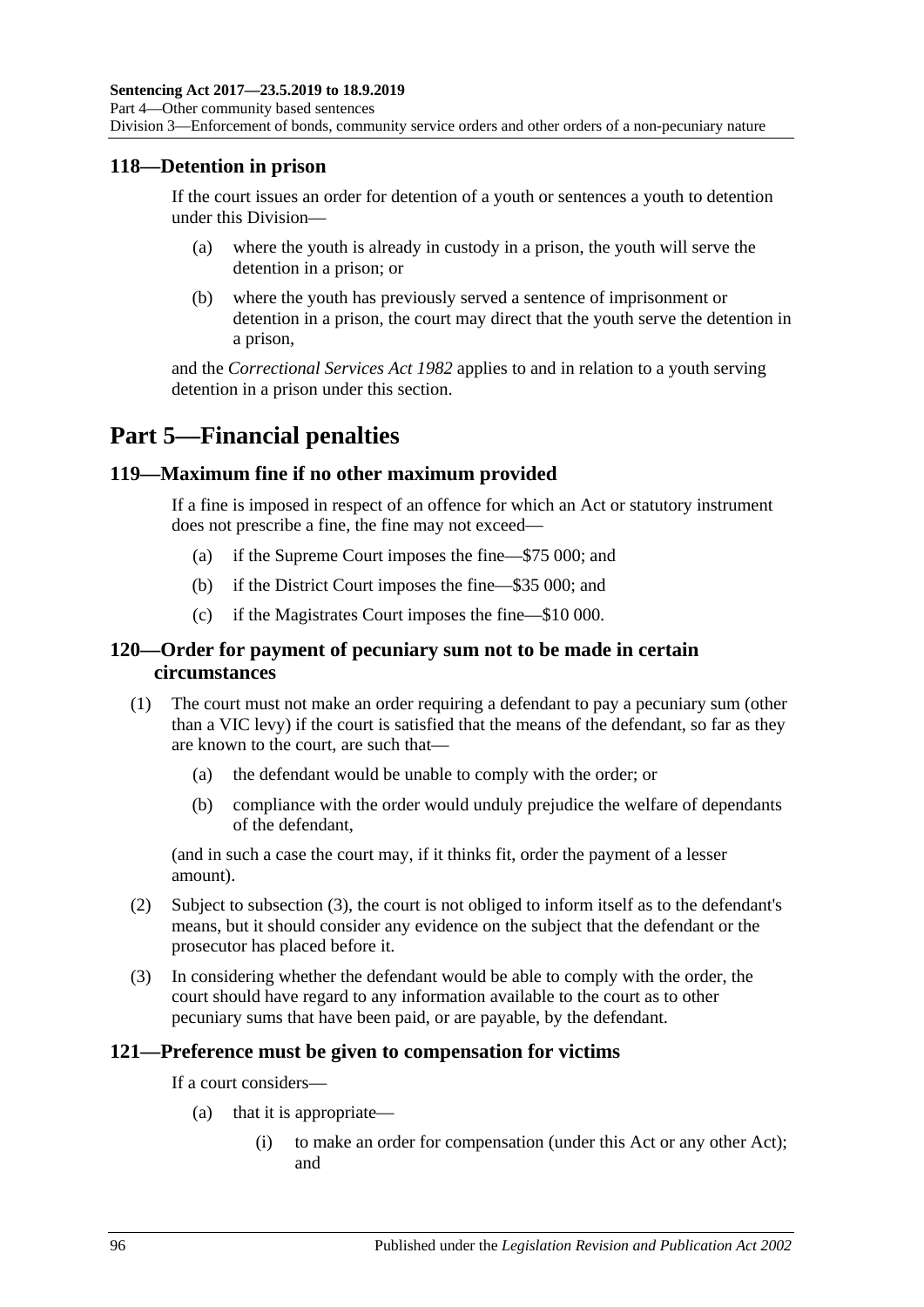- (ii) to impose a fine or make any other order for the payment of a pecuniary sum; but
- (b) that the defendant has insufficient means to pay both the compensation and the fine or other pecuniary sum,

the court must give preference to compensation.

#### <span id="page-96-0"></span>**122—Court not to fix time for payment of pecuniary sums**

- (1) If a court makes an order requiring a defendant to pay a pecuniary sum, the court is not empowered to make any order relating to the time or manner in which the sum is to be paid.
- (2) [Subsection](#page-96-0) (1) does not derogate from an order of a court or an officer of a court that was in force immediately before this section came into operation.

# **Part 6—Restitution and compensation**

### **Division 1—Restitution and compensation generally**

#### <span id="page-96-2"></span><span id="page-96-1"></span>**123—Restitution of property**

- (1) If the offence of which the defendant has been found guilty, or any other offence that is to be taken into account by the court in determining sentence, involves the misappropriation of property, the court may order the defendant, or any other person in possession of the property, to restore the property to a person who appears to be entitled to possession of the property.
- (2) An order under [subsection](#page-96-1) (1) does not prejudice a person's title to the property.

#### **124—Compensation**

- (1) Subject to this section, a court may make an order requiring a defendant to pay compensation for injury, loss or damage resulting from the offence of which the defendant has been found guilty or for any offence taken into account by the court in determining sentence for that offence.
- (2) An order for compensation may be made under this section—
	- (a) either on application by the prosecutor or on the court's own initiative; and
	- (b) instead of, or in addition to, dealing with the defendant in any other way.
- $(3)$  If—
	- (a) a court finds a defendant guilty of an offence, or takes an offence into account in determining sentence; and
	- (b) the circumstances of the offence are such as to suggest that a right to compensation has arisen, or may have arisen, under this section,

the court must, if it does not make an order for compensation, give its reasons for not doing so.

(4) Compensation under this section will be of such amount as the court considers appropriate having regard to any evidence before the court and to any representations made by or on behalf of the prosecutor or the defendant.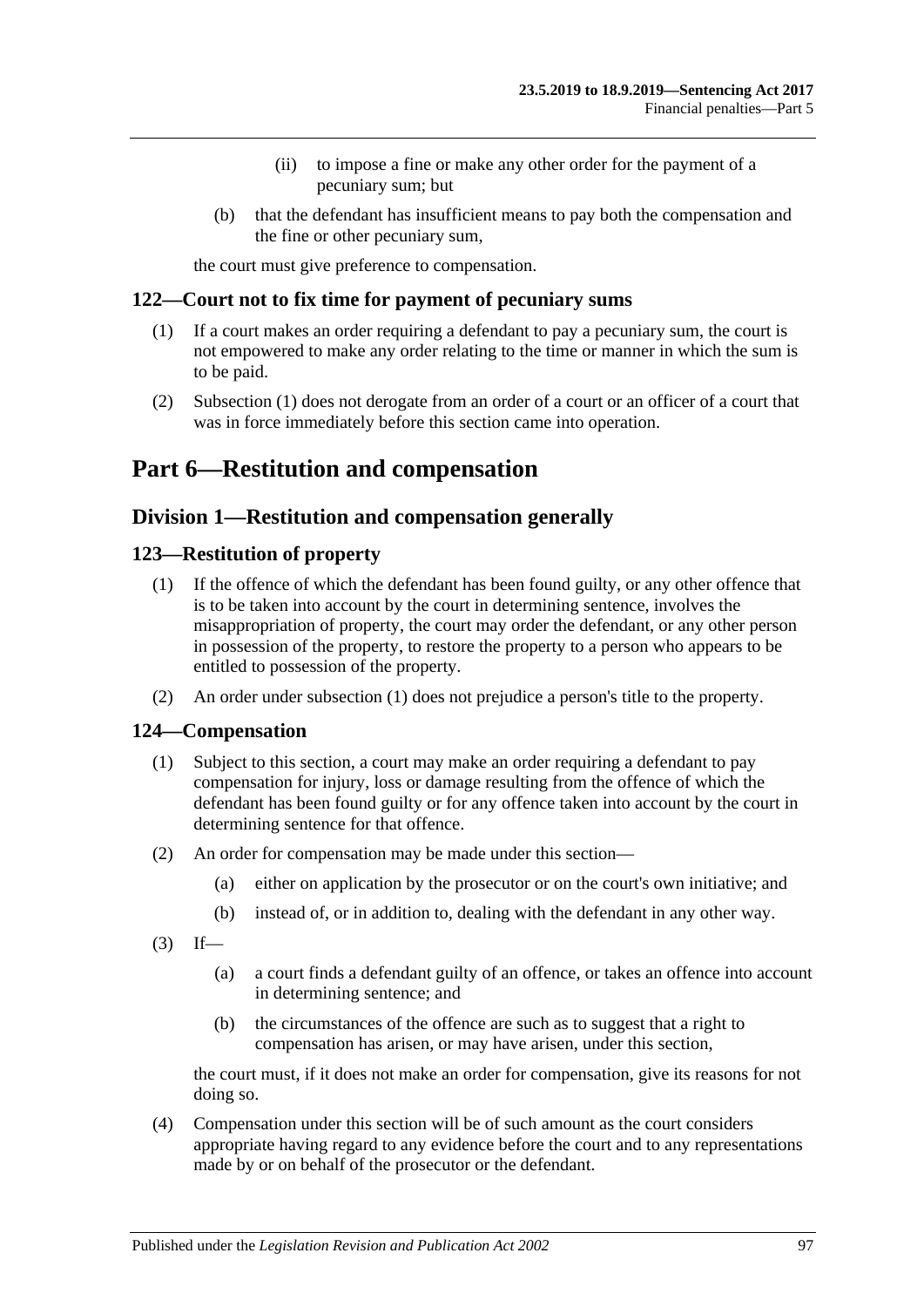- (5) If property of which a person was dispossessed as a result of the offence is recovered, any damage to the property while it was out of the person's possession is to be treated for the purposes of this section as having resulted from the offence.
- (6) The power of a court to award compensation under this section is subject to the following qualifications:
	- (a) no compensation may be awarded for injury, loss or damage caused by, or arising out of the use of, a motor vehicle except damage to property;
	- (b) no compensation may be awarded against an employer in favour of an employee or former employee if—
		- (i) the offence arises from breach of a statutory duty related to employment; and
		- (ii) the injury, loss or damage is compensable under the *[Return to Work](http://www.legislation.sa.gov.au/index.aspx?action=legref&type=act&legtitle=Return%20to%20Work%20Act%202014)  Act [2014](http://www.legislation.sa.gov.au/index.aspx?action=legref&type=act&legtitle=Return%20to%20Work%20Act%202014)*;
	- (c) the Magistrates Court may not award more than \$20 000 (or if a greater amount is prescribed—the prescribed amount) by way of compensation.
- (7) Compensation may be ordered under this section in relation to an offence despite the fact that compensation may be ordered under some other statutory provision that relates more specifically to the offence or proceedings in respect of the offence.
- (8) The amount paid to a person pursuant to an order under this section for compensation for injury, loss or damage must be taken into consideration by a court or any other body in awarding compensation for that injury, loss or damage under any other Act or law.

### **125—Certificate for victims of identity theft**

- (1) A court that finds a person guilty of an offence involving—
	- (a) the assumption of another person's identity; or
	- (b) the use of another person's personal identification information,

may, on application by a victim of the offence, issue a certificate under [subsection](#page-97-0) (2).

- <span id="page-97-0"></span>(2) The certificate is to give details of—
	- (a) the offence; and
	- (b) the name of the victim; and
	- (c) any other matters considered by the court to be relevant.
- (3) In this section—

*personal identification information* has the same meaning as in Part 5A of the *[Criminal Law Consolidation Act](http://www.legislation.sa.gov.au/index.aspx?action=legref&type=act&legtitle=Criminal%20Law%20Consolidation%20Act%201935) 1935*;

*victim* means a person whose identity has been assumed, or personal identification information has been used, without the person's consent, in connection with the commission of the offence.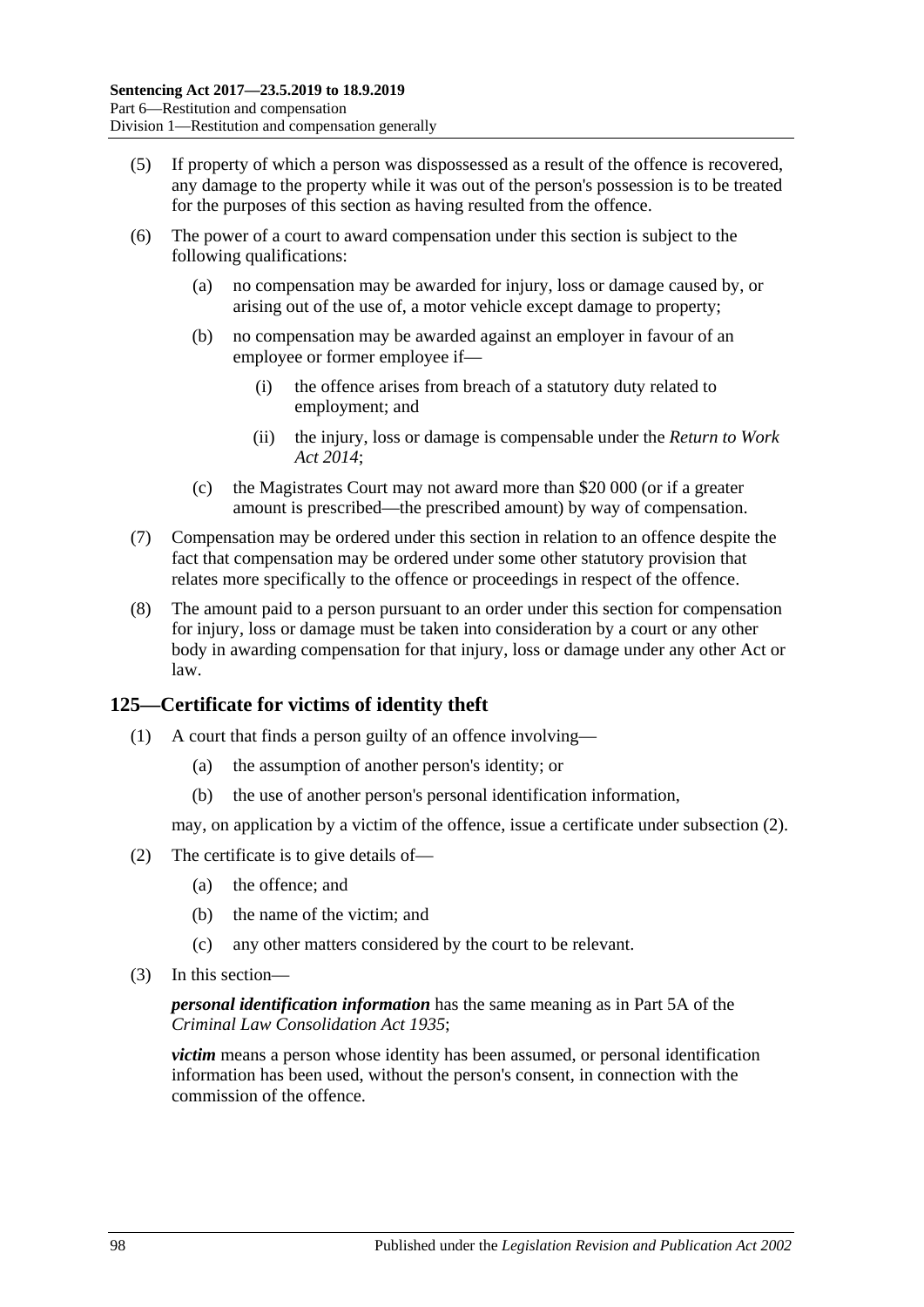### **Division 2—Enforcement of restitution orders**

### **126—Non-compliance with order for restitution of property**

- $(1)$  If—
	- (a) an order is made under [section](#page-96-2) 123 requiring property to be restored to a person; and
	- (b) the order is not complied with,

the person may request an authorised officer to take action under this section for enforcement of the order.

- <span id="page-98-0"></span>(2) On receiving a request under this section in relation to an order requiring the restitution of property, an authorised officer may—
	- (a) enter any land (using such force as may be necessary) on which the officer reasonably suspects the property is situated and seize and remove the property; or
	- (b) cause the property to be valued (in such manner as the officer thinks fit) and make an order requiring the defendant to pay to the person an amount equal to the value of the property.
- <span id="page-98-1"></span>(3) In exercising powers under [subsection](#page-98-0)  $(2)(a)$ , an authorised officer may be assisted by such other persons (including a member of the police force) as the officer considers necessary in the circumstances.
- (4) An authorised officer who makes an order under [subsection](#page-98-1) (2)(b) must cause a copy of the order to be served on the defendant personally or by post.
- (5) An order under [subsection](#page-98-1) (2)(b)—
	- (a) may be made in the absence of, and without prior notice to, the defendant; and
	- (b) may be varied or cancelled by an authorised officer in such circumstances as the officer considers just; and
	- (c) is enforceable as a pecuniary sum.
- (6) The prescribed fees for issuing, serving and executing an order under [subsection](#page-98-1) (2)(b) are payable in addition to the amount specified in the order as the value of the relevant property and form part of the amount payable under the order.
- (7) In this section—

*authorised officer* means the sheriff or a person authorised in writing by the sheriff for the purposes of this section;

*defendant*, in relation to property, means the defendant in the proceedings in which the order requiring restitution of the property was made.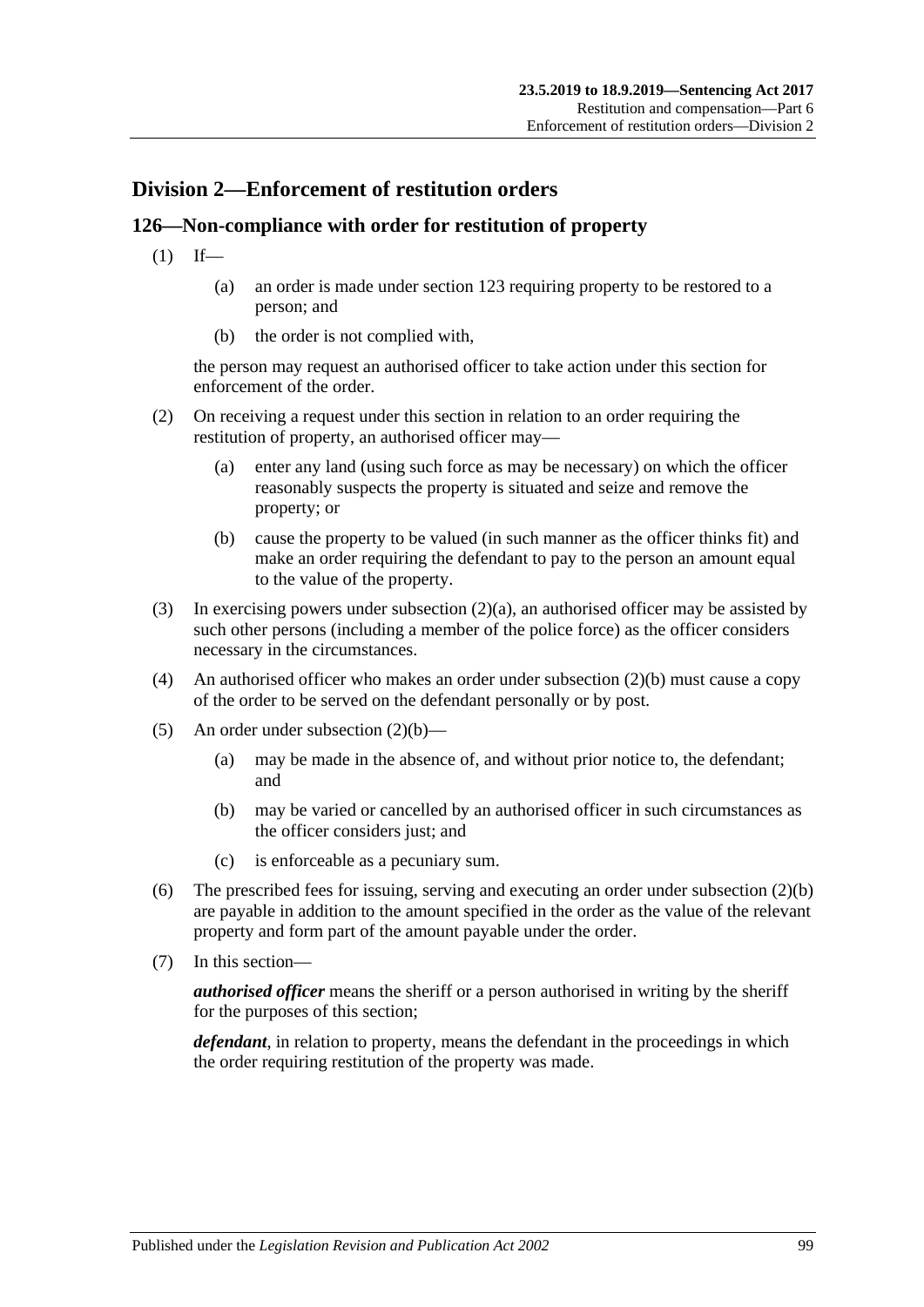# **Part 7—Miscellaneous**

#### **127—Power of delegation—intervention program manager**

- (1) An intervention program manager may, by instrument in writing, delegate a power or function under this Act—
	- (a) to a particular person; or
	- (b) to the person for the time being occupying a particular position.
- (2) A power or function so delegated under this section may, if the instrument of delegation so provides, be further delegated.
- (3) A delegation—
	- (a) may be absolute or conditional; and
	- (b) does not derogate from the power of the delegator to act in a matter; and
	- (c) is revocable at will.

#### <span id="page-99-0"></span>**128—Regulations**

- (1) The Governor may make such regulations as are contemplated by, or as are necessary or expedient for the purposes of, this Act.
- (2) Without limiting the generality of [subsection](#page-99-0) (1), the regulations may—
	- (a) prescribe forms for the purposes of this Act;
	- (b) prescribe, or provide for the calculation of, costs, fees or charges for the purposes of this Act;
	- (c) exempt any person or class of persons from the obligation to pay any costs, fees or charges so prescribed;
	- (d) prescribe penalties, not exceeding \$5 000, for breach of, or non-compliance with, a regulation.
- (3) The regulations may—
	- (a) be of general or limited application; and
	- (b) make different provision according to the persons, things or circumstances to which they are expressed to apply; and
	- (c) provide that a specified provision of this Act does not apply, or applies with prescribed variations, to any person, circumstance or situation (or person, circumstance or situation of a prescribed class) specified by the regulations, subject to any condition to which the regulations are expressed to be subject; and
	- (d) provide that any matter or thing is to be determined, dispensed with, regulated or prohibited according to the discretion of the Minister, an authorised officer or another prescribed person.
- (4) The regulations may make provisions of a savings or transitional nature consequent on the commencement of any provisions of this Act (including provisions of a transitional nature modifying any provisions of this Act).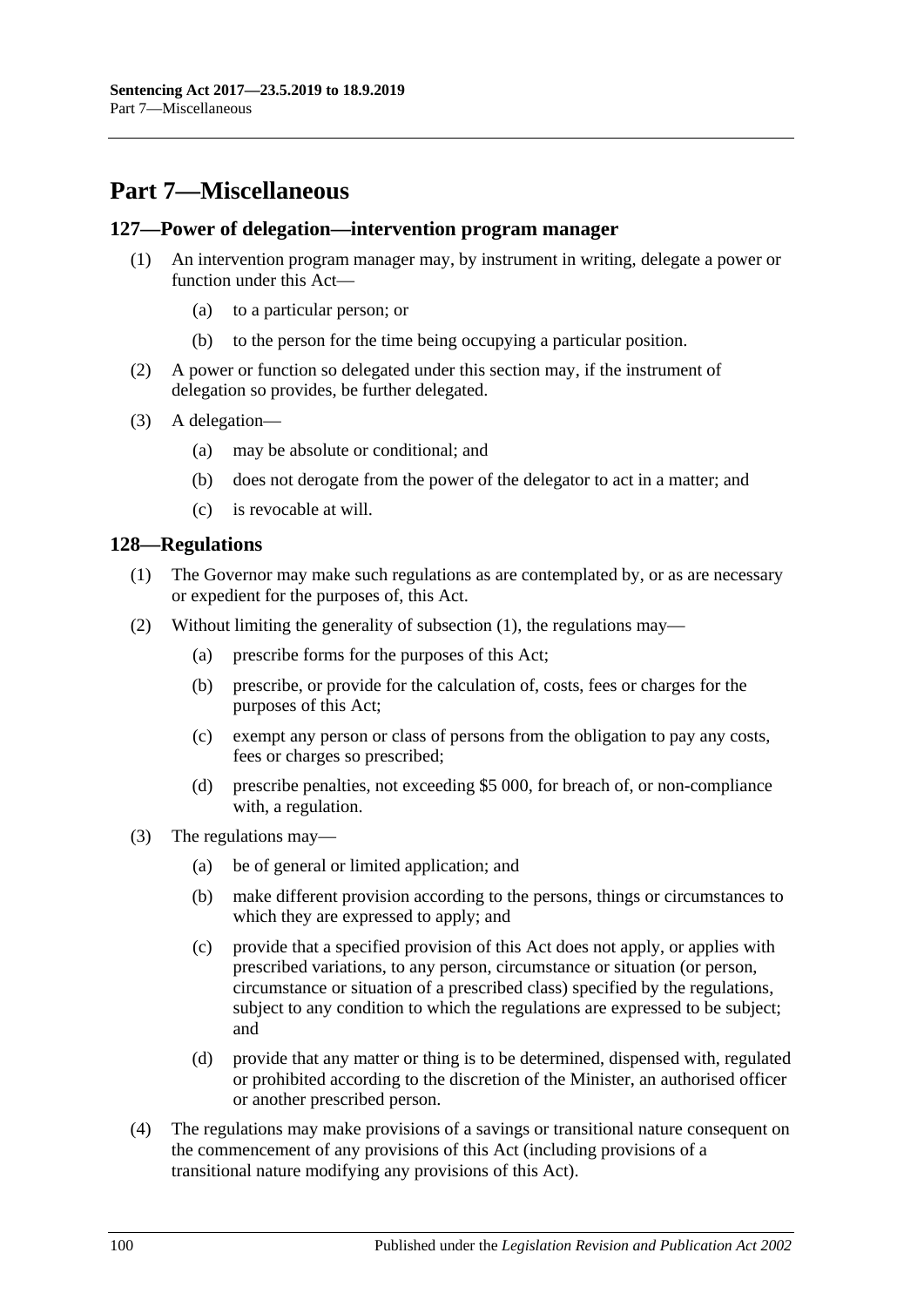# **Schedule 1—Repeal and transitional provisions Part 1—Repeal of** *Criminal Law (Sentencing) Act 1988*

### <span id="page-100-0"></span>**1—Repeal of Act**

The *[Criminal Law \(Sentencing\) Act](http://www.legislation.sa.gov.au/index.aspx?action=legref&type=act&legtitle=Criminal%20Law%20(Sentencing)%20Act%201988) 1988* is repealed.

# **Part 2—Transitional provisions**

#### **2—Transitional provisions**

- (1) Subject to this clause, this Act applies to the sentencing of a defendant after the commencement of this Act, regardless of whether the offence for which the defendant is being sentenced was committed before or after that commencement.
- (2) However—
	- (a) the old sentence reduction provisions of the repealed Act will continue to apply in relation to the sentencing of a defendant for an offence where the proceedings for that offence are commenced before the commencement of the amendments to the repealed Act to be effected by the *[Summary Procedure](http://www.legislation.sa.gov.au/index.aspx?action=legref&type=act&legtitle=Summary%20Procedure%20(Indictable%20Offences)%20Amendment%20Act%202017)  [\(Indictable Offences\) Amendment Act](http://www.legislation.sa.gov.au/index.aspx?action=legref&type=act&legtitle=Summary%20Procedure%20(Indictable%20Offences)%20Amendment%20Act%202017) 2017*; while
	- (b) the new sentence reduction provisions of this Act will apply in relation to the sentencing of a defendant for an offence where the proceedings for that offence are commenced after the commencement of the amendments to the repealed Act to be effected by the *[Summary Procedure \(Indictable Offences\)](http://www.legislation.sa.gov.au/index.aspx?action=legref&type=act&legtitle=Summary%20Procedure%20(Indictable%20Offences)%20Amendment%20Act%202017)  [Amendment Act](http://www.legislation.sa.gov.au/index.aspx?action=legref&type=act&legtitle=Summary%20Procedure%20(Indictable%20Offences)%20Amendment%20Act%202017) 2017*, regardless of when the offence was committed
- (3) In this clause—

*new sentence reduction provisions* means Part 2 Division [2 Subdivision](#page-24-0) 4 of this Act;

*old sentence reduction provisions* means sections 10A, 10B and 10C and Part 2 Division 6 of the repealed Act;

*repealed Act* means the *[Criminal Law \(Sentencing\) Act](http://www.legislation.sa.gov.au/index.aspx?action=legref&type=act&legtitle=Criminal%20Law%20(Sentencing)%20Act%201988) 1988* repealed by [clause](#page-100-0) 1.

# **Part 3—Transitional provisions relating to** *Sentencing (Release on Licence) Amendment Act 2018*

#### **3—Transitional provisions**

- (1) [Section 58](#page-47-0) of this Act as in force immediately after the commencement of Part 2 of the *[Sentencing \(Release on Licence\) Amendment Act](http://www.legislation.sa.gov.au/index.aspx?action=legref&type=act&legtitle=Sentencing%20(Release%20on%20Licence)%20Amendment%20Act%202018) 2018* applies to the following applications:
	- (a) an application under that section for the discharge of an order for detention (whether the order for detention was made under [section](#page-44-0) 57 of this Act or section 23 of the repealed Act) where the application is made after that commencement;
	- (b) an application under that section for the discharge of an order for detention (whether the order for detention was made under [section](#page-44-0) 57 of this Act or section 23 of the repealed Act) where the application was made but not finalised before that commencement;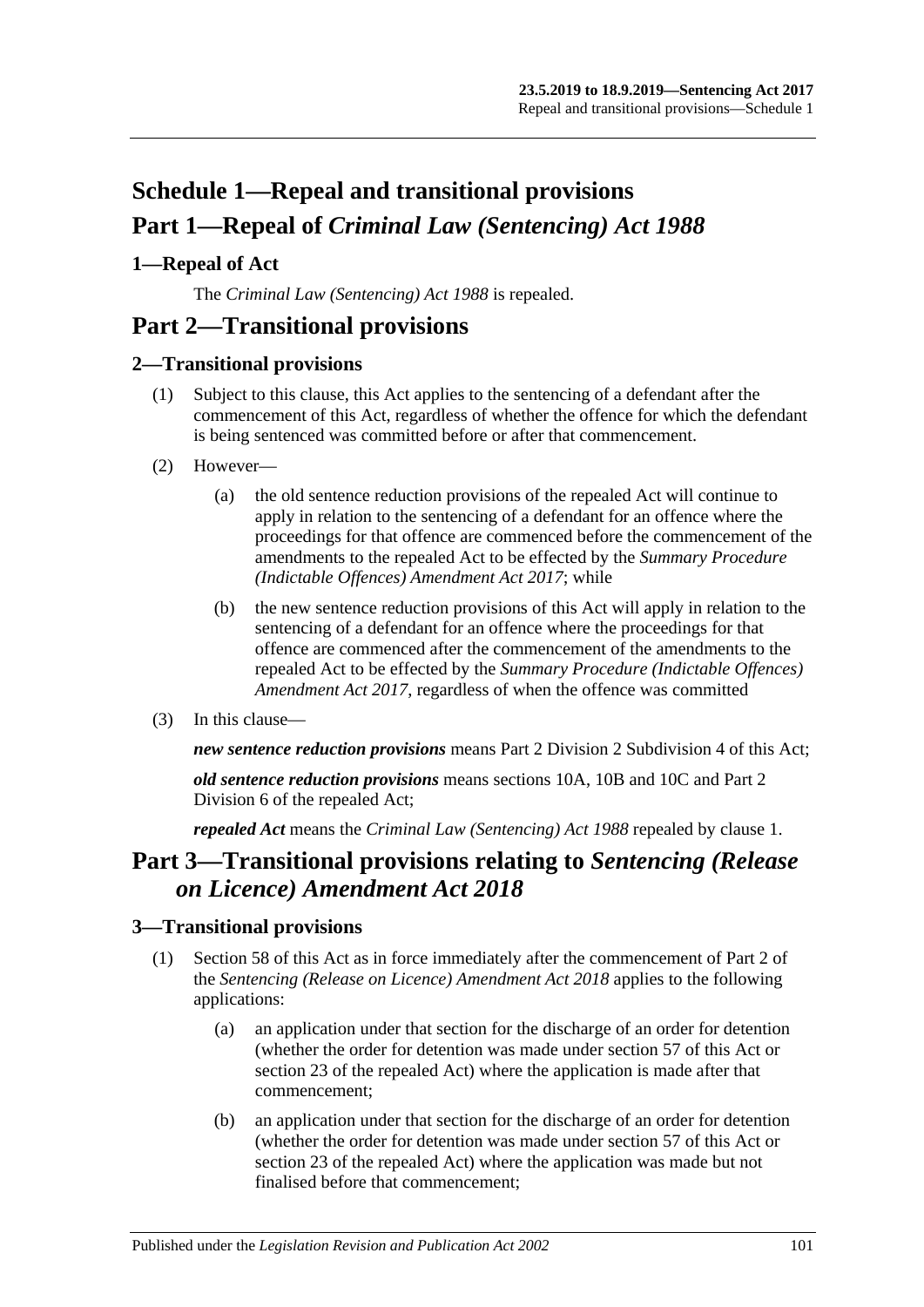- (c) an application under section 23A of the repealed Act for the discharge of an order for detention under section 23 of the repealed Act where the application was made but not finalised before that commencement.
- (2) [Section 59](#page-48-0) of this Act as in force immediately after the commencement of Part 2 of the *[Sentencing \(Release on Licence\) Amendment Act](http://www.legislation.sa.gov.au/index.aspx?action=legref&type=act&legtitle=Sentencing%20(Release%20on%20Licence)%20Amendment%20Act%202018) 2018* applies to the following applications:
	- (a) an application under that section for the release on licence from an order for detention (whether the order for detention was made under [section](#page-44-0) 57 of this Act or section 23 of the repealed Act) where the application is made after that commencement;
	- (b) an application under that section for the release on licence from an order for detention (whether the order for detention was made under [section](#page-44-0) 57 of this Act or section 23 of the repealed Act) where the application was made but not finalised before that commencement;
	- (c) an application under section 24 of the repealed Act for the release on licence from an order for detention under section 23 of the repealed Act where the application was made but not finalised before that commencement.
- (3) In this clause—

*repealed Act* means the *[Criminal Law \(Sentencing\) Act](http://www.legislation.sa.gov.au/index.aspx?action=legref&type=act&legtitle=Criminal%20Law%20(Sentencing)%20Act%201988) 1988*.

# **Schedule 2—Re-consideration of authorisations to release on licence under section 24 of repealed Act or [section](#page-48-0) 59 of this Act**

#### **1—Re-consideration of authorisations to release on licence under section 24 of repealed Act or [section](#page-48-0) 59 of this Act**

- (1) This clause applies to a person subject to an order for detention under section 23 of the repealed Act or [section](#page-44-0) 57 of this Act who, before the commencement of this clause, has been authorised by the Supreme Court under section 24 of the repealed Act or [section](#page-48-0) 59 of this Act (as the case may be) to be released on licence.
- (2) After the commencement of this clause, the Supreme Court may, on application by the DPP—
	- (a) cancel the release on licence of a person to whom this clause applies; or
	- (b) confirm the release on licence of a person to whom this clause applies.
- <span id="page-101-0"></span>(3) For the purposes of proceedings under this clause, the DPP may apply to a magistrate for a warrant for the apprehension and detention of the person pending determination of the proceedings.
- (4) A magistrate must, on application under [subclause](#page-101-0) (3), issue a warrant for the apprehension and detention of a person unless it is apparent, on the face of the application, that no reasonable grounds exist for the issue of the warrant.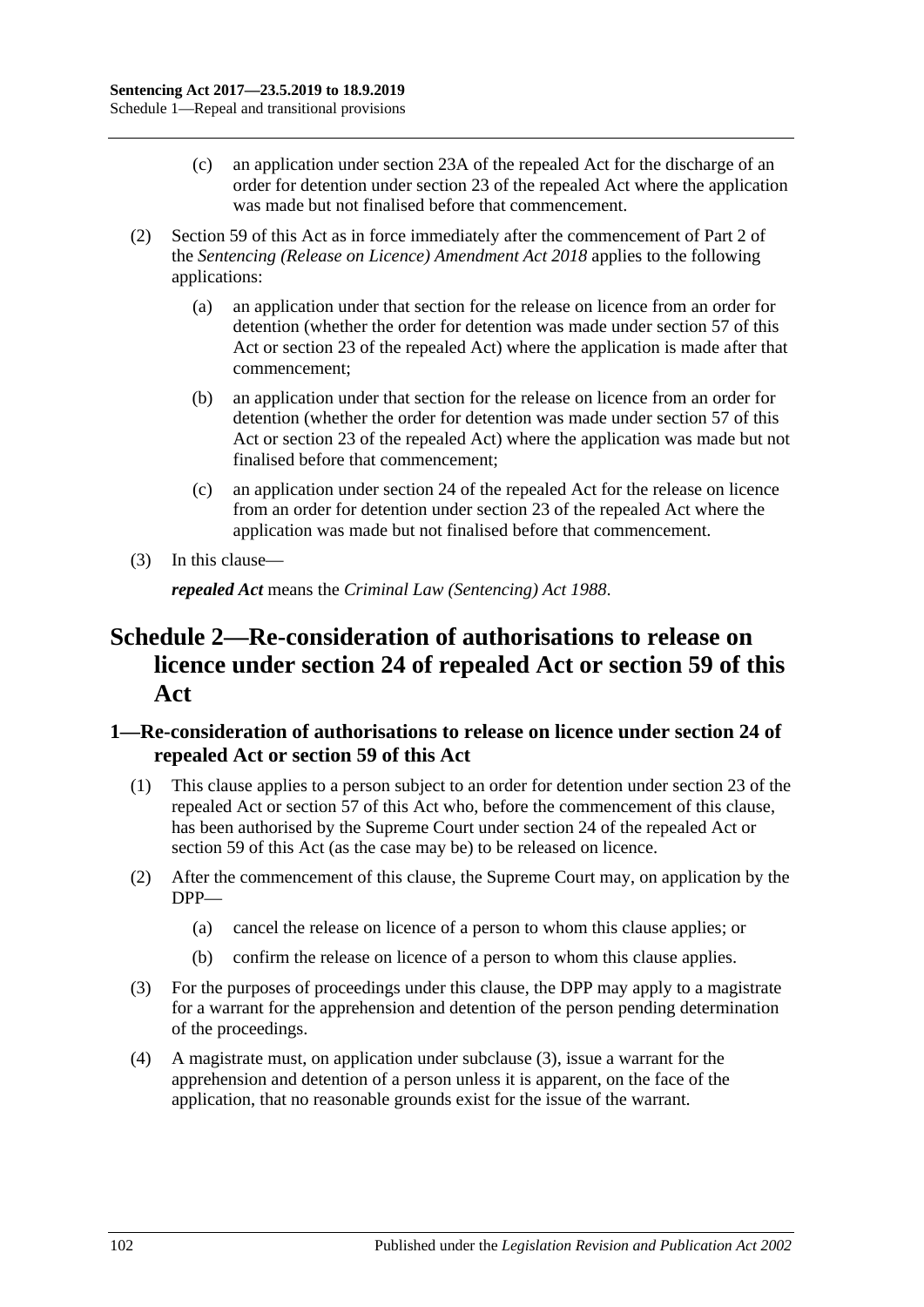Re-consideration of authorisations to release on licence under section 24 of repealed Act or section 59 of this Act—Schedule 2

- (5) The release on licence of a person to whom this clause applies must not be confirmed unless the person satisfies the Supreme Court that—
	- (a) the person is both capable of controlling and willing to control the person's sexual instincts; or
	- (b) the person no longer presents an appreciable risk to the safety of the community (whether as individuals or in general) due to the person's advanced age or permanent infirmity.
- <span id="page-102-0"></span>(6) The Supreme Court must, before determining an application under this clause, direct that at least 2 legally qualified medical practitioners (to be nominated by a prescribed authority for the purpose) inquire into the mental condition of the person and report to the Court on whether the person is incapable of controlling, or unwilling to control, the person's sexual instincts.
- (7) The paramount consideration of the Supreme Court when determining an application under this clause must be to protect the safety of the community (whether as individuals or in general).
- <span id="page-102-1"></span>(8) The Supreme Court must also take the following matters into consideration when determining an application under this clause:
	- (a) the reports of the medical practitioners (as directed and nominated under [subclause](#page-102-0) (6)) provided to the Court;
	- (b) any relevant evidence or representations that the person may desire to put to the Court;
	- (c) a report provided to the Court by the appropriate board in accordance with the direction of the Court for the purposes of assisting the Court to determine the application, including—
		- (i) any opinion of the appropriate board on the effect that the release on licence of the person has had, or would have, on the safety of the community; and
		- $(ii)$
- (A) if the person has been released on licence—a report as to the current circumstances of the person; or
- (B) if the person has not yet been released on licence—a report as to the probable circumstances of the person if the person is so released; and
- (iii) the recommendation of the appropriate board about whether the person is suitable for release on licence;
- (d) evidence tendered to the Court of the estimated costs directly related to the release of the person on licence;
- (e) any other report required by the Court under [section](#page-51-0) 61 of this Act;
- (f) any other matter that the Court thinks relevant.
- (9) The Supreme Court, when determining an application under this clause, must not have regard to the length of time that the person has spent in custody or may spend in custody if the person's release on licence is cancelled or not confirmed.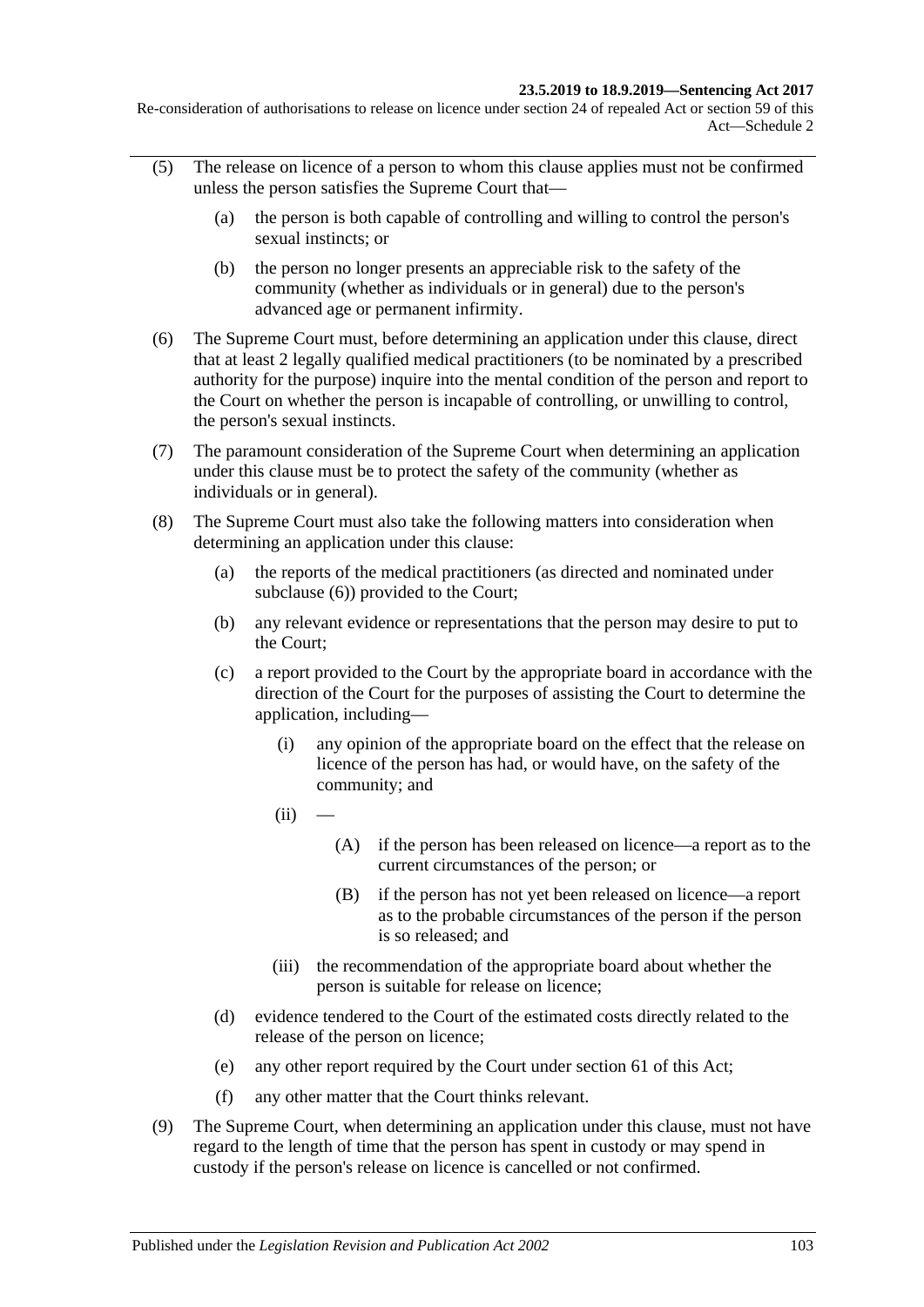#### **Sentencing Act 2017—23.5.2019 to 18.9.2019**

Schedule 2—Re-consideration of authorisations to release on licence under section 24 of repealed Act or section 59 of this Act

- (10) A copy of any report provided to the Supreme Court under [subclause](#page-102-1) (8) must be given to each party to the proceedings or to counsel for those parties.
- (11) For the purposes of this clause—

*appropriate board*, in relation to proceedings under this clause, means—

- (a) if the person the subject of the proceedings is being detained in a training centre, or has been released on licence from a training centre—the Training Centre Review Board;
- (b) in any other case—the Parole Board;

*repealed Act* means the *[Criminal Law \(Sentencing\) Act](http://www.legislation.sa.gov.au/index.aspx?action=legref&type=act&legtitle=Criminal%20Law%20(Sentencing)%20Act%201988) 1988*.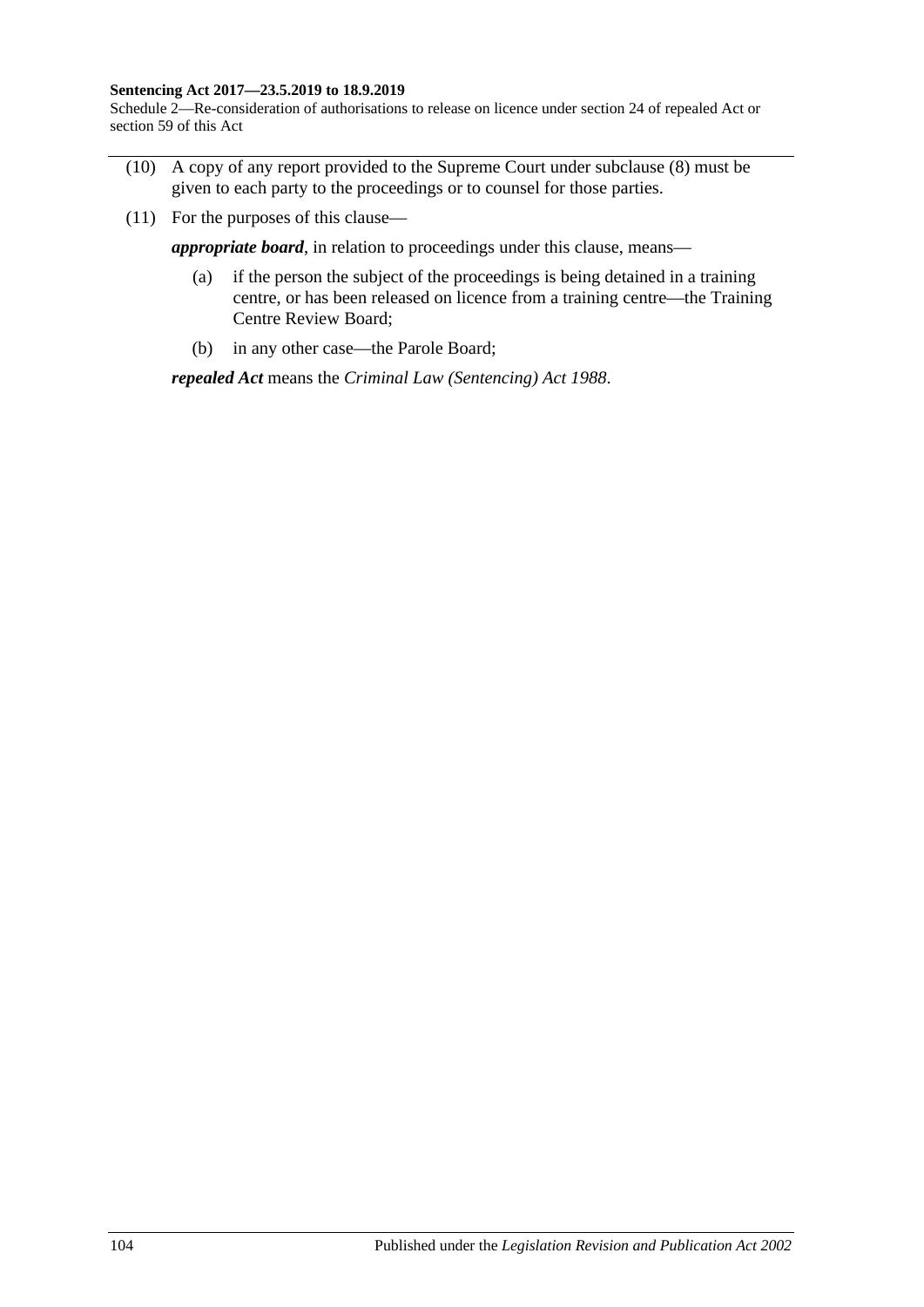# **Legislative history**

#### **Notes**

- Amendments of this version that are uncommenced are not incorporated into the text.
- Please note—References in the legislation to other legislation or instruments or to titles of bodies or offices are not automatically updated as part of the program for the revision and publication of legislation and therefore may be obsolete.
- Earlier versions of this Act (historical versions) are listed at the end of the legislative history.
- For further information relating to the Act and subordinate legislation made under the Act see the Index of South Australian Statutes or www.legislation.sa.gov.au.

# **Principal Act and amendments**

New entries appear in bold.

| Year   | N <sub>0</sub> | Title                                                                                                        | Assent     | Commencement                                                                          |
|--------|----------------|--------------------------------------------------------------------------------------------------------------|------------|---------------------------------------------------------------------------------------|
| 2017   | 26             | Sentencing Act 2017                                                                                          | 18.7.2017  | 30.4.2018 (Gazette 6.2.2018 p610)                                                     |
| 2017   | 67             | <b>Statutes Amendment (Youths)</b><br>Sentenced as Adults) Act 2017                                          | 12.12.2017 | Pt 4 (s 6) & Sch 1 (cl 1) -30.4.2018<br>immediately after s 6 of $26/2017$ : s $2(2)$ |
| 2018 2 |                | Sentencing (Release on Licence)<br>Amendment Act 2018                                                        | 25.6.2018  | 25.6.2018                                                                             |
| 2018   | 32             | Statutes Amendment (Drug Offences) 22.11.2018<br>Act 2018                                                    |            | Pt 3 (ss 26 & 27)-1.4.2019 (Gazette<br>$7.2.2019$ $p415$                              |
| 2018   | 36             | Sentencing (Miscellaneous)<br>Amendment Act 2018                                                             | 6.12.2018  | 28.2.2019 (Gazette 28.2.2019 p703)                                                    |
| 2019   | -11            | <b>Sentencing (Suspended and</b><br><b>Community Based Custodial</b><br><b>Sentences)</b> Amendment Act 2019 | 23.5.2019  | Pt 2 (ss 4 to 17) & Sch 1<br>(cl 3)-23.5.2019 (Gazette 23.5.2019<br>p1351             |
| 2019   | 17             | Criminal Law Consolidation<br>(Assaults on Prescribed Emergency<br>Workers) Amendment Act 2019               | 1.8.2019   | Sch 1 (cll $2 \& 3$ )—uncommenced                                                     |

### **Provisions amended**

New entries appear in bold.

| Provision                       | How varied                                                            | Commencement |
|---------------------------------|-----------------------------------------------------------------------|--------------|
| Pt <sub>1</sub>                 |                                                                       |              |
| s <sub>2</sub>                  | omitted under Legislation Revision and<br><b>Publication Act 2002</b> | 25.6.2018    |
| s <sub>5</sub>                  |                                                                       |              |
| s 5(1)                          |                                                                       |              |
| intervention<br>program manager | substituted by $36/2018$ s 4                                          | 28.2.2019    |
| Pt 2                            |                                                                       |              |
| Pt 2 Div 2                      |                                                                       |              |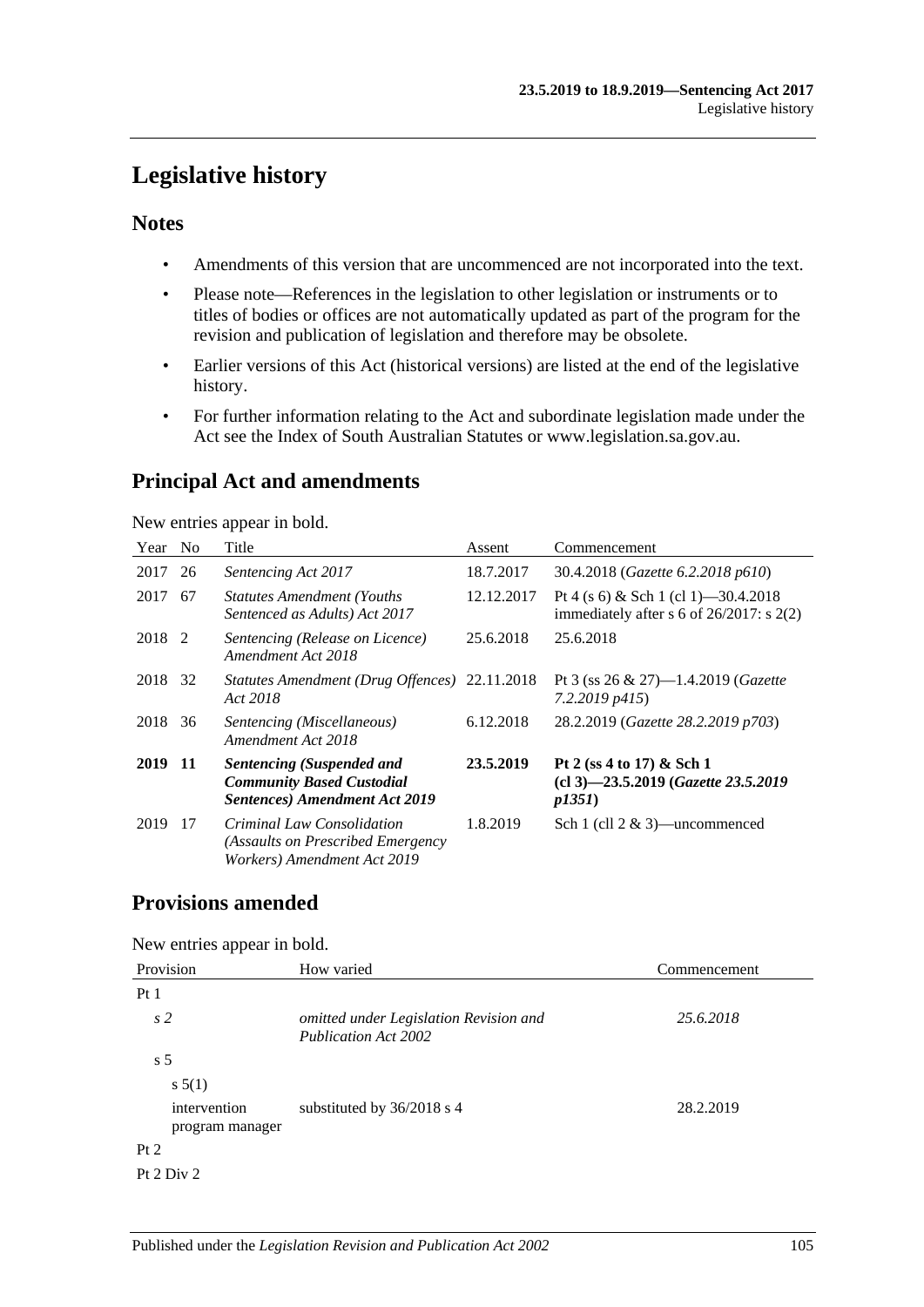| Pt 2 Div 2 Subdiv 3                       | deleted by $11/2019s4$                | 23.5.2019 |
|-------------------------------------------|---------------------------------------|-----------|
| Pt 2 Div 2 Subdiv 4                       |                                       |           |
| s 40                                      |                                       |           |
| $s\ 40(3)$                                | amended by $36/2018$ s $5(1)$ , (2)   | 28.2.2019 |
| $Pt\,3$                                   |                                       |           |
| s <sub>46</sub>                           |                                       |           |
| $s\,46(1)$                                | amended by 67/2017 s 6                | 30.4.2018 |
| s <sub>52</sub>                           |                                       |           |
| s 52(1)                                   |                                       |           |
| serious offence                           | amended by 11/2019 s 5                | 23.5.2019 |
| s 58                                      |                                       |           |
| s 58(1a)                                  | inserted by $2/2018$ s 3(1)           | 25.6.2018 |
| s 58(4a)                                  | inserted by $2/2018$ s $3(2)$         | 25.6.2018 |
| s 58(6)                                   | inserted by $2/2018$ s 3(3)           | 25.6.2018 |
| s 59                                      |                                       |           |
| s 59(1a)                                  | inserted by $2/2018$ s $4(1)$         | 25.6.2018 |
| $s\,59(4a)$                               | inserted by $2/2018$ s $4(2)$         | 25.6.2018 |
| s 59(10)                                  | amended by $2/2018$ s $4(3)$          | 25.6.2018 |
| s 59(19)                                  | deleted by $2/2018 s 4(4)$            | 25.6.2018 |
| s 61                                      |                                       |           |
| s 61(1)                                   | amended by 2/2018 s 5                 | 25.6.2018 |
| s 62                                      | amended by 2/2018 s 6                 | 25.6.2018 |
| s 63                                      | amended by 2/2018 s 7                 | 25.6.2018 |
| s 64                                      | amended by 2/2018 s 8                 | 25.6.2018 |
| s 65                                      |                                       |           |
| s 65(1)                                   | (c) deleted by $2/2018$ s $9(1)$      | 25.6.2018 |
| s 65(5)                                   | (a)(iii) deleted by $2/2018$ s $9(2)$ | 25.6.2018 |
| s 70                                      |                                       |           |
| $s \, 70(2)$                              |                                       |           |
| terrorist act                             | amended by 11/2019 s 6                | 23.5.2019 |
| s 71                                      |                                       |           |
| s 71(2)                                   | amended by 11/2019 s $7(1)$ —(3)      | 23.5.2019 |
| s 71(4)                                   | substituted by $11/2019$ s $7(4)$     | 23.5.2019 |
| s 71(5)                                   |                                       |           |
| designated<br>offence                     | amended by 11/2019 s 7(5)             | 23.5.2019 |
| foster parent                             | inserted by 11/2019 s 7(6)            | 23.5.2019 |
| prescribed<br>serious sexual<br>offence   | inserted by 11/2019 s 7(7)            | 23.5.2019 |
| serious and<br>organised crime<br>offence | amended by 36/2018 s 6(1), (2)        | 28.2.2019 |
|                                           | amended by 32/2018 s 26               | 1.4.2019  |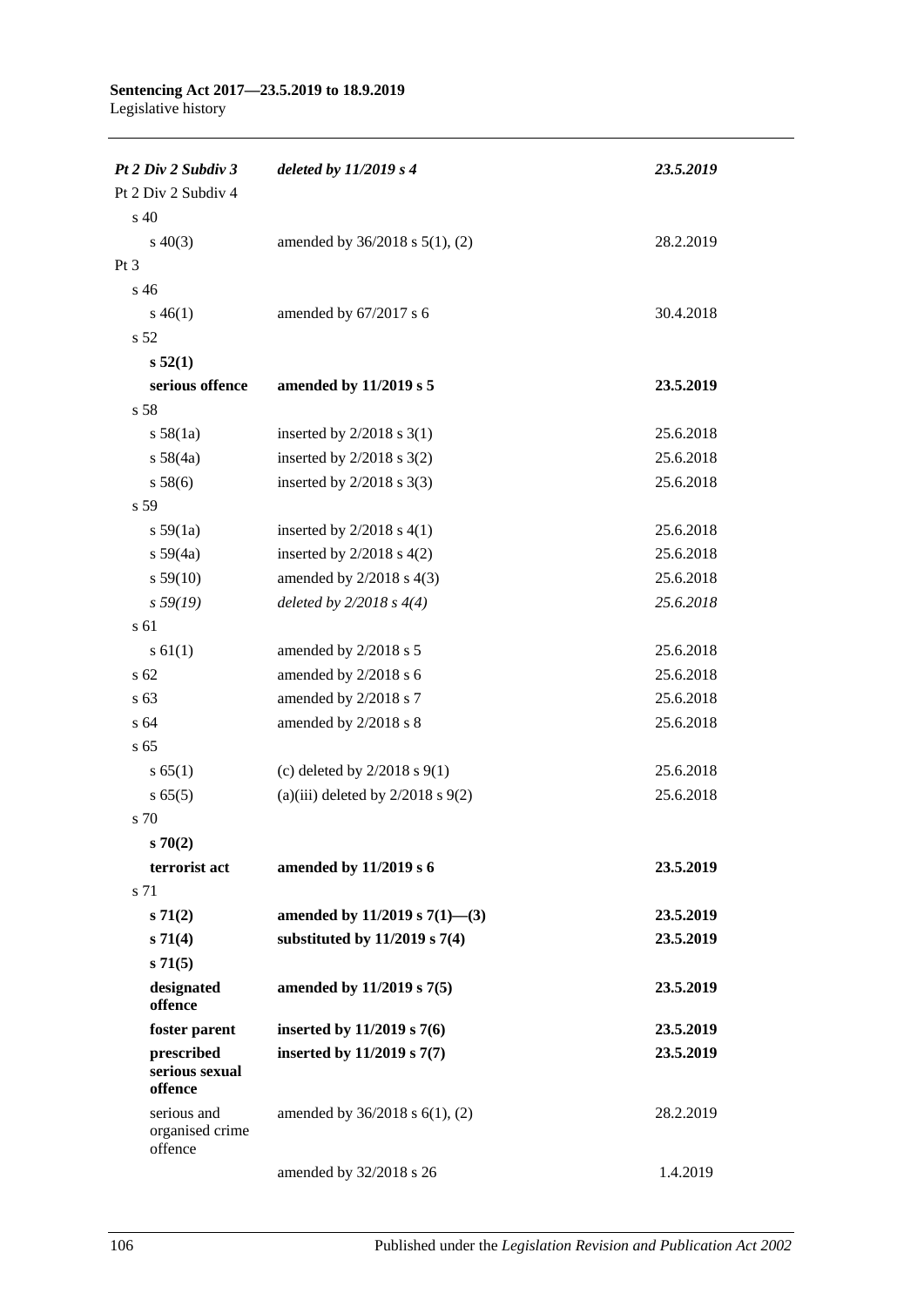#### **23.5.2019 to 18.9.2019—Sentencing Act 2017** Legislative history

| $s71(6)$ – (8)                            | inserted by 11/2019 s 7(8)          | 23.5.2019 |
|-------------------------------------------|-------------------------------------|-----------|
| s <sub>73</sub>                           |                                     |           |
| s 73(4)                                   | amended by 11/2019 s 8(1)           | 23.5.2019 |
|                                           | (b) deleted by $11/2019$ s $8(2)$   | 23.5.2019 |
| $s 73(4a)$ and $(4b)$                     | inserted by $11/2019$ s $8(3)$      | 23.5.2019 |
| s 79                                      |                                     |           |
| s79(1)                                    | amended by 36/2018 s 7              | 28.2.2019 |
| s 80                                      |                                     |           |
| s 80(1)                                   | amended by 11/2019 s 9(1)           | 23.5.2019 |
| s 80(2)                                   |                                     |           |
| terrorist act                             | inserted by $11/2019$ s $9(2)$      | 23.5.2019 |
| s 81                                      |                                     |           |
| s 81(3)                                   | amended by 11/2019 s 10(1), (2)     | 23.5.2019 |
| $s 81(5)$ and (6)                         | inserted by 11/2019 s 10(3)         | 23.5.2019 |
| s 82                                      |                                     |           |
| s 82(1)                                   | amended by 11/2019 s 11(1)          | 23.5.2019 |
| $s\,82(2)$                                | (d) deleted by $11/2019 s 11(2)$    | 23.5.2019 |
| s 83                                      |                                     |           |
| s 83(3)                                   | substituted by $11/2019$ s $12(1)$  | 23.5.2019 |
| s 83(3a)                                  | inserted by 11/2019 s 12(1)         | 23.5.2019 |
| s 83(4)                                   | amended by $11/2019$ s $12(2)$ —(4) | 23.5.2019 |
| Pt 4                                      |                                     |           |
| s <sub>95</sub>                           |                                     |           |
| s 95(2)                                   | amended by 11/2019 s 13(1)          | 23.5.2019 |
| s 95(3)                                   |                                     |           |
| terrorist act                             | inserted by 11/2019 s 13(2)         | 23.5.2019 |
| s 95(4)                                   | inserted by 11/2019 s 13(3)         | 23.5.2019 |
| s 96                                      |                                     |           |
| $s\,96(3)$                                | amended by 11/2019 s 14(1)          | 23.5.2019 |
| $s\,96(7)$                                | deleted by $11/2019$ s $14(2)$      | 23.5.2019 |
| $s\,96(9)$                                |                                     |           |
| designated<br>offence                     | amended by 11/2019 s 14(3)          | 23.5.2019 |
|                                           | (i) deleted by $11/2019$ s $14(4)$  | 23.5.2019 |
| foster parent                             | inserted by 11/2019 s 14(5)         | 23.5.2019 |
| serious and<br>organised crime<br>offence | amended by 32/2018 s 27             | 1.4.2019  |
| serious sexual<br>offence                 | inserted by 11/2019 s 14(6)         | 23.5.2019 |
| $s\,96(10)$ (12)                          | inserted by 11/2019 s 14(7)         | 23.5.2019 |
| s 98                                      |                                     |           |
| $s\,98(7)$                                | amended by 36/2018 s 8              | 28.2.2019 |
| s 103                                     |                                     |           |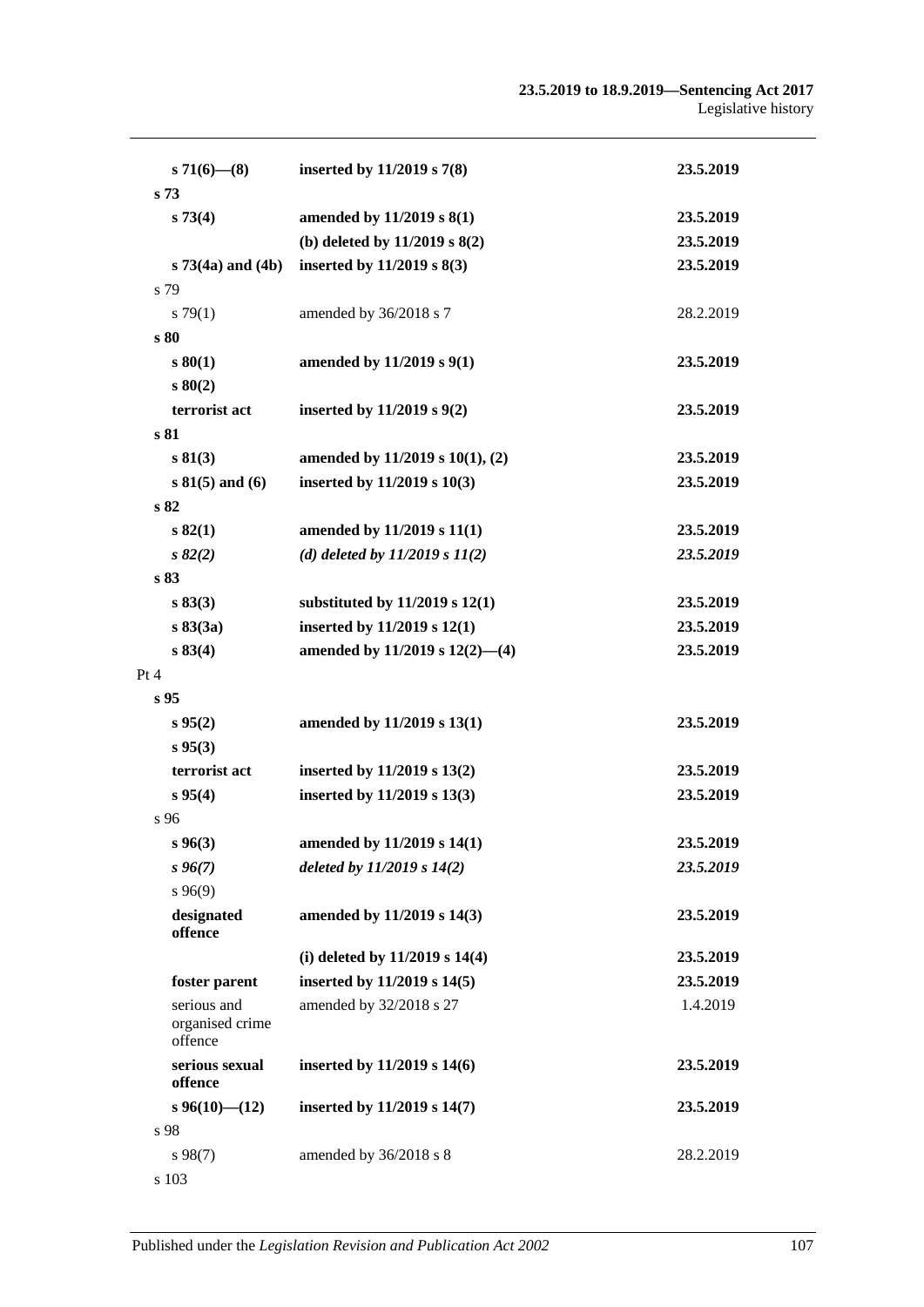#### **Sentencing Act 2017—23.5.2019 to 18.9.2019** Legislative history

| $s\ 103(2)$     | amended by $36/2018$ s 9      | 28.2.2019 |
|-----------------|-------------------------------|-----------|
| s 106           |                               |           |
| $s\,106(2)$     | amended by 11/2019 s 15       | 23.5.2019 |
| s 109           | deleted by $11/2019 s 16$     | 23.5.2019 |
| s 114           |                               |           |
| $s\,114(5)$     | (d) deleted by $11/2019 s 17$ | 23.5.2019 |
| Sch 1           |                               |           |
| Pt <sub>3</sub> | inserted by $2/2018$ s 10     | 25.6.2018 |
| Sch 2           | inserted by $2/2018$ s 11     | 25.6.2018 |

### **Transitional etc provisions associated with Act or amendments**

#### *Statutes Amendment (Youths Sentenced as Adults) Act 2017, Sch 1*

#### **1—Transitional provision**

An amendment effected by this Act applies to a youth who is being sentenced as an adult after the commencement of the amendment, whether the offence in respect of which the youth is being sentenced occurred before or after that commencement.

#### *Sentencing (Suspended and Community Based Custodial Sentences) Amendment Act 2019, Sch 1 Pt 2*

#### **3—Savings and transitional provisions**

- (1) An amendment effected by a provision of this Act applies to the sentencing of a defendant after the commencement of the provision, regardless of whether—
	- (a) the offence for which the defendant is being sentenced was committed before or after that commencement; or
	- (b) the defendant is being sentenced at first instance or on an appeal against sentence.
- (2) An amendment effected by a provision of this Act relating to proceedings for a breach of a condition of a home detention order or intensive correction order applies to such proceedings—
	- (a) commenced but not determined before the commencement of the provision; or
	- (b) commenced after the commencement of the provision,

regardless of whether the breach to which the proceedings relate was committed before or after that commencement.

(3) An amendment effected by a provision of this Act does not apply to or in relation to a home detention condition included in a bond under section 96(7) of the *[Sentencing](http://www.legislation.sa.gov.au/index.aspx?action=legref&type=act&legtitle=Sentencing%20Act%202017)  Act [2017](http://www.legislation.sa.gov.au/index.aspx?action=legref&type=act&legtitle=Sentencing%20Act%202017)* (as in force immediately before the commencement of section 14(2) of this Act).

### **Historical versions**

30.4.2018